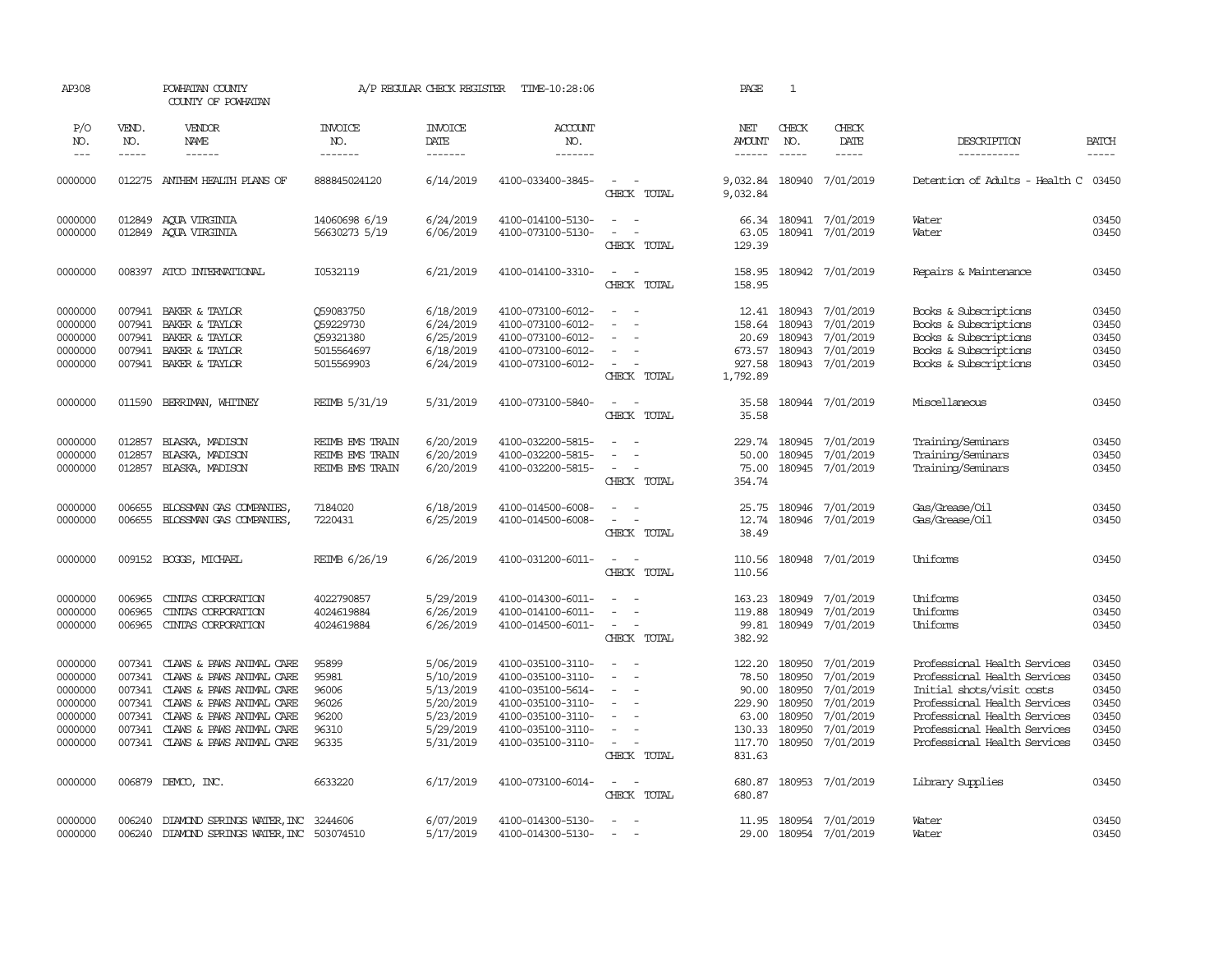| AP308                                                          |                                                          | POWHATAN COUNTY<br>COUNTY OF POWHATAN                                                                                                                                                                                                                                                                                                                                                                                                                                                                        |                                                                            | A/P REGULAR CHECK REGISTER                                                 | TIME-10:28:06                                                                                                              |                                                                                                  | PAGE                                                          | 2                                              |                                                                                   |                                                                      |                                                    |
|----------------------------------------------------------------|----------------------------------------------------------|--------------------------------------------------------------------------------------------------------------------------------------------------------------------------------------------------------------------------------------------------------------------------------------------------------------------------------------------------------------------------------------------------------------------------------------------------------------------------------------------------------------|----------------------------------------------------------------------------|----------------------------------------------------------------------------|----------------------------------------------------------------------------------------------------------------------------|--------------------------------------------------------------------------------------------------|---------------------------------------------------------------|------------------------------------------------|-----------------------------------------------------------------------------------|----------------------------------------------------------------------|----------------------------------------------------|
| P/O<br>NO.<br>$\frac{1}{2}$                                    | VEND.<br>NO.<br>$\cdots$                                 | VENDOR<br><b>NAME</b><br>$\begin{tabular}{ccccc} \multicolumn{2}{c}{} & \multicolumn{2}{c}{} & \multicolumn{2}{c}{} & \multicolumn{2}{c}{} & \multicolumn{2}{c}{} & \multicolumn{2}{c}{} & \multicolumn{2}{c}{} & \multicolumn{2}{c}{} & \multicolumn{2}{c}{} & \multicolumn{2}{c}{} & \multicolumn{2}{c}{} & \multicolumn{2}{c}{} & \multicolumn{2}{c}{} & \multicolumn{2}{c}{} & \multicolumn{2}{c}{} & \multicolumn{2}{c}{} & \multicolumn{2}{c}{} & \multicolumn{2}{c}{} & \multicolumn{2}{c}{} & \mult$ | <b>INVOICE</b><br>NO.<br>-------                                           | <b>INVOICE</b><br>DATE<br>-------                                          | ACCOUNT<br>NO.<br>-------                                                                                                  |                                                                                                  | NET<br>AMOUNT<br>------                                       | CHECK<br>NO.<br>$\frac{1}{2}$                  | CHECK<br><b>DATE</b><br>$- - - - -$                                               | DESCRIPTION<br>-----------                                           | <b>BATCH</b><br>$\cdots$                           |
| 0000000                                                        | 006240                                                   | DIAMOND SPRINGS WATER, INC 603074530                                                                                                                                                                                                                                                                                                                                                                                                                                                                         |                                                                            | 6/04/2019                                                                  | 4100-014300-5130-                                                                                                          | $\sim$<br>$\sim$<br>CHECK TOTAL                                                                  | 31.45<br>72.40                                                |                                                | 180954 7/01/2019                                                                  | Water                                                                | 03450                                              |
| 0000000                                                        | 008750                                                   | DOMINION ENERGY                                                                                                                                                                                                                                                                                                                                                                                                                                                                                              | 1318516497                                                                 | 6/03/2019                                                                  | 4100-053910-5643-                                                                                                          | $\sim$<br>$\sim$ $-$<br>CHECK TOTAL                                                              | 231.00<br>231.00                                              |                                                | 180955 7/01/2019                                                                  | PCCAA Services - Federal CSBG                                        | 03450                                              |
| 0000000                                                        | 000860                                                   | DOMINION ENERGY VIRGINIA                                                                                                                                                                                                                                                                                                                                                                                                                                                                                     | 0962041034 6/19                                                            | 6/03/2019                                                                  | 4100-032210-5110-                                                                                                          | $\sim$ $ \sim$<br>CHECK TOTAL                                                                    | 1,676.41                                                      |                                                | 1,676.41 180956 7/01/2019                                                         | Electricity                                                          | 03450                                              |
| 0000000                                                        |                                                          | 006842 EAGLE FIRE INC.                                                                                                                                                                                                                                                                                                                                                                                                                                                                                       | <b>SRVCE122632</b>                                                         | 6/12/2019                                                                  | 4100-014100-3310-                                                                                                          | $\omega_{\rm{max}}$ and $\omega_{\rm{max}}$<br>CHECK TOTAL                                       | 195.00<br>195.00                                              |                                                | 180957 7/01/2019                                                                  | Repairs & Maintenance                                                | 03450                                              |
| 0000000                                                        |                                                          | 009763 ENGLISBY, MARK E. PC                                                                                                                                                                                                                                                                                                                                                                                                                                                                                  | 8755080                                                                    | 6/21/2019                                                                  | 4100-021200-3150-                                                                                                          | $\sim$ $ -$<br>CHECK TOTAL                                                                       | 240.00<br>240.00                                              |                                                | 180958 7/01/2019                                                                  | Outside Counsel                                                      | 03450                                              |
| 0000000<br>0000000                                             | 009093<br>009093                                         | FARMVILLE WHOLESALE<br>FARMULLE WHOLESALE                                                                                                                                                                                                                                                                                                                                                                                                                                                                    | 666532<br>666535                                                           | 6/13/2019<br>6/13/2019                                                     | 4100-014100-3310-<br>4100-014100-6004-                                                                                     | $\omega_{\rm{max}}$<br>$\sim$ $ -$<br>CHECK TOTAL                                                | 265.00<br>398.98<br>663.98                                    | 180959<br>180959                               | 7/01/2019<br>7/01/2019                                                            | Repairs & Maintenance<br>Tools and Equipment                         | 03450<br>03450                                     |
| 0000000                                                        |                                                          | 007710 FLANNAGAN, FLANK L.                                                                                                                                                                                                                                                                                                                                                                                                                                                                                   | ELECTORAL BD                                                               | 6/24/2019                                                                  | 4100-013200-1011-                                                                                                          | $\sim$ $ \sim$<br>CHECK TOTAL                                                                    | 716.00<br>716.00                                              |                                                | 180960 7/01/2019                                                                  | COMP: Electoral Board                                                | 03450                                              |
| 0000000<br>0000000<br>0000000<br>0000000<br>0000000<br>0000000 | 012905<br>012905<br>012905<br>012905<br>012905<br>012905 | GALLS, LLC<br>GALLS, LLC<br>GALLS, LLC<br>GALLS, LLC<br>GALLS, LLC<br>GALLS, LLC                                                                                                                                                                                                                                                                                                                                                                                                                             | 012886625<br>012886627<br>012886631<br>012897259<br>012897260<br>012953617 | 6/04/2019<br>6/04/2019<br>6/04/2019<br>6/05/2019<br>6/05/2019<br>6/12/2019 | 4100-031200-6011-<br>4100-031200-6011-<br>4100-031200-6011-<br>4100-031200-6011-<br>4100-031200-6011-<br>4100-031200-6011- | $\sim$<br>$\sim$<br>$\equiv$<br>$\sim$<br>$\overline{\phantom{a}}$<br>$\sim$ $ -$<br>CHECK TOTAL | 90.75<br>68.95<br>101.95<br>93.50<br>93.49<br>93.50<br>542.14 | 180961<br>180961<br>180961<br>180961<br>180961 | 7/01/2019<br>7/01/2019<br>7/01/2019<br>7/01/2019<br>7/01/2019<br>180961 7/01/2019 | Uniforms<br>Uniforms<br>Uniforms<br>Uniforms<br>Uniforms<br>Uniforms | 03450<br>03450<br>03450<br>03450<br>03450<br>03450 |
| 0000000                                                        | 013007                                                   | GANNETT FLEMING INC                                                                                                                                                                                                                                                                                                                                                                                                                                                                                          | 5003165655 3/19                                                            | 6/15/2019                                                                  | 4100-012520-3330-                                                                                                          | $\sim$ 100 $\sim$<br>CHECK TOTAL                                                                 | 503.93<br>503.93                                              |                                                | 180962 7/01/2019                                                                  | <b>GIS Services</b>                                                  | 03450                                              |
| 0000000                                                        | 000570                                                   | GOOCHLAND-POWHATAN                                                                                                                                                                                                                                                                                                                                                                                                                                                                                           | 4                                                                          | 6/28/2019                                                                  | 4100-014100-3180-                                                                                                          | $\omega_{\rm{max}}$ and $\omega_{\rm{max}}$<br>CHECK TOTAL                                       | 825.00<br>825.00                                              |                                                | 180963 7/01/2019                                                                  | Cleaning Service                                                     | 03450                                              |
| 0000000                                                        | 008538                                                   | GOODMAN, JOSEPHINE L.                                                                                                                                                                                                                                                                                                                                                                                                                                                                                        | <b>ELECTORAL BD</b>                                                        | 6/24/2019                                                                  | 4100-013200-1011-                                                                                                          | $\sim$ 100 $\sim$<br>CHECK TOTAL                                                                 | 716.00<br>716.00                                              |                                                | 180964 7/01/2019                                                                  | COMP: Electoral Board                                                | 03450                                              |
| 0000000                                                        |                                                          | 006013 GRAINGER                                                                                                                                                                                                                                                                                                                                                                                                                                                                                              | 9203177275                                                                 | 6/12/2019                                                                  | 4100-032220-3310-                                                                                                          | $\sim$ $ \sim$<br>CHECK TOTAL                                                                    | 280.80<br>280.80                                              |                                                | 180965 7/01/2019                                                                  | Repairs & Maintenance                                                | 03450                                              |
| 0000000                                                        |                                                          | 012508 HEALTH EQUITY INC                                                                                                                                                                                                                                                                                                                                                                                                                                                                                     | 1URCOTN                                                                    | 6/24/2019                                                                  | 100-000200-0012-                                                                                                           | $\sim$ $ \sim$<br>CHECK TOTAL                                                                    | 75.28<br>75.28                                                |                                                | 180966 7/01/2019                                                                  | Payroll Clearing - FSA                                               | 03450                                              |
| 0000000                                                        | 000120                                                   | JAMES RIVER AIR                                                                                                                                                                                                                                                                                                                                                                                                                                                                                              | J47060                                                                     | 6/27/2019                                                                  | 4100-014100-3308-                                                                                                          | $\sim$ $ -$<br>CHECK TOTAL                                                                       | 3,471.00<br>3,471.00                                          |                                                | 180967 7/01/2019                                                                  | HVAC Service and Repairs                                             | 03450                                              |
| 0000000                                                        | 010960                                                   | K&K CHEMICALS                                                                                                                                                                                                                                                                                                                                                                                                                                                                                                | 14409                                                                      | 10/31/2019                                                                 | 4100-031200-6014-                                                                                                          | $\overline{\phantom{a}}$<br>$\sim$<br>CHECK TOTAL                                                | 169.00<br>169.00                                              |                                                | 180968 7/01/2019                                                                  | Other Operating Supplies                                             | 03450                                              |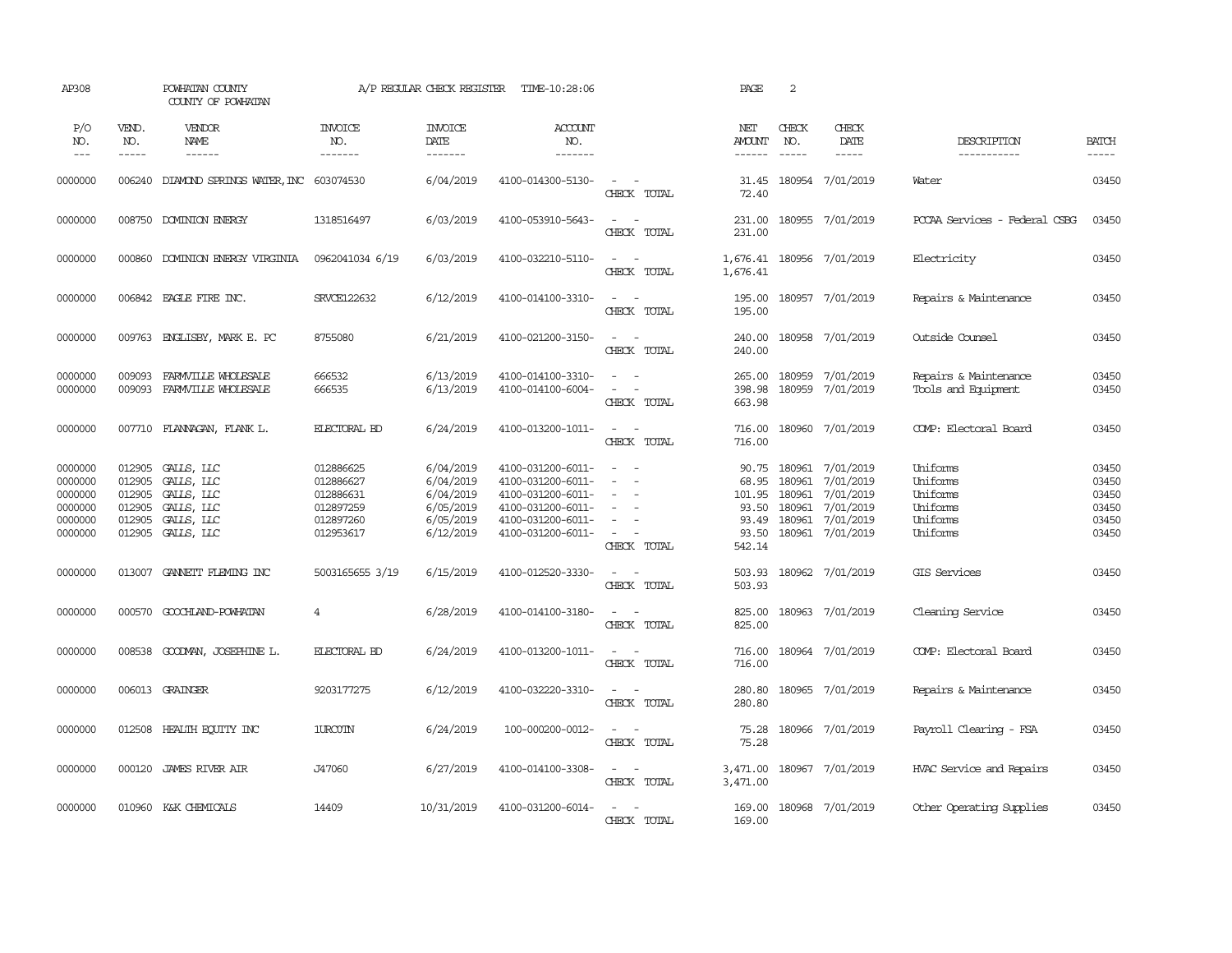| AP308                                                                     |                       | POWHATAN COUNTY<br>COUNTY OF POWHATAN                                                                                                                                                                                                          |                                                                           | A/P REGULAR CHECK REGISTER                                                              | TIME-10:28:06                                                                                                                                   |                                                                                                                                                                                                 | PAGE                                                                 | 3                                                                  |                                                                                         |                                                                                                                                                                               |                                                             |
|---------------------------------------------------------------------------|-----------------------|------------------------------------------------------------------------------------------------------------------------------------------------------------------------------------------------------------------------------------------------|---------------------------------------------------------------------------|-----------------------------------------------------------------------------------------|-------------------------------------------------------------------------------------------------------------------------------------------------|-------------------------------------------------------------------------------------------------------------------------------------------------------------------------------------------------|----------------------------------------------------------------------|--------------------------------------------------------------------|-----------------------------------------------------------------------------------------|-------------------------------------------------------------------------------------------------------------------------------------------------------------------------------|-------------------------------------------------------------|
| P/O<br>NO.<br>$\frac{1}{2}$                                               | VEND.<br>NO.<br>----- | VENDOR<br>NAME<br>------                                                                                                                                                                                                                       | <b>INVOICE</b><br>NO.<br>-------                                          | <b>INVOICE</b><br>DATE<br>-------                                                       | ACCOUNT<br>NO.<br>-------                                                                                                                       |                                                                                                                                                                                                 | NET<br><b>AMOUNT</b><br>------                                       | CHECK<br>NO.<br>$\frac{1}{2}$                                      | CHECK<br>DATE<br>$- - - - -$                                                            | DESCRIPTION<br>-----------                                                                                                                                                    | <b>BATCH</b><br>$- - - - -$                                 |
|                                                                           |                       |                                                                                                                                                                                                                                                |                                                                           |                                                                                         |                                                                                                                                                 |                                                                                                                                                                                                 |                                                                      |                                                                    |                                                                                         |                                                                                                                                                                               |                                                             |
| 0000000<br>0000000                                                        |                       | 010811 LAND AND COATES, INC<br>010811 IAND AND COATES, INC                                                                                                                                                                                     | 3226847<br>3243814                                                        | 5/23/2019<br>6/25/2019                                                                  | 4100-032200-3310-<br>4100-032200-8107-                                                                                                          | $\sim$ $ \sim$<br>$\sim$<br>CHECK TOTAL                                                                                                                                                         | 146.85<br>7,598.00<br>7,744.85                                       | 180969<br>180969                                                   | 7/01/2019<br>7/01/2019                                                                  | Equipment Repair<br>Capital Outlay                                                                                                                                            | 03450<br>03450                                              |
| 0000000                                                                   |                       | 013108 LAWN AND GOLF CO., INC.                                                                                                                                                                                                                 | 37370                                                                     | 6/21/2019                                                                               | 4100-014600-3310-                                                                                                                               | $\overline{\phantom{a}}$<br>$\sim$<br>CHECK TOTAL                                                                                                                                               | 382.30<br>382.30                                                     |                                                                    | 180970 7/01/2019                                                                        | Repairs and Maintenance                                                                                                                                                       | 03450                                                       |
| 0000000                                                                   |                       | 006943 LIBRARY CORPORATION, THE                                                                                                                                                                                                                | 64206                                                                     | 6/25/2019                                                                               | 4100-073100-6002-                                                                                                                               | $\overline{\phantom{a}}$<br>$\overline{\phantom{a}}$<br>CHECK TOTAL                                                                                                                             | 421.00<br>421.00                                                     |                                                                    | 180971 7/01/2019                                                                        | Computer Equipment-non-capital                                                                                                                                                | 03450                                                       |
| 0000000                                                                   |                       | 006146 MCCLELLAN, WENDY SUSAN                                                                                                                                                                                                                  | <b>REIMB 6/19</b>                                                         | 6/07/2019                                                                               | 4100-031710-5510-                                                                                                                               | $\sim$ 100 $\sim$<br>CHECK TOTAL                                                                                                                                                                | 98.37<br>98.37                                                       |                                                                    | 180972 7/01/2019                                                                        | Travel/Mileage/Parking/Tolls                                                                                                                                                  | 03450                                                       |
| 0000000                                                                   |                       | 011840 MCI COMM SERVICE                                                                                                                                                                                                                        | 2DG98147 6/19                                                             | 6/17/2019                                                                               | 4100-021100-5230-                                                                                                                               | $\sim$<br>$\sim$<br>CHECK TOTAL                                                                                                                                                                 | 31.62<br>31.62                                                       |                                                                    | 180973 7/01/2019                                                                        | Telephone Services                                                                                                                                                            | 03450                                                       |
| 0000000                                                                   |                       | 010817 MELIS, JOHNNY                                                                                                                                                                                                                           | <b>REIMB 6/19</b>                                                         | 6/21/2019                                                                               | 4100-014400-5510-                                                                                                                               | $\overline{\phantom{a}}$<br>$\overline{\phantom{a}}$<br>CHECK TOTAL                                                                                                                             | 60.32<br>60.32                                                       |                                                                    | 180974 7/01/2019                                                                        | Travel-Mileage                                                                                                                                                                | 03450                                                       |
| 0000000                                                                   |                       | 011323 PATIENT FIRST                                                                                                                                                                                                                           | 96469                                                                     | 5/29/2019                                                                               | 4100-022100-5840-                                                                                                                               | $\overline{\phantom{a}}$<br>. —<br>CHECK TOTAL                                                                                                                                                  | 21.50<br>21.50                                                       |                                                                    | 180976 7/01/2019                                                                        | Miscellaneous                                                                                                                                                                 | 03451                                                       |
| 0000000                                                                   |                       | 001250 POWHATAN AUTO & TRACTOR                                                                                                                                                                                                                 | 551914                                                                    | 6/29/2019                                                                               | 4100-014500-6009-                                                                                                                               | $\omega_{\rm{max}}$ and $\omega_{\rm{max}}$<br>CHECK TOTAL                                                                                                                                      | 22.56<br>22.56                                                       |                                                                    | 180978 7/01/2019                                                                        | Auto Parts & Repairs                                                                                                                                                          | 03451                                                       |
| 0000000<br>0000000                                                        | 012340<br>012340      | PRICE SUPPLY COMPANY, INC<br>PRICE SUPPLY COMPANY, INC                                                                                                                                                                                         | 1905-051891<br>1905-051892                                                | 5/09/2019<br>5/09/2019                                                                  | 4100-032220-3310-<br>4100-014100-6004-                                                                                                          | $\sim$<br>$\sim$<br>$\overline{\phantom{a}}$<br>$\overline{\phantom{a}}$<br>CHECK TOTAL                                                                                                         | 56.51<br>473.19<br>529.70                                            | 180980                                                             | 180980 7/01/2019<br>7/01/2019                                                           | Repairs & Maintenance<br>Tools and Equipment                                                                                                                                  | 03451<br>03451                                              |
| 0000000                                                                   |                       | 000780 QUILL CORPORATION                                                                                                                                                                                                                       | 8078108                                                                   | 6/14/2019                                                                               | 4100-012310-6001-                                                                                                                               | $\overline{\phantom{a}}$<br>$\overline{\phantom{a}}$<br>CHECK TOTAL                                                                                                                             | 51.96<br>51.96                                                       |                                                                    | 180981 7/01/2019                                                                        | Office Supplies                                                                                                                                                               | 03451                                                       |
| 0000000<br>0000000<br>0000000<br>0000000<br>0000000<br>0000000<br>0000000 | 000620                | 000620 R.C. GOODWIN & SONS, INC<br>R. C. GOODWYN & SONS, INC<br>000620 R. C. GOODWIN & SONS, INC<br>000620 R. C. GOODWYN & SONS, INC<br>000620 R. C. GOODWYN & SONS, INC<br>000620 R.C. GOODWYN & SONS, INC<br>000620 R.C. GOODWYN & SONS, INC | 0861752<br>0861753<br>0861856<br>0861897<br>0862721<br>0862863<br>0862917 | 6/03/2019<br>6/03/2019<br>6/04/2019<br>6/04/2019<br>6/10/2019<br>6/11/2019<br>6/11/2019 | 4100-014100-3310-<br>4100-031210-3310-<br>4100-014100-3310-<br>4100-035100-3310-<br>4100-032220-3310-<br>4100-014100-3310-<br>4100-032220-3310- | $\sim$<br>$\sim$<br>$\overline{\phantom{a}}$<br>$\overline{\phantom{a}}$<br>$\sim$<br>$\sim$<br>$\overline{\phantom{a}}$<br>$\overline{\phantom{a}}$<br>$\overline{\phantom{a}}$<br>CHECK TOTAL | 41.94<br>41.94<br>20.16<br>31.56<br>8.99<br>39.99<br>11.99<br>196.57 | 180982<br>180982<br>180982<br>180982<br>180982<br>180982<br>180982 | 7/01/2019<br>7/01/2019<br>7/01/2019<br>7/01/2019<br>7/01/2019<br>7/01/2019<br>7/01/2019 | Repairs & Maintenance<br>Repairs and Maintenance<br>Repairs & Maintenance<br>Repairs & Maintenance<br>Repairs & Maintenance<br>Repairs & Maintenance<br>Repairs & Maintenance | 03451<br>03451<br>03451<br>03451<br>03451<br>03451<br>03451 |
| 0000000                                                                   |                       | 000620 R. C. GOODWYN & SONS, INC                                                                                                                                                                                                               | 0863257                                                                   | 6/13/2019                                                                               | 4100-014100-3310-                                                                                                                               | $\overline{\phantom{a}}$<br>$\sim$<br>CHECK TOTAL                                                                                                                                               | 46.98<br>46.98                                                       | 180983                                                             | 7/01/2019                                                                               | Repairs & Maintenance                                                                                                                                                         | 03451                                                       |
| 0000000                                                                   |                       | 013109 R.E.WILES CO., LLC                                                                                                                                                                                                                      | 000397                                                                    | 6/21/2019                                                                               | 4100-032220-3310-                                                                                                                               | $\sim$<br>$\sim$<br>CHECK TOTAL                                                                                                                                                                 | 8,861.72<br>8,861.72                                                 |                                                                    | 180984 7/01/2019                                                                        | Repairs & Maintenance                                                                                                                                                         | 03451                                                       |
| 0000000                                                                   | 006466                | RADIO COMMUNICATION OF VA 400015785-1                                                                                                                                                                                                          |                                                                           | 5/28/2019                                                                               | 4100-032200-6009-                                                                                                                               | $\overline{\phantom{a}}$<br>$\sim$<br>CHECK TOTAL                                                                                                                                               | 190.00<br>190.00                                                     |                                                                    | 180985 7/01/2019                                                                        | Auto Repairs and Parts                                                                                                                                                        | 03451                                                       |
| 0000000                                                                   |                       | 008721 RECOGNITION WORKS                                                                                                                                                                                                                       | P4806                                                                     | 4/29/2019                                                                               | 4100-011010-5840-                                                                                                                               | $\overline{\phantom{a}}$<br>$\sim$<br>CHECK TOTAL                                                                                                                                               | 693.90<br>693.90                                                     |                                                                    | 180986 7/01/2019                                                                        | Meeting Expense                                                                                                                                                               | 03451                                                       |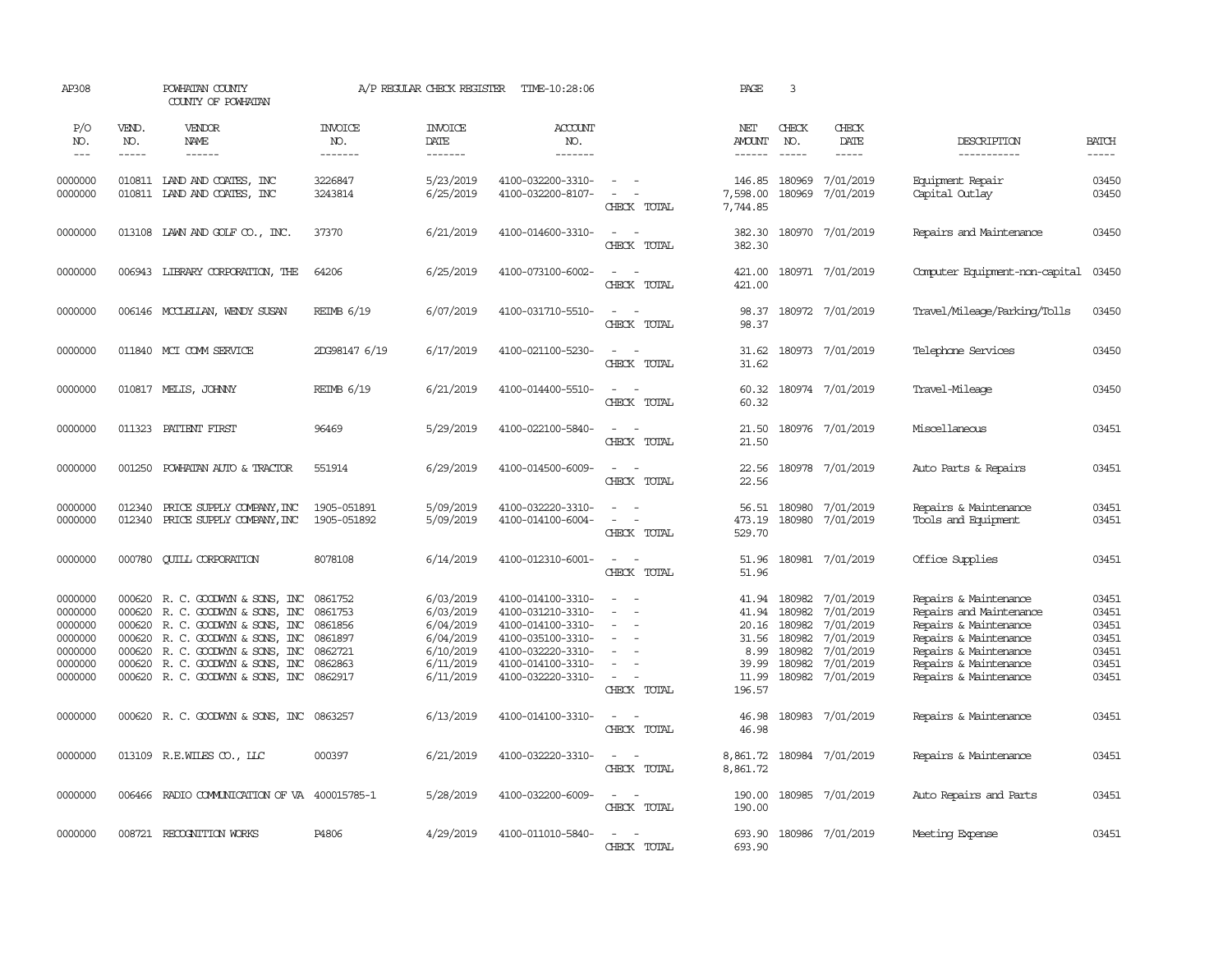| AP308                                                                                |                                                                              | POWHATAN COUNTY<br>COUNTY OF POWHATAN                                                |                                                                                                                                      | A/P REGULAR CHECK REGISTER                                                                           | TIME-10:28:06                                                                                                                                                       |                                                                                  | PAGE                                                                    | $\overline{4}$                                                               |                                                                                                      |                                                                                                                                                                                   |                                                                      |
|--------------------------------------------------------------------------------------|------------------------------------------------------------------------------|--------------------------------------------------------------------------------------|--------------------------------------------------------------------------------------------------------------------------------------|------------------------------------------------------------------------------------------------------|---------------------------------------------------------------------------------------------------------------------------------------------------------------------|----------------------------------------------------------------------------------|-------------------------------------------------------------------------|------------------------------------------------------------------------------|------------------------------------------------------------------------------------------------------|-----------------------------------------------------------------------------------------------------------------------------------------------------------------------------------|----------------------------------------------------------------------|
| P/O<br>NO.<br>$---$                                                                  | VEND.<br>NO.<br>-----                                                        | <b>VENDOR</b><br>NAME<br>$- - - - - -$                                               | <b>INVOICE</b><br>NO.<br>-------                                                                                                     | <b>INVOICE</b><br>DATE<br>-------                                                                    | ACCOUNT<br>NO.<br>-------                                                                                                                                           |                                                                                  | NET<br>AMOUNT<br>------                                                 | CHECK<br>NO.<br>$\frac{1}{2}$                                                | CHECK<br>DATE<br>$- - - - -$                                                                         | DESCRIPTION<br>-----------                                                                                                                                                        | <b>BATCH</b><br>-----                                                |
| 0000000                                                                              | 006945                                                                       | RECORDED BOOKS, LLC                                                                  | 76407045                                                                                                                             | 6/24/2019                                                                                            | 4100-073100-6012-                                                                                                                                                   | $\equiv$<br>CHECK TOTAL                                                          | 379.09<br>379.09                                                        | 180987                                                                       | 7/01/2019                                                                                            | Books & Subscriptions                                                                                                                                                             | 03451                                                                |
| 0000000                                                                              | 012509                                                                       | RICHMOND SUBURBAN NEWS                                                               | 937821 5/6-6/2                                                                                                                       | 5/05/2019                                                                                            | 4100-012410-3600-                                                                                                                                                   | $\overline{\phantom{a}}$<br>$\sim$<br>CHECK TOTAL                                | 234.00<br>234.00                                                        |                                                                              | 180988 7/01/2019                                                                                     | Advertising                                                                                                                                                                       | 03451                                                                |
| 0000000                                                                              |                                                                              | 009139 SEAY'S AUTO BODY &                                                            | HINDGE PLATE                                                                                                                         | 6/26/2019                                                                                            | 4100-032200-6009-                                                                                                                                                   | $\sim$<br>$\sim$<br>CHECK TOTAL                                                  | 405.00<br>405.00                                                        |                                                                              | 180989 7/01/2019                                                                                     | Auto Repairs and Parts                                                                                                                                                            | 03451                                                                |
| 0000000                                                                              | 006593                                                                       | SHEEHY FORD                                                                          | 509661NOG                                                                                                                            | 5/31/2019                                                                                            | 4100-014100-6004-                                                                                                                                                   | $\sim$<br>$\sim$<br>CHECK TOTAL                                                  | 1,786.00<br>1,786.00                                                    |                                                                              | 180990 7/01/2019                                                                                     | Tools and Equipment                                                                                                                                                               | 03451                                                                |
| 0000000                                                                              | 008097                                                                       | SIGNS@WORK, INC.                                                                     | 3950                                                                                                                                 | 6/26/2019                                                                                            | 4100-031200-6009-                                                                                                                                                   | $\sim$<br>$\sim$<br>CHECK TOTAL                                                  | 800.00<br>800.00                                                        |                                                                              | 180991 7/01/2019                                                                                     | Auto Parts/Repairs                                                                                                                                                                | 03451                                                                |
| 0000000                                                                              | 013065                                                                       | STAPLES INC                                                                          | 7219938141-0-1                                                                                                                       | 6/10/2019                                                                                            | 4100-012520-6014-                                                                                                                                                   | $\sim$<br>$\sim$<br>CHECK TOTAL                                                  | 126.19<br>126.19                                                        |                                                                              | 180992 7/01/2019                                                                                     | Other Operating Supplies                                                                                                                                                          | 03451                                                                |
| 0000000                                                                              | 009520                                                                       | STONE'S OFFICE EQUIPMENT                                                             | 117988                                                                                                                               | 6/18/2019                                                                                            | 4100-073100-3320-                                                                                                                                                   | $\sim$<br>$\sim$<br>CHECK TOTAL                                                  | 639.93<br>639.93                                                        |                                                                              | 180993 7/01/2019                                                                                     | Maintenance & Service Contract                                                                                                                                                    | 03451                                                                |
| 0000000                                                                              | 013107                                                                       | T-MOBILE                                                                             | 965938308 5/19                                                                                                                       | 5/29/2019                                                                                            | 4100-073100-6002-                                                                                                                                                   | $\sim$<br>$\sim$<br>CHECK TOTAL                                                  | 43.12<br>43.12                                                          |                                                                              | 180994 7/01/2019                                                                                     | Computer Equipment-non-capital                                                                                                                                                    | 03451                                                                |
| 0000000                                                                              | 000845                                                                       | TOWN POLICE SUPPLY OF                                                                | R82365                                                                                                                               | 6/18/2019                                                                                            | 4100-031200-6011-                                                                                                                                                   | $\sim$<br>CHECK TOTAL                                                            | 29.00<br>29.00                                                          |                                                                              | 180995 7/01/2019                                                                                     | Uniforms                                                                                                                                                                          | 03451                                                                |
| 0000000<br>0000000                                                                   | 010088<br>010088                                                             | TREASURER<br>TREASURER                                                               | 07/01/2019<br>07/01/2019                                                                                                             | 7/01/2019<br>7/01/2019                                                                               | 4100-032220-3310-<br>4100-032220-3310-                                                                                                                              | $\sim$<br>$\blacksquare$<br>CHECK TOTAL                                          | .00.<br>488.28<br>488.28                                                | 180996<br>180996                                                             | 7/01/2019<br>7/01/2019                                                                               | Repairs & Maintenance<br>Repairs & Maintenance                                                                                                                                    | 03455<br>03455                                                       |
| 0000000                                                                              | 001930                                                                       | TREASURER, VIRGINIA TECH                                                             | 4TH OTR SALARY                                                                                                                       | 6/11/2019                                                                                            | 4100-083500-3140-                                                                                                                                                   | $\overline{\phantom{a}}$<br>$\sim$<br>CHECK TOTAL                                | 19,128.14<br>19, 128. 14                                                |                                                                              | 180997 7/01/2019                                                                                     | Professional Services                                                                                                                                                             | 03451                                                                |
| 0000000<br>0000000<br>0000000                                                        | 008126<br>008126<br>008126                                                   | VERIZON<br>VERIZON<br>VERIZON                                                        | 9831543574<br>9831543574<br>9831543574                                                                                               | 6/06/2019<br>6/06/2019<br>6/06/2019                                                                  | 100-000100-0006-<br>4100-012510-5260-<br>4100-035500-5260-                                                                                                          | CHECK TOTAL                                                                      | 68.52<br>40.01<br>40.01<br>148.54                                       | 180998<br>180998<br>180998                                                   | 7/01/2019<br>7/01/2019<br>7/01/2019                                                                  | Due from Other Agencies<br>Internet Usage<br><b>Internet</b>                                                                                                                      | 03451<br>03451<br>03451                                              |
| 0000000<br>0000000<br>0000000<br>0000000<br>0000000<br>0000000<br>0000000<br>0000000 | 011169<br>011169<br>011169<br>011169<br>011169<br>011169<br>011169<br>011169 | VERIZON<br>VERIZON<br>VERIZON<br>VERIZON<br>VERIZON<br>VERIZON<br>VERIZON<br>VERIZON | 13574714 6/19<br>13574714 6/19<br>13574714 6/19<br>13574714 6/19<br>13574714 6/19<br>13574714 6/19<br>13574714 6/19<br>13574714 6/19 | 5/28/2019<br>5/28/2019<br>5/28/2019<br>5/28/2019<br>5/28/2019<br>5/28/2019<br>5/28/2019<br>5/28/2019 | 100-000100-0006-<br>4100-012310-5230-<br>4100-012510-5230-<br>4100-014100-5230-<br>4100-014300-5230-<br>4100-021200-5230-<br>4100-031200-5230-<br>4100-031710-5230- | $\overline{\phantom{a}}$<br>$\equiv$<br>$\sim$<br>$\equiv$<br>$\equiv$<br>$\sim$ | 118.58<br>50.21<br>87.36<br>208.43<br>84.22<br>44.42<br>166.79<br>50.21 | 180999<br>180999<br>180999<br>180999<br>180999<br>180999<br>180999<br>180999 | 7/01/2019<br>7/01/2019<br>7/01/2019<br>7/01/2019<br>7/01/2019<br>7/01/2019<br>7/01/2019<br>7/01/2019 | Due from Other Agencies<br>Telephone Services<br>Telephone Services<br>Telephone Services<br>Telephone Services<br>Telephone Services<br>Telephone Services<br>Telephone Services | 03451<br>03451<br>03451<br>03451<br>03451<br>03451<br>03451<br>03451 |
| 0000000<br>0000000<br>0000000<br>0000000                                             | 011169<br>011169<br>011169                                                   | VERIZON<br>VERIZON<br>VERIZON<br>011169 VERIZON                                      | 13574714 6/19<br>13574714 6/19<br>13574714 6/19<br>13574714 6/19                                                                     | 5/28/2019<br>5/28/2019<br>5/28/2019<br>5/28/2019                                                     | 4100-021200-5230-<br>4100-031210-5230-<br>4100-032200-5230-<br>4100-032200-5260-                                                                                    | $\equiv$<br>$\sim$<br>$\overline{a}$                                             | 14.88<br>44.42<br>94.63                                                 | 180999<br>180999<br>297.51 180999<br>180999                                  | 7/01/2019<br>7/01/2019<br>7/01/2019<br>7/01/2019                                                     | Telephone Services<br>Telephone Services<br>Telephone Services<br><b>Internet</b>                                                                                                 | 03451<br>03451<br>03451<br>03451                                     |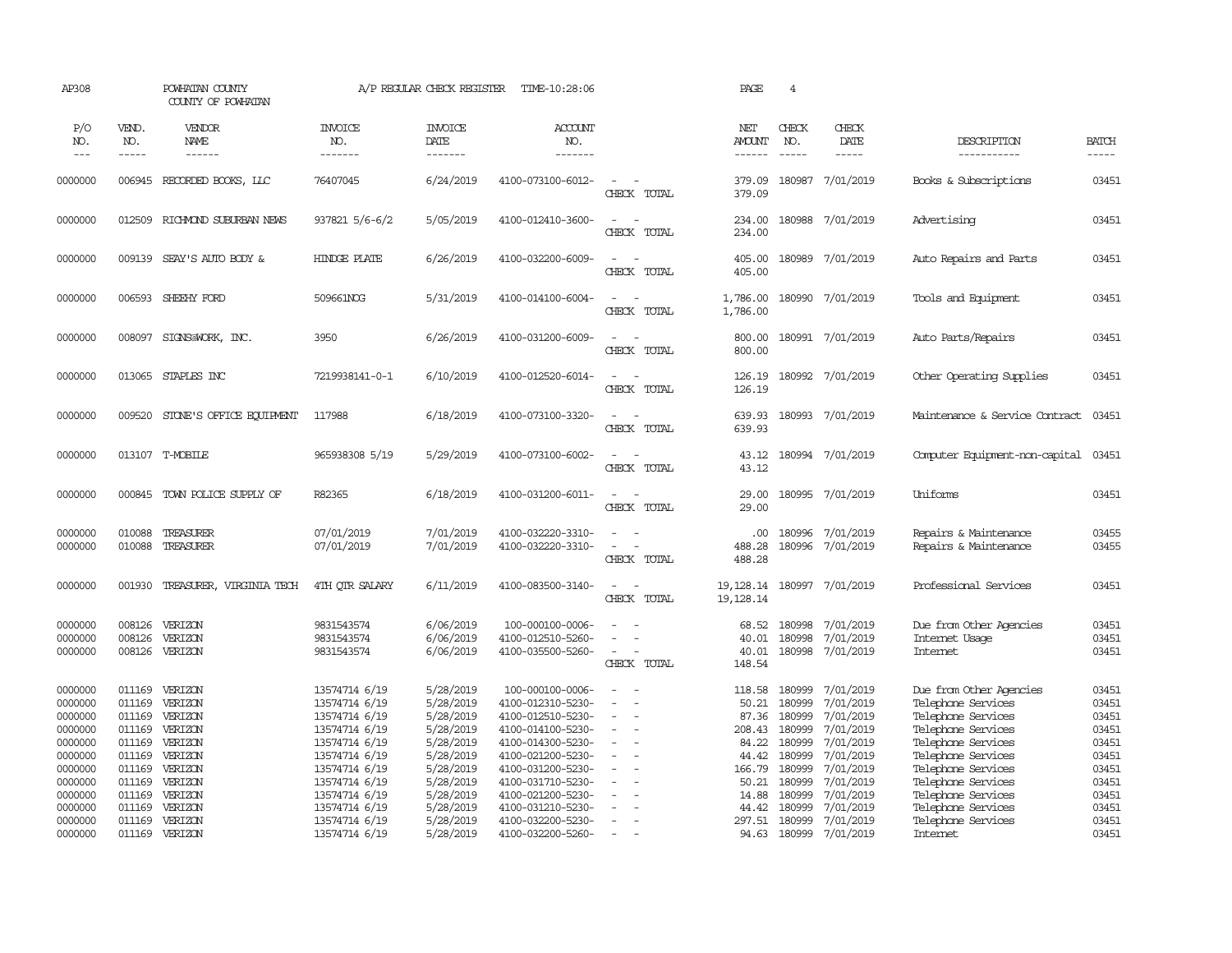| AP308              |                  | POWHATAN COUNTY<br>COUNTY OF POWHATAN          |                          | A/P REGULAR CHECK REGISTER | TIME-10:28:06                          |                                      | PAGE                    | 5                  |                        |                                                                  |                             |
|--------------------|------------------|------------------------------------------------|--------------------------|----------------------------|----------------------------------------|--------------------------------------|-------------------------|--------------------|------------------------|------------------------------------------------------------------|-----------------------------|
| P/O                | VEND.            | VENDOR<br><b>NAME</b>                          | <b>INVOICE</b>           | <b>INVOICE</b>             | ACCOUNT                                |                                      | NET                     | CHECK              | CHECK                  |                                                                  |                             |
| NO.<br>$---$       | NO.<br>-----     | ------                                         | NO.<br>-------           | DATE<br>-------            | NO.<br>-------                         |                                      | <b>AMOUNT</b><br>------ | NO.<br>$- - - - -$ | DATE<br>-----          | DESCRIPTION<br>-----------                                       | <b>BATCH</b><br>$- - - - -$ |
|                    |                  |                                                |                          |                            |                                        |                                      |                         |                    |                        |                                                                  |                             |
| 0000000            | 011169           | VERIZON                                        | 13574714 6/19            | 5/28/2019                  | 4100-032210-5230-                      | $\overline{\phantom{a}}$             | 74.29                   | 180999             | 7/01/2019              | Telephone Services                                               | 03451                       |
| 0000000            | 011169           | VERIZON                                        | 13574714 6/19            | 5/28/2019                  | 4100-035500-5230-                      | $\sim$                               | 44.42                   | 180999             | 7/01/2019              | Telephone Services                                               | 03451                       |
| 0000000            | 011169           | VERIZON                                        | 13574714 6/19            | 5/28/2019                  | 4100-071110-5230-                      |                                      | 44.42                   | 180999             | 7/01/2019              | Telephone Services                                               | 03451                       |
| 0000000            | 011169           | VERIZON                                        | 13574714 6/19            | 5/28/2019                  | 4100-073100-5230-                      | $\sim$                               | 100.43                  | 180999             | 7/01/2019              | Telephone Services                                               | 03451                       |
| 0000000            | 011169           | VERIZON                                        | 63108448 6/19            | 5/28/2019                  | 4100-031200-5230-                      | $\overline{\phantom{a}}$             | 68.83                   | 180999             | 7/01/2019              | Telephone Services                                               | 03451                       |
| 0000000            | 011169           | VERIZON                                        | 63108448 6/19            | 5/28/2019                  | 4100-031210-5230-                      | $\sim$                               | 433.63                  | 180999             | 7/01/2019              | Telephone Services                                               | 03451                       |
| 0000000            | 011169           | VERIZON                                        | 8045985671 6/19          | 6/11/2019                  | 4100-073100-5230-                      | $\overline{\phantom{a}}$             | 49.22                   | 180999             | 7/01/2019              | Telephone Services                                               | 03451                       |
|                    |                  |                                                |                          |                            |                                        | CHECK TOTAL                          | 2,076.90                |                    |                        |                                                                  |                             |
| 0000000            | 006302           | VIRGINIA INFORMATION                           | T424984                  | 6/26/2019                  | 4100-012510-5260-                      | $\sim$<br>$\sim$                     | 310.68                  |                    | 181000 7/01/2019       | Internet Usage                                                   | 03451                       |
|                    |                  |                                                |                          |                            |                                        | CHECK TOTAL                          | 310.68                  |                    |                        |                                                                  |                             |
| 0000000            | 011811           | VOORHEES, THEODORE                             | 6/19-6/12 REIMB          | 6/26/2019                  | 4100-012100-5540-                      | $\sim$                               | 30.00                   | 181001             | 7/01/2019              | Conference & Training                                            | 03451                       |
| 0000000            |                  | 011811 VOORHEES, THEODORE                      | 6/19-6/12 REIMB          | 6/26/2019                  | 4100-012100-5510-                      | $\blacksquare$                       | 163.56                  | 181001             | 7/01/2019              | Travel/Mileage/Parking/Tolls                                     | 03451                       |
|                    |                  |                                                |                          |                            |                                        | CHECK TOTAL                          | 193.56                  |                    |                        |                                                                  |                             |
| 0000000            | 012707           | WEBER, ANDREA S.                               | <b>ELECTORAL BD</b>      | 6/24/2019                  | 4100-013200-1011-                      | $\sim$                               | 1,432.00                | 181002             | 7/01/2019              | COMP: Electoral Board                                            | 03451                       |
| 0000000            | 012707           | WEBER, ANDREA S.                               | 6/11 MILEAGE             | 6/26/2019                  | 4100-013200-5510-                      | $\equiv$<br>$\sim$                   | 91.06                   | 181002             | 7/01/2019              | Travel/Mileage/Parking/Tolls                                     | 03451                       |
|                    |                  |                                                |                          |                            |                                        | CHECK TOTAL                          | 1,523.06                |                    |                        |                                                                  |                             |
|                    |                  |                                                |                          |                            |                                        |                                      |                         |                    |                        |                                                                  |                             |
| 0000000            | 011181           | WELLS FARGO FINANCIAL                          | 5006465071               | 6/19/2019                  | 4100-012100-3320-                      | $\equiv$<br>$\sim$                   | 212.85                  | 181003             | 7/01/2019              | Maintenance & Service Contract                                   | 03451                       |
| 0000000            | 011181           | WELLS FARGO FINANCIAL                          | 5006465071               | 6/19/2019                  | 4100-011010-3320-                      | $\sim$                               | 4.59                    | 181003             | 7/01/2019              | Maintenance & Service Contract                                   | 03451                       |
| 0000000            | 011181           | WELLS FARGO FINANCIAL                          | 5006465071               | 6/19/2019                  | 4100-012200-3320-                      | $\equiv$                             | 200.70                  | 181003             | 7/01/2019              | Maintenance & Service Contract                                   | 03451                       |
| 0000000            | 011181           | WELLS FARGO FINANCIAL                          | 5006465071               | 6/19/2019                  | 4100-012310-3320-                      | $\sim$                               | 82.07                   | 181003             | 7/01/2019              | Maintenance & Service Contract                                   | 03451                       |
| 0000000            | 011181           | WELLS FARGO FINANCIAL                          | 5006465071               | 6/19/2019                  | 4100-012410-3320-                      | $\bar{a}$                            | 5.84                    | 181003             | 7/01/2019              | Maintenance & Service Contract                                   | 03451                       |
| 0000000            | 011181           | WELLS FARGO FINANCIAL                          | 5006465071               | 6/19/2019                  | 4100-012510-3320-                      | $\equiv$<br>$\equiv$                 | 38.91                   | 181003             | 7/01/2019              | Maintenance & Service Contract                                   | 03451                       |
| 0000000<br>0000000 | 011181<br>011181 | WELLS FARGO FINANCIAL<br>WELLS FARGO FINANCIAL | 5006465071<br>5006465071 | 6/19/2019<br>6/19/2019     | 4100-013200-3320-<br>4100-022100-3320- | $\sim$                               | 63.72<br>179.56         | 181003<br>181003   | 7/01/2019<br>7/01/2019 | Maintenance & Service Contract<br>Maintenance & Service Contract | 03451<br>03451              |
| 0000000            | 011181           | WELLS FARGO FINANCIAL                          | 5006465071               | 6/19/2019                  | 4100-031200-3320-                      | $\sim$                               | 204.78                  | 181003             | 7/01/2019              | Maintenance & Service Contract                                   | 03451                       |
| 0000000            | 011181           | WELLS FARGO FINANCIAL                          | 5006465071               | 6/19/2019                  | 4100-031200-3320-                      |                                      | 204.78                  | 181003             | 7/01/2019              | Maintenance & Service Contract                                   | 03451                       |
| 0000000            | 011181           | WELLS FARGO FINANCIAL                          | 5006465071               | 6/19/2019                  | 4100-032200-3320-                      | $\overline{\phantom{a}}$             | 298.14                  | 181003             | 7/01/2019              | Maintenance & Service Contract                                   | 03451                       |
| 0000000            | 011181           | WELLS FARGO FINANCIAL                          | 5006465071               | 6/19/2019                  | 4100-034100-3320-                      | $\overline{\phantom{a}}$             | 191.06                  | 181003             | 7/01/2019              | Maintenance & Service Contract                                   | 03451                       |
| 0000000            | 011181           | WELLS FARGO FINANCIAL                          | 5006465071               | 6/19/2019                  | 4100-035100-3320-                      | $\equiv$                             | 61.54                   | 181003             | 7/01/2019              | Landscaping - Animal Control                                     | 03451                       |
| 0000000            | 011181           | WELLS FARGO FINANCIAL                          | 5006465071               | 6/19/2019                  | 4100-053120-3320-                      |                                      | 38.57                   | 181003             | 7/01/2019              | Maint/Service Contract/Copying                                   | 03451                       |
| 0000000            | 011181           | WELLS FARGO FINANCIAL                          | 5006465071               | 6/19/2019                  | 4100-081100-3320-                      |                                      | 310.71                  | 181003             | 7/01/2019              | Maintenance & Service Contract                                   | 03451                       |
| 0000000            | 011181           | WELLS FARGO FINANCIAL                          | 5006465071               | 6/19/2019                  | 4100-081500-3320-                      | $\overline{\phantom{a}}$             | 48.04                   | 181003             | 7/01/2019              | Maintenance & Service Contract                                   | 03451                       |
| 0000000            | 011181           | WELLS FARGO FINANCIAL                          | 5006465071               | 6/19/2019                  | 4100-021200-8002-                      |                                      | 190.66                  | 181003             | 7/01/2019              | Copier Lease Agreement                                           | 03451                       |
|                    |                  |                                                |                          |                            |                                        | CHECK TOTAL                          | 2,336.52                |                    |                        |                                                                  |                             |
| 0000000            | 007755           | WITMER PUBLIC SAFETY                           | E1821880                 | 3/28/2019                  | 4100-032200-6011-                      |                                      | 1,615.00                | 181004             | 7/01/2019              | Protective Gear/Uniforms                                         | 03451                       |
| 0000000            | 007755           | WITMER PUBLIC SAFETY                           | 1916129                  | 1/28/2019                  | 4100-032200-6011-                      | $\equiv$<br>$\overline{\phantom{a}}$ | 382.00                  |                    | 181004 7/01/2019       | Protective Gear/Uniforms                                         | 03451                       |
|                    |                  |                                                |                          |                            |                                        | CHECK TOTAL                          | 1,997.00                |                    |                        |                                                                  |                             |
|                    |                  |                                                |                          |                            |                                        | $\sim$<br>$\sim$                     |                         |                    |                        |                                                                  |                             |
| 0000000            |                  | 000020 ALEXANDER, NANCY N.                     | 0000201907               | 7/03/2019                  | 4100-031200-2310-                      | CHECK TOTAL                          | 108.00<br>108.00        |                    | 181005 7/02/2019       | Medical Insurance                                                | 03452                       |
|                    |                  |                                                |                          |                            |                                        |                                      |                         |                    |                        |                                                                  |                             |
| 0000000            | 009454           | BANKERS INSURANCE, LLC                         | 46860                    | 6/17/2019                  | 4100-012100-2310-                      |                                      | 144.00                  | 181006             | 7/02/2019              | Medical Insurance                                                | 03453                       |
| 0000000            | 009454           | BANKERS INSURANCE, LLC                         | 46860                    | 6/17/2019                  | 4100-012200-2310-                      | $\overline{\phantom{a}}$<br>$\sim$   | 144.00                  | 181006             | 7/02/2019              | Medical Insurance                                                | 03453                       |
| 0000000            | 009454           | BANKERS INSURANCE, LLC                         | 46860                    | 6/17/2019                  | 4100-012220-2310-                      |                                      | 144.00                  | 181006             | 7/02/2019              | Medical Insurance                                                | 03453                       |
| 0000000            | 009454           | BANKERS INSURANCE, LLC                         | 46860                    | 6/17/2019                  | 4100-012310-2310-                      | $\sim$<br>$\overline{a}$             | 360.00                  | 181006             | 7/02/2019              | Medical Insurance                                                | 03453                       |
| 0000000            | 009454           | BANKERS INSURANCE, LLC                         | 46860                    | 6/17/2019                  | 4100-012410-2310-                      |                                      | 288.00                  | 181006             | 7/02/2019              | Medical Insurance                                                | 03453                       |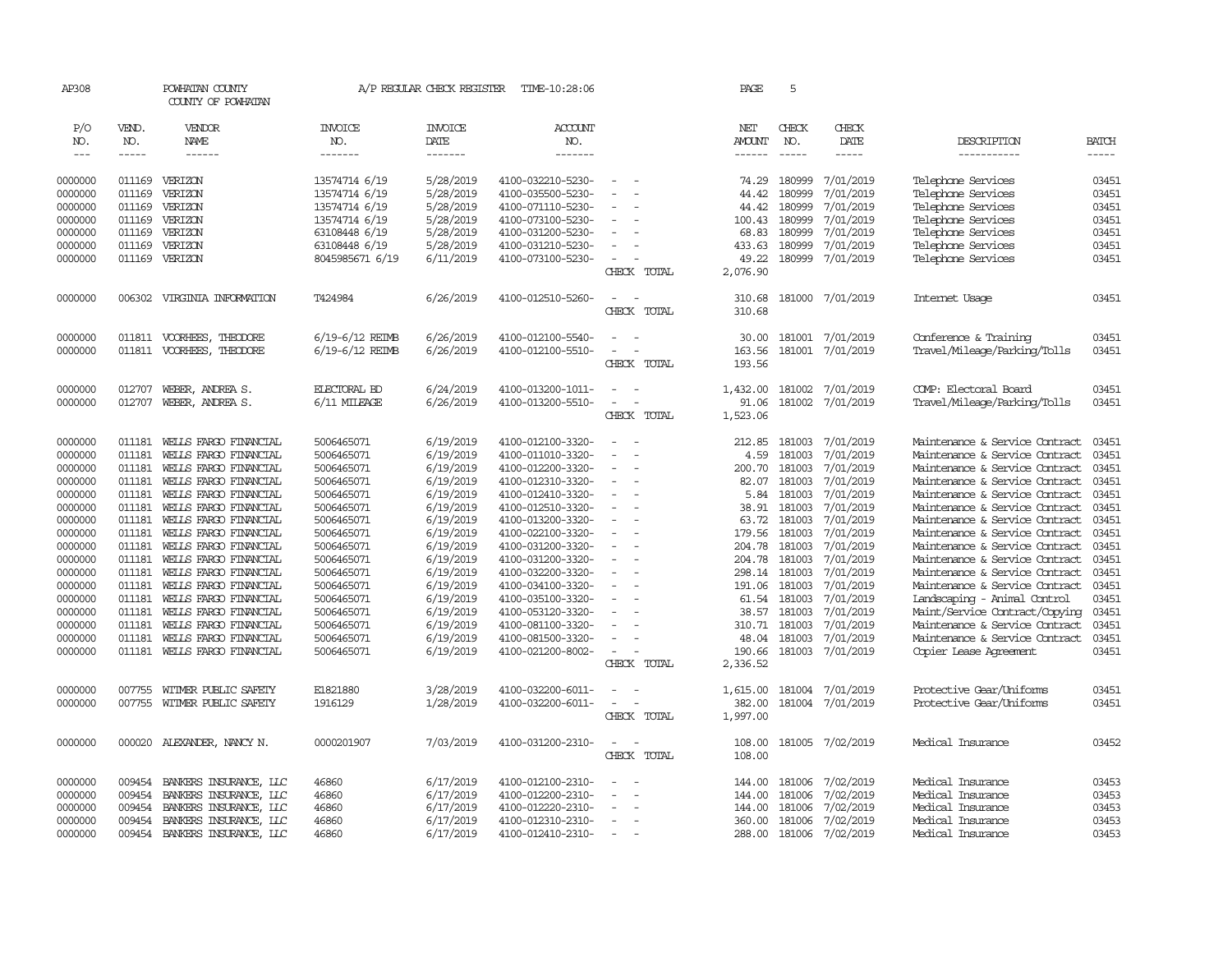| AP308               |                             | POWHATAN COUNTY<br>COUNTY OF POWHATAN            |                                  | A/P REGULAR CHECK REGISTER        | TIME-10:28:06                          |                                         | PAGE                    | 6                             |                              |                                        |                       |
|---------------------|-----------------------------|--------------------------------------------------|----------------------------------|-----------------------------------|----------------------------------------|-----------------------------------------|-------------------------|-------------------------------|------------------------------|----------------------------------------|-----------------------|
| P/O<br>NO.<br>$---$ | VEND.<br>NO.<br>$- - - - -$ | VENDOR<br>NAME<br>$- - - - - -$                  | <b>INVOICE</b><br>NO.<br>------- | <b>INVOICE</b><br>DATE<br>------- | <b>ACCOUNT</b><br>NO.<br>-------       |                                         | NET<br>AMOUNT<br>------ | CHECK<br>NO.<br>$\frac{1}{2}$ | CHECK<br>DATE<br>$- - - - -$ | DESCRIPTION<br>-----------             | <b>BATCH</b><br>----- |
|                     |                             |                                                  |                                  |                                   |                                        |                                         |                         |                               |                              |                                        |                       |
| 0000000             | 009454                      | BANKERS INSURANCE, LLC                           | 46860                            | 6/17/2019                         | 4100-012510-2310-                      |                                         | 216.00                  | 181006                        | 7/02/2019                    | Medical Insurance                      | 03453                 |
| 0000000             | 009454                      | BANKERS INSURANCE, LLC                           | 46860                            | 6/17/2019                         | 4100-012520-2310-                      |                                         | 72.00                   | 181006                        | 7/02/2019                    | Medical Insurance                      | 03453                 |
| 0000000             | 009454                      | BANKERS INSURANCE, LLC                           | 46860                            | 6/17/2019                         | 4100-013200-2310-                      |                                         | 72.00                   | 181006                        | 7/02/2019                    | Medical Insurance                      | 03453                 |
| 0000000             | 009454                      | BANKERS INSURANCE, LLC                           | 46860                            | 6/17/2019                         | 4100-014100-2310-                      |                                         | 288.00                  | 181006                        | 7/02/2019                    | Medical Insurance                      | 03453                 |
| 0000000             | 009454                      | BANKERS INSURANCE, LLC                           | 46860                            | 6/17/2019                         | 4100-014500-2310-                      |                                         | 288.00                  | 181006                        | 7/02/2019                    | Medical Insurance                      | 03453                 |
| 0000000             | 009454                      | BANKERS INSURANCE, LLC                           | 46860                            | 6/17/2019<br>6/17/2019            | 4100-014400-2310-                      |                                         | 288.00                  | 181006                        | 7/02/2019                    | Medical Insurance                      | 03453                 |
| 0000000<br>0000000  | 009454<br>009454            | BANKERS INSURANCE, LLC                           | 46860                            | 6/17/2019                         | 4100-014300-2310-                      |                                         | 144.00<br>360.00        | 181006<br>181006              | 7/02/2019<br>7/02/2019       | Medical Insurance<br>Medical Insurance | 03453<br>03453        |
| 0000000             | 009454                      | BANKERS INSURANCE, LLC<br>BANKERS INSURANCE, LLC | 46860<br>46860                   | 6/17/2019                         | 4100-021600-2310-<br>4100-022100-2310- |                                         | 216.00                  | 181006                        | 7/02/2019                    | Medical Insurance                      | 03453                 |
| 0000000             | 009454                      | BANKERS INSURANCE, LLC                           | 46860                            | 6/17/2019                         | 4100-031200-2310-                      |                                         | 2,520.00                | 181006                        | 7/02/2019                    | Medical Insurance                      | 03453                 |
| 0000000             | 009454                      | BANKERS INSURANCE, LLC                           | 46860                            | 6/17/2019                         | 4100-032200-2310-                      |                                         | 504.00                  | 181006                        | 7/02/2019                    | Medical Insurance                      | 03453                 |
| 0000000             | 009454                      | BANKERS INSURANCE, LLC                           | 46860                            | 6/17/2019                         | 4100-031210-2310-                      |                                         | 936.00                  | 181006                        | 7/02/2019                    | Medical Insurance                      | 03453                 |
| 0000000             | 009454                      | BANKERS INSURANCE, LLC                           | 46860                            | 6/17/2019                         | 4100-034100-2310-                      |                                         | 360.00                  | 181006                        | 7/02/2019                    | Medical Insurance                      | 03453                 |
| 0000000             | 009454                      | BANKERS INSURANCE, LLC                           | 46860                            | 6/17/2019                         | 4100-035100-2310-                      |                                         | 288.00                  | 181006                        | 7/02/2019                    | Medical Insurance                      | 03453                 |
| 0000000             | 009454                      | BANKERS INSURANCE, LLC                           | 46860                            | 6/17/2019                         | 4100-071110-2310-                      |                                         | 72.00                   | 181006                        | 7/02/2019                    | Medical Insurance                      | 03453                 |
| 0000000             | 009454                      | BANKERS INSURANCE, LLC                           | 46860                            | 6/17/2019                         | 4100-073100-2310-                      |                                         | 72.00                   | 181006                        | 7/02/2019                    | Medical Insurance                      | 03453                 |
| 0000000             | 009454                      | BANKERS INSURANCE, LLC                           | 46860                            | 6/17/2019                         | 4100-081100-2310-                      |                                         | 360.00                  | 181006                        | 7/02/2019                    | Medical Insurance                      | 03453                 |
| 0000000             |                             | 009454 BANKERS INSURANCE, LLC                    | 46860                            | 6/17/2019                         | 4100-081500-2310-                      |                                         | 72.00                   |                               | 181006 7/02/2019             | Medical Insurance                      | 03453                 |
|                     |                             |                                                  |                                  |                                   |                                        | CHECK TOTAL                             | 8,208.00                |                               |                              |                                        |                       |
| 0000000             | 011590                      | BERRIMAN, WHITNEY                                | 0115201907                       | 7/03/2019                         | 4100-073100-5250-                      | $\overline{\phantom{a}}$<br>CHECK TOTAL | 30.00                   |                               | 181007 7/02/2019             | Cell Phones                            | 03452                 |
|                     |                             |                                                  |                                  |                                   |                                        |                                         | 30.00                   |                               |                              |                                        |                       |
| 0000000             |                             | 000045 BLANKENSHIP, SUSAN M.                     | 0000201907                       | 7/03/2019                         | 4100-012310-2310-                      | $\equiv$                                | 104.00                  |                               | 181008 7/02/2019             | Medical Insurance                      | 03452                 |
|                     |                             |                                                  |                                  |                                   |                                        | CHECK TOTAL                             | 104.00                  |                               |                              |                                        |                       |
| 0000000             | 007838                      | BROUGHTON, THOMAS B. JR.                         | 0078201907                       | 7/03/2019                         | 4100-031200-2310-                      | $\sim$                                  | 92.00                   |                               | 181009 7/02/2019             | Medical Insurance                      | 03452                 |
|                     |                             |                                                  |                                  |                                   |                                        | CHECK TOTAL                             | 92.00                   |                               |                              |                                        |                       |
| 0000000             | 010808                      | CERULLO, ROBERT                                  | 0108201907                       | 7/03/2019                         | 4100-022100-5250-                      | $\sim$                                  | 30.00                   |                               | 181010 7/02/2019             | Cell Phones                            | 03452                 |
|                     |                             |                                                  |                                  |                                   |                                        | CHECK TOTAL                             | 30.00                   |                               |                              |                                        |                       |
| 0000000             |                             | 012756 COMCAST                                   | 6/29-7/28 7415                   | 6/18/2019                         | 4100-073100-5260-                      | $\sim$<br>$\sim$                        | 219.90                  |                               | 181011 7/02/2019             | Internet                               | 03453                 |
|                     |                             |                                                  |                                  |                                   |                                        | CHECK TOTAL                             | 219.90                  |                               |                              |                                        |                       |
|                     |                             |                                                  |                                  |                                   |                                        |                                         |                         |                               |                              |                                        |                       |
| 0000000             | 001380                      | FORD, SUSAN P.                                   | 0013201907                       | 7/03/2019                         | 4100-012310-2310-                      | $\sim$<br>$\sim$<br>CHECK TOTAL         | 104.00<br>104.00        |                               | 181012 7/02/2019             | Medical Insurance                      | 03452                 |
|                     |                             |                                                  |                                  |                                   |                                        |                                         |                         |                               |                              |                                        |                       |
| 0000000             | 012508                      | HEALTH EQUITY INC                                | 8DZ8H2O                          | 6/21/2019                         | 100-000200-0012-                       |                                         | 22,639.80               |                               | 181013 7/02/2019             | Payroll Clearing - FSA                 | 03453                 |
| 0000000             | 012508                      | HEALTH EQUITY INC                                | HSA CONT '20                     | 7/01/2019                         | 4100-012100-2310-                      |                                         | 1,020.00                | 181013                        | 7/02/2019                    | Medical Insurance                      | 03453                 |
| 0000000             | 012508                      | HEALTH EQUITY INC                                | HSA CONT '20                     | 7/01/2019                         | 4100-012200-2310-                      |                                         | 1,020.00                | 181013                        | 7/02/2019                    | Medical Insurance                      | 03453                 |
| 0000000             | 012508                      | HEALTH EQUITY INC                                | HSA CONT '20                     | 7/01/2019                         | 4100-012310-2310-                      |                                         | 1,020.00                | 181013                        | 7/02/2019                    | Medical Insurance                      | 03453                 |
| 0000000             | 012508                      | HEALTH ECUITY INC                                | HSA CONT '20                     | 7/01/2019                         | 4100-012510-2310-                      |                                         | 2,040.00                | 181013                        | 7/02/2019                    | Medical Insurance                      | 03453                 |
| 0000000             | 012508                      | HEALTH EQUITY INC                                | HSA CONT '20                     | 7/01/2019                         | 4100-014100-2310-                      |                                         | 1,020.00                | 181013                        | 7/02/2019                    | Medical Insurance                      | 03453                 |
| 0000000             | 012508                      | HEALTH EQUITY INC                                | HSA CONT '20                     | 7/01/2019                         | 4100-021600-2310-                      |                                         | 3,060.00                | 181013                        | 7/02/2019                    | Medical Insurance                      | 03453                 |
| 0000000             | 012508                      | HEALTH ECUITY INC<br>HEALTH EQUITY INC           | HSA CONT '20                     | 7/01/2019                         | 4100-022100-2310-                      |                                         | 3,060.00                | 181013                        | 7/02/2019                    | Medical Insurance<br>Medical Insurance | 03453                 |
| 0000000<br>0000000  | 012508<br>012508            | HEALTH EQUITY INC                                | HSA CONT '20<br>HSA CONT '20     | 7/01/2019<br>7/01/2019            | 4100-031200-2310-<br>4100-032200-2310- |                                         | 5,100.00<br>1,020.00    | 181013<br>181013              | 7/02/2019<br>7/02/2019       | Medical Insurance                      | 03453<br>03453        |
| 0000000             | 012508                      | HEALTH EQUITY INC                                | HSA CONT '20                     | 7/01/2019                         | 4100-031210-2310-                      |                                         | 7,140.00                |                               | 181013 7/02/2019             | Medical Insurance                      | 03453                 |
|                     |                             |                                                  |                                  |                                   |                                        | CHECK TOTAL                             | 48,139.80               |                               |                              |                                        |                       |
|                     |                             |                                                  |                                  |                                   |                                        |                                         |                         |                               |                              |                                        |                       |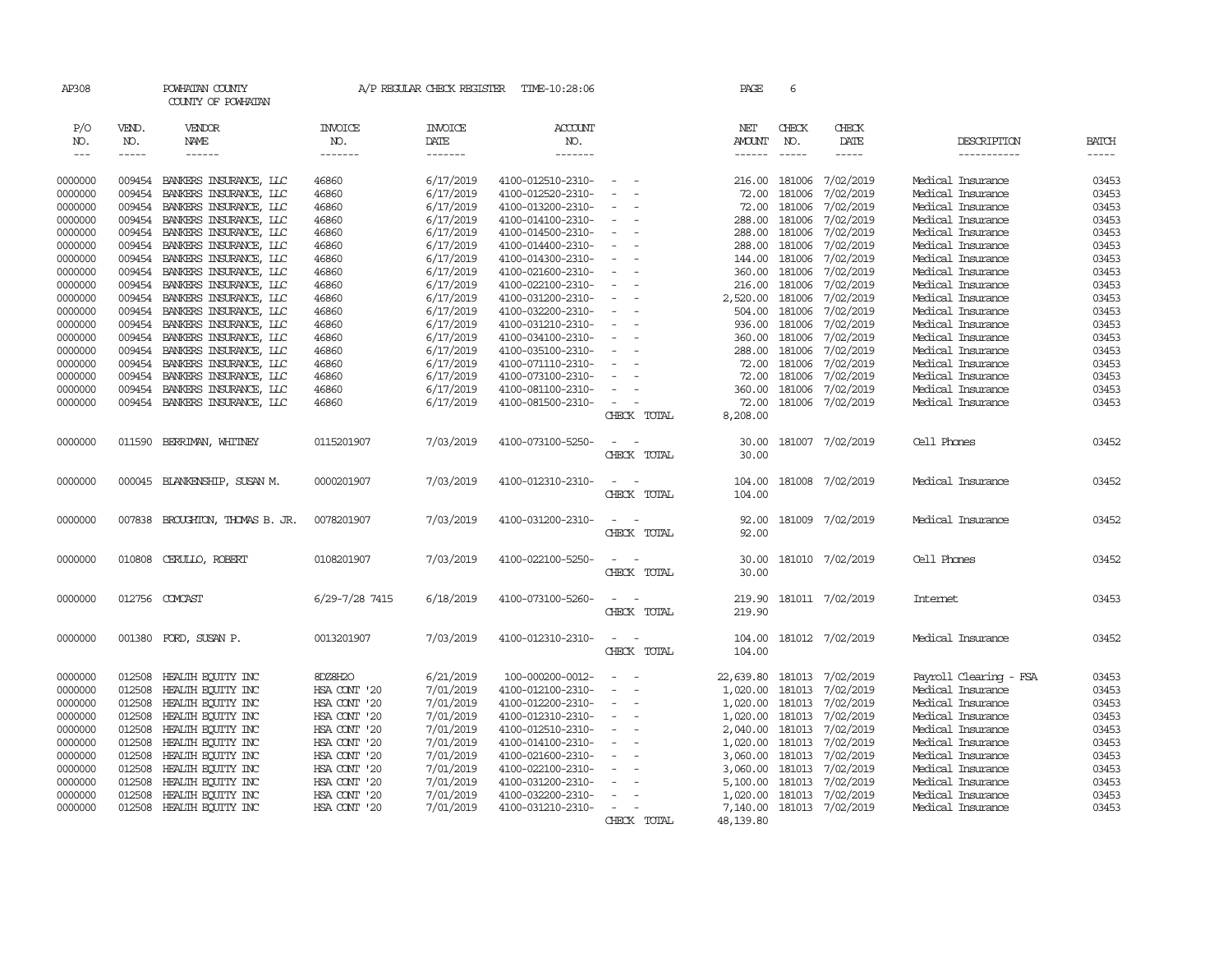| AP308               |                             | POWHATAN COUNTY<br>COUNTY OF POWHATAN          |                                  | A/P REGULAR CHECK REGISTER         | TIME-10:28:06                          |                                                            | PAGE                                    | $7\phantom{.0}$               |                                             |                                                   |                             |
|---------------------|-----------------------------|------------------------------------------------|----------------------------------|------------------------------------|----------------------------------------|------------------------------------------------------------|-----------------------------------------|-------------------------------|---------------------------------------------|---------------------------------------------------|-----------------------------|
| P/O<br>NO.<br>$---$ | VEND.<br>NO.<br>$- - - - -$ | VENDOR<br>NAME<br>$- - - - - -$                | <b>INVOICE</b><br>NO.<br>------- | <b>INVOICE</b><br>DATE<br>-------- | ACCOUNT<br>NO.<br>--------             |                                                            | NET<br><b>AMOUNT</b><br>$- - - - - -$   | CHECK<br>NO.<br>$\frac{1}{2}$ | CHECK<br>DATE<br>$- - - - -$                | DESCRIPTION<br>-----------                        | <b>BATCH</b><br>$- - - - -$ |
| 0000000<br>0000000  | 010487<br>010487            | IEM CORPORATION<br>IEM CORPORATION             | 05072GC 7/19<br>Q5072GC 7/19     | 7/01/2019<br>7/01/2019             | 4100-095101-9300-<br>4100-095101-9301- | $\sim$ $ -$<br>$\sim$ $ -$<br>CHECK TOTAL                  | 5.80<br>854.57                          |                               | 848.77 181014 7/02/2019<br>181014 7/02/2019 | AS400 Lease - Principal<br>AS400 Lease - Interest | 03453<br>03453              |
| 0000000             |                             | 013106 KNOWBE4, INC.                           | INV61957                         | 6/18/2019                          | 4100-012510-6003-                      | $\sim$ $ \sim$<br>CHECK TOTAL                              | 2,948.40<br>2,948.40                    |                               | 181015 7/02/2019                            | Computer Software                                 | 03453                       |
| 0000000             |                             | 011973 KURNOS, JULIANNE N.                     | 0119201907                       | 7/03/2019                          | 4100-081100-5250-                      | $\sim$ $ \sim$<br>CHECK TOTAL                              | 30.00<br>30.00                          |                               | 181016 7/02/2019                            | Cell Phones                                       | 03452                       |
| 0000000             |                             | 011446 LIPSCOMB, GALE                          | JURY COMM                        | 7/01/2019                          | 4100-021100-1800-                      | $\omega_{\rm{max}}$ and $\omega_{\rm{max}}$<br>CHECK TOTAL | 30.00<br>30.00                          |                               | 181017 7/02/2019                            | COMP: Jury Commissioners                          | 03453                       |
| 0000000             |                             | 010765 MATTHEW BENDER & CO, INC. 09/19 - 08/20 |                                  | 6/10/2019                          | 4100-011010-3002-                      | $\omega_{\rm{max}}$ and $\omega_{\rm{max}}$<br>CHECK TOTAL | 98.60<br>98.60                          |                               | 181018 7/02/2019                            | County Code                                       | 03453                       |
| 0000000             |                             | 009276 MCCREIGHT, FRAN                         | 0092201907                       | 7/03/2019                          | 4100-073100-5250-                      | $\sim$ 100 $\sim$<br>CHECK TOTAL                           | 30.00<br>30.00                          |                               | 181019 7/02/2019                            | Cell Phones                                       | 03452                       |
| 0000000             |                             | 009723 MIDKIFF, PAULA B.                       | JURY COMM                        | 7/01/2019                          | 4100-021100-1800-                      | $\sim$ $ -$<br>CHECK TOTAL                                 | 30.00<br>30.00                          |                               | 181020 7/02/2019                            | COMP: Jury Commissioners                          | 03453                       |
| 0000000             |                             | 010076 MORROW, ERIC                            | 183                              | 6/21/2019                          | 4100-012200-3140-                      | $\sim$ $ -$<br>CHECK TOTAL                                 | 2,500.00<br>2,500.00                    |                               | 181021 7/02/2019                            | Professional Services                             | 03453                       |
| 0000000             |                             | 009638 POE, INEZ L                             | 0096201907                       | 7/03/2019                          | 4100-013200-2310-                      | $\omega_{\rm{max}}$ and $\omega_{\rm{max}}$<br>CHECK TOTAL | 120.00                                  |                               | 120.00 181022 7/02/2019                     | Medical Insurance                                 | 03452                       |
| 0000000             |                             | 011929 POMPEI, ANDREW                          | 0119201907                       | 7/03/2019                          | 4100-081100-5250-                      | $\omega_{\rm{max}}$ and $\omega_{\rm{max}}$<br>CHECK TOTAL | 30.00<br>30.00                          |                               | 181023 7/02/2019                            | Cell Phones                                       | 03452                       |
| 0000000             |                             | 001980 POORE, FRANCES                          | 0019201907                       | 7/03/2019                          | 4100-012100-2310-                      | $\sim$ $ \sim$<br>CHECK TOTAL                              | 88.00<br>88.00                          |                               | 181024 7/02/2019                            | Medical Insurance                                 | 03452                       |
| 0000000             |                             | 006043 POWERS, KATHRYN C.                      | 0060201907                       | 7/03/2019                          | 4100-021600-2310-                      | $\sim$ 100 $\sim$<br>CHECK TOTAL                           | 120.00<br>120.00                        |                               | 181025 7/02/2019                            | Medical Insurance                                 | 03452                       |
| 0000000             |                             | 008579 POWHATAN COMMERCIAL                     | 0085201907                       | 7/03/2019                          | 4100-014400-5420-                      | $\sim$ $ \sim$<br>CHECK TOTAL                              | 2,634.00<br>2,634.00                    |                               | 181026 7/02/2019                            | Rent - Office Space                               | 03452                       |
| 0000000             |                             | 008294 POWHATAN COUNTY PUBLIC                  | 0082201907                       | 7/03/2019                          | 4100-031200-2310-                      | $\sim$ $ \sim$<br>CHECK TOTAL                              | 718.00<br>718.00                        |                               | 181027 7/02/2019                            | Medical Insurance                                 | 03452                       |
| 0000000             |                             | 011222 RESPONSIBLE FAIHERS AND                 | 1ST OIR PMT '20                  | 6/27/2019                          | 4100-053910-5643-                      | $\sim$ $ -$<br>CHECK TOTAL                                 | 6,600.00                                |                               | 6,600.00 181028 7/02/2019                   | PCCAA Services - Federal CSBG                     | 03453                       |
| 0000000             |                             | 009077 REYNOLDS, SHIRLEY                       | 0090201907                       | 7/03/2019                          | 4100-031200-2310-                      | $\omega_{\rm{max}}$ and $\omega_{\rm{max}}$<br>CHECK TOTAL | 96.00<br>96.00                          |                               | 181029 7/02/2019                            | Medical Insurance                                 | 03452                       |
| 0000000             | 008190                      | RICHMOND REGIONAL PLAN-                        | MEMBER DUES '20                  | 6/21/2019                          | 4100-081200-0020-                      | $\sim$ $ -$<br>CHECK TOTAL                                 | 16,942.00 181030 7/02/2019<br>16,942.00 |                               |                                             | RRPDC-Dues                                        | 03453                       |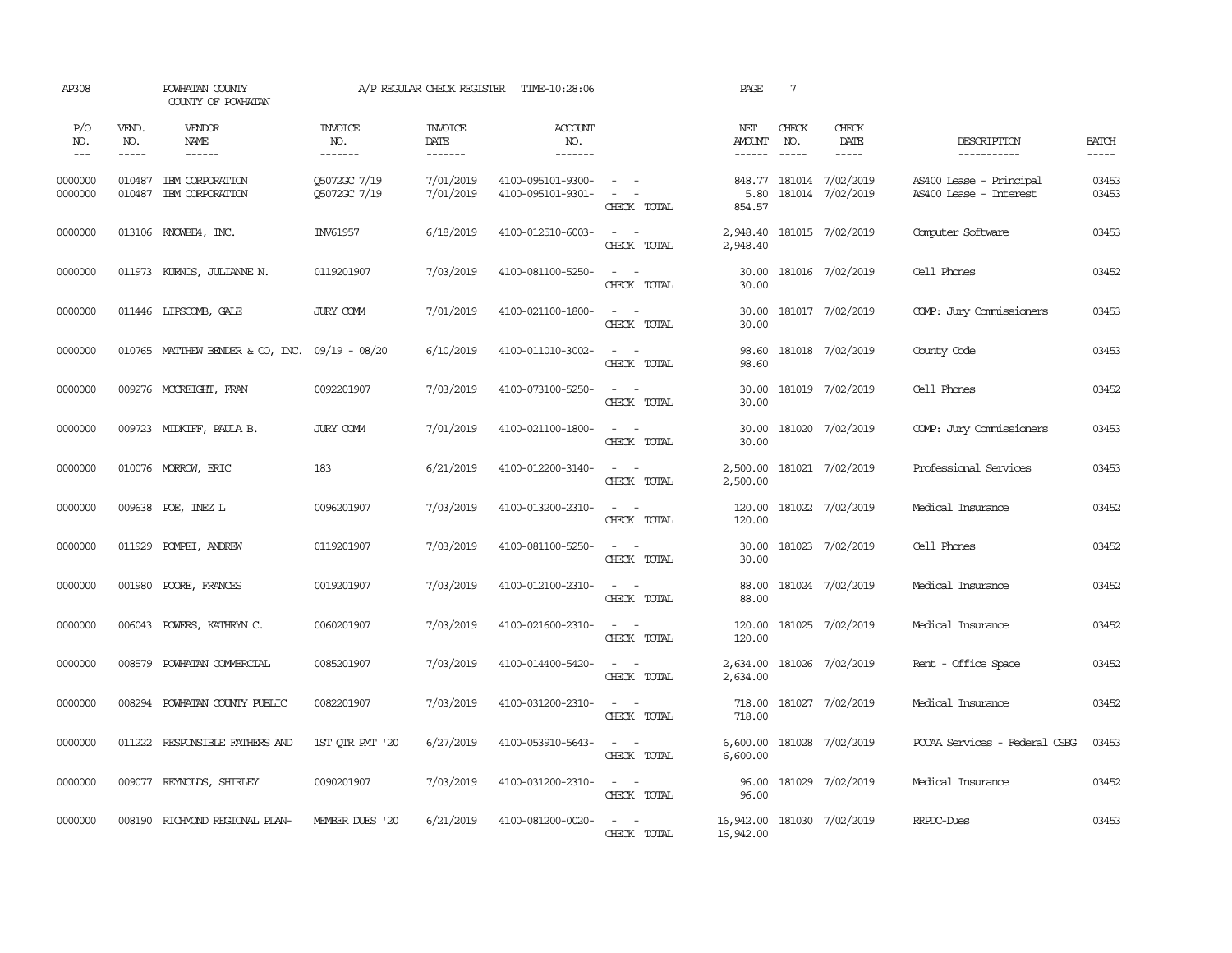| AP308                                               |                                                | POWHATAN COUNTY<br>COUNTY OF POWHATAN                                   |                                                     | A/P REGULAR CHECK REGISTER                                    | TIME-10:28:06                                                                                         |                                                                                     | PAGE                                                       | 8                           |                                                                             |                                                                                                                                                              |                                           |
|-----------------------------------------------------|------------------------------------------------|-------------------------------------------------------------------------|-----------------------------------------------------|---------------------------------------------------------------|-------------------------------------------------------------------------------------------------------|-------------------------------------------------------------------------------------|------------------------------------------------------------|-----------------------------|-----------------------------------------------------------------------------|--------------------------------------------------------------------------------------------------------------------------------------------------------------|-------------------------------------------|
| P/O<br>NO.<br>$---$                                 | VEND.<br>NO.<br>$- - - - -$                    | VENDOR<br>NAME<br>------                                                | <b>INVOICE</b><br>NO.<br>-------                    | <b>INVOICE</b><br>DATE<br>-------                             | <b>ACCOUNT</b><br>NO.<br>-------                                                                      |                                                                                     | NET<br>AMOUNT<br>$- - - - - -$                             | CHECK<br>NO.<br>$- - - - -$ | CHECK<br>DATE<br>-----                                                      | DESCRIPTION<br>-----------                                                                                                                                   | <b>BATCH</b><br>$- - - - -$               |
| 0000000                                             | 011800                                         | SCHARDEIN, BRET                                                         | 0118201907                                          | 7/03/2019                                                     | 4100-081100-5250-                                                                                     | $\overline{\phantom{a}}$<br>CHECK TOTAL                                             | 30.00<br>30.00                                             |                             | 181031 7/02/2019                                                            | Cell Phones                                                                                                                                                  | 03452                                     |
| 0000000                                             |                                                | 010282 SCHUBERT, CHARLA                                                 | 0102201907                                          | 7/03/2019                                                     | 4100-012200-5250-                                                                                     | $\sim$<br>$\sim$<br>CHECK TOTAL                                                     | 30.00<br>30.00                                             |                             | 181032 7/02/2019                                                            | Cell Phones                                                                                                                                                  | 03452                                     |
| 0000000<br>0000000                                  | 012754<br>012754                               | SIGNATURE PUBLIC FUNDING<br>SIGNATURE PUBLIC FUNDING                    | 500137001060519<br>500137001060519                  | 6/05/2019<br>6/05/2019                                        | 4100-095101-9400-<br>4100-095101-9401-                                                                | $\sim$<br>$\sim$<br>$\equiv$<br>$\equiv$<br>CHECK TOTAL                             | 33,984.03<br>12,567.99<br>46,552.02                        | 181033                      | 181033 7/02/2019<br>7/02/2019                                               | Fire Truck Lease - Principal<br>Fire Truck Lease - Interest                                                                                                  | 03453<br>03453                            |
| 0000000                                             | 006569                                         | STICKELS, RANDAL LEE                                                    | 0065201907                                          | 7/03/2019                                                     | 4100-031200-2310-                                                                                     | $\sim$<br>$\sim$<br>CHECK TOTAL                                                     | 72.00<br>72.00                                             |                             | 181034 7/02/2019                                                            | Medical Insurance                                                                                                                                            | 03452                                     |
| 0000000                                             |                                                | 007115 STOKES, GARLAND KENNETH                                          | 0071201907                                          | 7/03/2019                                                     | 4100-031200-2310-                                                                                     | $\sim$ $\sim$<br>CHECK TOTAL                                                        | 68.00<br>68.00                                             |                             | 181035 7/02/2019                                                            | Medical Insurance                                                                                                                                            | 03452                                     |
| 0000000<br>0000000<br>0000000                       | 006848<br>006848<br>006848                     | TREASURER OF VIRGINIA<br>TREASURER OF VIRGINIA<br>TREASURER OF VIRGINIA | GRETCHEN BROWN<br>RICHARD COX '20<br>ROBERT CERULLO | 7/01/2019<br>7/01/2019<br>7/01/2019                           | 4100-022100-5810-<br>4100-022100-5810-<br>4100-022100-5810-                                           | $\equiv$<br>$\sim$<br>CHECK TOTAL                                                   | 290.00<br>310.00<br>290.00<br>890.00                       | 181036                      | 181036 7/02/2019<br>7/02/2019<br>181036 7/02/2019                           | Dues/Association Memberships<br>Dues/Association Memberships<br>Dues/Association Memberships                                                                 | 03453<br>03453<br>03453                   |
| 0000000                                             | 010305                                         | VACA                                                                    | 8629                                                | 3/25/2019                                                     | 4100-022100-5810-                                                                                     | $\sim$<br>$\sim$<br>CHECK TOTAL                                                     | 1,050.00<br>1,050.00                                       |                             | 181037 7/02/2019                                                            | Dues/Association Memberships                                                                                                                                 | 03453                                     |
| 0000000                                             | 000990 VACO                                    |                                                                         | IVC0605376                                          | 6/01/2019                                                     | 4100-081200-0053-                                                                                     | $\sim$<br>$\sim$<br>CHECK TOTAL                                                     | 6,200.00<br>6,200.00                                       |                             | 181038 7/02/2019                                                            | VACb/VIG                                                                                                                                                     | 03453                                     |
| 0000000<br>0000000<br>0000000<br>0000000<br>0000000 | 008351<br>008351<br>008351<br>008351<br>008351 | VACORP<br>VACORP<br>VACORP<br>VACORP<br>VACORP                          | 63057<br>63057<br>63057<br>63057<br>63057           | 6/05/2019<br>6/05/2019<br>6/05/2019<br>6/05/2019<br>6/05/2019 | 4100-081500-5305-<br>4100-081500-5306-<br>4100-081500-5307-<br>4100-081500-5308-<br>4100-081500-5309- | $\equiv$<br>$\equiv$<br>$\overline{\phantom{a}}$<br>$\sim$<br>$\sim$<br>CHECK TOTAL | 150.00<br>675.00<br>495.00<br>634.00<br>418.00<br>2,372.00 | 181039<br>181039<br>181039  | 181039 7/02/2019<br>7/02/2019<br>7/02/2019<br>7/02/2019<br>181039 7/02/2019 | EDA-Auto Insurance Premium<br>EDA-Surety Bond (Crime Exposur<br>EDA-Public Officials Liability<br>EDA-General Liability Insuranc<br>EDA - Property Insurance | 03453<br>03453<br>03453<br>03453<br>03453 |
| 0000000                                             | 008313                                         | VIRGINIA NAVIGATOR                                                      | POWFY20                                             | 7/01/2019                                                     | 4100-081200-0032-                                                                                     | $\overline{\phantom{a}}$<br>$\overline{\phantom{a}}$<br>CHECK TOTAL                 | 2,500.00<br>2,500.00                                       |                             | 181041 7/02/2019                                                            | Contribution: Senior Navigator                                                                                                                               | 03453                                     |
| 0000000                                             | 002080                                         | WOODCOCK, LYNN T.                                                       | 0020201907                                          | 7/03/2019                                                     | 4100-031200-2310-                                                                                     | $\sim$<br>- -<br>CHECK TOTAL                                                        | 108.00<br>108.00                                           |                             | 181042 7/02/2019                                                            | Medical Insurance                                                                                                                                            | 03452                                     |
| 0000000                                             | 010665                                         | BROWN EDWARDS & COMPANY                                                 | 1233671                                             | 6/26/2019                                                     | 4100-012200-3120-                                                                                     | $\sim$<br>$\sim$<br>CHECK TOTAL                                                     | 15,000.00<br>15,000.00                                     |                             | 181162 7/10/2019                                                            | External Audit                                                                                                                                               | 03458                                     |
| 0000000<br>0000000                                  | 000540<br>000540                               | CENTRAL VIRGINIA WASTE<br>CENTRAL VIRGINIA WASTE                        | 24370<br>24386                                      | 6/01/2019<br>6/04/2019                                        | 4100-081200-0022-<br>4100-014300-3175-                                                                | $\equiv$<br>$\blacksquare$<br>$\sim$<br>CHECK TOTAL                                 | 13,999.68<br>18, 125. 13<br>32, 124.81                     | 181163                      | 181163 7/10/2019<br>7/10/2019                                               | Contribution: (Dues) - CWMA<br>Waste Disposal                                                                                                                | 03458<br>03458                            |
| 0000000                                             |                                                | 011959 DEMIECH VOTING SOLUTIONS,                                        | 1199                                                | 7/01/2019                                                     | 4100-013200-3320-                                                                                     | $\sim$<br>$\sim$<br>CHECK TOTAL                                                     | 910.00<br>910.00                                           |                             | 181164 7/10/2019                                                            | Maintenance & Service Contract                                                                                                                               | 03458                                     |
| 0000000                                             |                                                | 010904 DEPARIMENT OF TREASURY                                           | FY19 FEES                                           | 7/02/2019                                                     | 4100-012220-2312-                                                                                     | $\overline{a}$<br>- -<br><b>CHRCK</b><br>TOTAT,                                     | 690.71                                                     |                             | 690.71 181165 7/10/2019                                                     | PCORI Fees                                                                                                                                                   | 03458                                     |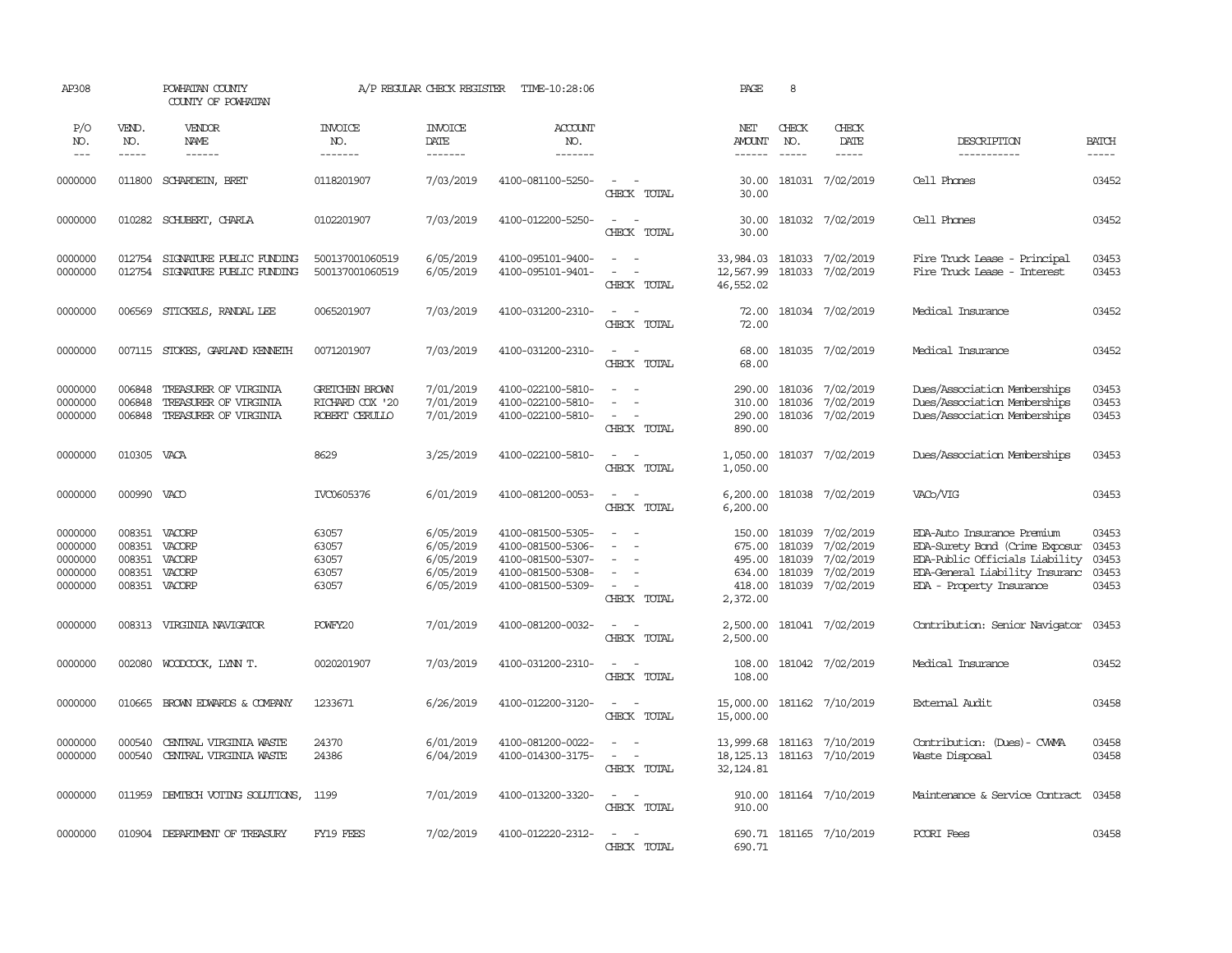| AP308                       |                             | POWHATAN COUNTY<br>COUNTY OF POWHATAN                  |                                  | A/P REGULAR CHECK REGISTER        | TIME-10:28:06                          |                                                                                                                             | PAGE                                    | 9                             |                                      |                                                                  |                       |
|-----------------------------|-----------------------------|--------------------------------------------------------|----------------------------------|-----------------------------------|----------------------------------------|-----------------------------------------------------------------------------------------------------------------------------|-----------------------------------------|-------------------------------|--------------------------------------|------------------------------------------------------------------|-----------------------|
| P/O<br>NO.<br>$\frac{1}{2}$ | VEND.<br>NO.<br>$- - - - -$ | VENDOR<br><b>NAME</b><br>------                        | <b>INVOICE</b><br>NO.<br>------- | <b>INVOICE</b><br>DATE<br>------- | <b>ACCOUNT</b><br>NO.<br>--------      |                                                                                                                             | NET<br><b>AMOUNT</b><br>------          | CHECK<br>NO.<br>$\frac{1}{2}$ | CHECK<br>DATE<br>$- - - - -$         | DESCRIPTION<br>-----------                                       | <b>BATCH</b><br>----- |
| 0000000                     | 008235                      | ELECTION SERVICES ONLINE,                              | 1859                             | 6/27/2019                         | 4100-013200-3320-                      | $\sim$<br>$\sim$<br>CHECK TOTAL                                                                                             | 7,370.00<br>7,370.00                    |                               | 181166 7/10/2019                     | Maintenance & Service Contract                                   | 03458                 |
| 0000000                     |                             | 008732 FEEDMORE                                        | FY20 FUNDING                     | 7/01/2019                         | 4100-081200-0016-                      | $\sim$<br>$\sim$<br>CHECK TOTAL                                                                                             | 8,000.00<br>8,000.00                    |                               | 181167 7/10/2019                     | Meals on Wheels                                                  | 03458                 |
| 0000000                     |                             | 013113 OFFICE OF THE U.S. DISTRI S DAVIS               |                                  | 7/01/2019                         | 4100-022100-5840-                      | $\sim$<br>$\sim$<br>CHECK TOTAL                                                                                             | 11.00<br>11.00                          |                               | 181168 7/10/2019                     | Miscellaneous                                                    | 03458                 |
| 0000000                     |                             | 006840 POWHATAN LION'S CLUB                            | REGISTRATION                     | 7/01/2019                         | 4100-013200-3600-                      | $\omega_{\rm{max}}$ and $\omega_{\rm{max}}$<br>CHECK TOTAL                                                                  | 25.00<br>25.00                          |                               | 181169 7/10/2019                     | Advertising                                                      | 03458                 |
| 0000000                     | 006886                      | RICHMOND TIMES-DISPATCH                                | ANNUAL RENEWAL                   | 6/20/2019                         | 4100-012100-6012-                      | $\sim$<br>$\sim$ $-$<br>CHECK TOTAL                                                                                         | 387.75<br>387.75                        |                               | 181170 7/10/2019                     | Books & Subscriptions                                            | 03458                 |
| 0000000                     | 006611                      | SENIOR CONNECTIONS                                     | 20-SCAAA-PO                      | 7/01/2019                         | 4100-081200-0003-                      | $\sim$ $ -$<br>CHECK TOTAL                                                                                                  | 10,000.00 181171 7/10/2019<br>10,000.00 |                               |                                      | Contribution: Senior Connectio                                   | 03458                 |
| 0000000                     |                             | 011181 WELLS FARGO FINANCIAL                           | 5006486317                       | 6/24/2019                         | 4100-021600-8002-                      | $\sim$ $ \sim$<br>CHECK TOTAL                                                                                               | 259.05<br>259.05                        |                               | 181173 7/10/2019                     | Copier Lease                                                     | 03458                 |
| 0000000<br>0000000          | 009953<br>009953            | BB&T GOVERNMENTAL FINANCE<br>BB&T GOVERNMENTAL FINANCE | 6910001 7/15<br>6910001 7/15     | 6/25/2019<br>6/25/2019            | 4100-095101-9400-<br>4100-095101-9401- | $\sim$<br>$\sim$<br>$\sim$<br>$\sim$<br>CHECK TOTAL                                                                         | 33, 359.28<br>5,405.80<br>38,765.08     |                               | 181174 7/10/2019<br>181174 7/10/2019 | Fire Truck Lease - Principal<br>Fire Truck Lease - Interest      | 03459<br>03459        |
| 0000000                     | 012178                      | BAIN, CHRISTOPHER A.                                   | 8885718                          | 6/21/2019                         | 4100-021200-3150-                      | $\sim$<br>$\sim$ $-$<br>CHECK TOTAL                                                                                         | 120.00<br>120.00                        |                               | 181176 7/12/2019                     | Outside Counsel                                                  | 03456                 |
| 0000000                     | 000540                      | CENTRAL VIRGINIA WASTE                                 | 24471                            | 6/25/2019                         | 4100-014300-3176-                      | $\sim$ $ \sim$<br>CHECK TOTAL                                                                                               | 7,160.56<br>7,160.56                    |                               | 181180 7/12/2019                     | Recycling Pulls                                                  | 03456                 |
| 0000000                     | 006965                      | CINIAS CORPORATION                                     | 4024619885                       | 6/26/2019                         | 4100-014300-6011-                      | $\frac{1}{2} \left( \frac{1}{2} \right) \left( \frac{1}{2} \right) = \frac{1}{2} \left( \frac{1}{2} \right)$<br>CHECK TOTAL | 163.23<br>163.23                        |                               | 181181 7/12/2019                     | Uniforms                                                         | 03456                 |
| 0000000<br>0000000          | 010309<br>010309            | CRITICAL & EMERGENCY<br>CRITICAL & EMERGENCY           | 219000142<br>219000144           | 6/27/2019<br>6/27/2019            | 4100-031210-3320-<br>4100-031210-3320- | $\equiv$<br>$\sim$<br>$\sim$ $ -$<br>CHECK TOTAL                                                                            | 950.00<br>2,712.00<br>3,662.00          |                               | 181182 7/12/2019<br>181182 7/12/2019 | Maintenance and Service Contra<br>Maintenance and Service Contra | 03456<br>03456        |
| 0000000                     |                             | 010079 DEAL & LACHENEY P.C.                            | 4811                             | 7/01/2019                         | 4100-012210-3150-                      | $\sim$ $\sim$<br>CHECK TOTAL                                                                                                | 10,000.00<br>10,000.00                  |                               | 181183 7/12/2019                     | Contracted County Attorney                                       | 03456                 |
| 0000000<br>0000000          | 010736                      | GALLS, LLC<br>010736 GALLS, LLC                        | OR13419968<br>012999792          | 6/24/2019<br>6/18/2019            | 4100-031210-6001-<br>4100-031200-6011- | $\overline{\phantom{a}}$<br>$\sim$<br>$\omega_{\rm{max}}$ and $\omega_{\rm{max}}$<br>CHECK TOTAL                            | 849.00<br>88.37<br>937.37               |                               | 181186 7/12/2019<br>181186 7/12/2019 | Office Supplies<br>Uniforms                                      | 03456<br>03456        |
| 0000000                     | 009518                      | QUARLES PETROLEUM, INC.                                | CT-1125710                       | 6/30/2019                         | 4100-031200-6008-                      | $\sim$ $-$<br>$\sim$<br>CHECK TOTAL                                                                                         | 428.20<br>428.20                        |                               | 181187 7/12/2019                     | Gas/Grease/Oil                                                   | 03457                 |
| 0000000                     |                             | 012510 SALERNO, ROXANNE                                | 6/19 WORKSHOPS                   | 7/01/2019                         | 4100-081500-5510-                      | $\sim$ $ \sim$<br>CHECK TOTAL                                                                                               | 48.31<br>48.31                          |                               | 181189 7/12/2019                     | Travel/Mileage/Parking/Tolls                                     | 03457                 |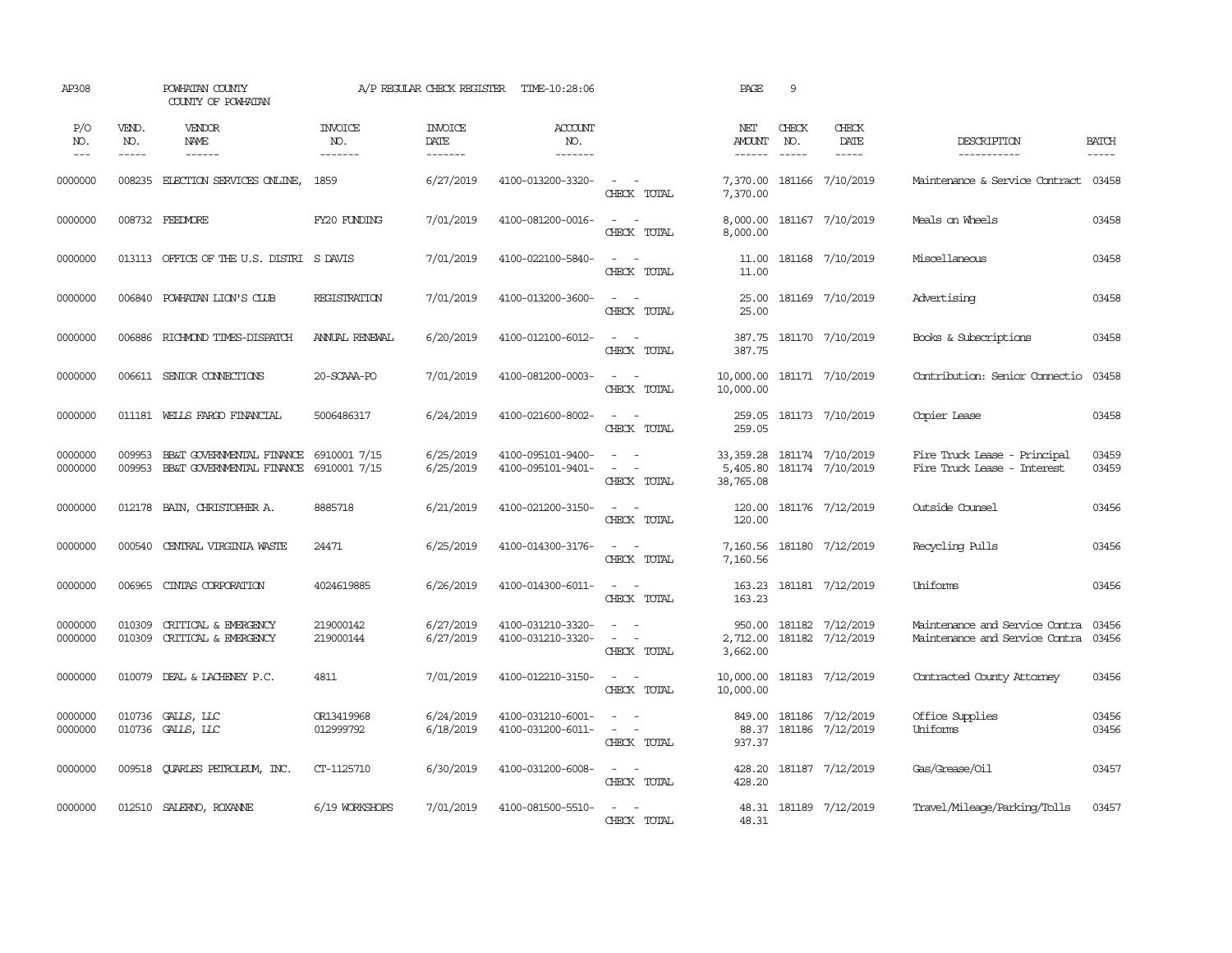| AP308              |                  | POWHATAN COUNTY<br>COUNTY OF POWHATAN                            |                                | A/P REGULAR CHECK REGISTER | TIME-10:28:06                          |                                                                                                              | PAGE                 | 10               |                                      |                                    |                |
|--------------------|------------------|------------------------------------------------------------------|--------------------------------|----------------------------|----------------------------------------|--------------------------------------------------------------------------------------------------------------|----------------------|------------------|--------------------------------------|------------------------------------|----------------|
| P/O<br>NO.         | VEND.<br>NO.     | VENDOR<br>NAME                                                   | <b>INVOICE</b><br>NO.          | <b>INVOICE</b><br>DATE     | ACCOUNT<br>NO.                         |                                                                                                              | NET<br><b>AMOUNT</b> | CHECK<br>NO.     | CHECK<br>DATE                        | DESCRIPTION                        | <b>BATCH</b>   |
| $\frac{1}{2}$      | -----            | ------                                                           | -------                        | -------                    | -------                                |                                                                                                              | ------               | $- - - - -$      | $- - - - -$                          | -----------                        | $- - - - -$    |
| 0000000<br>0000000 | 011169           | 011169 VERIZON<br>VERIZON                                        | 378-0915 6/19<br>598-3715 6/19 | 6/25/2019<br>6/28/2019     | 4100-012510-5230-<br>4100-031210-5232- | $\sim$<br>$\equiv$                                                                                           | 3.55<br>128.20       | 181192           | 181192 7/12/2019<br>7/12/2019        | Telephone Services<br>Wireline 911 | 03457<br>03457 |
| 0000000            | 011169           | VERIZON                                                          | 598-6057 6/19                  | 6/28/2019                  | 4100-031200-5230-                      |                                                                                                              | 68.83                | 181192           | 7/12/2019                            | Telephone Services                 | 03457          |
| 0000000            | 011169           | VERIZON                                                          | 598-6057 6/19                  | 6/28/2019                  | 4100-031210-5230-                      |                                                                                                              | 393.45               | 181192           | 7/12/2019                            | Telephone Services                 | 03457          |
| 0000000            | 011169           | VERIZON                                                          | 598-7939 6/19                  | 6/28/2019                  | 4100-022100-5230-                      | $\sim$                                                                                                       | 48.04                |                  | 181192 7/12/2019                     | Telephone Services                 | 03457          |
| 0000000            | 011169           | VERIZON                                                          | 706-1627 6/19                  | 6/01/2019                  | 4100-031210-5232-                      | $\overline{\phantom{a}}$<br>CHECK TOTAL                                                                      | 2,833.44<br>3,475.51 |                  | 181192 7/12/2019                     | Wireline 911                       | 03457          |
| 0000000            |                  | 008785 VERIZON CABS                                              | M55-0491-706                   | 6/25/2019                  | 4100-031210-5232-                      | $\overline{\phantom{a}}$<br>$\sim$<br>CHECK TOTAL                                                            | 483.10<br>483.10     |                  | 181193 7/12/2019                     | Wireline 911                       | 03457          |
| 0000000            |                  | 009768 WAMPLER EANES APPRAISAL                                   | 90 PERMITS 6/19                | 6/25/2019                  | 4100-012320-3160-                      | $\sim$<br>$\sim$<br>CHECK TOTAL                                                                              | 3,150.00<br>3,150.00 |                  | 181194 7/12/2019                     | Reassessment Services              | 03457          |
| 0000000            |                  | 011181 WELLS FARGO FINANCIAL                                     | 5006344476                     | 5/23/2019                  | 4100-021600-8002-                      | $\sim$<br>$\sim$<br>CHECK TOTAL                                                                              | 259.05<br>259.05     |                  | 181195 7/12/2019                     | Copier Lease                       | 03457          |
| 0000000            |                  | 012063 WINDSTREAM                                                | 012272474 6/19                 | 6/27/2019                  | 4100-012510-5230-                      | $\sim$<br>$\sim$<br>CHECK TOTAL                                                                              | 782.44<br>782.44     |                  | 181196 7/12/2019                     | Telephone Services                 | 03457          |
|                    |                  |                                                                  |                                |                            |                                        |                                                                                                              |                      |                  |                                      |                                    |                |
| 0000000            |                  | 006175 ADAMS OIL COMPANY, INC.                                   | 0001                           | 6/14/2019                  | 4100-014500-6008-                      |                                                                                                              | 18.76                |                  | 181197 7/17/2019                     | Gas/Grease/0il                     | 03461          |
| 0000000<br>0000000 |                  | 006175 ADAMS OIL COMPANY, INC.<br>006175 ADAMS OIL COMPANY, INC. | 26822<br>26827                 | 6/06/2019<br>6/02/2019     | 4100-031210-5120-<br>4100-031210-5120- | $\sim$                                                                                                       | 25.00<br>55.32       |                  | 181197 7/17/2019<br>181197 7/17/2019 | Fuel - Towers<br>Fuel - Towers     | 03461<br>03461 |
| 0000000            |                  | 006175 ADAMS OIL COMPANY, INC.                                   | 26853                          | 6/10/2019                  | 4100-031210-5120-                      | $\sim$<br>CHECK TOTAL                                                                                        | 29.30<br>128.38      |                  | 181197 7/17/2019                     | Fuel - Towers                      | 03461          |
| 0000000            |                  | 011434 AGA JANITORIAL SOLUTIONS,                                 | 3192                           | 7/01/2019                  | 4100-014100-3180-                      | $\sim$<br>- 1                                                                                                | 965,00               | 181198           | 7/17/2019                            | Cleaning Service                   | 03461          |
| 0000000            | 011434           | AGA JANITORIAL SOLUTIONS,                                        | 3219                           | 7/01/2019                  | 4100-014100-3180-                      | $\sim$                                                                                                       | 100.00               | 181198           | 7/17/2019                            | Cleaning Service                   | 03461          |
| 0000000            | 011434           | AGA JANITORIAL SOLUTIONS,                                        | 3219                           | 7/01/2019                  | 4100-035100-3310-                      |                                                                                                              | 275.00               | 181198           | 7/17/2019                            | Repairs & Maintenance              | 03461          |
| 0000000            |                  | 011434 AGA JANITORIAL SOLUTIONS,                                 | 3219                           | 7/01/2019                  | 4100-032220-3310-                      | $\sim$<br>CHECK TOTAL                                                                                        | 350.00<br>1,690.00   |                  | 181198 7/17/2019                     | Repairs & Maintenance              | 03461          |
| 0000000            | 012275           | ANIHEM HEALTH PLANS OF                                           | 888846648365                   | 7/08/2019                  | 4100-033400-3845-                      | $\frac{1}{2} \left( \frac{1}{2} \right) \left( \frac{1}{2} \right) = \frac{1}{2} \left( \frac{1}{2} \right)$ | 462.81               |                  | 181200 7/17/2019                     | Detention of Adults - Health C     | 03461          |
|                    |                  |                                                                  |                                |                            |                                        | CHECK TOTAL                                                                                                  | 462.81               |                  |                                      |                                    |                |
| 0000000            | 012849           | AQUA VIRGINIA                                                    | 10076275 6/19                  | 7/05/2019                  | 4100-014100-5130-                      |                                                                                                              |                      |                  | 170.11 181201 7/17/2019              | Water                              | 03461          |
| 0000000            | 012849           | AQUA VIRGINIA                                                    | 14072756 6/19                  | 7/05/2019                  | 4100-014600-5130-                      | $\equiv$                                                                                                     | 23.70                | 181201           | 7/17/2019                            | Water - Field Irrigation           | 03461          |
| 0000000            | 012849           | AQUA VIRGINIA                                                    | 15015408 6/19                  | 7/05/2019                  | 4100-014600-5130-                      | $\overline{\phantom{a}}$                                                                                     | 19.14                | 181201           | 7/17/2019                            | Water - Field Irrigation           | 03461          |
| 0000000            | 012849<br>012849 | AQUA VIRGINIA                                                    | 56628066 6/19                  | 7/05/2019<br>7/05/2019     | 4100-014100-5130-                      | $\overline{\phantom{a}}$                                                                                     | 21.68<br>175.18      | 181201<br>181201 | 7/17/2019                            | Water<br>Water                     | 03461<br>03461 |
| 0000000<br>0000000 | 012849           | AQUA VIRGINIA<br>AOUA VIRGINIA                                   | 56629538 6/19<br>56630272 6/19 | 7/05/2019                  | 4100-014100-5130-<br>4100-014100-5130- |                                                                                                              | 124.40               | 181201           | 7/17/2019<br>7/17/2019               | Water                              | 03461          |
| 0000000            | 012849           | AQUA VIRGINIA                                                    | 9056752 6/19                   | 7/05/2019                  | 4100-014100-5130-                      | $\sim$                                                                                                       | 73.19                | 181201           | 7/17/2019                            | Water                              | 03461          |
| 0000000            |                  | 012849 AQUA VIRGINIA                                             | 9056760 6/19                   | 7/05/2019                  | 4100-032210-5130-                      | $\sim$<br>$\sim$                                                                                             | 60.01                |                  | 181201 7/17/2019                     | Water                              | 03461          |
|                    |                  |                                                                  |                                |                            |                                        | CHECK TOTAL                                                                                                  | 667.41               |                  |                                      |                                    |                |
| 0000000            | 012849           | ACUA VIRGINIA                                                    | 9062838 6/19                   | 7/05/2019                  | 4100-031200-5130-                      | $\sim$<br>$\sim$                                                                                             | 87.59                | 181202           | 7/17/2019                            | Water                              | 03461          |
| 0000000            | 012849           | AOUA VIRGINIA                                                    | 9062838 6/19                   | 7/05/2019                  | 4100-014100-5130-                      | $\sim$                                                                                                       | 87.59                |                  | 181202 7/17/2019                     | Water                              | 03461          |
| 0000000            |                  | 012849 AQUA VIRGINIA                                             | 9062840 6/19                   | 7/05/2019                  | 4100-014600-5130-                      | $\sim$<br>$\overline{\phantom{a}}$<br>CHECK TOTAL                                                            | 984.65               |                  | 809.47 181202 7/17/2019              | Water - Field Irrigation           | 03461          |
| 0000000            |                  | 008397 ATCO INTERNATIONAL                                        | I0532393                       | 6/26/2019                  | 4100-014100-3310-                      | $\sim$<br>- 14<br>CHECK TOTAL                                                                                | 94.94<br>94.94       |                  | 181203 7/17/2019                     | Repairs & Maintenance              | 03461          |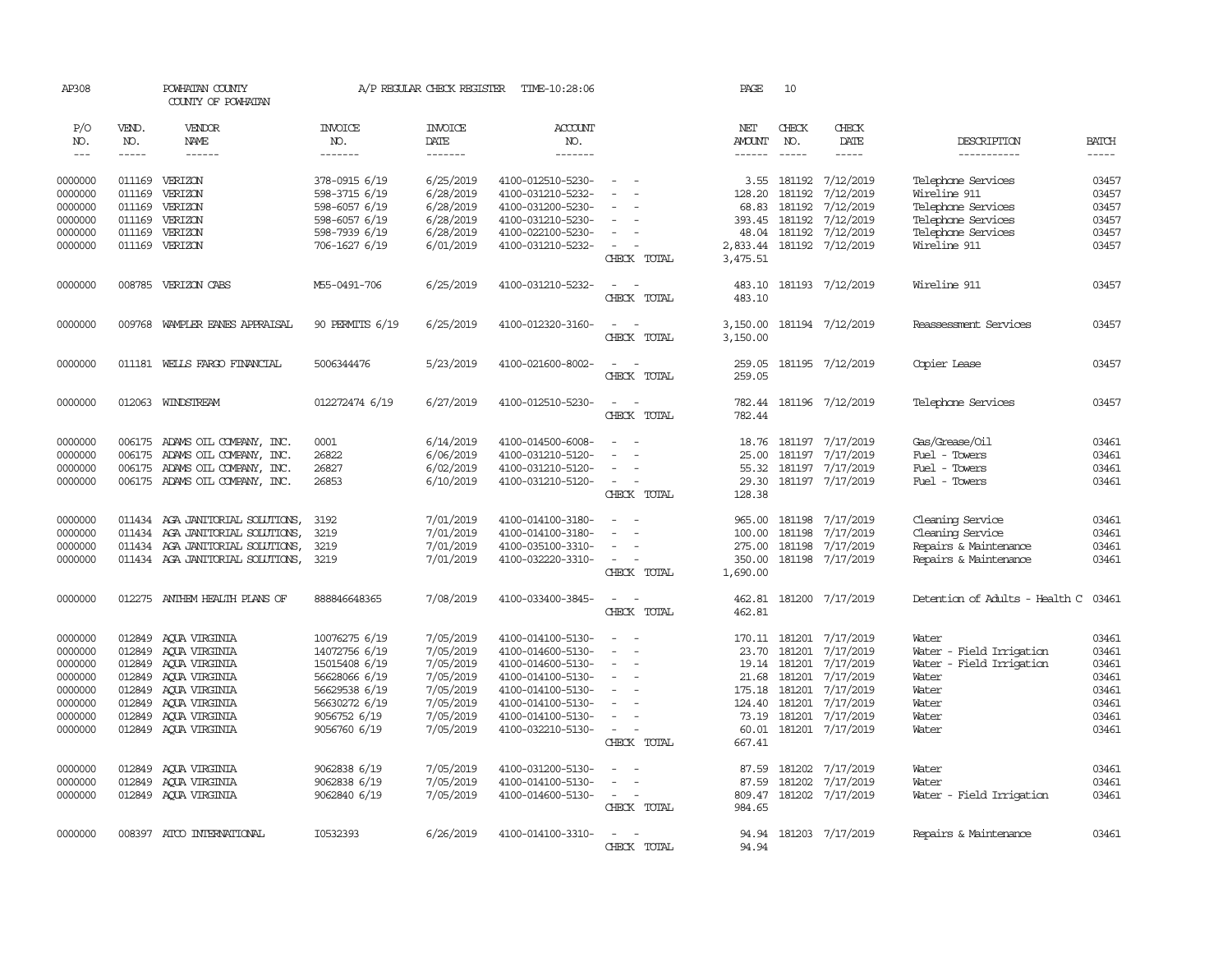| AP308      |              | POWHATAN COUNTY<br>COUNTY OF POWHATAN |                | A/P REGULAR CHECK REGISTER | TIME-10:28:06     |                          |                                         | PAGE                 | 11            |                  |                                |       |
|------------|--------------|---------------------------------------|----------------|----------------------------|-------------------|--------------------------|-----------------------------------------|----------------------|---------------|------------------|--------------------------------|-------|
| P/O<br>NO. | VEND.<br>NO. | VENDOR<br>NAME                        | INVOICE<br>NO. | INVOICE<br>DATE            | ACCOUNT<br>NO.    |                          |                                         | NET<br><b>AMOUNT</b> | CHECK<br>NO.  | CHECK<br>DATE    | DESCRIPTION                    | BATCH |
| $---$      | -----        | ------                                | -------        | -------                    | -------           |                          |                                         | $- - - - - -$        | $\frac{1}{2}$ | -----            | -----------                    | ----- |
| 0000000    |              | 007941 BAKER & TAYLOR                 | 5015575934     | 6/27/2019                  | 4100-073100-6012- | $\equiv$                 | $\overline{\phantom{a}}$<br>CHECK TOTAL | 338.05<br>338.05     |               | 181204 7/17/2019 | Books & Subscriptions          | 03461 |
| 0000000    | 008668       | BANK OF AMERICA                       | 07/01/2019     | 7/01/2019                  | 4100-012100-5540- | $\overline{\phantom{a}}$ |                                         | .00                  | 181205        | 7/17/2019        | Conference & Training          | 03464 |
| 0000000    | 008668       | BANK OF AMERICA                       | 07/01/2019     | 7/01/2019                  | 4100-012100-5540- |                          |                                         | 20.00                | 181205        | 7/17/2019        | Conference & Training          | 03464 |
| 0000000    | 008668       | BANK OF AMERICA                       | 07/01/2019     | 7/01/2019                  | 4100-081500-5540- | $\blacksquare$           |                                         | 12.00                | 181205        | 7/17/2019        | Conferences & Training         | 03464 |
| 0000000    | 008668       | BANK OF AMERICA                       | 07/01/2019     | 7/01/2019                  | 4100-012100-5540- |                          |                                         | 314.11               | 181205        | 7/17/2019        | Conference & Training          | 03464 |
| 0000000    | 008668       | BANK OF AMERICA                       | 07/01/2019     | 7/01/2019                  | 4100-073100-6002- | $\equiv$                 |                                         | 190.00               | 181205        | 7/17/2019        | Computer Equipment-non-capital | 03464 |
| 0000000    | 008668       | BANK OF AMERICA                       | 07/01/2019     | 7/01/2019                  | 4100-073100-6002- |                          |                                         | 1,997.82             | 181205        | 7/17/2019        | Computer Equipment-non-capital | 03464 |
| 0000000    | 008668       | BANK OF AMERICA                       | 07/01/2019     | 7/01/2019                  | 4100-073100-8102- | $\sim$                   |                                         | 38.57                | 181205        | 7/17/2019        | Fumiture                       | 03464 |
| 0000000    | 008668       | BANK OF AMERICA                       | 07/01/2019     | 7/01/2019                  | 4100-032200-5120- |                          |                                         | 134.62               | 181205        | 7/17/2019        | Apparatus Fuel                 | 03464 |
| 0000000    | 008668       | BANK OF AMERICA                       | 07/01/2019     | 7/01/2019                  | 4100-035500-5540- |                          |                                         | 16.25                | 181205        | 7/17/2019        | Conferences & Training         | 03464 |
| 0000000    | 008668       | BANK OF AMERICA                       | 07/01/2019     | 7/01/2019                  | 4100-012410-3321- |                          |                                         | 25.25                | 181205        | 7/17/2019        | BAI.NET Credit Card Fees       | 03464 |
| 0000000    | 008668       | BANK OF AMERICA                       | 07/01/2019     | 7/01/2019                  | 4100-031210-6001- |                          |                                         | 110.00               | 181205        | 7/17/2019        | Office Supplies                | 03464 |
| 0000000    | 008668       | BANK OF AMERICA                       | 07/01/2019     | 7/01/2019                  | 4100-012310-5210- |                          |                                         | 935.00               | 181205        | 7/17/2019        | Postage                        | 03464 |
| 0000000    | 008668       | BANK OF AMERICA                       | 07/01/2019     | 7/01/2019                  | 4100-013200-5210- |                          |                                         | 83.00                | 181205        | 7/17/2019        | Postage                        | 03464 |
| 0000000    | 008668       | BANK OF AMERICA                       | 07/01/2019     | 7/01/2019                  | 4100-013200-5210- | $\equiv$                 |                                         | 9.45                 | 181205        | 7/17/2019        | Postage                        | 03464 |
| 0000000    | 008668       | BANK OF AMERICA                       | 07/01/2019     | 7/01/2019                  | 4100-013200-5210- |                          |                                         | 110.00               | 181205        | 7/17/2019        | Postage                        | 03464 |
| 0000000    | 008668       | BANK OF AMERICA                       | 07/01/2019     | 7/01/2019                  | 4100-014100-5210- |                          |                                         | 4.05                 | 181205        | 7/17/2019        | Postage                        | 03464 |
| 0000000    | 008668       | BANK OF AMERICA                       | 07/01/2019     | 7/01/2019                  | 4100-073100-5210- |                          |                                         | 10.29                | 181205        | 7/17/2019        | Postage                        | 03464 |
| 0000000    | 008668       | BANK OF AMERICA                       | 07/01/2019     | 7/01/2019                  | 4100-073100-5210- |                          |                                         | 57.75                | 181205        | 7/17/2019        | Postage                        | 03464 |
| 0000000    | 008668       | BANK OF AMERICA                       | 07/01/2019     | 7/01/2019                  | 4100-073100-5210- |                          |                                         | 3.10                 | 181205        | 7/17/2019        | Postage                        | 03464 |
| 0000000    | 008668       | BANK OF AMERICA                       | 07/01/2019     | 7/01/2019                  | 4100-032200-5815- |                          |                                         | 50.63                | 181205        | 7/17/2019        | Training/Seminars              | 03464 |
| 0000000    | 008668       | BANK OF AMERICA                       | 07/01/2019     | 7/01/2019                  | 4100-032200-5815- |                          |                                         | 17.86                | 181205        | 7/17/2019        | Training/Seminars              | 03464 |
| 0000000    | 008668       | BANK OF AMERICA                       | 07/01/2019     | 7/01/2019                  | 4100-035500-6023- |                          |                                         | 34.55                | 181205        | 7/17/2019        | Mobile Command Post            | 03464 |
| 0000000    | 008668       | BANK OF AMERICA                       | 07/01/2019     | 7/01/2019                  | 4100-073100-6001- | $\equiv$                 |                                         | 18.09                | 181205        | 7/17/2019        | Office Supplies                | 03464 |
| 0000000    | 008668       | BANK OF AMERICA                       | 07/01/2019     | 7/01/2019                  | 4100-073100-6001- |                          |                                         | 28.95                | 181205        | 7/17/2019        | Office Supplies                | 03464 |
| 0000000    | 008668       | BANK OF AMERICA                       | 07/01/2019     | 7/01/2019                  | 4100-073100-6001- | $\equiv$                 |                                         | 14.59                | 181205        | 7/17/2019        | Office Supplies                | 03464 |
| 0000000    | 008668       | BANK OF AMERICA                       | 07/01/2019     | 7/01/2019                  | 4100-083500-6014- |                          |                                         | 21.86                | 181205        | 7/17/2019        | Other Operating Supplies       | 03464 |
| 0000000    | 008668       | BANK OF AMERICA                       | 07/01/2019     | 7/01/2019                  | 4100-012100-5530- |                          |                                         | 15.65                | 181205        | 7/17/2019        | Business Meetings              | 03464 |
| 0000000    | 008668       | BANK OF AMERICA                       | 07/01/2019     | 7/01/2019                  | 4100-014100-3400- | $\blacksquare$           |                                         | 50.00                | 181205        | 7/17/2019        | Misc. Meetings - Set Up        | 03464 |
| 0000000    | 008668       | BANK OF AMERICA                       | 07/01/2019     | 7/01/2019                  | 4100-012100-6001- |                          |                                         | 134.82               | 181205        | 7/17/2019        | Office Supplies                | 03464 |
| 0000000    | 008668       | BANK OF AMERICA                       | 07/01/2019     | 7/01/2019                  | 4100-012510-6002- | $\sim$                   |                                         | 1,148.80             | 181205        | 7/17/2019        | Computer Equipment-non-capital | 03464 |
| 0000000    | 008668       | BANK OF AMERICA                       | 07/01/2019     | 7/01/2019                  | 4100-012510-6014- |                          |                                         | 75.37                | 181205        | 7/17/2019        | Other Operating Supplies       | 03464 |
| 0000000    | 008668       | BANK OF AMERICA                       | 07/01/2019     | 7/01/2019                  | 4100-012520-6001- | $\equiv$                 |                                         | 109.99               | 181205        | 7/17/2019        | Office Supplies                | 03464 |
| 0000000    | 008668       | BANK OF AMERICA                       | 07/01/2019     | 7/01/2019                  | 4100-012520-6001- |                          |                                         | 24.99                | 181205        | 7/17/2019        | Office Supplies                | 03464 |
| 0000000    | 008668       | BANK OF AMERICA                       | 07/01/2019     | 7/01/2019                  | 4100-012520-6001- |                          |                                         | 43.25                | 181205        | 7/17/2019        | Office Supplies                | 03464 |
| 0000000    | 008668       | BANK OF AMERICA                       | 07/01/2019     | 7/01/2019                  | 4100-012520-6014- |                          |                                         | 187.00               | 181205        | 7/17/2019        | Other Operating Supplies       | 03464 |
| 0000000    | 008668       | BANK OF AMERICA                       | 07/01/2019     | 7/01/2019                  | 4100-021600-6001- | $\equiv$                 |                                         | 44.95                | 181205        | 7/17/2019        | Office Supplies                | 03464 |
| 0000000    | 008668       | BANK OF AMERICA                       | 07/01/2019     | 7/01/2019                  | 4100-031210-3320- | $\sim$                   |                                         | 1,028.99             | 181205        | 7/17/2019        | Maintenance and Service Contra | 03464 |
| 0000000    | 008668       | BANK OF AMERICA                       | 07/01/2019     | 7/01/2019                  | 4100-031210-6001- |                          |                                         | 116.67               | 181205        | 7/17/2019        | Office Supplies                | 03464 |
| 0000000    | 008668       | BANK OF AMERICA                       | 07/01/2019     | 7/01/2019                  | 4100-032200-6009- |                          |                                         | 22.79                | 181205        | 7/17/2019        | Auto Repairs and Parts         | 03464 |
| 0000000    | 008668       | BANK OF AMERICA                       | 07/01/2019     | 7/01/2019                  | 4100-032200-6009- |                          |                                         | 19.05                | 181205        | 7/17/2019        | Auto Repairs and Parts         | 03464 |
| 0000000    | 008668       | BANK OF AMERICA                       | 07/01/2019     | 7/01/2019                  | 4100-035500-6003- | $\overline{\phantom{a}}$ |                                         | 28.45                | 181205        | 7/17/2019        | ECC Relocation/operations      | 03464 |
| 0000000    | 008668       | BANK OF AMERICA                       | 07/01/2019     | 7/01/2019                  | 4100-073100-6002- |                          |                                         | 199.00               | 181205        | 7/17/2019        | Computer Equipment-non-capital | 03464 |
| 0000000    | 008668       | BANK OF AMERICA                       | 07/01/2019     | 7/01/2019                  | 4100-073100-6001- | $\equiv$                 |                                         | 6.99                 | 181205        | 7/17/2019        | Office Supplies                | 03464 |
| 0000000    | 008668       | BANK OF AMERICA                       | 07/01/2019     | 7/01/2019                  | 4100-073100-6001- |                          |                                         | 49.96                | 181205        | 7/17/2019        | Office Supplies                | 03464 |
| 0000000    | 008668       | BANK OF AMERICA                       | 07/01/2019     | 7/01/2019                  | 4100-073100-6001- |                          |                                         | 18.68                | 181205        | 7/17/2019        | Office Supplies                | 03464 |
| 0000000    | 008668       | BANK OF AMERICA                       | 07/01/2019     | 7/01/2019                  | 4100-073100-6001- |                          |                                         | 4.10                 | 181205        | 7/17/2019        | Office Supplies                | 03464 |
| 0000000    | 008668       | BANK OF AMERICA                       | 07/01/2019     | 7/01/2019                  | 4100-073100-6001- |                          |                                         | 179.98               | 181205        | 7/17/2019        | Office Supplies                | 03464 |
| 0000000    | 008668       | BANK OF AMERICA                       | 07/01/2019     | 7/01/2019                  | 4100-073100-6002- | $\sim$                   |                                         | 292.14               | 181205        | 7/17/2019        | Computer Equipment-non-capital | 03464 |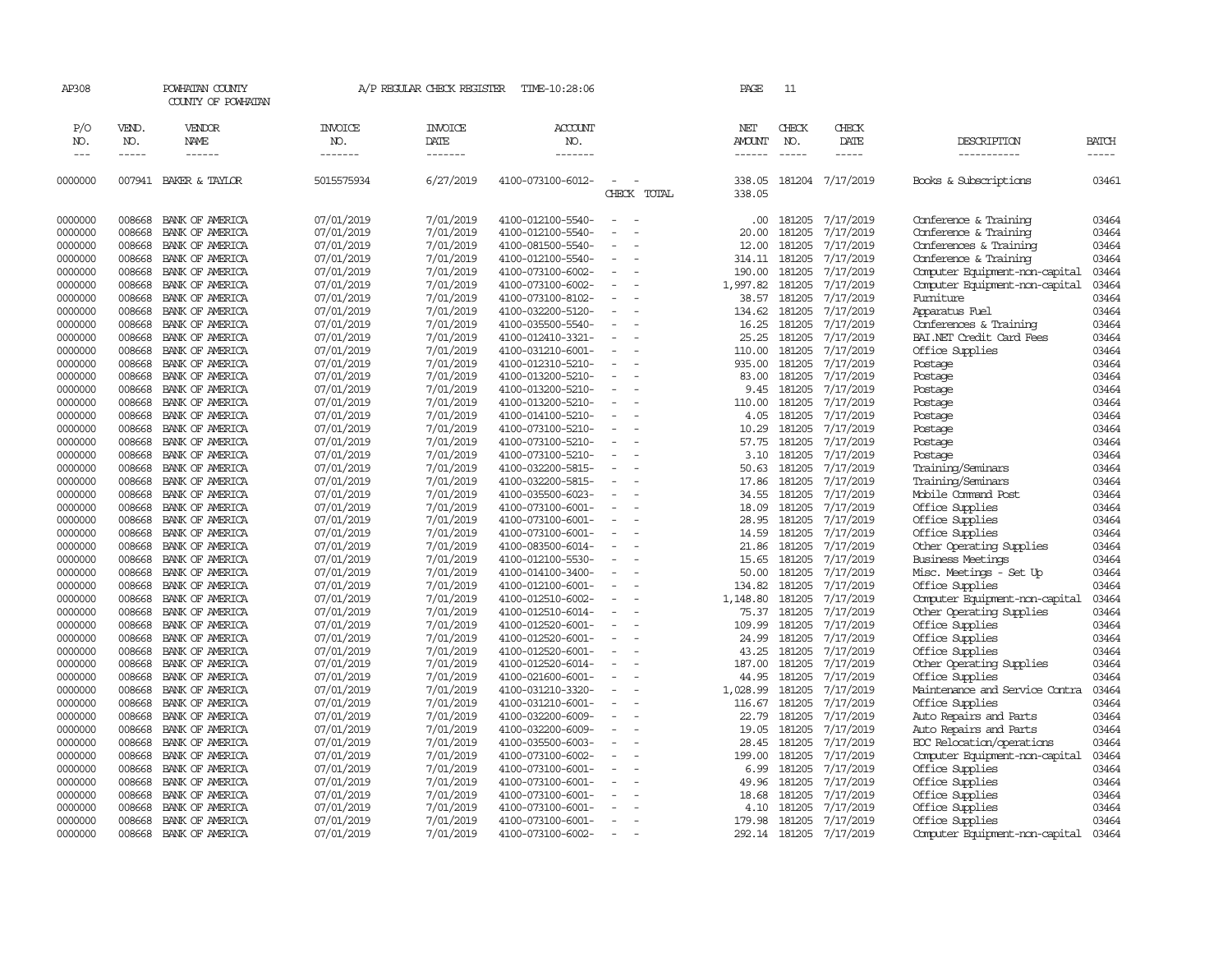| AP308                             |                                      | POWHATAN COUNTY<br>COUNTY OF POWHATAN |                           | A/P REGULAR CHECK REGISTER        | TIME-10:28:06                          |                          |                          | PAGE                    | 12                     |                        |                                                      |                       |
|-----------------------------------|--------------------------------------|---------------------------------------|---------------------------|-----------------------------------|----------------------------------------|--------------------------|--------------------------|-------------------------|------------------------|------------------------|------------------------------------------------------|-----------------------|
| P/O<br>NO.<br>$\qquad \qquad - -$ | VEND.<br>NO.<br>$\cdots\cdots\cdots$ | VENDOR<br>NAME<br>------              | INVOICE<br>NO.<br>------- | <b>INVOICE</b><br>DATE<br>------- | <b>ACCOUNT</b><br>NO.<br>-------       |                          |                          | NET<br>AMOUNT<br>------ | CHECK<br>NO.           | CHECK<br>DATE<br>----- | DESCRIPTION<br>__________                            | <b>BATCH</b><br>----- |
|                                   |                                      |                                       |                           |                                   |                                        |                          |                          |                         |                        |                        |                                                      |                       |
| 0000000                           | 008668                               | BANK OF AMERICA                       | 07/01/2019                | 7/01/2019                         | 4100-073100-6002-                      |                          | $\overline{\phantom{a}}$ | 443.69                  | 181205                 | 7/17/2019              | Computer Equipment-non-capital                       | 03464                 |
| 0000000                           | 008668                               | BANK OF AMERICA                       | 07/01/2019                | 7/01/2019                         | 4100-073100-6002-                      | $\overline{\phantom{a}}$ |                          | 25.99                   | 181205                 | 7/17/2019              | Computer Equipment-non-capital                       | 03464                 |
| 0000000                           | 008668                               | BANK OF AMERICA                       | 07/01/2019                | 7/01/2019                         | 4100-073100-6012-                      |                          |                          | 33.70                   | 181205                 | 7/17/2019              | Books & Subscriptions                                | 03464                 |
| 0000000                           | 008668                               | BANK OF AMERICA                       | 07/01/2019                | 7/01/2019                         | 4100-073100-6015-                      |                          |                          | 85.28                   | 181205                 | 7/17/2019              | Summer Reading Program                               | 03464                 |
| 0000000                           | 008668                               | BANK OF AMERICA                       | 07/01/2019                | 7/01/2019                         | 4100-073100-8102-                      | $\blacksquare$           |                          | 269.98                  | 181205                 | 7/17/2019              | Fumiture                                             | 03464                 |
| 0000000                           | 008668                               | BANK OF AMERICA                       | 07/01/2019                | 7/01/2019                         | 4100-073100-6012-                      |                          |                          | 15.00                   | 181205                 | 7/17/2019              | Books & Subscriptions                                | 03464                 |
| 0000000                           | 008668                               | BANK OF AMERICA                       | 07/01/2019                | 7/01/2019                         | 4100-012200-6001-                      |                          |                          | 26.93                   | 181205                 | 7/17/2019              | Office Supplies                                      | 03464                 |
| 0000000                           | 008668<br>008668                     | BANK OF AMERICA                       | 07/01/2019                | 7/01/2019                         | 4100-014100-6004-                      | $\overline{\phantom{a}}$ |                          | 237.40                  | 181205                 | 7/17/2019              | Tools and Equipment                                  | 03464                 |
| 0000000<br>0000000                | 008668                               | BANK OF AMERICA<br>BANK OF AMERICA    | 07/01/2019<br>07/01/2019  | 7/01/2019<br>7/01/2019            | 4100-083500-6014-<br>4100-083500-6014- |                          |                          | 104.51                  | 181205<br>42.74-181205 | 7/17/2019<br>7/17/2019 | Other Operating Supplies<br>Other Operating Supplies | 03464<br>03464        |
| 0000000                           | 008668                               | BANK OF AMERICA                       | 07/01/2019                | 7/01/2019                         | 4100-012510-8205-                      |                          |                          | 400.00                  | 181205                 | 7/17/2019              | Hosting Fees                                         | 03464                 |
| 0000000                           | 008668                               | BANK OF AMERICA                       | 07/01/2019                | 7/01/2019                         | 4100-081500-5540-                      | $\overline{\phantom{a}}$ | $\sim$                   | 40.01                   | 181205                 | 7/17/2019              | Conferences & Training                               | 03464                 |
| 0000000                           | 008668                               | BANK OF AMERICA                       | 07/01/2019                | 7/01/2019                         | 4100-014100-5840-                      | $\blacksquare$           |                          | 52.65                   | 181205                 | 7/17/2019              | Miscellaneous                                        | 03464                 |
| 0000000                           | 008668                               | BANK OF AMERICA                       | 07/01/2019                | 7/01/2019                         | 4100-012220-5810-                      | $\blacksquare$           |                          | 254.00                  | 181205                 | 7/17/2019              | Dues/Association Membership                          | 03464                 |
| 0000000                           | 008668                               | BANK OF AMERICA                       | 07/01/2019                | 7/01/2019                         | 4100-012510-8205-                      |                          |                          | 17.49                   | 181205                 | 7/17/2019              | Hosting Fees                                         | 03464                 |
| 0000000                           | 008668                               | BANK OF AMERICA                       | 07/01/2019                | 7/01/2019                         | 4100-012100-5810-                      | $\sim$                   |                          | 125.00                  | 181205                 | 7/17/2019              | Dues/Association Memberships                         | 03464                 |
| 0000000                           | 008668                               | BANK OF AMERICA                       | 07/01/2019                | 7/01/2019                         | 4100-012100-5540-                      | $\overline{\phantom{a}}$ |                          | 1,330.00                | 181205                 | 7/17/2019              | Conference & Training                                | 03464                 |
| 0000000                           | 008668                               | BANK OF AMERICA                       | 07/01/2019                | 7/01/2019                         | 4100-032200-6009-                      |                          |                          | 74.49                   | 181205                 | 7/17/2019              | Auto Repairs and Parts                               | 03464                 |
| 0000000                           | 008668                               | BANK OF AMERICA                       | 07/01/2019                | 7/01/2019                         | 4100-032210-3310-                      | $\sim$                   |                          | 34.74                   | 181205                 | 7/17/2019              | Repairs & Maintenance                                | 03464                 |
| 0000000                           | 008668                               | BANK OF AMERICA                       | 07/01/2019                | 7/01/2019                         | 4100-032210-3310-                      |                          |                          | 114.54                  | 181205                 | 7/17/2019              | Repairs & Maintenance                                | 03464                 |
| 0000000                           | 008668                               | BANK OF AMERICA                       | 07/01/2019                | 7/01/2019                         | 4100-031210-6001-                      | $\overline{\phantom{a}}$ |                          | 76.17                   | 181205                 | 7/17/2019              | Office Supplies                                      | 03464                 |
| 0000000                           | 008668                               | BANK OF AMERICA                       | 07/01/2019                | 7/01/2019                         | 4100-012410-5540-                      |                          |                          |                         | 80.00-181205           | 7/17/2019              | Conferences & Training                               | 03464                 |
| 0000000                           | 008668                               | BANK OF AMERICA                       | 07/01/2019                | 7/01/2019                         | 4100-032200-6012-                      | $\equiv$                 | $\overline{a}$           | 37.00                   | 181205                 | 7/17/2019              | Books & Subscriptions                                | 03464                 |
| 0000000                           | 008668                               | BANK OF AMERICA                       | 07/01/2019                | 7/01/2019                         | 4100-021600-5540-                      | $\blacksquare$           |                          | 8.82                    | 181205                 | 7/17/2019              | Travel and Education                                 | 03464                 |
| 0000000                           | 008668                               | BANK OF AMERICA                       | 07/01/2019                | 7/01/2019                         | 4100-032200-5815-                      | $\blacksquare$           |                          | 315.90                  | 181205                 | 7/17/2019              | Training/Seminars                                    | 03464                 |
| 0000000                           | 008668                               | BANK OF AMERICA                       | 07/01/2019                | 7/01/2019                         | 4100-012510-8205-                      |                          |                          | 36.34                   | 181205                 | 7/17/2019              | Hosting Fees                                         | 03464                 |
| 0000000                           | 008668                               | BANK OF AMERICA                       | 07/01/2019                | 7/01/2019                         | 4100-081100-5810-                      | $\sim$                   |                          | 638.00                  | 181205                 | 7/17/2019              | Dues/Association Memberships                         | 03464                 |
| 0000000                           | 008668                               | BANK OF AMERICA                       | 07/01/2019                | 7/01/2019                         | 4100-081100-5810-                      | $\overline{\phantom{a}}$ |                          | 375.00                  | 181205                 | 7/17/2019              | Dues/Association Memberships                         | 03464                 |
| 0000000                           | 008668                               | BANK OF AMERICA                       | 07/01/2019                | 7/01/2019                         | 4100-034100-3320-                      | $\overline{a}$           |                          | 49.00                   | 181205                 | 7/17/2019              | Maintenance & Service Contract                       | 03464                 |
| 0000000                           | 008668                               | BANK OF AMERICA                       | 07/01/2019                | 7/01/2019                         | 4100-081500-5540-                      |                          |                          | 28.87                   | 181205                 | 7/17/2019              | Conferences & Training                               | 03464                 |
| 0000000                           | 008668<br>008668                     | BANK OF AMERICA                       | 07/01/2019                | 7/01/2019                         | 4100-014500-3319-                      | $\equiv$                 |                          | 613.80<br>121.54        | 181205<br>181205       | 7/17/2019              | Equipment Repairs and Maintena                       | 03464                 |
| 0000000<br>0000000                | 008668                               | BANK OF AMERICA<br>BANK OF AMERICA    | 07/01/2019<br>07/01/2019  | 7/01/2019<br>7/01/2019            | 4100-014600-3310-<br>4100-031210-5540- |                          |                          | 30.00                   | 181205                 | 7/17/2019<br>7/17/2019 | Repairs and Maintenance<br>Conferences and Training  | 03464<br>03464        |
| 0000000                           | 008668                               | BANK OF AMERICA                       | 07/01/2019                | 7/01/2019                         | 4100-031210-5540-                      | $\equiv$                 | $\overline{\phantom{a}}$ | 420.00                  | 181205                 | 7/17/2019              | Conferences and Training                             | 03464                 |
| 0000000                           | 008668                               | BANK OF AMERICA                       | 07/01/2019                | 7/01/2019                         | 4100-014100-6006-                      |                          |                          | 1,120.53                | 181205                 | 7/17/2019              | Memorial Benches                                     | 03464                 |
| 0000000                           | 008668                               | BANK OF AMERICA                       | 07/01/2019                | 7/01/2019                         | 4100-012510-5260-                      | $\equiv$                 |                          | 75.00                   | 181205                 | 7/17/2019              | Internet Usage                                       | 03464                 |
| 0000000                           | 008668                               | BANK OF AMERICA                       | 07/01/2019                | 7/01/2019                         | 4100-034100-5540-                      |                          |                          | 114.86                  | 181205                 | 7/17/2019              | Conferences & Training                               | 03464                 |
| 0000000                           | 008668                               | BANK OF AMERICA                       | 07/01/2019                | 7/01/2019                         | 4100-073100-3320-                      |                          |                          | 45.00                   | 181205                 | 7/17/2019              | Maintenance & Service Contract                       | 03464                 |
| 0000000                           | 008668                               | BANK OF AMERICA                       | 07/01/2019                | 7/01/2019                         | 4100-012200-5810-                      | $\overline{\phantom{a}}$ |                          | 60.00                   | 181205                 | 7/17/2019              | Dues/Association Memberships                         | 03464                 |
| 0000000                           | 008668                               | BANK OF AMERICA                       | 07/01/2019                | 7/01/2019                         | 4100-012100-5530-                      |                          |                          | 218.86                  | 181205                 | 7/17/2019              | <b>Business Meetings</b>                             | 03464                 |
| 0000000                           | 008668                               | BANK OF AMERICA                       | 07/01/2019                | 7/01/2019                         | 4100-014100-6100-                      | $\sim$                   |                          | 201.82                  | 181205                 | 7/17/2019              | Personal Protective Equipment                        | 03464                 |
| 0000000                           | 008668                               | BANK OF AMERICA                       | 07/01/2019                | 7/01/2019                         | 4100-013200-3310-                      |                          |                          | 269.40                  | 181205                 | 7/17/2019              | Labor - Voting Machines                              | 03464                 |
| 0000000                           | 008668                               | BANK OF AMERICA                       | 07/01/2019                | 7/01/2019                         | 4100-081500-5810-                      | ÷                        |                          | 225.00                  | 181205                 | 7/17/2019              | Dues/Association Memberships                         | 03464                 |
| 0000000                           | 008668                               | BANK OF AMERICA                       | 07/01/2019                | 7/01/2019                         | 4100-035100-3310-                      |                          |                          |                         | 9.38-181205            | 7/17/2019              | Repairs & Maintenance                                | 03464                 |
| 0000000                           | 008668                               | BANK OF AMERICA                       | 07/01/2019                | 7/01/2019                         | 4100-012510-5540-                      | $\equiv$                 | $\overline{a}$           | 185.00                  | 181205                 | 7/17/2019              | Conferences and Training                             | 03464                 |
| 0000000                           | 008668                               | BANK OF AMERICA                       | 07/01/2019                | 7/01/2019                         | 4100-012100-5540-                      | $\equiv$                 |                          | 607.92                  | 181205                 | 7/17/2019              | Conference & Training                                | 03464                 |
| 0000000                           | 008668                               | BANK OF AMERICA                       | 07/01/2019                | 7/01/2019                         | 4100-081500-5510-                      |                          |                          | 405.28                  | 181205                 | 7/17/2019              | Travel/Mileage/Parking/Tolls                         | 03464                 |
| 0000000                           | 008668                               | BANK OF AMERICA                       | 07/01/2019                | 7/01/2019                         | 4100-012510-6003-                      |                          |                          | 1,800.00                | 181205                 | 7/17/2019              | Computer Software                                    | 03464                 |
| 0000000                           | 008668                               | BANK OF AMERICA                       | 07/01/2019                | 7/01/2019                         | 4100-073100-6002-                      |                          |                          | 346.44                  | 181205                 | 7/17/2019              | Computer Equipment-non-capital                       | 03464                 |
| 0000000                           | 008668                               | BANK OF AMERICA                       | 07/01/2019                | 7/01/2019                         | 4100-073100-6002-                      | $\overline{\phantom{0}}$ |                          | 346.44                  | 181205                 | 7/17/2019              | Computer Equipment-non-capital                       | 03464                 |
| 0000000                           | 008668                               | BANK OF AMERICA                       | 07/01/2019                | 7/01/2019                         | 4100-073100-6002-                      | $\overline{\phantom{a}}$ |                          | 346.44                  | 181205                 | 7/17/2019              | Computer Equipment-non-capital                       | 03464                 |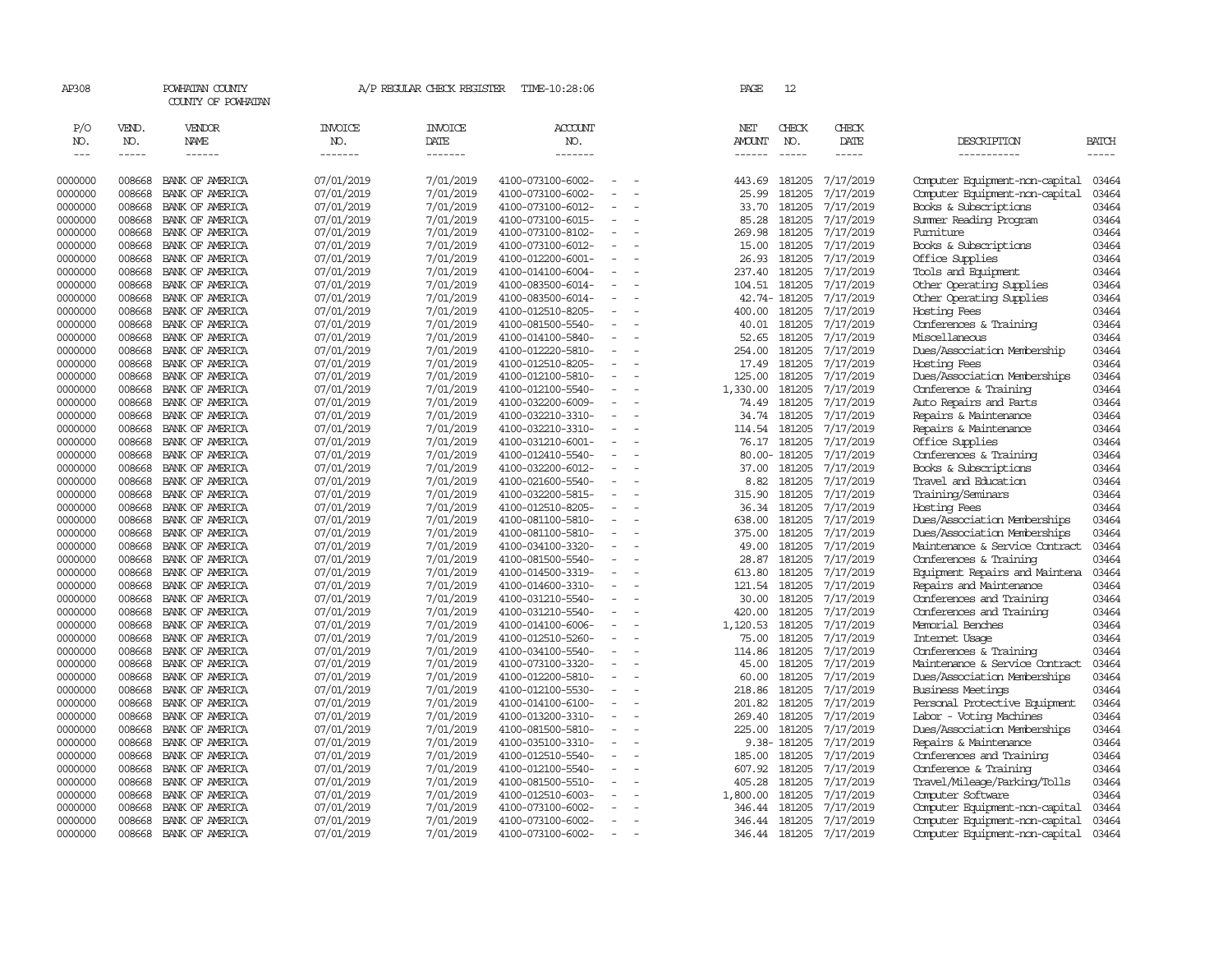| AP308               |                             | POWHATAN COUNTY<br>COUNTY OF POWHATAN |                                  | A/P REGULAR CHECK REGISTER        | TIME-10:28:06                          |                          |             | PAGE                                  | 13                          |                              |                                                  |                             |
|---------------------|-----------------------------|---------------------------------------|----------------------------------|-----------------------------------|----------------------------------------|--------------------------|-------------|---------------------------------------|-----------------------------|------------------------------|--------------------------------------------------|-----------------------------|
| P/O<br>NO.<br>$---$ | VEND.<br>NO.<br>$- - - - -$ | VENDOR<br>NAME<br>------              | <b>INVOICE</b><br>NO.<br>------- | <b>INVOICE</b><br>DATE<br>------- | <b>ACCOUNT</b><br>NO.<br>-------       |                          |             | NET<br><b>AMOUNT</b><br>$- - - - - -$ | CHECK<br>NO.<br>$- - - - -$ | CHECK<br>DATE<br>$- - - - -$ | DESCRIPTION<br>-----------                       | <b>BATCH</b><br>$- - - - -$ |
| 0000000             | 008668                      | BANK OF AMERICA                       | 07/01/2019                       | 7/01/2019                         | 4100-073100-6002-                      |                          |             | 70.83                                 | 181205                      | 7/17/2019                    | Computer Equipment-non-capital                   | 03464                       |
| 0000000             | 008668                      | BANK OF AMERICA                       | 07/01/2019                       | 7/01/2019                         | 4100-073100-6002-                      |                          |             | 70.83                                 | 181205                      | 7/17/2019                    | Computer Equipment-non-capital                   | 03464                       |
| 0000000             | 008668                      | BANK OF AMERICA                       | 07/01/2019                       | 7/01/2019                         | 4100-073100-6002-                      | $\overline{\phantom{a}}$ |             | 70.83                                 | 181205                      | 7/17/2019                    | Computer Equipment-non-capital                   | 03464                       |
| 0000000             | 008668                      | BANK OF AMERICA                       | 07/01/2019                       | 7/01/2019                         | 4100-073100-6002-                      |                          |             | 70.83                                 | 181205                      | 7/17/2019                    | Computer Equipment-non-capital                   | 03464                       |
| 0000000             | 008668                      | BANK OF AMERICA                       | 07/01/2019                       | 7/01/2019                         | 4100-073100-6002-                      | $\overline{\phantom{a}}$ |             | 70.83                                 | 181205                      | 7/17/2019                    | Computer Equipment-non-capital                   | 03464                       |
| 0000000             | 008668                      | BANK OF AMERICA                       | 07/01/2019                       | 7/01/2019                         | 4100-073100-6002-                      |                          |             | 70.83                                 | 181205                      | 7/17/2019                    | Computer Equipment-non-capital                   | 03464                       |
| 0000000             | 008668                      | BANK OF AMERICA                       | 07/01/2019                       | 7/01/2019                         | 4100-073100-6002-                      |                          |             | 70.83                                 | 181205                      | 7/17/2019                    | Computer Equipment-non-capital                   | 03464                       |
| 0000000             | 008668                      | BANK OF AMERICA                       | 07/01/2019                       | 7/01/2019                         | 4100-073100-6002-                      | $\overline{\phantom{a}}$ |             | 346.44                                | 181205                      | 7/17/2019                    | Computer Equipment-non-capital                   | 03464                       |
| 0000000             | 008668                      | BANK OF AMERICA                       | 07/01/2019                       | 7/01/2019                         | 4100-073100-6002-                      |                          |             | 346.44                                | 181205                      | 7/17/2019                    | Computer Equipment-non-capital                   | 03464                       |
| 0000000             | 008668                      | BANK OF AMERICA                       | 07/01/2019                       | 7/01/2019                         | 4100-073100-6002-                      | $\equiv$                 |             | 346.44                                | 181205                      | 7/17/2019                    | Computer Equipment-non-capital                   | 03464                       |
| 0000000             | 008668                      | BANK OF AMERICA                       | 07/01/2019                       | 7/01/2019                         | 4100-073100-6002-                      |                          |             | 70.83                                 | 181205                      | 7/17/2019                    | Computer Equipment-non-capital                   | 03464                       |
| 0000000             | 008668                      | BANK OF AMERICA                       | 07/01/2019                       | 7/01/2019                         | 4100-073100-6002-                      | $\sim$                   |             | 70.83                                 | 181205                      | 7/17/2019                    | Computer Equipment-non-capital                   | 03464                       |
| 0000000             | 008668                      | BANK OF AMERICA                       | 07/01/2019                       | 7/01/2019                         | 4100-073100-6002-                      | $\sim$                   |             | 346.44                                | 181205                      | 7/17/2019                    | Computer Equipment-non-capital                   | 03464                       |
| 0000000             | 008668                      | BANK OF AMERICA                       | 07/01/2019                       | 7/01/2019                         | 4100-073100-6002-                      |                          |             | 346.44                                | 181205                      | 7/17/2019                    | Computer Equipment-non-capital                   | 03464                       |
| 0000000             | 008668                      | BANK OF AMERICA                       | 07/01/2019                       | 7/01/2019                         | 4100-073100-6002-                      |                          |             | 346.44                                | 181205                      | 7/17/2019                    | Computer Equipment-non-capital                   | 03464                       |
| 0000000             | 008668                      | BANK OF AMERICA                       | 07/01/2019                       | 7/01/2019                         | 4100-073100-6002-                      |                          |             | 346.44                                | 181205                      | 7/17/2019                    | Computer Equipment-non-capital                   | 03464                       |
| 0000000             | 008668                      | BANK OF AMERICA                       | 07/01/2019                       | 7/01/2019                         | 4100-073100-6002-                      | $\sim$                   |             | 70.83                                 | 181205                      | 7/17/2019                    | Computer Equipment-non-capital                   | 03464                       |
| 0000000<br>0000000  | 008668<br>008668            | BANK OF AMERICA<br>BANK OF AMERICA    | 07/01/2019<br>07/01/2019         | 7/01/2019<br>7/01/2019            | 4100-034100-5540-<br>4100-034100-5540- | $\sim$                   |             | 250.00<br>209.00                      | 181205<br>181205            | 7/17/2019<br>7/17/2019       | Conferences & Training<br>Conferences & Training | 03464<br>03464              |
| 0000000             | 008668                      | BANK OF AMERICA                       | 07/01/2019                       | 7/01/2019                         | 4100-034100-5540-                      |                          |             | 209.00                                | 181205                      | 7/17/2019                    | Conferences & Training                           | 03464                       |
| 0000000             | 008668                      | BANK OF AMERICA                       | 07/01/2019                       | 7/01/2019                         | 4100-021600-5540-                      | ٠                        |             | 134.20                                | 181205                      | 7/17/2019                    | Travel and Education                             | 03464                       |
| 0000000             | 008668                      | BANK OF AMERICA                       | 07/01/2019                       | 7/01/2019                         | 4100-021600-5210-                      |                          |             | 103.50                                | 181205                      | 7/17/2019                    | Postage                                          | 03464                       |
| 0000000             | 008668                      | BANK OF AMERICA                       | 07/01/2019                       | 7/01/2019                         | 4100-081500-5540-                      | $\sim$                   |             | 20.00                                 | 181205                      | 7/17/2019                    | Conferences & Training                           | 03464                       |
| 0000000             | 008668                      | BANK OF AMERICA                       | 07/01/2019                       | 7/01/2019                         | 4100-035500-6008-                      | $\overline{\phantom{a}}$ |             | 36.00                                 | 181205                      | 7/17/2019                    | Gas/Grease/Oil                                   | 03464                       |
| 0000000             | 008668                      | BANK OF AMERICA                       | 07/01/2019                       | 7/01/2019                         | 4100-035500-6023-                      |                          |             | 54.52                                 | 181205                      | 7/17/2019                    | Mobile Command Post                              | 03464                       |
| 0000000             | 008668                      | BANK OF AMERICA                       | 07/01/2019                       | 7/01/2019                         | 4100-012100-5540-                      |                          |             | 589.00                                | 181205                      | 7/17/2019                    | Conference & Training                            | 03464                       |
| 0000000             | 008668                      | BANK OF AMERICA                       | 07/01/2019                       | 7/01/2019                         | 4100-032200-5540-                      |                          |             | 860.00                                | 181205                      | 7/17/2019                    | Travel - Convention & Educatio                   | 03464                       |
| 0000000             | 008668                      | BANK OF AMERICA                       | 07/01/2019                       | 7/01/2019                         | 4100-032200-5540-                      |                          |             | 202.95                                | 181205                      | 7/17/2019                    | Travel - Convention & Educatio                   | 03464                       |
| 0000000             | 008668                      | BANK OF AMERICA                       | 07/01/2019                       | 7/01/2019                         | 4100-011010-5840-                      |                          |             | 248.03                                | 181205                      | 7/17/2019                    | Meeting Expense                                  | 03464                       |
| 0000000             | 008668                      | BANK OF AMERICA                       | 07/01/2019                       | 7/01/2019                         | 4100-011010-5840-                      | $\sim$                   |             | 248.03                                | 181205                      | 7/17/2019                    | Meeting Expense                                  | 03464                       |
| 0000000             | 008668                      | BANK OF AMERICA                       | 07/01/2019                       | 7/01/2019                         | 4100-012510-6003-                      | $\overline{\phantom{a}}$ |             | 999.00                                | 181205                      | 7/17/2019                    | Computer Software                                | 03464                       |
|                     |                             |                                       |                                  |                                   |                                        |                          | CHECK TOTAL | 28,027.73                             |                             |                              |                                                  |                             |
| 0000000             | 006655                      | BLOSSMAN GAS COMPANIES                | 6908849                          | 5/07/2019                         | 4100-014500-6008-                      |                          |             | 15.93                                 | 181206                      | 7/17/2019                    | Gas/Grease/Oil                                   | 03461                       |
| 0000000             | 006655                      | BLOSSMAN GAS COMPANIES,               | 6982074                          | 5/15/2019                         | 4100-014500-6008-                      |                          |             | 5.83                                  | 181206                      | 7/17/2019                    | Gas/Grease/Oil                                   | 03461                       |
| 0000000             | 006655                      | BLOSSMAN GAS COMPANIES,               | 7220302                          | 6/25/2019                         | 4100-014500-6008-                      | $\sim$                   |             | 23.38                                 |                             | 181206 7/17/2019             | Gas/Grease/0il                                   | 03461                       |
|                     |                             |                                       |                                  |                                   |                                        |                          | CHECK TOTAL | 45.14                                 |                             |                              |                                                  |                             |
| 0000000             | 007831                      | BOCZAR, CHRISTINE                     | REIMB 6/29/19                    | 6/29/2019                         | 4100-035100-6022-                      | $\overline{\phantom{a}}$ |             | 8.32                                  |                             | 181207 7/17/2019             | Dog Food/Supplies                                | 03461                       |
|                     |                             |                                       |                                  |                                   |                                        |                          | CHECK TOTAL | 8.32                                  |                             |                              |                                                  |                             |
| 0000000             | 011439                      | BUSINESS CARD                         | 06/27/2019                       | 6/27/2019                         | 4100-031200-5210-                      |                          |             | .00                                   | 181208                      | 7/17/2019                    | Postage                                          | 03468                       |
| 0000000             | 011439                      | <b>BUSINESS CARD</b>                  | 06/27/2019                       | 6/27/2019                         | 4100-031200-5210-                      |                          |             | 100.00                                | 181208                      | 7/17/2019                    | Postage                                          | 03468                       |
| 0000000             | 011439                      | BUSINESS CARD                         | 06/27/2019                       | 6/27/2019                         | 4100-031710-5210-                      | $\equiv$                 |             | 100.00                                | 181208                      | 7/17/2019                    | Postage                                          | 03468                       |
| 0000000             | 011439                      | <b>BUSINESS CARD</b>                  | 06/27/2019                       | 6/27/2019                         | 4100-031200-5210-                      |                          |             | 17.99                                 | 181208                      | 7/17/2019                    | Postage                                          | 03468                       |
| 0000000             | 011439                      | BUSINESS CARD                         | 06/27/2019                       | 6/27/2019                         | 4100-031710-5210-                      | ÷                        |             | 17.99                                 | 181208                      | 7/17/2019                    | Postage                                          | 03468                       |
| 0000000             | 011439                      | BUSINESS CARD                         | 06/27/2019                       | 6/27/2019                         | 4100-031200-5230-                      |                          |             | 31.57                                 | 181208                      | 7/17/2019                    | Telephone Services                               | 03468                       |
| 0000000             | 011439                      | BUSINESS CARD                         | 06/27/2019                       | 6/27/2019                         | 4100-031200-5230-                      |                          |             | 11.99                                 | 181208                      | 7/17/2019                    | Telephone Services                               | 03468                       |
| 0000000             | 011439                      | BUSINESS CARD                         | 06/27/2019                       | 6/27/2019                         | 4100-031200-5840-                      |                          |             | 23.75                                 | 181208                      | 7/17/2019                    | D.A.R.E.                                         | 03468                       |
| 0000000             | 011439                      | BUSINESS CARD                         | 06/27/2019                       | 6/27/2019                         | 4100-031200-6002-                      |                          |             | 25.95                                 | 181208                      | 7/17/2019                    | Computer Equipment-non-capital                   | 03468                       |
| 0000000             |                             | 011439 BUSINESS CARD                  | 06/27/2019                       | 6/27/2019                         | 4100-031200-6014-                      | $\equiv$                 |             |                                       |                             | 27.51 181208 7/17/2019       | Other Operating Supplies                         | 03468                       |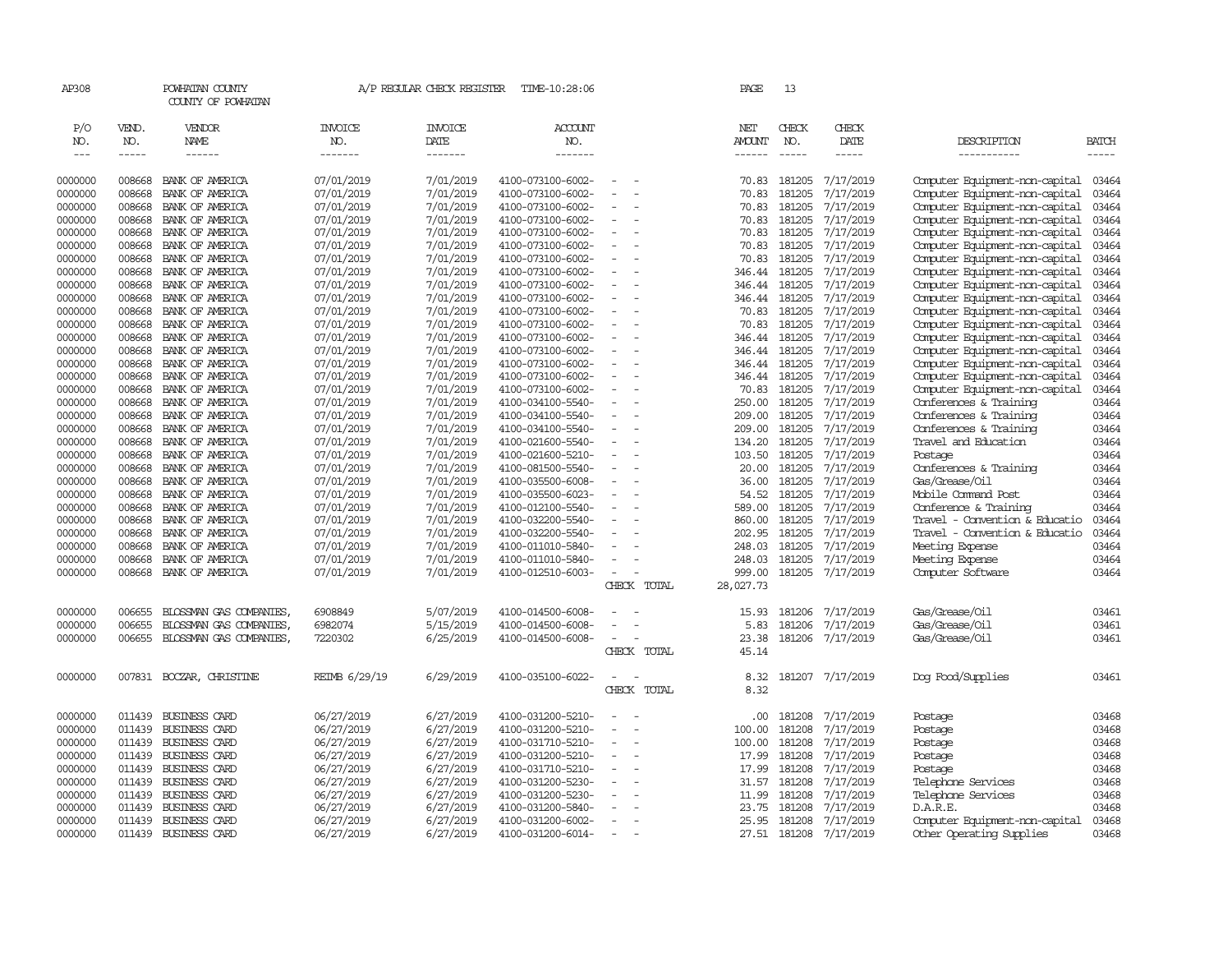| AP308         |        | POWHATAN COUNTY<br>COUNTY OF POWHATAN |                | A/P REGULAR CHECK REGISTER | TIME-10:28:06     |                          | PAGE          | 14            |                        |                                |              |
|---------------|--------|---------------------------------------|----------------|----------------------------|-------------------|--------------------------|---------------|---------------|------------------------|--------------------------------|--------------|
| P/O           | VEND.  | VENDOR                                | <b>INVOICE</b> | <b>INVOICE</b>             | ACCOUNT           |                          | NET           | CHECK         | CHECK                  |                                |              |
| NO.           | NO.    | NAME                                  | NO.            | DATE                       | NO.               |                          | AMOUNT        | NO.           | DATE                   | DESCRIPTION                    | <b>BATCH</b> |
| $\frac{1}{2}$ | -----  | ------                                | -------        | $- - - - - - -$            | -------           |                          | $- - - - - -$ | $\frac{1}{2}$ | -----                  | -----------                    |              |
| 0000000       | 011439 | BUSINESS CARD                         | 06/27/2019     | 6/27/2019                  | 4100-031200-6014- | $\equiv$                 | 37.99         | 181208        | 7/17/2019              | Other Operating Supplies       | 03468        |
| 0000000       | 011439 | BUSINESS CARD                         | 06/27/2019     | 6/27/2019                  | 4100-031200-6014- |                          | 39.98         | 181208        | 7/17/2019              | Other Operating Supplies       | 03468        |
| 0000000       | 011439 | BUSINESS CARD                         | 06/27/2019     | 6/27/2019                  | 4100-035100-6022- |                          | 101.51        | 181208        | 7/17/2019              | Dog Food/Supplies              | 03468        |
| 0000000       | 011439 | BUSINESS CARD                         | 06/27/2019     | 6/27/2019                  | 4100-031200-6001- | $\overline{\phantom{a}}$ | 65.99         | 181208        | 7/17/2019              | Office Supplies                | 03468        |
| 0000000       | 011439 | <b>BUSINESS CARD</b>                  | 06/27/2019     | 6/27/2019                  | 4100-031200-6001- |                          | 68.99         | 181208        | 7/17/2019              | Office Supplies                | 03468        |
| 0000000       | 011439 | BUSINESS CARD                         | 06/27/2019     | 6/27/2019                  | 4100-031200-6001- |                          | 62.99         | 181208        | 7/17/2019              | Office Supplies                | 03468        |
| 0000000       | 011439 | BUSINESS CARD                         | 06/27/2019     | 6/27/2019                  | 4100-031200-6001- |                          | 28.98         | 181208        | 7/17/2019              | Office Supplies                | 03468        |
| 0000000       | 011439 | BUSINESS CARD                         | 06/27/2019     | 6/27/2019                  | 4100-031200-6001- |                          | 20.99         | 181208        | 7/17/2019              | Office Supplies                | 03468        |
| 0000000       | 011439 | BUSINESS CARD                         | 06/27/2019     | 6/27/2019                  | 4100-031200-6001- |                          | 2.00          | 181208        | 7/17/2019              | Office Supplies                | 03468        |
| 0000000       | 011439 | <b>BUSINESS CARD</b>                  | 06/27/2019     | 6/27/2019                  | 4100-035100-3310- |                          | 402.90        | 181208        | 7/17/2019              | Repairs & Maintenance          | 03468        |
| 0000000       | 011439 | BUSINESS CARD                         | 06/27/2019     | 6/27/2019                  | 4100-031200-5540- |                          | 130.96        | 181208        | 7/17/2019              | Conferences & Training         | 03468        |
| 0000000       | 011439 | BUSINESS CARD                         | 06/27/2019     | 6/27/2019                  | 4100-031200-6014- |                          | 6.20          | 181208        | 7/17/2019              | Other Operating Supplies       | 03468        |
| 0000000       | 011439 | <b>BUSINESS CARD</b>                  | 06/27/2019     | 6/27/2019                  | 4100-031200-5540- | $\sim$                   | 149.06        |               | 181208 7/17/2019       | Conferences & Training         | 03468        |
|               |        |                                       |                |                            |                   | CHECK TOTAL              | 1,475.29      |               |                        |                                |              |
|               |        |                                       |                |                            |                   |                          |               |               |                        |                                |              |
| 0000000       | 011610 | <b>BUSINESS CARD</b>                  | 06/27/2019     | 6/27/2019                  | 4100-031200-6001- |                          | 67.61         | 181209        | 7/17/2019              | Office Supplies                | 03467        |
| 0000000       | 011610 | BUSINESS CARD                         | 06/27/2019     | 6/27/2019                  | 4100-031200-6014- |                          | 15.00         | 181209        | 7/17/2019              | Other Operating Supplies       | 03467        |
| 0000000       | 011610 | BUSINESS CARD                         | 06/27/2019     | 6/27/2019                  | 4100-031200-5540- |                          | 350.74        | 181209        | 7/17/2019              | Conferences & Training         | 03467        |
| 0000000       | 011610 | BUSINESS CARD                         | 06/27/2019     | 6/27/2019                  | 4100-031200-6011- |                          | 23.05         | 181209        | 7/17/2019              | Uniforms                       | 03467        |
| 0000000       | 011610 | <b>BUSINESS CARD</b>                  | 06/27/2019     | 6/27/2019                  | 4100-031200-6001- |                          | 19.00         |               | 181209 7/17/2019       | Office Supplies                | 03467        |
|               |        |                                       |                |                            |                   | CHECK TOTAL              | 475.40        |               |                        |                                |              |
|               |        |                                       |                |                            |                   |                          |               |               |                        |                                |              |
| 0000000       |        | 011661 BUSINESS CARD                  | 06/27/2019     | 6/27/2019                  | 4100-031200-6014- | $\equiv$                 | 15.00         |               | 181210 7/17/2019       | Other Operating Supplies       | 03466        |
|               |        |                                       |                |                            |                   | CHECK TOTAL              | 15.00         |               |                        |                                |              |
| 0000000       | 012919 | <b>BUSINESS CARD</b>                  | 06/27/2019     | 6/27/2019                  | 4100-031710-6001- |                          | .00.          |               | 181211 7/17/2019       | Office Supplies                | 03463        |
| 0000000       | 012919 | <b>BUSINESS CARD</b>                  | 06/27/2019     | 6/27/2019                  | 4100-031710-6001- |                          | 68.20         |               | 181211 7/17/2019       | Office Supplies                | 03463        |
| 0000000       | 012919 | BUSINESS CARD                         | 06/27/2019     | 6/27/2019                  | 4100-031710-6001- |                          | 126.40        |               | 181211 7/17/2019       | Office Supplies                | 03463        |
| 0000000       | 012919 | <b>BUSINESS CARD</b>                  | 06/27/2019     | 6/27/2019                  | 4100-031200-6014- |                          | 1.00          |               | 181211 7/17/2019       | Other Operating Supplies       | 03463        |
| 0000000       | 012919 | BUSINESS CARD                         | 06/27/2019     | 6/27/2019                  | 4100-031200-6009- | $\overline{\phantom{a}}$ | 175.00        |               | 181211 7/17/2019       | Auto Parts/Repairs             | 03463        |
|               |        |                                       |                |                            |                   | CHECK TOTAL              | 370.60        |               |                        |                                |              |
|               |        |                                       |                |                            |                   |                          |               |               |                        |                                |              |
| 0000000       | 006965 | CINTAS CORPORATION                    | 4025003752     | 7/02/2019                  | 4100-014100-6011- | $\equiv$                 | 119.88        |               | 181212 7/17/2019       | Uniforms                       | 03461        |
| 0000000       | 006965 | CINIAS CORPORATION                    | 4025003752     | 7/02/2019                  | 4100-014500-6011- |                          | 99.81         |               | 181212 7/17/2019       | Uniforms                       | 03461        |
|               |        |                                       |                |                            |                   | CHECK TOTAL              | 219.69        |               |                        |                                |              |
| 0000000       | 013129 | CLEAN AIR CONCEPTS                    | PS119-0773     | 6/10/2019                  | 4100-032210-3310- | $\overline{\phantom{a}}$ | 1,200.00      |               | 181213 7/17/2019       | Repairs & Maintenance          | 03461        |
|               |        |                                       |                |                            |                   | CHECK TOTAL              | 1,200.00      |               |                        |                                |              |
|               |        |                                       |                |                            |                   |                          |               |               |                        |                                |              |
| 0000000       | 033130 | COUNTY OF HENRICO                     | 162499         | 7/03/2019                  | 4100-033400-3840- |                          | 18,077.20     |               | 181214 7/17/2019       | Detention of Juveniles         | 03461        |
|               |        |                                       |                |                            |                   | CHECK TOTAL              | 18,077.20     |               |                        |                                |              |
|               |        |                                       |                |                            |                   |                          |               |               |                        |                                |              |
| 0000000       | 006567 | DAVIS & GREEN, INC.                   | SD15147        | 6/26/2019                  | 4100-014100-3310- |                          | 433.00        |               | 181215 7/17/2019       | Repairs & Maintenance          | 03461        |
|               |        |                                       |                |                            |                   | CHECK TOTAL              | 433.00        |               |                        |                                |              |
| 0000000       | 006879 | DEMCO, INC.                           | 6636743        | 6/25/2019                  | 4100-073100-6002- | $\sim$                   | 267.66        |               | 181216 7/17/2019       | Computer Equipment-non-capital | 03461        |
|               |        |                                       |                |                            |                   | CHECK TOTAL              | 267.66        |               |                        |                                |              |
|               |        |                                       |                |                            |                   |                          |               |               |                        |                                |              |
| 0000000       | 006240 | DIAMOND SPRINGS WATER, INC            | 3253883        | 7/05/2019                  | 4100-014100-5130- |                          | 11.95         |               | 181217 7/17/2019       | Water                          | 03461        |
| 0000000       | 006240 | DIAMOND SPRINGS WATER, INC            | 3253897        | 7/05/2019                  | 4100-014100-5130- |                          | 9.95          |               | 181217 7/17/2019       | Water                          | 03461        |
| 0000000       | 006240 | DIAMOND SPRINGS WATER, INC 510079730  |                | 5/10/2019                  | 4100-081100-6001- |                          |               |               | 43.45 181217 7/17/2019 | Office Supplies                | 03461        |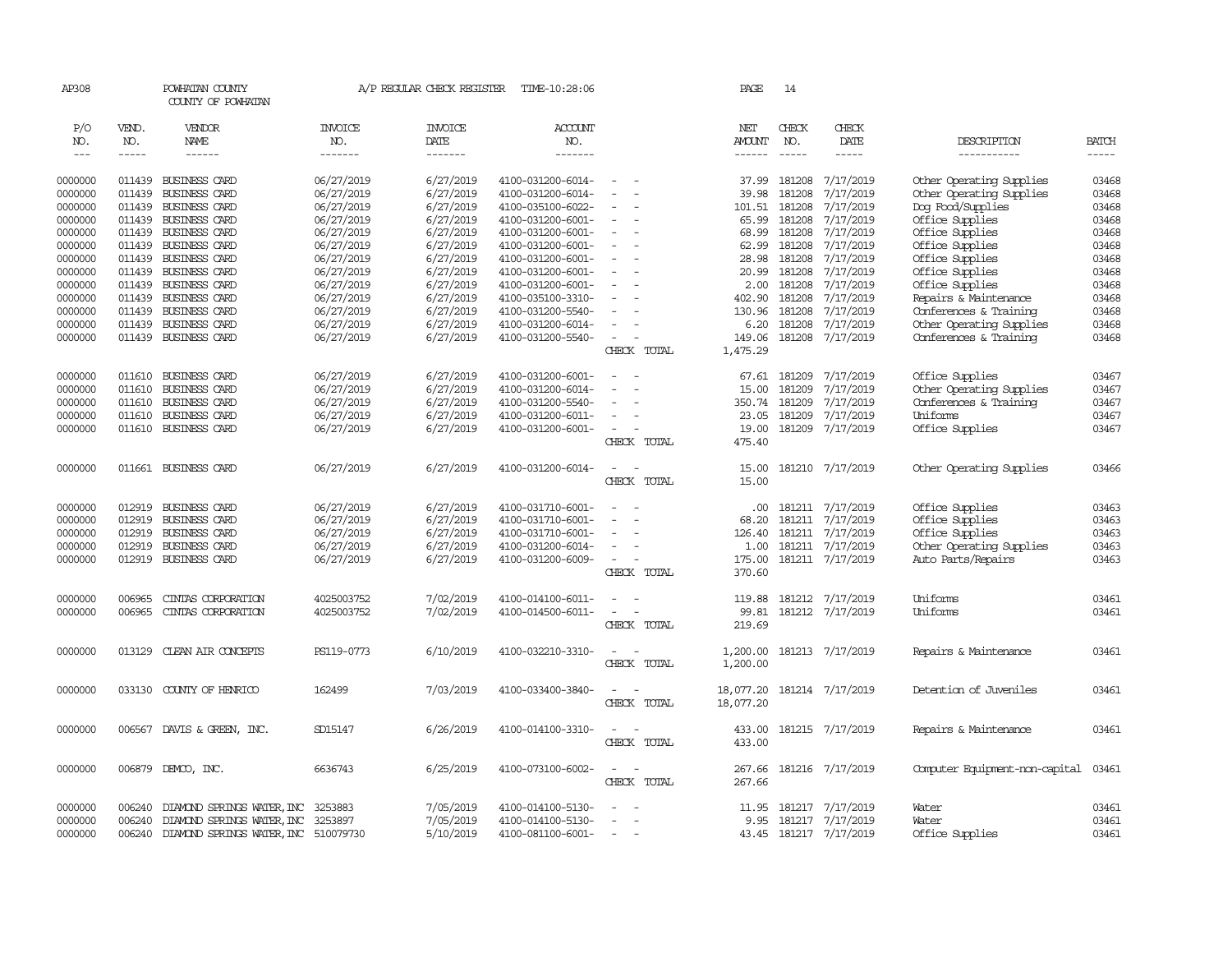| AP308                |                  | POWHATAN COUNTY<br>COUNTY OF POWHATAN                    |                                    | A/P REGULAR CHECK REGISTER | TIME-10:28:06                          |                                                                                  | PAGE                 | 15           |                                                                                                                                                                                                                                                                                                                                                                                                                                                                                     |                                |                |
|----------------------|------------------|----------------------------------------------------------|------------------------------------|----------------------------|----------------------------------------|----------------------------------------------------------------------------------|----------------------|--------------|-------------------------------------------------------------------------------------------------------------------------------------------------------------------------------------------------------------------------------------------------------------------------------------------------------------------------------------------------------------------------------------------------------------------------------------------------------------------------------------|--------------------------------|----------------|
| P/O<br>NO.           | VEND.<br>NO.     | VENDOR<br>NAME                                           | <b>INVOICE</b><br>NO.              | <b>INVOICE</b><br>DATE     | <b>ACCOUNT</b><br>NO.                  |                                                                                  | NET<br><b>AMOUNT</b> | CHECK<br>NO. | CHECK<br>DATE                                                                                                                                                                                                                                                                                                                                                                                                                                                                       | DESCRIPTION                    | <b>BATCH</b>   |
| $\sim$ $\sim$ $\sim$ | $- - - - -$      | ------                                                   | -------                            | -------                    | -------                                |                                                                                  | ------               | $- - - - -$  | $\begin{tabular}{ccccc} \multicolumn{2}{c}{} & \multicolumn{2}{c}{} & \multicolumn{2}{c}{} & \multicolumn{2}{c}{} & \multicolumn{2}{c}{} & \multicolumn{2}{c}{} & \multicolumn{2}{c}{} & \multicolumn{2}{c}{} & \multicolumn{2}{c}{} & \multicolumn{2}{c}{} & \multicolumn{2}{c}{} & \multicolumn{2}{c}{} & \multicolumn{2}{c}{} & \multicolumn{2}{c}{} & \multicolumn{2}{c}{} & \multicolumn{2}{c}{} & \multicolumn{2}{c}{} & \multicolumn{2}{c}{} & \multicolumn{2}{c}{} & \mult$ | -----------                    | $- - - - -$    |
|                      |                  |                                                          |                                    |                            |                                        | $\sim$                                                                           |                      |              |                                                                                                                                                                                                                                                                                                                                                                                                                                                                                     |                                |                |
| 0000000<br>0000000   | 006240<br>006240 | DIAMOND SPRINGS WATER, INC<br>DIAMOND SPRINGS WATER, INC | 524079750<br>610079650             | 5/24/2019<br>6/12/2019     | 4100-081100-6001-<br>4100-014100-5130- | $\overline{\phantom{a}}$                                                         | 29.00                | 181217       | 22.47 181217 7/17/2019<br>7/17/2019                                                                                                                                                                                                                                                                                                                                                                                                                                                 | Office Supplies<br>Water       | 03461<br>03461 |
| 0000000              | 006240           | DIAMOND SPRINGS WATER, INC                               | 624079994                          | 6/25/2019                  | 4100-014100-5130-                      | $\sim$<br>$\overline{\phantom{a}}$                                               | 21.75                |              | 181217 7/17/2019                                                                                                                                                                                                                                                                                                                                                                                                                                                                    | Water                          | 03461          |
|                      |                  |                                                          |                                    |                            |                                        | CHECK TOTAL                                                                      | 138.57               |              |                                                                                                                                                                                                                                                                                                                                                                                                                                                                                     |                                |                |
|                      |                  |                                                          |                                    |                            |                                        |                                                                                  |                      |              |                                                                                                                                                                                                                                                                                                                                                                                                                                                                                     |                                |                |
| 0000000              | 008787           | <b>DMV</b>                                               | 201915100788                       | 5/31/2019                  | 4100-012410-3320-                      | $\overline{\phantom{a}}$                                                         | 925.00               |              | 181218 7/17/2019                                                                                                                                                                                                                                                                                                                                                                                                                                                                    | Maintenance & Service Contract | 03461          |
| 0000000              | 008787 DMV       |                                                          | 201918100084                       | 6/30/2019                  | 4100-031200-6014-                      | $\sim$<br>$\sim$                                                                 | 10.00                |              | 181218 7/17/2019                                                                                                                                                                                                                                                                                                                                                                                                                                                                    | Other Operating Supplies       | 03461          |
|                      |                  |                                                          |                                    |                            |                                        | CHECK TOTAL                                                                      | 935.00               |              |                                                                                                                                                                                                                                                                                                                                                                                                                                                                                     |                                |                |
| 0000000              | 000860           | DOMINION ENERGY VIRGINIA                                 | 0432180008 FY19                    | 7/03/2019                  | 4100-014600-5110-                      | $\sim$                                                                           | 400.89               | 181219       | 7/17/2019                                                                                                                                                                                                                                                                                                                                                                                                                                                                           | Electricity                    | 03461          |
| 0000000              | 000860           | DOMINION ENERGY VIRGINIA                                 | 0863807277 FY19                    | 7/02/2019                  | 4100-014600-5110-                      | $\sim$<br>$\sim$                                                                 | 6.59                 | 181219       | 7/17/2019                                                                                                                                                                                                                                                                                                                                                                                                                                                                           | Electricity                    | 03461          |
| 0000000              | 000860           | DOMINION ENERGY VIRGINIA                                 | 1221667833 2019                    | 7/02/2019                  | 4100-031210-5110-                      |                                                                                  | 234.02               | 181219       | 7/17/2019                                                                                                                                                                                                                                                                                                                                                                                                                                                                           | Electricity - Comunications H  | 03461          |
| 0000000              | 000860           | DOMINION ENERGY VIRGINIA                                 | 1223507334 FY19                    | 7/02/2019                  | 4100-014300-5110-                      | $\overline{\phantom{a}}$                                                         | 197.28               | 181219       | 7/17/2019                                                                                                                                                                                                                                                                                                                                                                                                                                                                           | Electricity                    | 03461          |
| 0000000              | 000860           | DOMINION ENERGY VIRGINIA                                 | 1498464559 FY19                    | 7/03/2019                  | 4100-014600-5110-                      |                                                                                  | 121.57               | 181219       | 7/17/2019                                                                                                                                                                                                                                                                                                                                                                                                                                                                           | Electricity                    | 03461          |
| 0000000              | 000860           | DOMINION ENERGY VIRGINIA                                 | 2142337506 FY19                    | 7/02/2019                  | 4100-014600-5110-                      | $\overline{\phantom{a}}$                                                         | 50.90                | 181219       | 7/17/2019                                                                                                                                                                                                                                                                                                                                                                                                                                                                           | Electricity                    | 03461          |
| 0000000              | 000860           | DOMINION ENERGY VIRGINIA                                 | 2312285006 FY19                    | 7/02/2019                  | 4100-014100-5110-                      | $\overline{\phantom{a}}$                                                         | 66.37                | 181219       | 7/17/2019                                                                                                                                                                                                                                                                                                                                                                                                                                                                           | Electricity                    | 03461          |
| 0000000              | 000860           | DOMINION ENERGY VIRGINIA                                 | 2346327501 FY19                    | 7/02/2019                  | 4100-031200-5110-                      |                                                                                  | 1,921.31             | 181219       | 7/17/2019                                                                                                                                                                                                                                                                                                                                                                                                                                                                           | Electricity                    | 03461          |
| 0000000              | 000860           | DOMINION ENERGY VIRGINIA                                 | 2346327501 FY19                    | 7/02/2019                  | 4100-014100-5110-                      | $\sim$<br>$\overline{\phantom{a}}$                                               | 1,921.30             |              | 181219 7/17/2019                                                                                                                                                                                                                                                                                                                                                                                                                                                                    | Electricity                    | 03461          |
|                      |                  |                                                          |                                    |                            |                                        | CHECK TOTAL                                                                      | 4,920.23             |              |                                                                                                                                                                                                                                                                                                                                                                                                                                                                                     |                                |                |
| 0000000              | 000860           | DOMINION ENERGY VIRGINIA                                 | 2352270009 FY19                    | 7/02/2019                  | 4100-014100-5110-                      | $\overline{\phantom{a}}$<br>- 11                                                 | 75.26                |              | 181220 7/17/2019                                                                                                                                                                                                                                                                                                                                                                                                                                                                    | Electricity                    | 03461          |
| 0000000              | 000860           | DOMINION ENERGY VIRGINIA                                 | 2442170003 FY19                    | 7/02/2019                  | 4100-014100-5110-                      | $\overline{\phantom{a}}$<br>$\overline{\phantom{a}}$                             | 1,301.83             | 181220       | 7/17/2019                                                                                                                                                                                                                                                                                                                                                                                                                                                                           | Electricity                    | 03461          |
| 0000000              | 000860           | DOMINION ENERGY VIRGINIA                                 | 2462222502 FY19                    | 7/02/2019                  | 4100-014100-5110-                      |                                                                                  | 4,324.26             | 181220       | 7/17/2019                                                                                                                                                                                                                                                                                                                                                                                                                                                                           | Electricity                    | 03461          |
| 0000000              | 000860           | DOMINION ENERGY VIRGINIA                                 | 2476067034 FY19                    | 7/02/2019                  | 4100-014100-5110-                      |                                                                                  | 140.08               | 181220       | 7/17/2019                                                                                                                                                                                                                                                                                                                                                                                                                                                                           | Electricity                    | 03461          |
| 0000000              | 000860           | DOMINION ENERGY VIRGINIA                                 | 2912605595 FY19                    | 7/02/2019                  | 4100-014100-5110-                      | $\sim$<br>$\overline{\phantom{a}}$                                               | 118.04               | 181220       | 7/17/2019                                                                                                                                                                                                                                                                                                                                                                                                                                                                           | Electricity                    | 03461          |
| 0000000              | 000860           | DOMINION ENERGY VIRGINIA                                 | 2972120006 FY19                    | 7/02/2019                  | 4100-014100-5110-                      | $\overline{\phantom{a}}$                                                         | 1,315.77             | 181220       | 7/17/2019                                                                                                                                                                                                                                                                                                                                                                                                                                                                           | Electricity                    | 03461          |
| 0000000              | 000860           | DOMINION ENERGY VIRGINIA                                 | 3451094936 FY19                    | 7/03/2019                  | 4100-014600-5110-                      |                                                                                  | 91.12                | 181220       | 7/17/2019                                                                                                                                                                                                                                                                                                                                                                                                                                                                           | Electricity                    | 03461          |
| 0000000              | 000860           | DOMINION ENERGY VIRGINIA                                 | 3496131156 FY19                    | 7/02/2019                  | 4100-014100-5110-                      | $\overline{\phantom{a}}$<br>CHECK TOTAL                                          | 6.59<br>7,372.95     |              | 181220 7/17/2019                                                                                                                                                                                                                                                                                                                                                                                                                                                                    | Electricity                    | 03461          |
|                      |                  |                                                          |                                    |                            |                                        |                                                                                  |                      |              |                                                                                                                                                                                                                                                                                                                                                                                                                                                                                     |                                |                |
| 0000000              | 000860           | DOMINION ENERGY VIRGINIA                                 | 3507951824 FY19                    | 7/02/2019                  | 4100-014600-5110-                      | $\sim$                                                                           | 11.14                | 181221       | 7/17/2019                                                                                                                                                                                                                                                                                                                                                                                                                                                                           | Electricity                    | 03461          |
| 0000000              | 000860           | DOMINION ENERGY VIRGINIA                                 | 4062035391 2019                    | 7/02/2019                  | 4100-031210-5110-                      | $\sim$<br>$\overline{\phantom{a}}$                                               | 94.57                | 181221       | 7/17/2019                                                                                                                                                                                                                                                                                                                                                                                                                                                                           | Electricity - Comunications H  | 03461          |
| 0000000              | 000860           | DOMINION ENERGY VIRGINIA                                 | 4691491015 FY19                    | 7/03/2019                  | 4100-014600-5110-                      | $\overline{\phantom{a}}$                                                         | 40.19                | 181221       | 7/17/2019                                                                                                                                                                                                                                                                                                                                                                                                                                                                           | Electricity                    | 03461          |
| 0000000              | 000860           | DOMINION ENERGY VIRGINIA                                 | 4732217502 FY19                    | 7/02/2019                  | 4100-014600-5110-                      | $\sim$                                                                           | 135.66               | 181221       | 7/17/2019                                                                                                                                                                                                                                                                                                                                                                                                                                                                           | Electricity                    | 03461          |
| 0000000              | 000860           | DOMINION ENERGY VIRGINIA                                 | 5652237503 FY19                    | 7/02/2019                  | 4100-014600-5110-                      | $\overline{\phantom{a}}$                                                         | 59.42                | 181221       | 7/17/2019                                                                                                                                                                                                                                                                                                                                                                                                                                                                           | Electricity                    | 03461          |
| 0000000              | 000860           | DOMINION ENERGY VIRGINIA                                 | 6024003557 FY19                    | 7/03/2019                  | 4100-014100-5110-                      |                                                                                  | 11.51                | 181221       | 7/17/2019                                                                                                                                                                                                                                                                                                                                                                                                                                                                           | Electricity                    | 03461          |
| 0000000<br>0000000   | 000860<br>000860 | DOMINION ENERGY VIRGINIA<br>DOMINION ENERGY VIRGINIA     | 6211789810 2019<br>7765134072 FY19 | 7/02/2019<br>6/27/2019     | 4100-031210-5110-                      | $\overline{\phantom{a}}$<br>$\overline{\phantom{a}}$<br>$\overline{\phantom{a}}$ | 121.49<br>647.90     | 181221       | 7/17/2019<br>181221 7/17/2019                                                                                                                                                                                                                                                                                                                                                                                                                                                       | Electricity - Comunications H  | 03461<br>03461 |
|                      |                  |                                                          |                                    |                            | 4100-014100-5110-                      | CHECK TOTAL                                                                      | 1,121.88             |              |                                                                                                                                                                                                                                                                                                                                                                                                                                                                                     | Electricity                    |                |
|                      |                  |                                                          |                                    |                            |                                        |                                                                                  |                      |              |                                                                                                                                                                                                                                                                                                                                                                                                                                                                                     |                                |                |
| 0000000              | 000860           | DOMINION ENERGY VIRGINIA                                 | 8971069334 FY19                    | 7/02/2019                  | 4100-014300-5110-                      | $\overline{\phantom{a}}$<br>$\sim$                                               | 19.63                |              | 181222 7/17/2019                                                                                                                                                                                                                                                                                                                                                                                                                                                                    | Electricity                    | 03461          |
|                      |                  |                                                          |                                    |                            |                                        | CHECK TOTAL                                                                      | 19.63                |              |                                                                                                                                                                                                                                                                                                                                                                                                                                                                                     |                                |                |
|                      |                  |                                                          |                                    |                            |                                        |                                                                                  |                      |              |                                                                                                                                                                                                                                                                                                                                                                                                                                                                                     |                                |                |
| 0000000              |                  | 012512 E-Z-GO                                            | 91839765                           | 6/14/2019                  | 4100-014500-3319-                      | $\sim$ 100 $\sim$                                                                | 183.17               |              | 181224 7/17/2019                                                                                                                                                                                                                                                                                                                                                                                                                                                                    | Equipment Repairs and Maintena | 03461          |
|                      |                  |                                                          |                                    |                            |                                        | CHECK TOTAL                                                                      | 183.17               |              |                                                                                                                                                                                                                                                                                                                                                                                                                                                                                     |                                |                |
| 0000000              | 013006           | EXCEL TRUCK GROUP                                        | 13062022                           | 4/01/2019                  | 4100-032200-6009-                      | $\overline{\phantom{a}}$<br>$\overline{\phantom{a}}$                             | 894.06               |              | 181226 7/17/2019                                                                                                                                                                                                                                                                                                                                                                                                                                                                    | Auto Repairs and Parts         | 03461          |
|                      |                  |                                                          |                                    |                            |                                        | CHECK TOTAL                                                                      | 894.06               |              |                                                                                                                                                                                                                                                                                                                                                                                                                                                                                     |                                |                |
|                      |                  |                                                          |                                    |                            |                                        |                                                                                  |                      |              |                                                                                                                                                                                                                                                                                                                                                                                                                                                                                     |                                |                |
| 0000000              | 009093           | FARMVILLE WHOLESALE                                      | 667104                             | 6/20/2019                  | 4100-032210-3310-                      | $\overline{\phantom{a}}$                                                         | 211.52               |              | 181227 7/17/2019                                                                                                                                                                                                                                                                                                                                                                                                                                                                    | Repairs & Maintenance          | 03461          |
| 0000000              |                  | 009093 FARMVILLE WHOLESALE                               | 667105                             | 6/20/2019                  | 4100-014100-3310-                      | $\overline{\phantom{a}}$<br>$\sim$                                               |                      |              | 166.96 181227 7/17/2019                                                                                                                                                                                                                                                                                                                                                                                                                                                             | Repairs & Maintenance          | 03461          |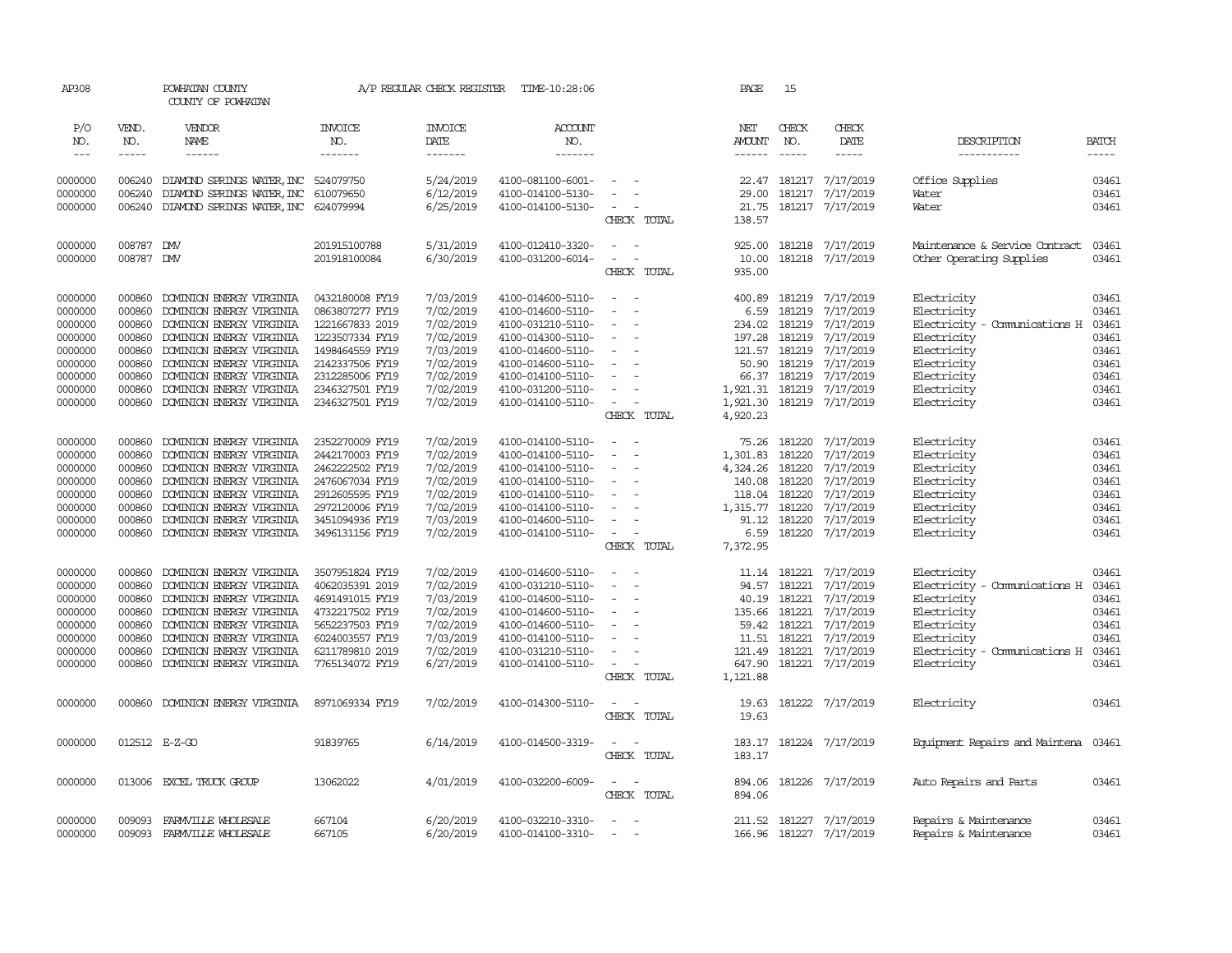| AP308                              |                             | POWHATAN COUNTY<br>COUNTY OF POWHATAN                                                                                      |                                  | A/P REGULAR CHECK REGISTER                | TIME-10:28:06                                               |                                                                                                                             | PAGE                                   | 16                                     |                                                   |                                                                      |                         |
|------------------------------------|-----------------------------|----------------------------------------------------------------------------------------------------------------------------|----------------------------------|-------------------------------------------|-------------------------------------------------------------|-----------------------------------------------------------------------------------------------------------------------------|----------------------------------------|----------------------------------------|---------------------------------------------------|----------------------------------------------------------------------|-------------------------|
| P/O<br>NO.<br>$\sim$ $\sim$ $\sim$ | VEND.<br>NO.<br>$- - - - -$ | VENDOR<br>NAME<br>$- - - - - -$                                                                                            | <b>INVOICE</b><br>NO.<br>------- | <b>INVOICE</b><br>DATE<br>$- - - - - - -$ | ACCOUNT<br>NO.<br>$- - - - - - -$                           |                                                                                                                             | NET<br><b>AMOUNT</b>                   | CHECK<br>NO.<br>$\cdots \cdots \cdots$ | CHECK<br>DATE<br>-----                            | DESCRIPTION<br>-----------                                           | <b>BATCH</b><br>-----   |
| 0000000<br>0000000                 | 009093<br>009093            | FARMVILLE WHOLESALE<br>FARMVILLE WHOLESALE                                                                                 | 667106<br>667107                 | 6/20/2019<br>6/20/2019                    | 4100-014100-3310-<br>4100-014100-3310-                      | $\sim$ $ -$<br>$\sim$ $ -$<br>CHECK TOTAL                                                                                   | 141.70<br>190.06<br>710.24             | 181227                                 | 181227 7/17/2019<br>7/17/2019                     | Repairs & Maintenance<br>Repairs & Maintenance                       | 03461<br>03461          |
| 0000000                            | 007997                      | FEATHERSTON, LARRY M.                                                                                                      | DEAD EIM TREE                    | 7/11/2019                                 | 4100-014500-3190-                                           | $\sim$ $ -$<br>CHECK TOTAL                                                                                                  | 500.00<br>500.00                       |                                        | 181228 7/17/2019                                  | Grounds Maintenance                                                  | 03461                   |
| 0000000                            |                             | 006606 FLATROCK GLASS & DOOR INC 19784                                                                                     |                                  | 6/26/2019                                 | 4100-014100-3310-                                           | $\omega_{\rm{max}}$ and $\omega_{\rm{max}}$<br>CHECK TOTAL                                                                  | 260.00<br>260.00                       |                                        | 181229 7/17/2019                                  | Repairs & Maintenance                                                | 03461                   |
| 0000000                            |                             | 007251 FLEMING, LISA T.                                                                                                    | REIMB 7/3/19                     | 7/11/2019                                 | 4100-031200-6014-                                           | $\sim$ $ \sim$<br>CHECK TOTAL                                                                                               | 45.00<br>45.00                         |                                        | 181230 7/17/2019                                  | Other Operating Supplies                                             | 03461                   |
| 0000000<br>0000000                 |                             | 012905 GALLS, LLC<br>012905 GALLS, LLC                                                                                     | 013089300<br>013089310           | 6/28/2019<br>6/28/2019                    | 4100-031200-6011-<br>4100-031200-6011-                      | $\sim$ $ \sim$<br>$\sim$ $ -$<br>CHECK TOTAL                                                                                | 105.37<br>49.95<br>155.32              |                                        | 181231 7/17/2019<br>181231 7/17/2019              | Uniforms<br>Uniforms                                                 | 03461<br>03461          |
| 0000000                            |                             | 007052 GARRIS SIGNS                                                                                                        | 624088                           | 6/25/2019                                 | 4100-014100-3310-                                           | $\sim$ $\sim$<br>CHECK TOTAL                                                                                                | 85.00<br>85.00                         |                                        | 181232 7/17/2019                                  | Repairs & Maintenance                                                | 03461                   |
| 0000000                            |                             | 009067 HOWLAND, CATHY                                                                                                      | 4-H CONGRESS                     | 6/27/2019                                 | 4100-083500-5120-                                           | $\sim$ $ \sim$<br>CHECK TOTAL                                                                                               | 55.19<br>55.19                         |                                        | 181233 7/17/2019                                  | Gas/Oil/Grease                                                       | 03461                   |
| 0000000                            | 010755                      | <b>INOVATIVE TURF</b>                                                                                                      | 4274                             | 7/01/2019                                 | 4100-014600-3320-                                           | $\sim$<br>$\sim$<br>CHECK TOTAL                                                                                             | 1,580.95<br>1,580.95                   |                                        | 181234 7/17/2019                                  | Maintenance/Service Contracts                                        | 03461                   |
| 0000000<br>0000000                 | 000120<br>000120            | <b>JAMES RIVER AIR</b><br><b>JAMES RIVER AIR</b>                                                                           | S124335<br>S124777               | 6/24/2019<br>6/24/2019                    | 4100-014100-3308-<br>4100-014100-3308-                      | $\sim$<br>$\sim$<br>$\sim$<br>$\sim$<br>CHECK TOTAL                                                                         | 513.50<br>402.00<br>915.50             |                                        | 181235 7/17/2019<br>181235 7/17/2019              | HVAC Service and Repairs<br>HVAC Service and Repairs                 | 03461<br>03461          |
| 0000000                            |                             | 010811 IAND AND COATES, INC                                                                                                | 3245433                          | 6/27/2019                                 | 4100-014500-6004-                                           | $\sim$<br>$\sim$<br>CHECK TOTAL                                                                                             | 33,125.00<br>33,125.00                 |                                        | 181236 7/17/2019                                  | Tools and Equipment                                                  | 03461                   |
| 0000000                            |                             | 009164 LIBRARY IDEAS, LLC                                                                                                  | 70641                            | 6/30/2019                                 | 4100-073100-6012-                                           | $\frac{1}{2} \left( \frac{1}{2} \right) \left( \frac{1}{2} \right) = \frac{1}{2} \left( \frac{1}{2} \right)$<br>CHECK TOTAL | 423.47                                 |                                        | 423.47 181237 7/17/2019                           | Books & Subscriptions                                                | 03461                   |
| 0000000<br>0000000                 | 009552                      | MANSFIEID OIL COMPANY<br>009552 MANSFIELD OIL COMPANY                                                                      | SOLCD-515501<br>SOLCD-522275     | 6/14/2019<br>6/18/2019                    | 4100-032200-5120-<br>4100-032200-5120-                      | $\sim$<br>$\sim$<br>$\sim$<br>$\sim$<br>CHECK TOTAL                                                                         | 312.85<br>168.93<br>481.78             |                                        | 181239 7/17/2019<br>181239 7/17/2019              | Apparatus Fuel<br>Apparatus Fuel                                     | 03461<br>03461          |
| 0000000<br>0000000<br>0000000      |                             | 011354 MATTHEW BENDER & CO, INC. 11828897<br>011354 MATTHEW BENDER & CO, INC.<br>011354 MATTHEW BENDER & CO, INC. 11852747 | 11850612                         | 6/25/2019<br>6/25/2019<br>6/25/2019       | 4100-073100-6012-<br>4100-011010-3002-<br>4100-031200-5810- | $\sim$<br>$\sim$<br>$\sim$<br>$\sim$<br>$\sim$ $ \sim$<br>CHECK TOTAL                                                       | 554.76<br>554.76<br>554.76<br>1,664.28 | 181240                                 | 181240 7/17/2019<br>7/17/2019<br>181240 7/17/2019 | Books & Subscriptions<br>County Code<br>Dues/Association Memberships | 03461<br>03461<br>03461 |
| 0000000                            |                             | 011840 MCI COMM SERVICE                                                                                                    | 2DG92625                         | 6/11/2019                                 | 4100-031210-5232-                                           | $\sim$<br>$\sim$<br>CHECK TOTAL                                                                                             | 251.95<br>251.95                       |                                        | 181241 7/17/2019                                  | Wireline 911                                                         | 03461                   |
| 0000000<br>0000000<br>0000000      | 011700<br>011700            | MERIDIAN ENVIRONMENTAL<br>MERIDIAN ENVIRONMENTAL<br>011700 MERIDIAN ENVIRONMENTAL                                          | 585<br>585<br>585                | 5/28/2019<br>5/28/2019<br>5/28/2019       | 4100-032210-5140-<br>4100-032220-5140-<br>4100-014100-5140- | $\overline{\phantom{a}}$<br>- 14<br>$\sim$<br>CHECK TOTAL                                                                   | 135.00<br>135.00<br>135.00<br>405.00   | 181242                                 | 181242 7/17/2019<br>7/17/2019<br>181242 7/17/2019 | Sewer<br>Sewer<br>Sewer                                              | 03461<br>03461<br>03461 |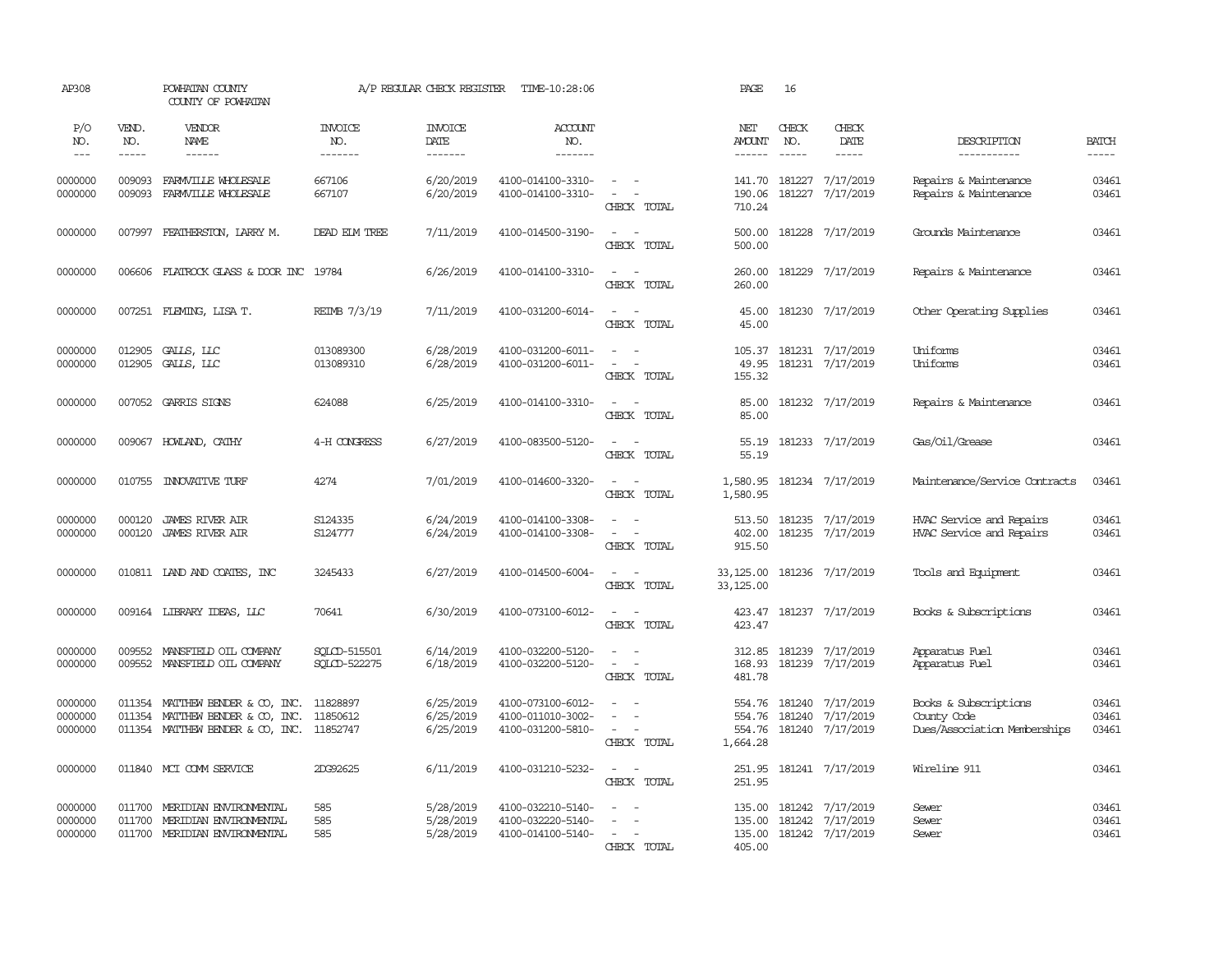| AP308               |                       | POWHATAN COUNTY<br>COUNTY OF POWHATAN        |                                  | A/P REGULAR CHECK REGISTER        | TIME-10:28:06                          |                                                             | PAGE                           | 17           |                               |                                                         |                       |
|---------------------|-----------------------|----------------------------------------------|----------------------------------|-----------------------------------|----------------------------------------|-------------------------------------------------------------|--------------------------------|--------------|-------------------------------|---------------------------------------------------------|-----------------------|
| P/O<br>NO.<br>$---$ | VEND.<br>NO.<br>----- | VENDOR<br>NAME<br>------                     | <b>INVOICE</b><br>NO.<br>------- | <b>INVOICE</b><br>DATE<br>------- | <b>ACCOUNT</b><br>NO.<br>-------       |                                                             | NET<br>AMOUNT<br>$- - - - - -$ | CHECK<br>NO. | CHECK<br>DATE<br>-----        | DESCRIPTION<br>-----------                              | <b>BATCH</b><br>----- |
|                     |                       |                                              |                                  |                                   |                                        |                                                             |                                |              |                               |                                                         |                       |
| 0000000<br>0000000  |                       | 010924 MITCHELL PEST<br>010924 MITCHELL PEST | 122969<br>123017                 | 6/21/2019<br>7/02/2019            | 4100-035100-3310-<br>4100-014100-3320- | $\overline{\phantom{a}}$<br>$\sim$<br>$\sim$<br>CHECK TOTAL | 65.00<br>95.00<br>160.00       | 181243       | 7/17/2019<br>181243 7/17/2019 | Repairs & Maintenance<br>Maintenance & Service Contract | 03461<br>03461        |
| 0000000             |                       | 006610 MO-JOHNS SANITATION                   | 119678                           | 7/01/2019                         | 4100-014600-3311-                      | $\overline{\phantom{a}}$<br>- 11                            | 103.00                         | 181244       | 7/17/2019                     | Portable Bathrooms                                      | 03461                 |
| 0000000             | 006610                | MO-JOHNS SANITATION                          | 119679                           | 7/01/2019                         | 4100-014600-3311-                      | $\blacksquare$                                              | 231.00                         | 181244       | 7/17/2019                     | Portable Bathrooms                                      | 03461                 |
| 0000000             |                       | 006610 MO-JOHNS SANITATION                   | 119680                           | 7/01/2019                         | 4100-014600-3311-                      | $\sim$                                                      | 250.00                         | 181244       | 7/17/2019                     | Portable Bathrooms                                      | 03461                 |
| 0000000             |                       | 006610 MO-JOHNS SANITATION                   | 119681                           | 7/01/2019                         | 4100-014600-3311-                      | $\sim$                                                      | 103.00                         | 181244       | 7/17/2019                     | Portable Bathrooms                                      | 03461                 |
| 0000000             |                       | 006610 MO-JOHNS SANITATION                   | 119682                           | 7/01/2019                         | 4100-014600-3311-                      | $\sim$                                                      | 128.00                         | 181244       | 7/17/2019                     | Portable Bathrooms                                      | 03461                 |
| 0000000             | 006610                | MO-JOHNS SANITATION                          | 119683                           | 7/01/2019                         | 4100-014600-3311-                      |                                                             | 103.00                         | 181244       | 7/17/2019                     | Portable Bathrooms                                      | 03461                 |
| 0000000             | 006610                |                                              | 119684                           | 7/01/2019                         |                                        | $\sim$                                                      |                                | 181244       | 7/17/2019                     | Portable Bathrooms                                      | 03461                 |
|                     |                       | MO-JOHNS SANITATION                          |                                  |                                   | 4100-014600-3311-                      |                                                             | 103.00                         |              |                               |                                                         |                       |
| 0000000             |                       | 006610 MO-JOHNS SANITATION                   | 119685                           | 7/01/2019                         | 4100-014600-3311-                      |                                                             | 103.00                         | 181244       | 7/17/2019                     | Portable Bathrooms                                      | 03461                 |
| 0000000             |                       | 006610 MO-JOHNS SANITATION                   | 119686                           | 7/01/2019                         | 4100-014600-3311-                      | $\sim$                                                      | 103.00                         | 181244       | 7/17/2019                     | Portable Bathrooms                                      | 03461                 |
| 0000000             |                       | 006610 MO-JOHNS SANITATION                   | 119687                           | 7/01/2019                         | 4100-014600-3311-                      | $\sim$<br>$\overline{\phantom{a}}$<br>CHECK TOTAL           | 128.00<br>1,355.00             |              | 181244 7/17/2019              | Portable Bathrooms                                      | 03461                 |
| 0000000             | 006610                | MO-JOHNS SANITATION                          | 119688                           | 7/01/2019                         | 4100-014600-3311-                      | $\sim$                                                      | 103.00                         | 181245       | 7/17/2019                     | Portable Bathrooms                                      | 03461                 |
| 0000000             | 006610                | MO-JOHNS SANITATION                          | 119689                           | 7/01/2019                         | 4100-014600-3311-                      |                                                             | 103.00                         | 181245       | 7/17/2019                     | Portable Bathrooms                                      | 03461                 |
| 0000000             |                       | 006610 MO-JOHNS SANITATION                   | 119690                           | 7/01/2019                         | 4100-014600-3311-                      | $\overline{\phantom{a}}$                                    | 103.00                         |              | 181245 7/17/2019              | Portable Bathrooms                                      | 03461                 |
|                     |                       |                                              |                                  |                                   |                                        | CHECK TOTAL                                                 | 309.00                         |              |                               |                                                         |                       |
| 0000000             |                       | 009281 OVERDRIVE, INC.                       | 01369CO19123737                  | 6/30/2019                         | 4100-073100-6012-                      | $\equiv$                                                    | 648.72                         |              | 181246 7/17/2019              | Books & Subscriptions                                   | 03462                 |
|                     |                       |                                              |                                  |                                   |                                        | CHECK TOTAL                                                 | 648.72                         |              |                               |                                                         |                       |
| 0000000             |                       | 000375 PIEDMONT REGIONAL JAIL                | 3073                             | 6/30/2019                         | 4100-033400-3841-                      | $\sim$<br>$\overline{\phantom{a}}$<br>CHECK TOTAL           | 28,480.00<br>28,480.00         |              | 181247 7/17/2019              | Detention of Adults                                     | 03462                 |
|                     |                       |                                              |                                  |                                   |                                        |                                                             |                                |              |                               |                                                         |                       |
| 0000000             |                       | 007962 PITNEY BOWES GLOBAL                   | 3309161599                       | 6/26/2019                         | 4100-012410-3320-                      | $\overline{\phantom{a}}$<br>$\sim$                          | 594.00                         |              | 181248 7/17/2019              | Maintenance & Service Contract                          | 03462                 |
|                     |                       |                                              |                                  |                                   |                                        | CHECK TOTAL                                                 | 594.00                         |              |                               |                                                         |                       |
| 0000000             | 001250                | POWHATAN AUTO & TRACTOR                      | 552807                           | 6/04/2019                         | 4100-014500-6004-                      | ÷                                                           | 11.49                          |              | 181249 7/17/2019              | Tools and Equipment                                     | 03462                 |
| 0000000             | 001250                | POWHATAN AUTO & TRACTOR                      | 553295                           | 6/06/2019                         | 4100-014500-6004-                      | $\overline{\phantom{a}}$<br>$\overline{a}$                  | 7.68                           | 181249       | 7/17/2019                     | Tools and Equipment                                     | 03462                 |
| 0000000             | 001250                | POWHATAN AUTO & TRACTOR                      | 553295                           | 6/06/2019                         | 4100-014500-3319-                      | $\overline{\phantom{a}}$<br>$\overline{\phantom{a}}$        | 4.98                           |              | 181249 7/17/2019              | Equipment Repairs and Maintena                          | 03462                 |
|                     |                       |                                              |                                  |                                   |                                        | CHECK TOTAL                                                 | 24.15                          |              |                               |                                                         |                       |
| 0000000             | 009612                | POWHATAN COLLISION AND                       | 1206851                          | 6/14/2019                         | 4100-083500-6009-                      |                                                             | 931.49                         |              | 181250 7/17/2019              | Auto Parts and Repairs                                  | 03462                 |
|                     |                       |                                              |                                  |                                   |                                        | CHECK TOTAL                                                 | 931.49                         |              |                               |                                                         |                       |
| 0000000             | 012340                | PRICE SUPPLY COMPANY, INC                    | 1906-054631                      | 6/13/2049                         | 4100-032220-3310-                      | $\sim$                                                      | 100.02                         |              | 181251 7/17/2019              | Repairs & Maintenance                                   | 03462                 |
| 0000000             | 012340                | PRICE SUPPLY COMPANY, INC                    | 1906-054633                      | 6/13/2019                         | 4100-014100-3310-                      |                                                             | 39.39                          | 181251       | 7/17/2019                     | Repairs & Maintenance                                   | 03462                 |
| 0000000             | 012340                | PRICE SUPPLY COMPANY, INC                    | 1906-054808                      | 6/13/2019                         | 4100-035100-3310-                      | $\equiv$                                                    | 208.26                         | 181251       | 7/17/2019                     | Repairs & Maintenance                                   | 03462                 |
| 0000000             | 012340                | PRICE SUPPLY COMPANY, INC                    | 1906-054809                      | 6/13/2019                         | 4100-032220-3310-                      | $\equiv$                                                    | 123.48                         | 181251       | 7/17/2019                     | Repairs & Maintenance                                   | 03462                 |
| 0000000             | 012340                | PRICE SUPPLY COMPANY, INC                    | 1906-055273                      | 6/19/2019                         | 4100-014100-3310-                      | $\overline{\phantom{a}}$<br>$\sim$                          | 375.82                         |              | 181251 7/17/2019              | Repairs & Maintenance                                   | 03462                 |
|                     |                       |                                              |                                  |                                   |                                        | CHECK TOTAL                                                 | 846.97                         |              |                               |                                                         |                       |
| 0000000             |                       | 000620 R. C. GOODWIN & SONS, INC             | 0863516                          | 6/14/2019                         | 4100-014100-3310-                      |                                                             | 13.99                          | 181252       | 7/17/2019                     | Repairs & Maintenance                                   | 03462                 |
| 0000000             | 000620                | R. C. GOODWYN & SONS, INC                    | 0863852                          | 6/18/2019                         | 4100-014100-3310-                      | $\blacksquare$                                              | 8.98                           | 181252       | 7/17/2019                     | Repairs & Maintenance                                   | 03462                 |
| 0000000             | 000620                | R. C. GOODWIN & SONS, INC                    | 0864331                          | 6/21/2019                         | 4100-014100-3310-                      | ÷                                                           | 2.78                           | 181252       | 7/17/2019                     | Repairs & Maintenance                                   | 03462                 |
| 0000000             |                       | 000620 R. C. GOODWIN & SONS, INC 0864704     |                                  | 6/25/2019                         | 4100-014100-3310-                      | $\sim$                                                      | 7.95                           |              | 181252 7/17/2019              | Repairs & Maintenance                                   | 03462                 |
|                     |                       |                                              |                                  |                                   |                                        | CHECK TOTAL                                                 | 33.70                          |              |                               |                                                         |                       |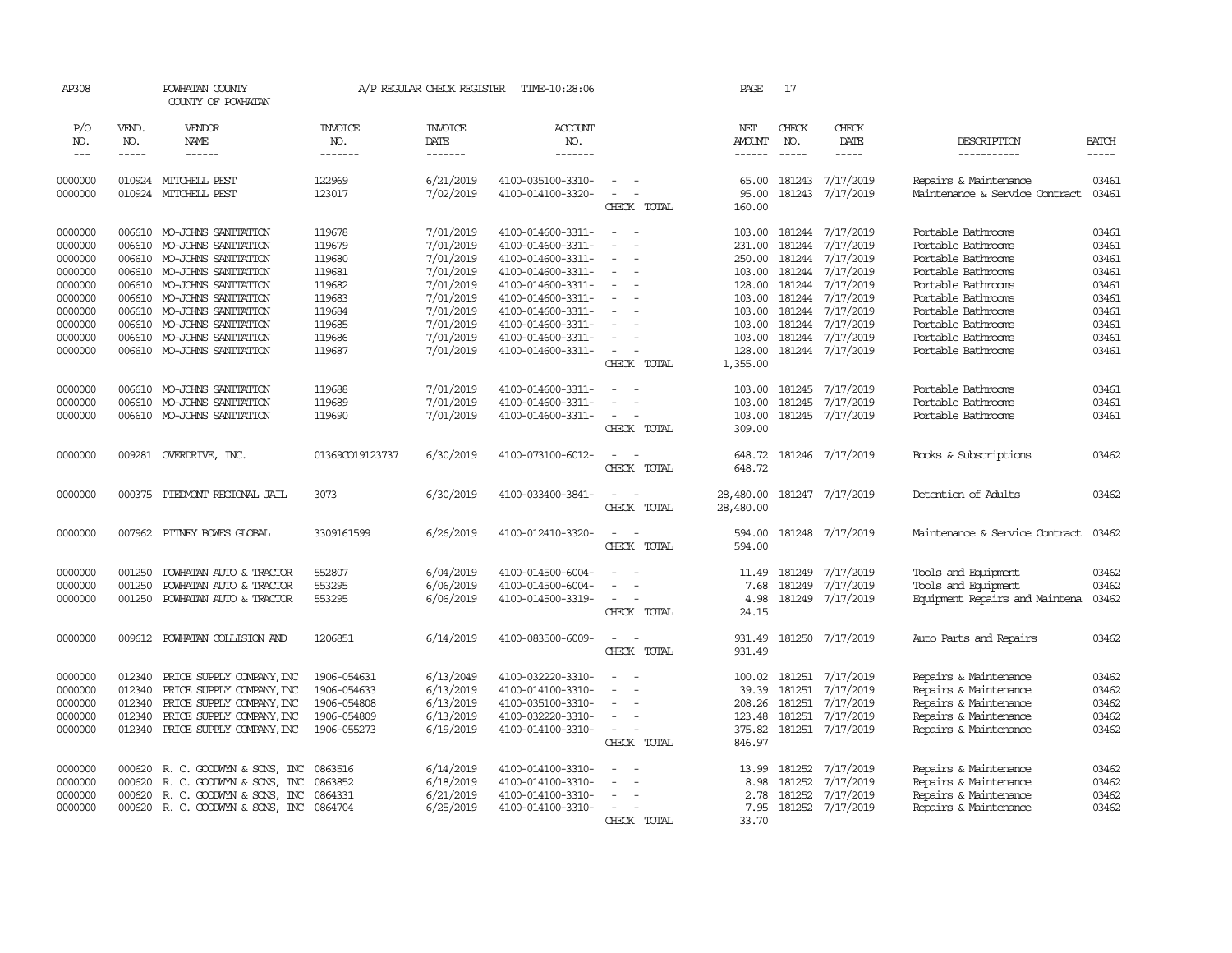| AP308                                                                                                                                                                        |                                                                                                                                                              | POWHATAN COUNTY<br>COUNTY OF POWHATAN                                                                                                                                        |                                                                                                                                                                                                                                                                                              | A/P REGULAR CHECK REGISTER                                                                                                                                                                                   | TIME-10:28:06                                                                                                                                                                                                                                                                                                                               |                                                                                                 | PAGE                                                                                                                                     | 18                                                                                                                                                                                                                                                                                                                                                                                                           |                                                                                                                                                                                                              |                                                                                                                                                                                                                                                                                                                                                         |                                                                                                                                              |
|------------------------------------------------------------------------------------------------------------------------------------------------------------------------------|--------------------------------------------------------------------------------------------------------------------------------------------------------------|------------------------------------------------------------------------------------------------------------------------------------------------------------------------------|----------------------------------------------------------------------------------------------------------------------------------------------------------------------------------------------------------------------------------------------------------------------------------------------|--------------------------------------------------------------------------------------------------------------------------------------------------------------------------------------------------------------|---------------------------------------------------------------------------------------------------------------------------------------------------------------------------------------------------------------------------------------------------------------------------------------------------------------------------------------------|-------------------------------------------------------------------------------------------------|------------------------------------------------------------------------------------------------------------------------------------------|--------------------------------------------------------------------------------------------------------------------------------------------------------------------------------------------------------------------------------------------------------------------------------------------------------------------------------------------------------------------------------------------------------------|--------------------------------------------------------------------------------------------------------------------------------------------------------------------------------------------------------------|---------------------------------------------------------------------------------------------------------------------------------------------------------------------------------------------------------------------------------------------------------------------------------------------------------------------------------------------------------|----------------------------------------------------------------------------------------------------------------------------------------------|
| P/O<br>NO.<br>$---$                                                                                                                                                          | VEND.<br>NO.<br>$- - - - -$                                                                                                                                  | VENDOR<br>NAME<br>------                                                                                                                                                     | <b>INVOICE</b><br>NO.<br>-------                                                                                                                                                                                                                                                             | <b>INVOICE</b><br>DATE<br>-------                                                                                                                                                                            | ACCOUNT<br>NO.<br>-------                                                                                                                                                                                                                                                                                                                   |                                                                                                 | NET<br>AMOUNT<br>------                                                                                                                  | CHECK<br>NO.<br>$\frac{1}{2} \frac{1}{2} \frac{1}{2} \frac{1}{2} \frac{1}{2} \frac{1}{2} \frac{1}{2} \frac{1}{2} \frac{1}{2} \frac{1}{2} \frac{1}{2} \frac{1}{2} \frac{1}{2} \frac{1}{2} \frac{1}{2} \frac{1}{2} \frac{1}{2} \frac{1}{2} \frac{1}{2} \frac{1}{2} \frac{1}{2} \frac{1}{2} \frac{1}{2} \frac{1}{2} \frac{1}{2} \frac{1}{2} \frac{1}{2} \frac{1}{2} \frac{1}{2} \frac{1}{2} \frac{1}{2} \frac{$ | CHECK<br>DATE<br>$\cdots\cdots\cdots$                                                                                                                                                                        | DESCRIPTION<br>-----------                                                                                                                                                                                                                                                                                                                              | <b>BATCH</b><br>-----                                                                                                                        |
| 0000000<br>0000000                                                                                                                                                           | 006945<br>006945                                                                                                                                             | RECORDED BOOKS, LLC<br>RECORDED BOOKS, LLC                                                                                                                                   | 76370941<br>76445272                                                                                                                                                                                                                                                                         | 6/25/2019<br>6/28/2019                                                                                                                                                                                       | 4100-073100-6012-<br>4100-073100-6012-                                                                                                                                                                                                                                                                                                      | $\overline{\phantom{a}}$<br>$\equiv$<br>$\overline{\phantom{a}}$<br>CHECK TOTAL                 | 6.95<br>139.48<br>146.43                                                                                                                 | 181254                                                                                                                                                                                                                                                                                                                                                                                                       | 7/17/2019<br>181254 7/17/2019                                                                                                                                                                                | Books & Subscriptions<br>Books & Subscriptions                                                                                                                                                                                                                                                                                                          | 03462<br>03462                                                                                                                               |
| 0000000                                                                                                                                                                      | 012509                                                                                                                                                       | RICHMOND SUBURBAN NEWS                                                                                                                                                       | I0000934148                                                                                                                                                                                                                                                                                  | 6/19/2019                                                                                                                                                                                                    | 4100-012320-3600-                                                                                                                                                                                                                                                                                                                           | $\sim$<br>$\overline{\phantom{a}}$<br>CHECK TOTAL                                               | 146.25<br>146.25                                                                                                                         |                                                                                                                                                                                                                                                                                                                                                                                                              | 181255 7/17/2019                                                                                                                                                                                             | Advertising                                                                                                                                                                                                                                                                                                                                             | 03462                                                                                                                                        |
| 0000000                                                                                                                                                                      | 006594                                                                                                                                                       | SOUTHSIDE ELECTRIC COOP                                                                                                                                                      | 63504005 06/19                                                                                                                                                                                                                                                                               | 7/05/2019                                                                                                                                                                                                    | 4100-031210-5110-                                                                                                                                                                                                                                                                                                                           | $\sim$<br>. —<br>CHECK TOTAL                                                                    | 122.68<br>122.68                                                                                                                         |                                                                                                                                                                                                                                                                                                                                                                                                              | 181256 7/17/2019                                                                                                                                                                                             | Electricity - Comunications H 03462                                                                                                                                                                                                                                                                                                                     |                                                                                                                                              |
| 0000000<br>0000000                                                                                                                                                           | 001940<br>001940                                                                                                                                             | STANDBY SYSTEMS, INC.<br>STANDBY SYSTEMS, INC.                                                                                                                               | 06191074<br>06191209                                                                                                                                                                                                                                                                         | 6/16/2019<br>6/29/2019                                                                                                                                                                                       | 4100-031210-3310-<br>4100-032210-3320-                                                                                                                                                                                                                                                                                                      | $\overline{\phantom{a}}$<br>$\sim$<br>$\overline{a}$<br>$\overline{\phantom{a}}$<br>CHECK TOTAL | 127.50<br>160.00<br>287.50                                                                                                               | 181257<br>181257                                                                                                                                                                                                                                                                                                                                                                                             | 7/17/2019<br>7/17/2019                                                                                                                                                                                       | Repairs and Maintenance<br>Maintenance & Service Contract                                                                                                                                                                                                                                                                                               | 03462<br>03462                                                                                                                               |
| 0000000<br>0000000<br>0000000<br>0000000<br>0000000<br>0000000                                                                                                               | 013065<br>013065<br>013065<br>013065<br>013065<br>013065                                                                                                     | STAPLES INC<br>STAPLES INC<br>STAPLES INC<br>STAPLES INC<br>STAPLES INC<br>STAPLES INC                                                                                       | 7219858968-0-1<br>7220324036-0-1<br>7220664883-0-1<br>7220664883-0-2<br>7220664883-0-3<br>7220683853-0-1                                                                                                                                                                                     | 6/18/2019<br>6/17/2019<br>6/24/2019<br>6/24/2019<br>6/24/2019<br>6/19/2019                                                                                                                                   | 4100-013200-6001-<br>4100-012200-6001-<br>4100-012520-6014-<br>4100-012520-6014-<br>4100-012520-6014-<br>4100-022100-6001-                                                                                                                                                                                                                  | $\sim$<br>$\overline{\phantom{a}}$<br>CHECK TOTAL                                               | 52.33<br>35.73<br>72.99<br>72.99<br>72.99<br>48.95<br>355.98                                                                             | 181258<br>181258<br>181258<br>181258<br>181258                                                                                                                                                                                                                                                                                                                                                               | 7/17/2019<br>7/17/2019<br>7/17/2019<br>7/17/2019<br>7/17/2019<br>181258 7/17/2019                                                                                                                            | Office Supplies<br>Office Supplies<br>Other Operating Supplies<br>Other Operating Supplies<br>Other Operating Supplies<br>Office Supplies                                                                                                                                                                                                               | 03462<br>03462<br>03462<br>03462<br>03462<br>03462                                                                                           |
| 0000000<br>0000000                                                                                                                                                           | 008565<br>008565                                                                                                                                             | TRACTOR SUPPLY CREDIT<br>TRACTOR SUPPLY CREDIT                                                                                                                               | 200724234<br>200726620                                                                                                                                                                                                                                                                       | 6/04/2019<br>6/04/2019                                                                                                                                                                                       | 4100-031200-6022-<br>4100-035100-6022-                                                                                                                                                                                                                                                                                                      | $\overline{\phantom{a}}$<br>$\overline{\phantom{a}}$<br>CHECK TOTAL                             | 73.98<br>133.94<br>207.92                                                                                                                | 181260                                                                                                                                                                                                                                                                                                                                                                                                       | 7/17/2019<br>181260 7/17/2019                                                                                                                                                                                | Dog Food & Supplies K9<br>Dog Food/Supplies                                                                                                                                                                                                                                                                                                             | 03462<br>03462                                                                                                                               |
| 0000000                                                                                                                                                                      | 006501                                                                                                                                                       | TREASURER OF VIRGINIA                                                                                                                                                        | 19-145C-RMS-2                                                                                                                                                                                                                                                                                | 2/06/2019                                                                                                                                                                                                    | 4100-021600-6021-                                                                                                                                                                                                                                                                                                                           | $\sim$ $ \sim$<br>CHECK TOTAL                                                                   | 3,800.00<br>3,800.00                                                                                                                     |                                                                                                                                                                                                                                                                                                                                                                                                              | 181261 7/17/2019                                                                                                                                                                                             | Record Books                                                                                                                                                                                                                                                                                                                                            | 03462                                                                                                                                        |
| 0000000                                                                                                                                                                      | 008126                                                                                                                                                       | VERIZON                                                                                                                                                                      | 9832759408                                                                                                                                                                                                                                                                                   | 6/23/2019                                                                                                                                                                                                    | 4100-031200-5250-                                                                                                                                                                                                                                                                                                                           | $\sim$<br>$\sim$<br>CHECK TOTAL                                                                 | 3,860.20<br>3,860.20                                                                                                                     |                                                                                                                                                                                                                                                                                                                                                                                                              | 181262 7/17/2019                                                                                                                                                                                             | Cell Phones                                                                                                                                                                                                                                                                                                                                             | 03462                                                                                                                                        |
| 0000000<br>0000000<br>0000000<br>0000000<br>0000000<br>0000000<br>0000000<br>0000000<br>0000000<br>0000000<br>0000000<br>0000000<br>0000000<br>0000000<br>0000000<br>0000000 | 011169<br>011169<br>011169<br>011169<br>011169<br>011169<br>011169<br>011169<br>011169<br>011169<br>011169<br>011169<br>011169<br>011169<br>011169<br>011169 | VERIZON<br>VERIZON<br>VERIZON<br>VERIZON<br>VERIZON<br>VERIZON<br>VERIZON<br>VERIZON<br>VERIZON<br>VERIZON<br>VERIZON<br>VERIZON<br>VERIZON<br>VERIZON<br>VERIZON<br>VERIZON | 13574714 06/19<br>13574714 06/19<br>13574714 06/19<br>13574714 06/19<br>13574714 06/19<br>13574714 06/19<br>13574714 06/19<br>13574714 06/19<br>13574714 06/19<br>13574714 06/19<br>13574714 06/19<br>13574714 06/19<br>13574714 06/19<br>13574714 06/19<br>13574714 06/19<br>13574714 06/19 | 6/28/2019<br>6/28/2019<br>6/28/2019<br>6/28/2019<br>6/28/2019<br>6/28/2019<br>6/28/2019<br>6/28/2019<br>6/28/2019<br>6/28/2019<br>6/28/2019<br>6/28/2019<br>6/28/2019<br>6/28/2019<br>6/28/2019<br>6/28/2019 | 100-000100-0006-<br>4100-012310-5230-<br>4100-012510-5230-<br>4100-014100-5230-<br>4100-014300-5230-<br>4100-021200-5230-<br>4100-031200-5230-<br>4100-031710-5230-<br>4100-021200-5230-<br>4100-031210-5230-<br>4100-032200-5230-<br>4100-032200-5260-<br>4100-032210-5230-<br>4100-035500-5230-<br>4100-071110-5230-<br>4100-073100-5230- | $\equiv$<br>$\equiv$<br>$\sim$<br>$\sim$<br>$\equiv$<br>$\overline{\phantom{a}}$                | 117.92<br>49.93<br>89.30<br>207.26<br>83.75<br>162.71<br>49.93<br>14.79<br>44.17<br>295.83<br>312.96<br>73.87<br>44.17<br>44.17<br>99.86 | 181263<br>181263<br>181263<br>181263<br>181263<br>44.17 181263<br>181263<br>181263<br>181263<br>181263<br>181263<br>181263<br>181263<br>181263<br>181263<br>181263                                                                                                                                                                                                                                           | 7/17/2019<br>7/17/2019<br>7/17/2019<br>7/17/2019<br>7/17/2019<br>7/17/2019<br>7/17/2019<br>7/17/2019<br>7/17/2019<br>7/17/2019<br>7/17/2019<br>7/17/2019<br>7/17/2019<br>7/17/2019<br>7/17/2019<br>7/17/2019 | Due from Other Agencies<br>Telephone Services<br>Telephone Services<br>Telephone Services<br>Telephone Services<br>Telephone Services<br>Telephone Services<br>Telephone Services<br>Telephone Services<br>Telephone Services<br>Telephone Services<br>Internet<br>Telephone Services<br>Telephone Services<br>Telephone Services<br>Telephone Services | 03462<br>03462<br>03462<br>03462<br>03462<br>03462<br>03462<br>03462<br>03462<br>03462<br>03462<br>03462<br>03462<br>03462<br>03462<br>03462 |
| 0000000                                                                                                                                                                      |                                                                                                                                                              | 011187 VERIZON BUSINESS                                                                                                                                                      | 66432825                                                                                                                                                                                                                                                                                     | 7/10/2019                                                                                                                                                                                                    | 100-000100-0006-                                                                                                                                                                                                                                                                                                                            | CHECK TOTAL<br>$\sim$                                                                           | 1,734.79<br>4.19                                                                                                                         |                                                                                                                                                                                                                                                                                                                                                                                                              | 181264 7/17/2019                                                                                                                                                                                             | Due from Other Agencies                                                                                                                                                                                                                                                                                                                                 | 03462                                                                                                                                        |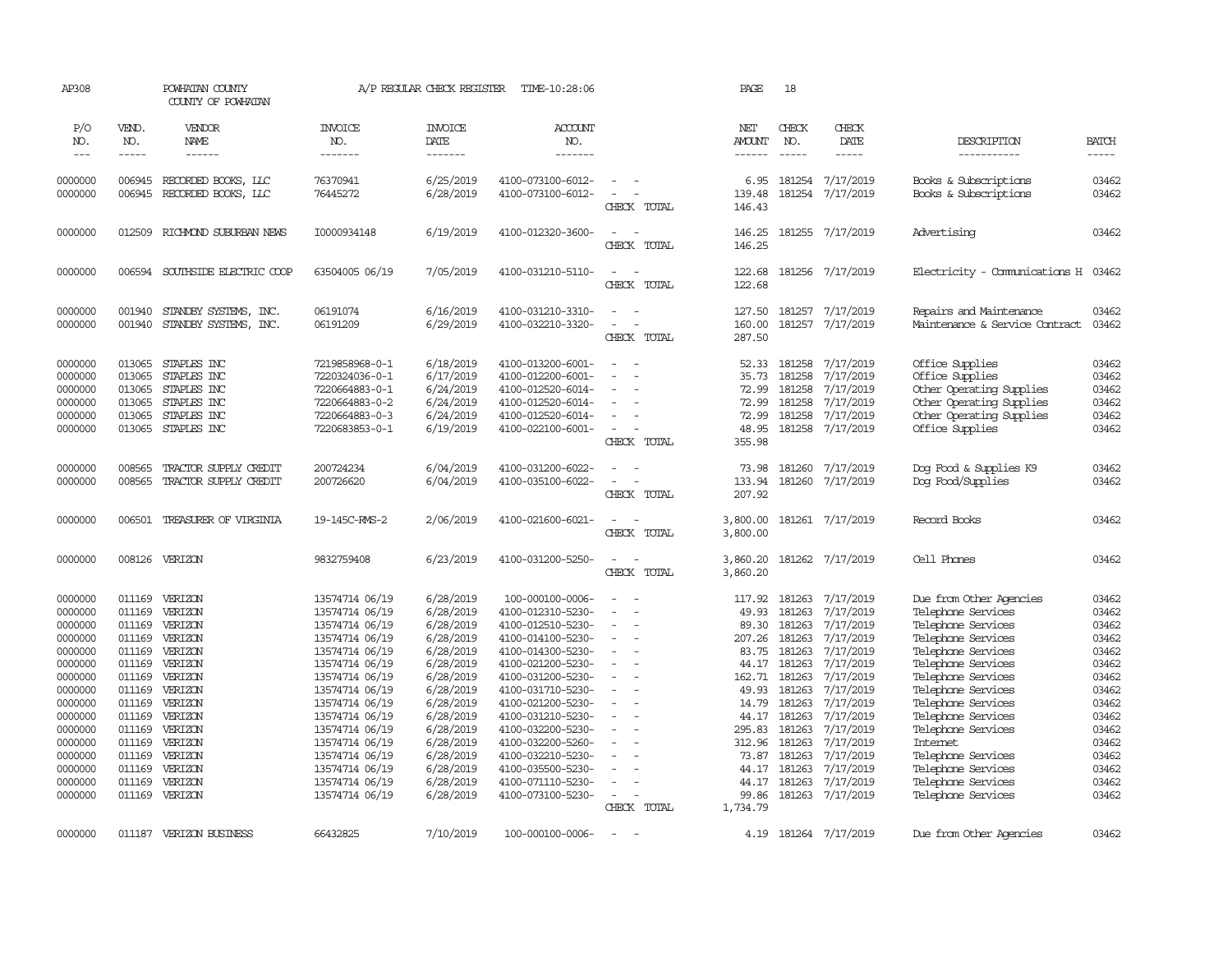| AP308              |                  | POWHATAN COUNTY<br>COUNTY OF POWHATAN                |                                    | A/P REGULAR CHECK REGISTER | TIME-10:28:06                          |                                                                       | PAGE                      | 19                  |                                      |                                                                |                |
|--------------------|------------------|------------------------------------------------------|------------------------------------|----------------------------|----------------------------------------|-----------------------------------------------------------------------|---------------------------|---------------------|--------------------------------------|----------------------------------------------------------------|----------------|
| P/O<br>NO.         | VEND.<br>NO.     | VENDOR<br>NAME                                       | <b>INVOICE</b><br>NO.              | <b>INVOICE</b><br>DATE     | ACCOUNT<br>NO.                         |                                                                       | NET<br><b>AMOUNT</b>      | <b>CHECK</b><br>NO. | CHECK<br>DATE                        | DESCRIPTION                                                    | <b>BATCH</b>   |
| $---$              | $- - - - -$      | ------                                               | -------                            | $- - - - - - -$            | -------                                |                                                                       | $- - - - - -$             | $\frac{1}{2}$       | $- - - - -$                          | ------------                                                   | $\cdots$       |
| 0000000            |                  | 011187 VERIZON BUSINESS                              | 66432825                           | 7/10/2019                  | 4100-012510-5240-                      | $\sim$ $ \sim$<br>CHECK TOTAL                                         | 64.29<br>68.48            |                     | 181264 7/17/2019                     | Long Distance                                                  | 03462          |
| 0000000            | 001680           | WASTE MANAGEMENT OF                                  | 3370959-2424-3                     | 7/02/2019                  | 4100-014300-3175-                      | $\sim$<br>$\sim$<br>CHECK TOTAL                                       | 307.30<br>307.30          |                     | 181268 7/17/2019                     | Waste Disposal                                                 | 03462          |
| 0000000            |                  | 006691 ASSOCIATION OF CLERKS OF                      | $FY20(4)$ DUES                     | 7/09/2019                  | 4100-021200-5810-                      | $\sim$<br>$\equiv$<br>CHECK TOTAL                                     | 100.00<br>100.00          |                     | 181270 7/18/2019                     | Dues/Association Memberships                                   | 03460          |
| 0000000            |                  | 010312 BAI TREASURERS USERS                          | FY20 MEMBERSHIP                    | 7/12/2019                  | 4100-012410-5810-                      | $\sim$<br>$\overline{\phantom{a}}$<br>CHECK TOTAL                     | 500.00<br>500.00          |                     | 181271 7/18/2019                     | Dues/Association Memberships                                   | 03460          |
| 0000000            |                  | 007941 BAKER & TAYLOR                                | 5015579660                         | 7/01/2019                  | 4100-073100-6012-                      | $\sim$<br>$\sim$<br>CHECK TOTAL                                       | 449.26<br>449.26          |                     | 181272 7/18/2019                     | Books & Subscriptions                                          | 03460          |
| 0000000<br>0000000 | 006655<br>006655 | BLOSSMAN GAS COMPANIES,<br>BLOSSMAN GAS COMPANIES,   | 7265999<br>7349010                 | 7/02/2019<br>7/09/2019     | 4100-014500-6008-<br>4100-014500-6008- | $\overline{\phantom{a}}$<br>$\sim$<br>$\sim$<br>$\sim$<br>CHECK TOTAL | 27.24<br>4.54<br>31.78    |                     | 181274 7/18/2019<br>181274 7/18/2019 | Gas/Grease/Oil<br>Gas/Grease/Oil                               | 03460<br>03460 |
| 0000000            |                  | 012861 BNI ON FIRE                                   | 10201909                           | 7/09/2019                  | 4100-081500-5810-                      | $\sim$<br>$\sim$<br>CHECK TOTAL                                       | 60.00<br>60.00            |                     | 181275 7/18/2019                     | Dues/Association Memberships                                   | 03460          |
| 0000000            |                  | 013131 C.V.V.S.C., INC                               | FY20 DUES                          | 7/12/2019                  | 4100-031710-5810-                      | $\omega_{\rm{max}}$ and $\omega_{\rm{max}}$<br>CHECK TOTAL            | 100.00<br>100.00          |                     | 181276 7/18/2019                     | Dues/Association Memberships                                   | 03460          |
| 0000000            | 010957           | CARROLL, SCOTT                                       | VDH COURSE 7/19                    | 7/09/2019                  | 4100-014400-5540-                      | $\sim$ $\sim$<br>CHECK TOTAL                                          | 222.00<br>222.00          |                     | 181277 7/18/2019                     | Travel - Convention & Educatio                                 | 03460          |
| 0000000            | 013132           | CIVIL WAR TRAILS, INC.                               | FY20 DUES                          | 7/15/2019                  | 4100-081500-3600-                      | $\sim$ 100 $\sim$<br>CHECK TOTAL                                      | 1,000.00<br>1,000.00      |                     | 181278 7/18/2019                     | Advertising                                                    | 03460          |
| 0000000            | 010949           | COMCAST                                              | 84635179                           | 7/01/2019                  | 4100-012510-5260-                      | $\sim$<br>$\overline{\phantom{a}}$<br>CHECK TOTAL                     | 1,127.00<br>1,127.00      |                     | 181279 7/18/2019                     | Internet Usage                                                 | 03460          |
| 0000000            | 012756           | COMCAST                                              | 0090493                            | 6/25/2019                  | 4100-053910-5643-                      | $\sim$<br>$\sim$<br>CHECK TOTAL                                       | 119.16<br>119.16          |                     | 181280 7/18/2019                     | PCCAA Services - Federal CSBG                                  | 03460          |
| 0000000            | 000550           | CRATER CRIMINAL JUSTICE                              | 2078                               | 7/01/2019                  | 4100-081200-0021-                      | $\sim$ $ \sim$<br>CHECK TOTAL                                         | 33,420.80<br>33,420.80    |                     | 181281 7/18/2019                     | Crater Criminal Justice Traini                                 | 03460          |
| 0000000<br>0000000 | 000860<br>000860 | DOMINION ENERGY VIRGINIA<br>DOMINION ENERGY VIRGINIA | 4165680929 7/19<br>8009370571 7/19 | 7/03/2019<br>7/03/2019     | 4100-031210-5110-<br>4100-031210-5110- | $\sim$<br>$\sim$<br>$\sim$<br>$\sim$ $-$<br>CHECK TOTAL               | 131.16<br>54.85<br>186.01 | 181282<br>181282    | 7/18/2019<br>7/18/2019               | Electricity - Comunications H<br>Electricity - Comunications H | 03460<br>03460 |
| 0000000            |                  | 006074 EVIDENT, INC.                                 | 146829A                            | 7/02/2019                  | 4100-031200-6014-                      | $\sim$<br>$\equiv$<br>CHECK TOTAL                                     | 175.00<br>175.00          |                     | 181283 7/18/2019                     | Other Operating Supplies                                       | 03460          |
| 0000000            |                  | 012357 GOODWYN TRUCKING SERVICES 1197                |                                    | 7/01/2019                  | 4100-014500-3190-                      | $\sim$ $ \sim$<br>CHECK TOTAL                                         | 50.00<br>50.00            |                     | 181285 7/18/2019                     | Grounds Maintenance                                            | 03460          |
| 0000000            |                  | 010811 LAND AND COATES, INC                          | 3249175                            | 7/03/2019                  | 4100-014500-6008-                      | $\sim$<br>$\sim$<br>CHECK TOTAL                                       | 56.34<br>56.34            |                     | 181288 7/18/2019                     | Gas/Grease/Oil                                                 | 03460          |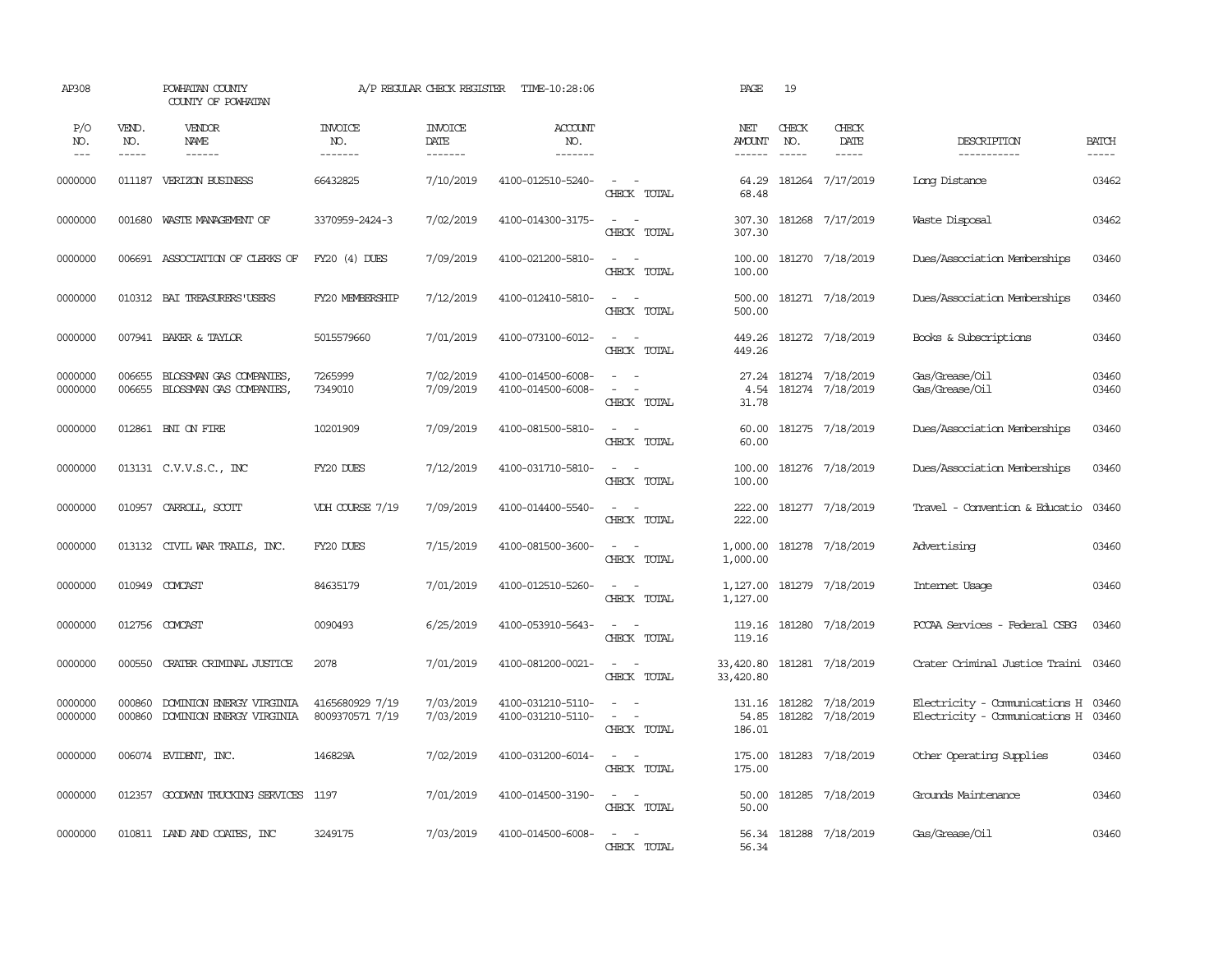| AP308               |              | POWHATAN COUNTY<br>COUNTY OF POWHATAN     |                       | A/P REGULAR CHECK REGISTER | TIME-10:28:06     |                                    | PAGE           | 20                                                                                                                                                                                                                                                                                                                                                                                           |                         |                                |              |
|---------------------|--------------|-------------------------------------------|-----------------------|----------------------------|-------------------|------------------------------------|----------------|----------------------------------------------------------------------------------------------------------------------------------------------------------------------------------------------------------------------------------------------------------------------------------------------------------------------------------------------------------------------------------------------|-------------------------|--------------------------------|--------------|
| P/O<br>NO.          | VEND.<br>NO. | VENDOR<br>NAME                            | <b>INVOICE</b><br>NO. | <b>INVOICE</b><br>DATE     | ACCOUNT<br>NO.    |                                    | NET<br>AMOUNT  | CHECK<br>NO.                                                                                                                                                                                                                                                                                                                                                                                 | CHECK<br>DATE           | DESCRIPTION                    | <b>BATCH</b> |
| $\qquad \qquad - -$ | -----        | ------                                    | -------               | -------                    | -------           |                                    | ------         | $\frac{1}{2} \frac{1}{2} \frac{1}{2} \frac{1}{2} \frac{1}{2} \frac{1}{2} \frac{1}{2} \frac{1}{2} \frac{1}{2} \frac{1}{2} \frac{1}{2} \frac{1}{2} \frac{1}{2} \frac{1}{2} \frac{1}{2} \frac{1}{2} \frac{1}{2} \frac{1}{2} \frac{1}{2} \frac{1}{2} \frac{1}{2} \frac{1}{2} \frac{1}{2} \frac{1}{2} \frac{1}{2} \frac{1}{2} \frac{1}{2} \frac{1}{2} \frac{1}{2} \frac{1}{2} \frac{1}{2} \frac{$ | $- - - - -$             | -----------                    | -----        |
| 0000000             |              | 012274 MITEL CLOUD SERVICES, INC          | 31828106              | 7/05/2019                  | 4100-021100-5230- | $\equiv$                           | 5.51           | 181289                                                                                                                                                                                                                                                                                                                                                                                       | 7/18/2019               | Telephone Services             | 03460        |
| 0000000             |              | 012274 MITEL CLOUD SERVICES, INC          | 31828106              | 7/05/2019                  | 4100-031200-5230- | $\equiv$                           | 5.51           | 181289                                                                                                                                                                                                                                                                                                                                                                                       | 7/18/2019               | Telephone Services             | 03460        |
|                     |              |                                           |                       |                            |                   | $\equiv$                           |                |                                                                                                                                                                                                                                                                                                                                                                                              |                         |                                |              |
| 0000000             |              | 012274 MITEL CLOUD SERVICES, INC          | 31828106              | 7/05/2019                  | 4100-012410-5230- |                                    | 5.51           | 181289                                                                                                                                                                                                                                                                                                                                                                                       | 7/18/2019               | Telephone Services             | 03460        |
| 0000000             |              | 012274 MITEL CLOUD SERVICES, INC          | 31828106              | 7/05/2019                  | 4100-012520-5230- |                                    | 5.51           | 181289                                                                                                                                                                                                                                                                                                                                                                                       | 7/18/2019               | Telephone Services             | 03460        |
| 0000000             |              | 012274 MITEL CLOUD SERVICES, INC 31828106 |                       | 7/05/2019                  | 4100-021100-5230- | $\sim$                             | 5.51           | 181289                                                                                                                                                                                                                                                                                                                                                                                       | 7/18/2019               | Telephone Services             | 03460        |
| 0000000             |              | 012274 MITEL CLOUD SERVICES, INC          | 31828106              | 7/05/2019                  | 4100-034100-5230- | $\equiv$                           | 5.51           | 181289                                                                                                                                                                                                                                                                                                                                                                                       | 7/18/2019               | Telephone Services             | 03460        |
| 0000000             |              | 012274 MITEL CLOUD SERVICES, INC 31828106 |                       | 7/05/2019                  | 4100-031200-5230- | $\sim$<br>$\overline{\phantom{a}}$ | 5.51           |                                                                                                                                                                                                                                                                                                                                                                                              | 181289 7/18/2019        | Telephone Services             | 03460        |
|                     |              |                                           |                       |                            |                   | CHECK TOTAL                        | 38.57          |                                                                                                                                                                                                                                                                                                                                                                                              |                         |                                |              |
| 0000000             | 001250       | POWHATAN AUTO & TRACTOR                   | 557861                | 7/10/2019                  | 4100-031200-6009- | $\overline{\phantom{a}}$<br>$\sim$ | 47.48          |                                                                                                                                                                                                                                                                                                                                                                                              | 181290 7/18/2019        | Auto Parts/Repairs             | 03460        |
|                     |              |                                           |                       |                            |                   | CHECK TOTAL                        | 47.48          |                                                                                                                                                                                                                                                                                                                                                                                              |                         |                                |              |
| 0000000             | 006928       | POWHATAN COUNTY DEPT. OF                  | <b>REIMB LUNCH</b>    | 7/09/2019                  | 4100-053910-5643- | $\sim$<br>$\sim$                   | 41.69          |                                                                                                                                                                                                                                                                                                                                                                                              | 181291 7/18/2019        | PCCAA Services - Federal CSBG  | 03460        |
|                     |              |                                           |                       |                            |                   | CHECK TOTAL                        | 41.69          |                                                                                                                                                                                                                                                                                                                                                                                              |                         |                                |              |
| 0000000             |              | 010938 POWHATAN YMCA                      | FY20 DONATION         | 7/03/2019                  | 4100-081200-0017- | $\overline{\phantom{0}}$<br>$\sim$ | 10,000.00      |                                                                                                                                                                                                                                                                                                                                                                                              | 181292 7/18/2019        | <b>YMCA</b> Services           | 03460        |
|                     |              |                                           |                       |                            |                   | CHECK TOTAL                        | 10,000.00      |                                                                                                                                                                                                                                                                                                                                                                                              |                         |                                |              |
|                     |              |                                           |                       |                            |                   |                                    |                |                                                                                                                                                                                                                                                                                                                                                                                              |                         |                                |              |
| 0000000             | 006466       | RADIO COMMUNICATION OF VA                 | 400015847-1           | 7/03/2019                  | 4100-031200-3310- | $\equiv$                           | 105.47         |                                                                                                                                                                                                                                                                                                                                                                                              | 181294 7/18/2019        | Repairs & Maintenance          | 03460        |
| 0000000             | 006466       | RADIO COMMUNICATION OF VA 80007464        |                       | 6/01/2019                  | 4100-031210-3320- | $\overline{\phantom{a}}$<br>$\sim$ | 33,600.00      |                                                                                                                                                                                                                                                                                                                                                                                              | 181294 7/18/2019        | Maintenance and Service Contra | 03460        |
|                     |              |                                           |                       |                            |                   | CHECK TOTAL                        | 33,705.47      |                                                                                                                                                                                                                                                                                                                                                                                              |                         |                                |              |
| 0000000             |              | 013065 STAPLES INC                        | 7221248542-0-1        | 7/01/2019                  | 4100-031200-6001- | $\sim$ $ \sim$                     | 80.18          |                                                                                                                                                                                                                                                                                                                                                                                              | 181297 7/18/2019        | Office Supplies                | 03460        |
|                     |              |                                           |                       |                            |                   | CHECK TOTAL                        | 80.18          |                                                                                                                                                                                                                                                                                                                                                                                              |                         |                                |              |
|                     |              |                                           |                       |                            |                   |                                    |                |                                                                                                                                                                                                                                                                                                                                                                                              |                         |                                |              |
| 0000000             | 006506       | THYSSENKRUPP ELEVATOR                     | 3004693100            | 7/01/2019                  | 4100-014100-3320- | $\sim$ $ \sim$                     | 1,596.00       |                                                                                                                                                                                                                                                                                                                                                                                              | 181298 7/18/2019        | Maintenance & Service Contract | 03460        |
|                     |              |                                           |                       |                            |                   | CHECK TOTAL                        | 1,596.00       |                                                                                                                                                                                                                                                                                                                                                                                              |                         |                                |              |
| 0000000             |              | 008736 TRACEY, RITA                       | PETTY CASH 7/19       | 7/08/2019                  | 4100-014300-6013- | $\sim$ $ \sim$                     | 100.00         |                                                                                                                                                                                                                                                                                                                                                                                              | 181299 7/18/2019        | Office Supplies                | 03460        |
|                     |              |                                           |                       |                            |                   | CHECK TOTAL                        | 100.00         |                                                                                                                                                                                                                                                                                                                                                                                              |                         |                                |              |
|                     |              |                                           |                       |                            |                   |                                    |                |                                                                                                                                                                                                                                                                                                                                                                                              |                         |                                |              |
| 0000000             | 008670       | TREASURERS' ASSOCIATION                   | FY20 TAV DUES         | 7/12/2019                  | 4100-012410-5810- | $\overline{\phantom{a}}$           | 400.00         |                                                                                                                                                                                                                                                                                                                                                                                              | 181301 7/18/2019        | Dues/Association Memberships   | 03460        |
|                     |              |                                           |                       |                            |                   | CHECK TOTAL                        | 400.00         |                                                                                                                                                                                                                                                                                                                                                                                              |                         |                                |              |
| 0000000             |              | 008125 U.S. BANK                          | 5406510               | 6/25/2019                  | 4100-095101-9150- | $\sim$<br>$\sim$                   | 605.00         |                                                                                                                                                                                                                                                                                                                                                                                              | 181302 7/18/2019        | Bond Trustee Fees/Arbitrage    | 03460        |
|                     |              |                                           |                       |                            |                   | CHECK TOTAL                        | 605.00         |                                                                                                                                                                                                                                                                                                                                                                                              |                         |                                |              |
|                     |              |                                           |                       |                            |                   |                                    |                |                                                                                                                                                                                                                                                                                                                                                                                              |                         |                                |              |
| 0000000             |              | 008351 VACORP                             | 64717                 | 7/12/2019                  | 4100-031200-5305- | $\sim$<br>$\sim$                   | 497.00         |                                                                                                                                                                                                                                                                                                                                                                                              | 181303 7/18/2019        | Auto Insurance Premium         | 03460        |
|                     |              |                                           |                       |                            |                   | CHECK TOTAL                        | 497.00         |                                                                                                                                                                                                                                                                                                                                                                                              |                         |                                |              |
|                     |              |                                           |                       |                            |                   |                                    |                |                                                                                                                                                                                                                                                                                                                                                                                              |                         |                                |              |
| 0000000             | 011169       | VERIZON                                   | 8045981340 7/19       | 7/01/2019                  | 4100-021100-5230- | $\equiv$<br>$\sim$<br>$\sim$ $-$   | 55.76          |                                                                                                                                                                                                                                                                                                                                                                                              | 181304 7/18/2019        | Telephone Services             | 03460        |
| 0000000             | 011169       | VERIZON                                   | 8045987939 7/19       | 6/28/2019                  | 4100-022100-5230- |                                    | 48.04          |                                                                                                                                                                                                                                                                                                                                                                                              | 181304 7/18/2019        | Telephone Services             | 03460        |
|                     |              |                                           |                       |                            |                   | CHECK TOTAL                        | 103.80         |                                                                                                                                                                                                                                                                                                                                                                                              |                         |                                |              |
| 0000000             |              | 011357 VIRGINIA EMPLOYMENT                | CR-19-PPD-0011        | 6/17/2019                  | 4100-012410-3320- | $\sim$ $ \sim$                     | 1,300.00       |                                                                                                                                                                                                                                                                                                                                                                                              | 181305 7/18/2019        | Maintenance & Service Contract | 03460        |
|                     |              |                                           |                       |                            |                   | CHECK TOTAL                        | 1,300.00       |                                                                                                                                                                                                                                                                                                                                                                                              |                         |                                |              |
|                     |              |                                           |                       |                            |                   |                                    |                |                                                                                                                                                                                                                                                                                                                                                                                              |                         |                                |              |
| 0000000             |              | 006175 ADAMS OIL COMPANY, INC.            | 26826                 | 6/30/2019                  | 4100-014100-5120- | $\sim$<br>$\sim$                   |                |                                                                                                                                                                                                                                                                                                                                                                                              | 267.31 181306 7/23/2019 | Fuel                           | 03470        |
|                     |              |                                           |                       |                            |                   | CHECK TOTAL                        | 267.31         |                                                                                                                                                                                                                                                                                                                                                                                              |                         |                                |              |
|                     |              |                                           |                       |                            |                   |                                    |                |                                                                                                                                                                                                                                                                                                                                                                                              |                         |                                |              |
| 0000000             |              | 012849 ACUA VIRGINIA                      | 56630273 6/19         | 7/05/2019                  | 4100-073100-5130- | $\sim$<br>$\sim$<br>CHECK TOTAL    | 64.57<br>64.57 |                                                                                                                                                                                                                                                                                                                                                                                              | 181307 7/23/2019        | Water                          | 03470        |
|                     |              |                                           |                       |                            |                   |                                    |                |                                                                                                                                                                                                                                                                                                                                                                                              |                         |                                |              |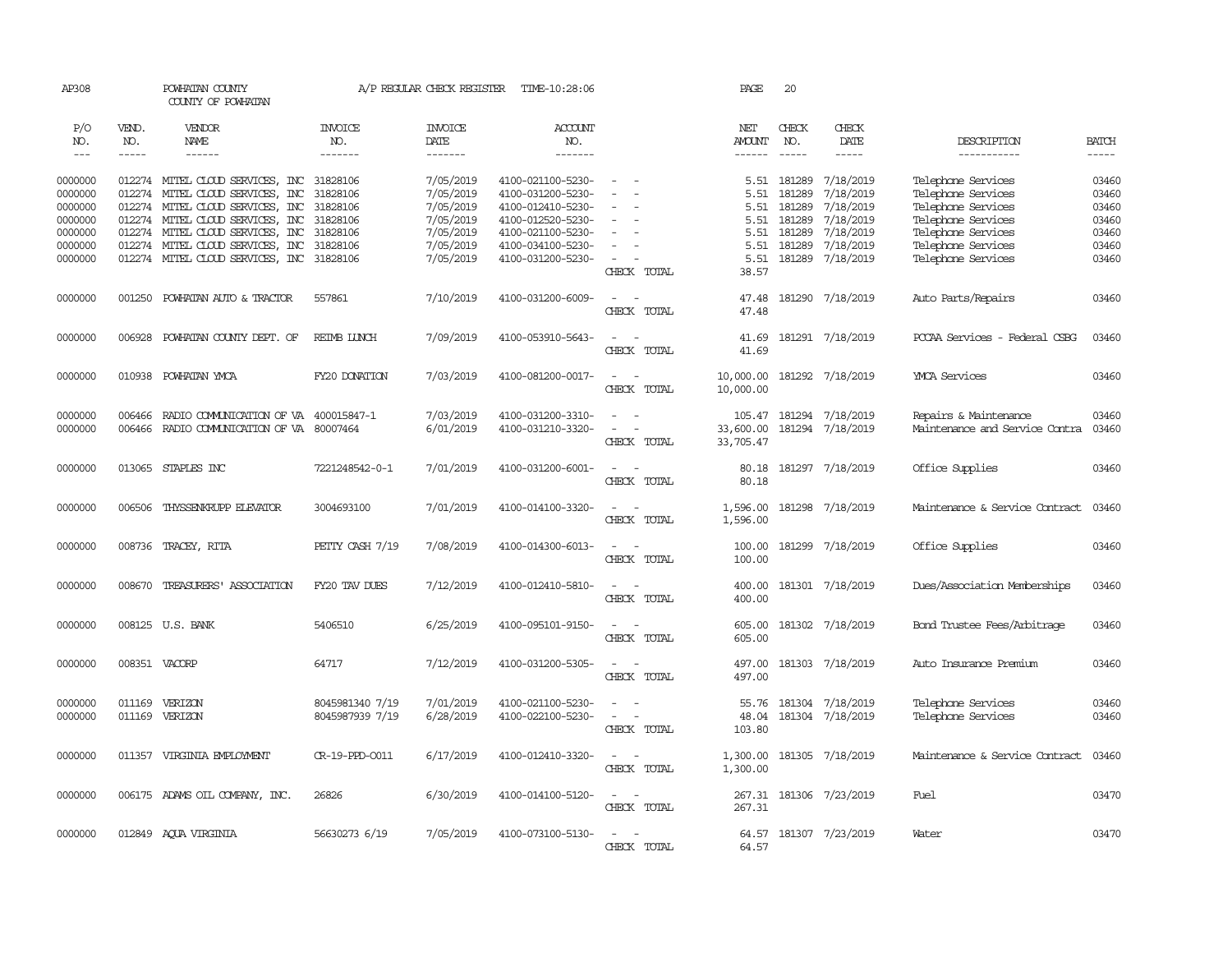| AP308      |              | POWHATAN COUNTY<br>COUNTY OF POWHATAN           |                       | A/P REGULAR CHECK REGISTER | TIME-10:28:06     |                                                      | PAGE          | 21            |                            |                                |              |
|------------|--------------|-------------------------------------------------|-----------------------|----------------------------|-------------------|------------------------------------------------------|---------------|---------------|----------------------------|--------------------------------|--------------|
| P/O<br>NO. | VEND.<br>NO. | VENDOR<br><b>NAME</b>                           | <b>INVOICE</b><br>NO. | <b>INVOICE</b><br>DATE     | ACCOUNT<br>NO.    |                                                      | NET<br>AMOUNT | CHECK<br>NO.  | CHECK<br>DATE              | DESCRIPTION                    | <b>BATCH</b> |
| $---$      | $- - - - -$  | $- - - - - -$                                   | -------               | -------                    | $- - - - - - -$   |                                                      | $- - - - - -$ | $\frac{1}{2}$ | -----                      | -----------                    | $- - - - -$  |
| 0000000    |              | 008713 BLUE RIDGE RESCUE                        | 46769                 | 6/24/2019                  | 4100-032200-6011- | $\sim$ $ \sim$<br>CHECK TOTAL                        | 64.25         |               | 64.25 181308 7/23/2019     | Protective Gear/Uniforms       | 03470        |
| 0000000    | 000540       | CENTRAL VIRGINIA WASTE                          | 24517                 | 7/12/2019                  | 4100-014600-3185- | $\sim$<br>$\sim$                                     |               |               | 278.22 181310 7/23/2019    | Trash Removal                  | 03470        |
| 0000000    | 000540       | CENTRAL VIRGINIA WASTE                          | 24517                 | 7/12/2019                  | 4100-014100-3185- | $\overline{\phantom{a}}$<br>$\overline{\phantom{a}}$ | 99.81         |               | 181310 7/23/2019           | Trash Removal                  | 03470        |
| 0000000    | 000540       | CENTRAL VIRGINIA WASTE                          | 24517                 | 7/12/2019                  | 4100-035100-3185- |                                                      | 16.64         |               | 181310 7/23/2019           | Trash Removal                  | 03470        |
| 0000000    | 000540       | CENTRAL VIRGINIA WASTE                          | 24517                 | 7/12/2019                  | 4100-032210-3185- |                                                      |               |               | 16.64 181310 7/23/2019     | Trash Removal                  | 03470        |
| 0000000    | 000540       | CENTRAL VIRGINIA WASTE                          | 24517                 | 7/12/2019                  | 4100-032220-3185- | $\equiv$                                             |               |               | 16.64 181310 7/23/2019     | Trash Removal                  | 03470        |
| 0000000    | 000540       | CENTRAL VIRGINIA WASTE                          | 24517                 | 7/12/2019                  | 4100-073100-3185- |                                                      | 33.27         | 181310        | 7/23/2019                  | Trash Removal                  | 03470        |
| 0000000    | 000540       | CENTRAL VIRGINIA WASTE                          | 24522                 | 7/16/2019                  | 4100-014300-3175- | $\sim$                                               | 370.00        |               | 181310 7/23/2019           | Waste Disposal                 | 03470        |
|            |              |                                                 |                       |                            |                   | CHECK TOTAL                                          | 831.22        |               |                            |                                |              |
| 0000000    | 006965       | CINIAS CORPORATION                              | 4025003541            | 7/02/2019                  | 4100-014300-6011- | $\overline{\phantom{a}}$<br>$\sim$                   | 163.23        |               | 181311 7/23/2019           | Uniforms                       | 03470        |
|            |              |                                                 |                       |                            |                   | CHECK TOTAL                                          | 163.23        |               |                            |                                |              |
| 0000000    | 012756       | COMCAST                                         | 0089859 FY19          | 7/07/2019                  | 4100-014300-5260- | $\sim$<br>$\sim$                                     | 104.85        |               | 181312 7/23/2019           | <b>Internet</b>                | 03470        |
|            |              |                                                 |                       |                            |                   | CHECK TOTAL                                          | 104.85        |               |                            |                                |              |
| 0000000    | 007294       | CUMBERLAND FARM & AUTO                          | 015567                | 6/10/2019                  | 4100-032200-6009- |                                                      | 1.38          |               | 181313 7/23/2019           | Auto Repairs and Parts         | 03470        |
| 0000000    | 007294       | CUMBERLAND FARM & AUTO                          | 555429                | 6/21/2019                  | 4100-032200-6009- |                                                      | 53.88         |               | 181313 7/23/2019           | Auto Repairs and Parts         | 03470        |
| 0000000    | 007294       | CUMBERLAND FARM & AUTO                          | 556617                | 6/29/2019                  | 4100-032200-6009- | $\sim$ $ \sim$                                       | 44.66         |               | 181313 7/23/2019           | Auto Repairs and Parts         | 03470        |
|            |              |                                                 |                       |                            |                   | CHECK TOTAL                                          | 99.92         |               |                            |                                |              |
| 0000000    | 006240       | DIAMOND SPRINGS WATER, INC                      | 3253907               | 7/05/2019                  | 4100-031200-5130- | $\overline{\phantom{a}}$                             | 11.95         |               | 181314 7/23/2019           | Water                          | 03470        |
| 0000000    | 006240       | DIAMOND SPRINGS WATER, INC 617074998            |                       | 6/17/2019                  | 4100-031200-5130- |                                                      | 34.95         |               | 181314 7/23/2019           | Water                          | 03470        |
| 0000000    | 006240       | DIAMOND SPRINGS WATER, INC 624079987            |                       | 6/25/2019                  | 4100-031200-5130- | $\sim$<br>CHECK TOTAL                                | 67.87         |               | 20.97 181314 7/23/2019     | Water                          | 03470        |
|            |              |                                                 |                       |                            |                   |                                                      |               |               |                            |                                |              |
| 0000000    | 000860       | DOMINION ENERGY VIRGINIA                        | 2322252509 FY19       | 7/06/2019                  | 4100-031200-5110- | $\sim$ $-$<br>$\sim$                                 | 178.90        |               | 181315 7/23/2019           | Electricity                    | 03470        |
|            |              |                                                 |                       |                            |                   | CHECK TOTAL                                          | 178.90        |               |                            |                                |              |
| 0000000    |              | 008739 DUE NORTH CONSULTING, INC 35734          |                       | 6/26/2019                  | 4100-081500-3600- | $\sim$                                               | 750.00        |               | 181316 7/23/2019           | Advertising                    | 03470        |
|            |              |                                                 |                       |                            |                   | CHECK TOTAL                                          | 750.00        |               |                            |                                |              |
| 0000000    |              | 006842 EAGLE FIRE INC.                          | <b>SRVCE123098</b>    | 6/30/2019                  | 4100-014100-3310- | $\sim$ $\sim$                                        | 2,054.00      |               | 181317 7/23/2019           | Repairs & Maintenance          | 03470        |
|            |              |                                                 |                       |                            |                   | CHECK TOTAL                                          | 2,054.00      |               |                            |                                |              |
| 0000000    | 009093       | FARMVILLE WHOLESALE                             | 667650                | 6/28/2019                  | 4100-014100-6004- | $\overline{\phantom{a}}$<br>$\sim$                   | 387.81        |               | 181319 7/23/2019           | Tools and Equipment            | 03470        |
|            |              |                                                 |                       |                            |                   | CHECK TOTAL                                          | 387.81        |               |                            |                                |              |
| 0000000    |              | 010681 GLENDALE PARADE STORE LLC ORDER# 181847A |                       | 7/11/2019                  | 4100-031200-6011- | $\overline{\phantom{a}}$                             | 60.95         |               | 181321 7/23/2019           | Uniforms                       | 03470        |
|            |              |                                                 |                       |                            |                   | CHECK TOTAL                                          | 60.95         |               |                            |                                |              |
| 0000000    | 010755       | INNOVATIVE TURF                                 | 4137                  | 3/08/2019                  | 4100-014500-3319- | $\sim$ $ \sim$                                       |               |               | 986.41 181322 7/23/2019    | Equipment Repairs and Maintena | 03470        |
|            |              |                                                 |                       |                            |                   | CHECK TOTAL                                          | 986.41        |               |                            |                                |              |
| 0000000    | 000120       | JAMES RIVER AIR                                 | S126305 FY19          | 6/30/2019                  | 4100-014100-3308- | $\overline{\phantom{a}}$                             |               |               | 597.00 181323 7/23/2019    | HVAC Service and Repairs       | 03470        |
| 0000000    | 000120       | <b>JAMES RIVER AIR</b>                          | S126306               | 6/30/2019                  | 4100-014100-3308- | $\sim$ $ -$                                          |               |               | 2, 126.18 181323 7/23/2019 | HVAC Service and Repairs       | 03470        |
|            |              |                                                 |                       |                            |                   | CHECK TOTAL                                          | 2,723.18      |               |                            |                                |              |
| 0000000    |              | 009691 LAYMAN IRRIGATION &                      | 23905                 | 6/07/2019                  | 4100-014600-3310- | $\overline{\phantom{a}}$                             |               |               | 210.00 181324 7/23/2019    | Repairs and Maintenance        | 03470        |
|            |              |                                                 |                       |                            |                   | CHECK TOTAL                                          | 210.00        |               |                            |                                |              |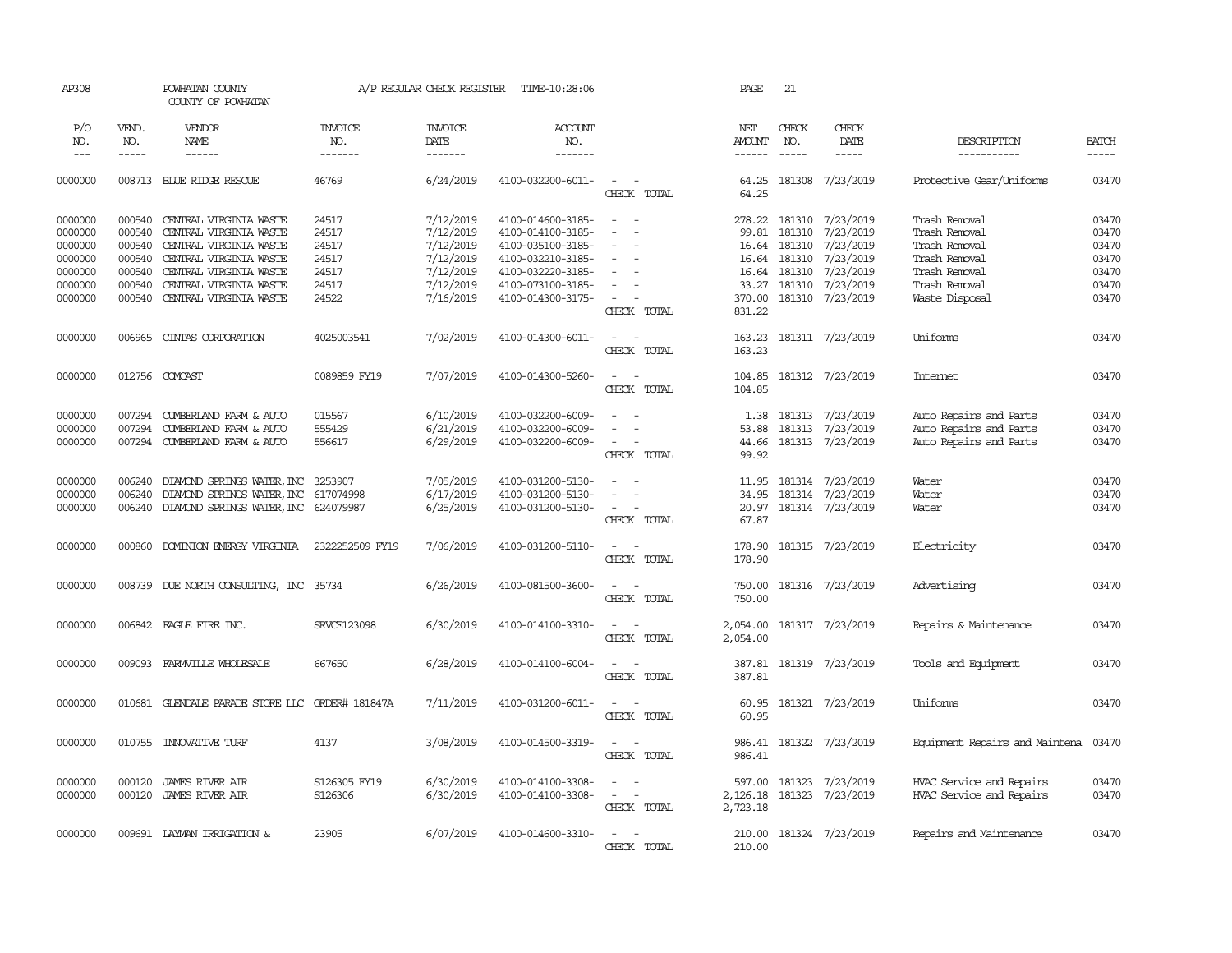| AP308                                                          |                                                          | POWHATAN COUNTY<br>COUNTY OF POWHATAN                          |                                                                                  | A/P REGULAR CHECK REGISTER                                                 | TIME-10:28:06                                                                                                            |                                                                                                                                                              | PAGE                                          | 22                          |                                                                                                       |                                                                                                                               |                                                    |
|----------------------------------------------------------------|----------------------------------------------------------|----------------------------------------------------------------|----------------------------------------------------------------------------------|----------------------------------------------------------------------------|--------------------------------------------------------------------------------------------------------------------------|--------------------------------------------------------------------------------------------------------------------------------------------------------------|-----------------------------------------------|-----------------------------|-------------------------------------------------------------------------------------------------------|-------------------------------------------------------------------------------------------------------------------------------|----------------------------------------------------|
| P/O<br>NO.<br>$---$                                            | VEND.<br>NO.<br>$- - - - -$                              | VENDOR<br>NAME<br>$- - - - - -$                                | <b>INVOICE</b><br>NO.<br>-------                                                 | <b>INVOICE</b><br>DATE<br>-------                                          | <b>ACCOUNT</b><br>NO.<br>-------                                                                                         |                                                                                                                                                              | NET<br><b>AMOUNT</b><br>------                | CHECK<br>NO.<br>$- - - - -$ | CHECK<br>DATE<br>$- - - - -$                                                                          | DESCRIPTION<br>-----------                                                                                                    | <b>BATCH</b><br>$\cdots$                           |
| 0000000                                                        |                                                          | 011354 MATTHEW BENDER & CO, INC. 11822767                      |                                                                                  | 6/25/2019                                                                  | 4100-012210-6012-                                                                                                        | $\sim$<br>$\sim$<br>CHECK TOTAL                                                                                                                              | 554.76<br>554.76                              |                             | 181325 7/23/2019                                                                                      | Books & Subscriptions                                                                                                         | 03470                                              |
| 0000000                                                        |                                                          | 012971 POWHATAN EQUINE RESCUE LE REGISTRATION                  |                                                                                  | 7/17/2019                                                                  | 4100-035100-5540-                                                                                                        | $\sim$<br>$\sim$<br>CHECK TOTAL                                                                                                                              | 30.00<br>30.00                                |                             | 181326 7/23/2019                                                                                      | Conferences & Training                                                                                                        | 03471                                              |
| 0000000<br>0000000                                             | 000620                                                   | 000620 R. C. GOODWYN & SONS, INC<br>R. C. GOODWIN & SONS, INC  | 0865137<br>0865227                                                               | 6/27/2019<br>6/28/2019                                                     | 4100-014100-3310-<br>4100-014100-3310-                                                                                   | $\omega_{\rm{max}}$ and $\omega_{\rm{max}}$<br>$\sim$<br>$\sim$<br>CHECK TOTAL                                                                               | 7.99<br>15.96<br>23.95                        |                             | 181327 7/23/2019<br>181327 7/23/2019                                                                  | Repairs & Maintenance<br>Repairs & Maintenance                                                                                | 03471<br>03471                                     |
| 0000000                                                        | 012509                                                   | RICHMOND SUBURBAN NEWS                                         | 956454 6/19                                                                      | 6/30/2019                                                                  | 4100-011010-3600-                                                                                                        | $\sim$<br>$\sim$<br>CHECK TOTAL                                                                                                                              | 675.76<br>675.76                              |                             | 181328 7/23/2019                                                                                      | Advertising                                                                                                                   | 03471                                              |
| 0000000                                                        |                                                          | 007062 RUIHERFORD JANITOR SUPPLY 1101656                       |                                                                                  | 6/12/2019                                                                  | 4100-032220-6005-                                                                                                        | $\overline{\phantom{a}}$<br>$\sim$<br>CHECK TOTAL                                                                                                            | 72.00<br>72.00                                |                             | 181329 7/23/2019                                                                                      | Cleaning Supplies                                                                                                             | 03471                                              |
| 0000000                                                        | 007400                                                   | SAFE AIR SYSTEMS, INC.                                         | 1075673-IN                                                                       | 6/12/2019                                                                  | 4100-032200-6010-                                                                                                        | $\sim$ $ \sim$<br>CHECK TOTAL                                                                                                                                | 767.97<br>767.97                              |                             | 181330 7/23/2019                                                                                      | Breathing Apparatus                                                                                                           | 03471                                              |
| 0000000                                                        | 011800                                                   | SCHARDEIN, BRET                                                | APRIL-JUNE                                                                       | 7/15/2019                                                                  | 4100-081500-5510-                                                                                                        | $\sim$ $ \sim$<br>CHECK TOTAL                                                                                                                                | 375.20<br>375.20                              |                             | 181331 7/23/2019                                                                                      | Travel/Mileage/Parking/Tolls                                                                                                  | 03471                                              |
| 0000000                                                        |                                                          | 008654 SEAY'S TOWING                                           | ROAD SVC 6/24                                                                    | 6/24/2019                                                                  | 4100-031200-6014-                                                                                                        | $\sim$ 100 $\sim$<br>CHECK TOTAL                                                                                                                             | 225.00<br>225.00                              |                             | 181332 7/23/2019                                                                                      | Other Operating Supplies                                                                                                      | 03471                                              |
| 0000000<br>0000000                                             | 006594<br>006594                                         | SOUTHSIDE ELECTRIC COOP<br>SOUTHSIDE ELECTRIC COOP             | 63504001 FY19<br>63504004 FY19                                                   | 7/11/2019<br>7/11/2019                                                     | 4100-073100-5110-<br>4100-035100-5110-                                                                                   | $\sim$<br>$\sim$<br>$\sim$<br>$\sim$<br>CHECK TOTAL                                                                                                          | 539.21<br>2,858.40                            |                             | 2,319.19 181333 7/23/2019<br>181333 7/23/2019                                                         | Electricity<br>Electricity                                                                                                    | 03471<br>03471                                     |
| 0000000                                                        | 001940                                                   | STANDBY SYSTEMS, INC.                                          | 06191173                                                                         | 6/27/2019                                                                  | 4100-035100-3310-                                                                                                        | $\sim$<br>$\sim$<br>CHECK TOTAL                                                                                                                              | 1,952.75                                      |                             | 1,952.75 181334 7/23/2019                                                                             | Repairs & Maintenance                                                                                                         | 03471                                              |
| 0000000<br>0000000                                             | 013065<br>013065                                         | STAPLES INC<br>STAPLES INC                                     | 7220132077-0-1<br>7220367887                                                     | 6/18/2019<br>6/13/2019                                                     | 4100-021200-6001-<br>4100-032200-6001-                                                                                   | $\overline{\phantom{a}}$<br>$\sim$<br>$\overline{\phantom{a}}$<br>CHECK TOTAL                                                                                | 121.26<br>111.68<br>232.94                    |                             | 181335 7/23/2019<br>181335 7/23/2019                                                                  | Office Supplies<br>Stationery/Office Supplies                                                                                 | 03471<br>03471                                     |
| 0000000                                                        | 008346                                                   | SYCOM TECHNOLOGIES                                             | AT50033                                                                          | 6/30/2019                                                                  | 4100-012510-3322-                                                                                                        | $\sim$<br>CHECK TOTAL                                                                                                                                        | 551.25<br>551.25                              |                             | 181338 7/23/2019                                                                                      | Network Service Contracts                                                                                                     | 03471                                              |
| 0000000                                                        | 007450                                                   | THOMSON REUTERS -                                              | 840558108                                                                        | 7/01/2019                                                                  | 4100-031200-3320-                                                                                                        | $\sim$<br>$\sim$<br>CHECK TOTAL                                                                                                                              | 298.50<br>298.50                              |                             | 181339 7/23/2019                                                                                      | Maintenance & Service Contract                                                                                                | 03471                                              |
| 0000000                                                        | 007905                                                   | TREASURER OF VIRGINIA                                          | THOMAS, MICHAEL                                                                  | 7/17/2019                                                                  | 4100-035300-3110-                                                                                                        | $\sim$<br>$\sim$ $-$<br>CHECK TOTAL                                                                                                                          | 20.00<br>20.00                                |                             | 181341 7/23/2019                                                                                      | Professional Health Services                                                                                                  | 03471                                              |
| 0000000<br>0000000<br>0000000<br>0000000<br>0000000<br>0000000 | 008126<br>008126<br>008126<br>008126<br>008126<br>008126 | VERIZON<br>VERIZON<br>VERIZON<br>VERIZON<br>VERIZON<br>VERIZON | 9833196216<br>9833514721<br>9833196216<br>9833196216<br>9833196216<br>9833196216 | 7/01/2019<br>7/06/2019<br>7/01/2019<br>7/01/2019<br>7/01/2019<br>7/01/2019 | 100-000100-0006-<br>100-000100-0006-<br>4100-012100-5250-<br>4100-012510-5250-<br>4100-012510-5270-<br>4100-014100-5250- | $\frac{1}{2} \left( \frac{1}{2} \right) \left( \frac{1}{2} \right) = \frac{1}{2} \left( \frac{1}{2} \right)$<br>$\sim$<br>$\sim$<br>$\overline{\phantom{a}}$ | 68.52<br>101.00<br>101.00<br>100.01<br>682.56 | 181342<br>181342<br>181342  | 50.50 181342 7/23/2019<br>7/23/2019<br>7/23/2019<br>7/23/2019<br>181342 7/23/2019<br>181342 7/23/2019 | Due from Other Agencies<br>Due from Other Agencies<br>Cell Phones<br>Cell Phones<br>Network Service Connection<br>Cell Phones | 03471<br>03471<br>03471<br>03471<br>03471<br>03471 |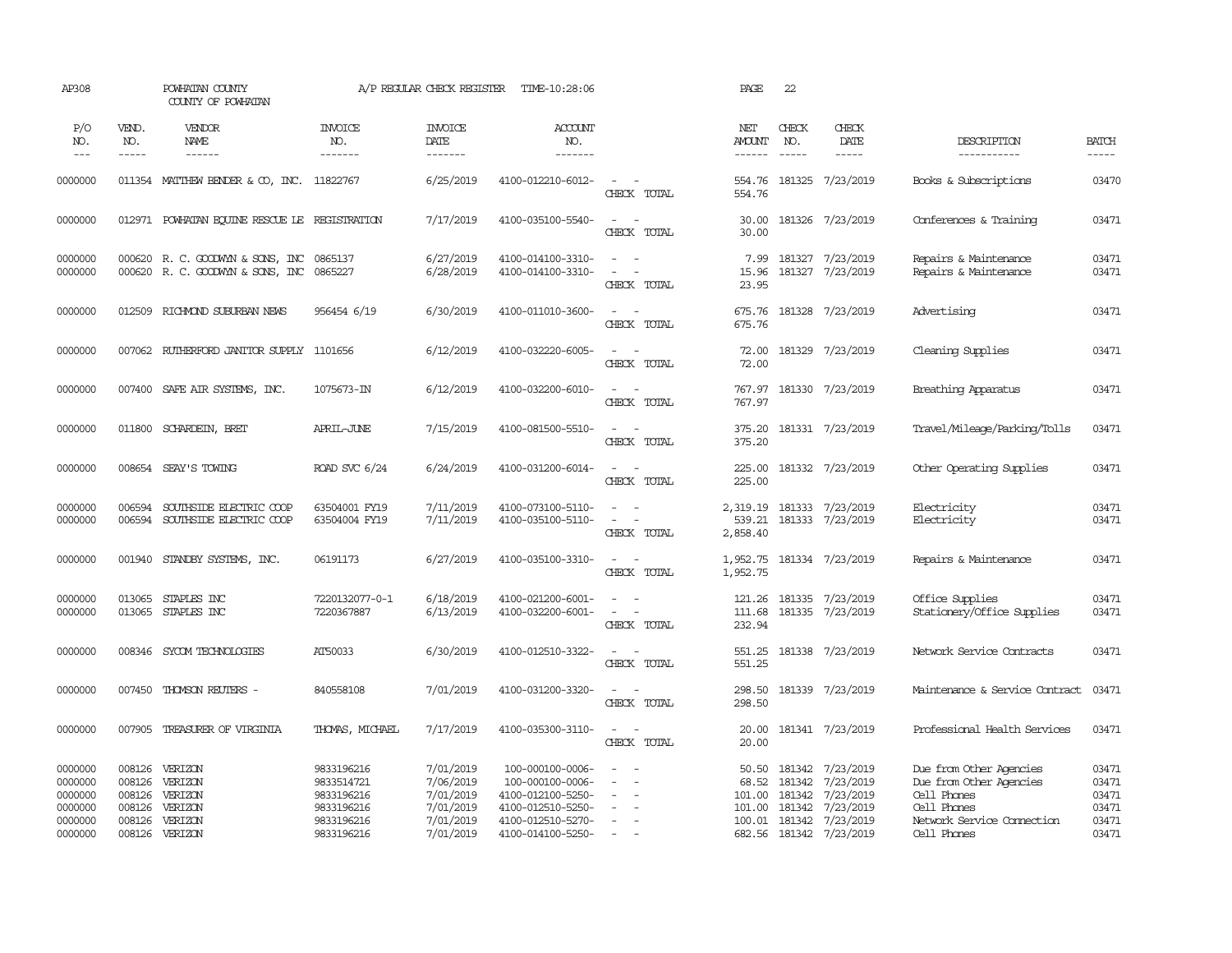| AP308         |        | POWHATAN COUNTY<br>COUNTY OF POWHATAN   |                        | A/P REGULAR CHECK REGISTER | TIME-10:28:06     |                                    | PAGE      | 23            |                              |                          |              |
|---------------|--------|-----------------------------------------|------------------------|----------------------------|-------------------|------------------------------------|-----------|---------------|------------------------------|--------------------------|--------------|
| P/O           | VEND.  | VENDOR                                  | <b>INVOICE</b>         | <b>INVOICE</b>             | ACCOUNT           |                                    | NET       | CHECK         | CHECK                        |                          |              |
| NO.           | NO.    | NAME                                    | NO.                    | DATE                       | NO.               |                                    | AMOUNT    | NO.           | DATE                         | DESCRIPTION              | <b>BATCH</b> |
| $\frac{1}{2}$ | -----  | ------                                  | -------                | $- - - - - - -$            | -------           |                                    | ------    | $\frac{1}{2}$ | $- - - - -$                  | -----------              | -----        |
| 0000000       | 008126 | VERIZON                                 | 9833196216             | 7/01/2019                  | 4100-031210-5250- | $\sim$ $\sim$                      |           |               | 403.21 181342 7/23/2019      | CELL PHONES              | 03471        |
| 0000000       | 008126 | VERIZON                                 | 9833196216             | 7/01/2019                  | 4100-032200-5250- |                                    | 1,096.78  | 181342        | 7/23/2019                    | Cell Phones              | 03471        |
| 0000000       | 008126 | VERIZON                                 | 9833196216             | 7/01/2019                  | 4100-031200-5250- |                                    | 1,204.86  |               | 181342 7/23/2019             | Cell Phones              | 03471        |
| 0000000       | 008126 | VERIZON                                 | 9833196216             | 7/01/2019                  | 4100-033300-5250- |                                    |           |               | 181342 7/23/2019             | Cell Phones              | 03471        |
|               |        |                                         |                        |                            |                   | $\overline{\phantom{a}}$           | 16.19     |               | 263.92 181342 7/23/2019      |                          | 03471        |
| 0000000       | 008126 | VERIZON                                 | 9833196216             | 7/01/2019<br>7/01/2019     | 4100-034100-5250- |                                    |           |               |                              | Cell Phones              |              |
| 0000000       | 008126 | VERIZON                                 | 9833196216             |                            | 4100-035500-5250- | $\overline{\phantom{a}}$           |           | 90.51 181342  | 7/23/2019                    | Cell Phones              | 03471        |
| 0000000       | 008126 | VERIZON                                 | 9833196216             | 7/01/2019                  | 4100-071110-5250- |                                    |           |               | 70.32 181342 7/23/2019       | Cell Phones              | 03471        |
| 0000000       | 008126 | VERIZON                                 | 9833196216             | 7/01/2019                  | 4100-073100-5250- | $\equiv$                           |           |               | 35.16 181342 7/23/2019       | Cell Phones              | 03471        |
| 0000000       | 008126 | VERIZON                                 | 9833196216             | 7/01/2019                  | 4100-081100-5250- |                                    |           |               | 100.51 181342 7/23/2019      | Cell Phones              | 03471        |
| 0000000       | 008126 | VERIZON                                 | 9833514721             | 7/06/2019                  | 4100-012510-5260- |                                    |           |               | 40.01 181342 7/23/2019       | Internet Usage           | 03471        |
| 0000000       | 008126 | VERIZON                                 | 9833514721             | 7/06/2019                  | 4100-035500-5260- |                                    |           |               | 40.05 181342 7/23/2019       | Internet                 | 03471        |
|               |        |                                         |                        |                            |                   | CHECK TOTAL                        | 4,465.11  |               |                              |                          |              |
| 0000000       | 009768 | WAMPLER EANES APPRAISAL                 | $03 - 20$              | 7/01/2019                  | 100-000200-0009-  | $\sim$                             |           |               | 2, 247.30 - 181343 7/23/2019 | Retainage Payable        | 03471        |
| 0000000       | 009768 | WAMPLER EANES APPRAISAL                 | $03 - 20$              | 7/01/2019                  | 4100-012320-3160- | $\sim$ $ \sim$                     |           |               | 22,473.00 181343 7/23/2019   | Reassessment Services    | 03471        |
|               |        |                                         |                        |                            |                   | CHECK TOTAL                        | 20,225.70 |               |                              |                          |              |
|               |        |                                         |                        |                            |                   |                                    |           |               |                              |                          |              |
| 0000000       |        | 010688 A&B CLEANING SERVICE, INC. 31633 |                        | 7/15/2019                  | 4100-014100-3180- | $\sim$ $\sim$                      |           |               | 4,696.18 181368 7/25/2019    | Cleaning Service         | 03469        |
|               |        |                                         |                        |                            |                   | CHECK TOTAL                        | 4,696.18  |               |                              |                          |              |
| 0000000       |        | 011931 ALTAIRIS TECHNOLOGY              | 26-POW                 | 7/10/2019                  | 4100-031210-6001- | $\sim$ $\sim$                      |           |               | 17,204.00 181370 7/25/2019   | Office Supplies          | 03469        |
|               |        |                                         |                        |                            |                   | CHECK TOTAL                        | 17,204.00 |               |                              |                          |              |
|               |        |                                         |                        |                            |                   |                                    |           |               |                              |                          |              |
| 0000000       |        | 013136 BILLE RIDGE TELECOM, LP          | 19-0-425               | 7/15/2019                  | 4100-031200-6001- | $\overline{\phantom{a}}$<br>$\sim$ |           |               | 2,000.00 181371 7/25/2019    | Office Supplies          | 03469        |
|               |        |                                         |                        |                            |                   | CHECK TOTAL                        | 2,000.00  |               |                              |                          |              |
| 0000000       |        | 011702 BROWN, GRETCHEN HUTT             | LEGAL TRAINING         | 7/22/2019                  | 4100-022100-5540- | $\sim$<br>$\sim$                   |           |               | 213.50 181372 7/25/2019      | Conferences & Training   | 03469        |
|               |        |                                         |                        |                            |                   | CHECK TOTAL                        | 213.50    |               |                              |                          |              |
|               |        |                                         |                        |                            |                   |                                    |           |               |                              |                          |              |
| 0000000       | 008276 | CENGAGE LEARNING INC. -GA 67432248      |                        | 7/12/2019                  | 4100-073100-6012- | $\sim$                             |           |               | 144.07 181373 7/25/2019      | Books & Subscriptions    | 03469        |
|               |        |                                         |                        |                            |                   | CHECK TOTAL                        | 144.07    |               |                              |                          |              |
| 0000000       | 006965 | CINIAS CORPORATION                      | 4025585327             | 7/10/2019                  | 4100-014300-6011- |                                    | 163.23    |               | 181374 7/25/2019             | Uniforms                 | 03469        |
| 0000000       | 006965 | CINIAS CORPORATION                      | 4025585421             | 7/10/2019                  | 4100-014100-6011- | $\sim$                             |           |               | 119.88 181374 7/25/2019      | Uniforms                 | 03469        |
| 0000000       | 006965 | CINIAS CORPORATION                      | 4025585421             | 7/10/2019                  | 4100-014500-6011- | $\sim$                             | 99.81     |               | 181374 7/25/2019             | Uniforms                 | 03469        |
|               |        |                                         |                        |                            |                   | CHECK TOTAL                        | 382.92    |               |                              |                          |              |
|               |        |                                         |                        |                            |                   |                                    |           |               |                              |                          |              |
| 0000000       |        | 011861 COMUNITY LIFE CHURCH             | <b>SCHOOL SUPPLIES</b> | 7/15/2019                  | 4100-053910-5642- | $\sim$                             |           |               | 29,950.00 181375 7/25/2019   | PCCAA Services - TANF    | 03469        |
|               |        |                                         |                        |                            |                   | CHECK TOTAL                        | 29,950.00 |               |                              |                          |              |
| 0000000       |        | 011485 CONNOR, BRETT                    | SCHOOL SAFETY          | 7/15/2019                  | 4100-031200-5540- | $\sim$ $ -$                        |           |               | 137.50 181376 7/25/2019      | Conferences & Training   | 03469        |
|               |        |                                         |                        |                            |                   | CHECK TOTAL                        | 137.50    |               |                              |                          |              |
|               |        |                                         |                        |                            |                   |                                    |           |               |                              |                          |              |
| 0000000       |        | 000570 GOOCHLAND-POWHATAN               | 1ST QTR APPR           | 7/15/2019                  | 4100-052100-5699- | $\sim$ $ \sim$                     |           |               | 69, 657.50 181378 7/25/2019  | County Contribution-CSB  | 03469        |
|               |        |                                         |                        |                            |                   | CHECK TOTAL                        | 69,657.50 |               |                              |                          |              |
| 0000000       |        | 006013 GRAINGER                         | 9228883576             | 7/10/2019                  | 4100-035100-3310- | $\sim$ $ \sim$                     |           |               | 187.90 181379 7/25/2019      | Repairs & Maintenance    | 03469        |
|               |        |                                         |                        |                            |                   | CHECK TOTAL                        | 187.90    |               |                              |                          |              |
|               |        |                                         |                        |                            |                   |                                    |           |               |                              |                          |              |
| 0000000       | 000120 | <b>JAMES RIVER AIR</b>                  | S126305 FY20           | 6/30/2019                  | 4100-014100-3308- |                                    |           |               | 89.00 181381 7/25/2019       | HVAC Service and Repairs | 03469        |
| 0000000       | 000120 | <b>JAMES RIVER AIR</b>                  | S128022                | 7/15/2019                  | 4100-014100-3308- | $\sim$ $\sim$                      |           |               | 267.00 181381 7/25/2019      | HVAC Service and Repairs | 03469        |
|               |        |                                         |                        |                            |                   | CHECK TOTAL                        | 356.00    |               |                              |                          |              |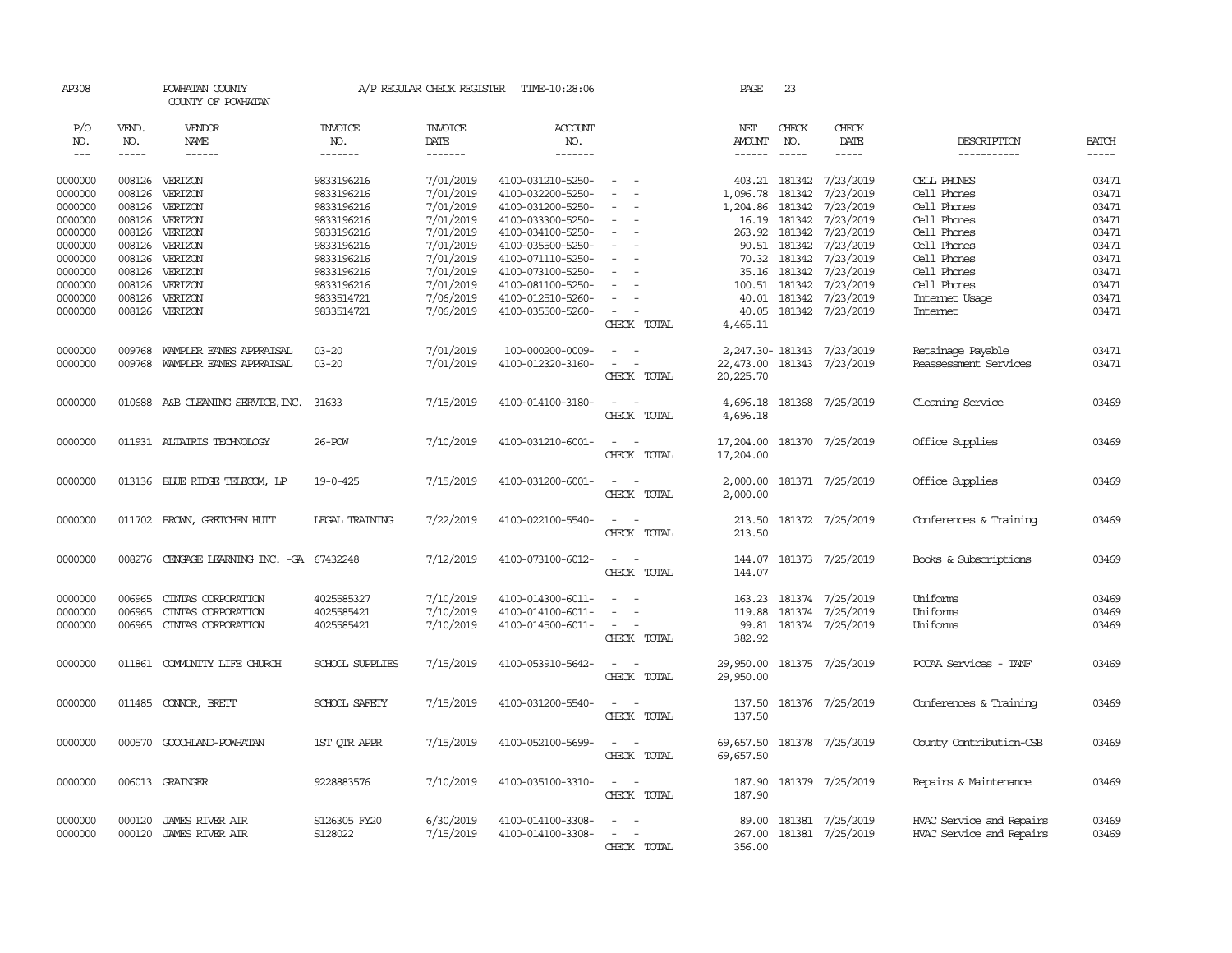| AP308                                               |                                                | POWHATAN COUNTY<br>COUNTY OF POWHATAN                                                                                                             |                                                                                        | A/P REGULAR CHECK REGISTER                                    | TIME-10:28:06                                                                                         |                                                                                               | PAGE                                                     | 24                                   |                                                                             |                                                                                                             |                                           |
|-----------------------------------------------------|------------------------------------------------|---------------------------------------------------------------------------------------------------------------------------------------------------|----------------------------------------------------------------------------------------|---------------------------------------------------------------|-------------------------------------------------------------------------------------------------------|-----------------------------------------------------------------------------------------------|----------------------------------------------------------|--------------------------------------|-----------------------------------------------------------------------------|-------------------------------------------------------------------------------------------------------------|-------------------------------------------|
| P/O<br>NO.<br>$---$                                 | VEND.<br>NO.<br>-----                          | VENDOR<br>NAME<br>$- - - - - -$                                                                                                                   | <b>INVOICE</b><br>NO.<br>-------                                                       | <b>INVOICE</b><br>DATE<br>-------                             | ACCOUNT<br>NO.<br>-------                                                                             |                                                                                               | NET<br><b>AMOUNT</b><br>------                           | CHECK<br>NO.<br>$\frac{1}{2}$        | CHECK<br>DATE<br>$- - - - -$                                                | DESCRIPTION<br>-----------                                                                                  | <b>BATCH</b><br>-----                     |
| 0000000                                             |                                                | 011974 KELLEY, CORBIN                                                                                                                             | SCHOOL SAFETY                                                                          | 7/15/2019                                                     | 4100-031200-5540-                                                                                     | $\sim$<br>$\sim$<br>CHECK TOTAL                                                               | 137.50<br>137.50                                         |                                      | 181382 7/25/2019                                                            | Conferences & Training                                                                                      | 03469                                     |
| 0000000                                             |                                                | 009691 LAYMAN IRRIGATION &                                                                                                                        | 24048                                                                                  | 7/15/2019                                                     | 4100-014600-3310-                                                                                     | $\overline{\phantom{a}}$<br>$\sim$<br>CHECK TOTAL                                             | 226.72<br>226.72                                         |                                      | 181383 7/25/2019                                                            | Repairs and Maintenance                                                                                     | 03469                                     |
| 0000000                                             |                                                | 009164 LIBRARY IDEAS, LLC                                                                                                                         | 70867                                                                                  | 7/15/2019                                                     | 4100-073100-6012-                                                                                     | $\equiv$<br>$\sim$<br>CHECK TOTAL                                                             | 423.47                                                   |                                      | 423.47 181384 7/25/2019                                                     | Books & Subscriptions                                                                                       | 03469                                     |
| 0000000                                             |                                                | 013134 MILES, FOSTER B                                                                                                                            | SCHOOL SAFETY                                                                          | 7/15/2019                                                     | 4100-031200-5540-                                                                                     | $\sim$<br>$\sim$<br>CHECK TOTAL                                                               | 137.50<br>137.50                                         |                                      | 181385 7/25/2019                                                            | Conferences & Training                                                                                      | 03469                                     |
| 0000000                                             |                                                | 011231 NEOFUNDS BY NEOPOST                                                                                                                        | PPLN01 6/26/19                                                                         | 6/26/2019                                                     | 100-000100-0016-                                                                                      | $\sim$ $ \sim$<br>CHECK TOTAL                                                                 | 700.00<br>700.00                                         |                                      | 181387 7/25/2019                                                            | Prepaid Postage                                                                                             | 03469                                     |
| 0000000                                             | 001250                                         | POWHATAN AUTO & TRACTOR                                                                                                                           | 557737                                                                                 | 7/09/2019                                                     | 4100-014500-6009-                                                                                     | $\sim$<br>$\sim$<br>CHECK TOTAL                                                               | 9.01<br>9.01                                             |                                      | 181389 7/25/2019                                                            | Auto Parts & Repairs                                                                                        | 03469                                     |
| 0000000<br>0000000                                  | 006928<br>006928                               | POWHATAN COUNTY DEPT. OF<br>POWHATAN COUNTY DEPT. OF                                                                                              | OIR CAP MEETING<br>REIMB BRK/LUN                                                       | 7/15/2019<br>7/11/2019                                        | 4100-053910-5643-<br>4100-053910-5643-                                                                | $\sim$<br>- 11<br>$\equiv$<br>$\sim$<br>CHECK TOTAL                                           | 337.48<br>52.28<br>389.76                                |                                      | 181390 7/25/2019<br>181390 7/25/2019                                        | PCCAA Services - Federal CSBG<br>PCCAA Services - Federal CSBG                                              | 03469<br>03469                            |
| 0000000                                             | 007314                                         | POWHATAN OVERHEAD DOORS,                                                                                                                          | 9048                                                                                   | 7/09/2019                                                     | 4100-032220-3310-                                                                                     | $\sim$<br>$\sim$<br>CHECK TOTAL                                                               | 325.00<br>325.00                                         |                                      | 181391 7/25/2019                                                            | Repairs & Maintenance                                                                                       | 03469                                     |
| 0000000<br>0000000<br>0000000<br>0000000            | 006466<br>006466<br>006466<br>006466           | RADIO COMMUNICATION OF VA 400015904-1<br>RADIO COMMUNICATION OF VA<br>RADIO COMMUNICATION OF VA 602001693-1<br>RADIO COMMUNICATION OF VA 80007515 | 602001672-1                                                                            | 7/15/2019<br>7/11/2019<br>7/11/2019<br>7/01/2019              | 4100-031200-3310-<br>4100-032200-6009-<br>4100-032200-6009-<br>4100-031210-3320-                      | $\equiv$<br>$\equiv$<br>$\sim$<br>$\sim$<br>CHECK TOTAL                                       | 213.75<br>1,728.20<br>1,065.00<br>38,931.00<br>41,937.95 | 181393<br>181393<br>181393<br>181393 | 7/25/2019<br>7/25/2019<br>7/25/2019<br>7/25/2019                            | Repairs & Maintenance<br>Auto Repairs and Parts<br>Auto Repairs and Parts<br>Maintenance and Service Contra | 03469<br>03469<br>03469<br>03469          |
| 0000000<br>0000000<br>0000000                       | 006945<br>006945<br>006945                     | RECORDED BOOKS, LLC<br>RECORDED BOOKS, LLC<br>RECORDED BOOKS, LLC                                                                                 | 76446246<br>76446466<br>76447907                                                       | 7/01/2019<br>7/02/2019<br>7/08/2019                           | 4100-073100-6012-<br>4100-073100-6012-<br>4100-073100-6012-                                           | $\sim$<br>CHECK TOTAL                                                                         | 7.87<br>61.87<br>270.00<br>339.74                        |                                      | 181394 7/25/2019<br>181394 7/25/2019<br>181394 7/25/2019                    | Books & Subscriptions<br>Books & Subscriptions<br>Books & Subscriptions                                     | 03469<br>03469<br>03469                   |
| 0000000                                             | 012617                                         | RICHMOND METROPOLITAN                                                                                                                             | 10204                                                                                  | 7/12/2019                                                     | 4100-081500-3181-                                                                                     | $\overline{\phantom{a}}$<br>$\sim$<br>CHECK TOTAL                                             | 30,000.00<br>30,000.00                                   |                                      | 181395 7/25/2019                                                            | Professional Svcs - Marketing                                                                               | 03469                                     |
| 0000000<br>0000000<br>0000000<br>0000000<br>0000000 | 013065<br>013065<br>013065<br>013065<br>013065 | STAPLES INC<br>STAPLES INC<br>STAPLES INC<br>STAPLES INC<br>STAPLES INC                                                                           | 7221240563-0-1<br>7221240563-0-2<br>7221406991-0-1<br>7221406991-0-2<br>7221658097-0-1 | 7/01/2019<br>7/01/2019<br>7/08/2019<br>7/05/2019<br>7/10/2019 | 4100-021600-6001-<br>4100-021600-6001-<br>4100-021600-6001-<br>4100-021600-6001-<br>4100-031200-6001- | $\sim$ $-$<br>$\sim$<br>$\sim$<br>$\overline{\phantom{a}}$<br>$\sim$<br>$\sim$<br>CHECK TOTAL | 78.56<br>26.41<br>28.99<br>20.90<br>126.16<br>281.02     | 181396<br>181396<br>181396           | 181396 7/25/2019<br>7/25/2019<br>7/25/2019<br>7/25/2019<br>181396 7/25/2019 | Office Supplies<br>Office Supplies<br>Office Supplies<br>Office Supplies<br>Office Supplies                 | 03469<br>03469<br>03469<br>03469<br>03469 |
| 0000000                                             |                                                | 007115 STOKES, GARLAND KENNETH                                                                                                                    | SCHOOL SAFETY                                                                          | 7/15/2019                                                     | 4100-031200-5540-                                                                                     | $\sim$ 100 $\sim$<br>CHECK TOTAL                                                              | 137.50<br>137.50                                         |                                      | 181397 7/25/2019                                                            | Conferences & Training                                                                                      | 03469                                     |
| 0000000                                             |                                                | 013107 T-MOBILE                                                                                                                                   | 965938308 7/19                                                                         | 6/29/2019                                                     | 4100-073100-6002-                                                                                     | $\sim$<br>$\overline{\phantom{a}}$<br>CHECK TOTAL                                             | 120.25<br>120.25                                         |                                      | 181398 7/25/2019                                                            | Computer Equipment-non-capital                                                                              | 03469                                     |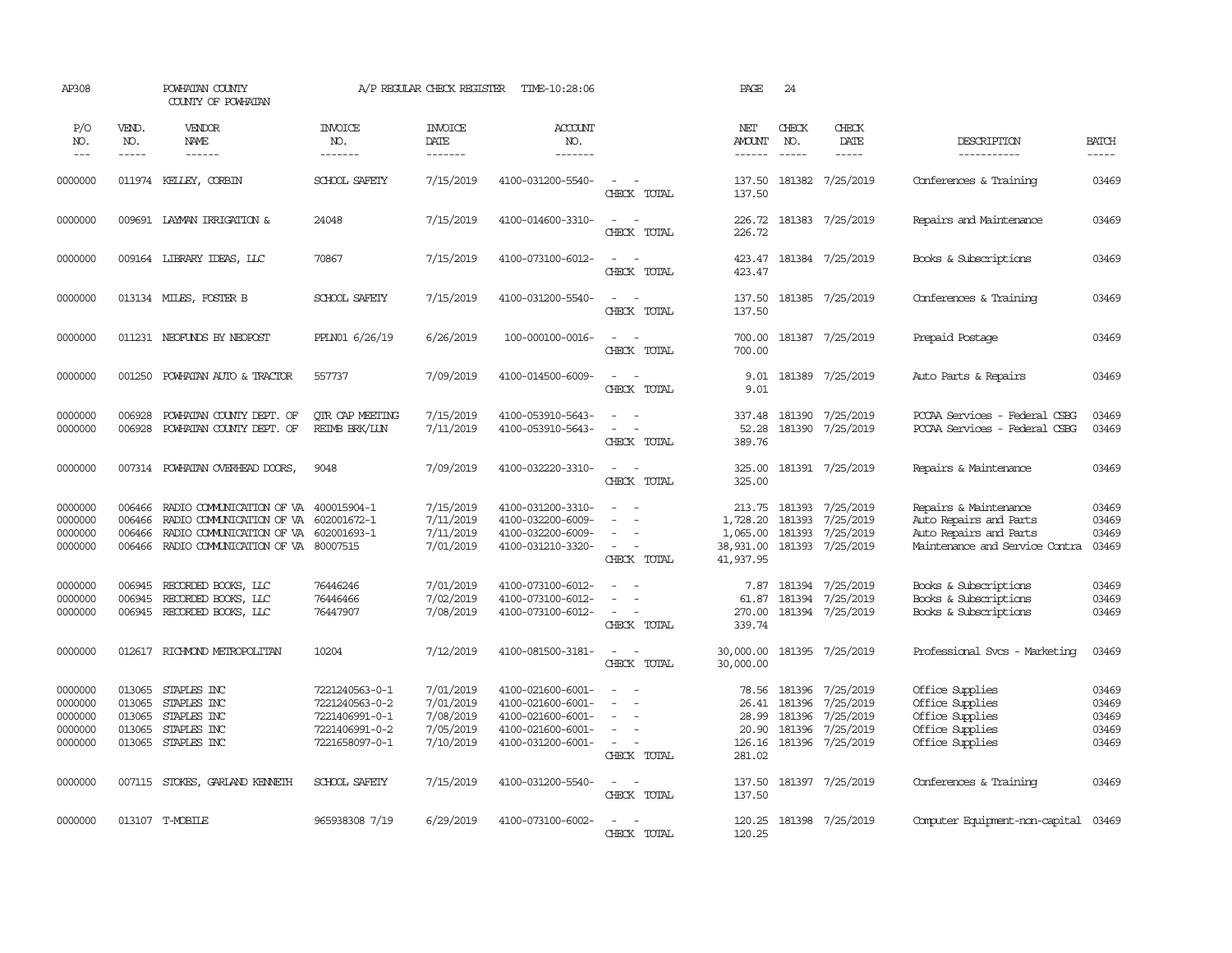| AP308                                               |                                                | POWHATAN COUNTY<br>COUNTY OF POWHATAN                                                                                |                                                               | A/P REGULAR CHECK REGISTER                                    | TIME-10:28:06                                                                                         |                                                                                                             | PAGE                                                       | 25                         |                                                                              |                                                                                                                          |                                           |
|-----------------------------------------------------|------------------------------------------------|----------------------------------------------------------------------------------------------------------------------|---------------------------------------------------------------|---------------------------------------------------------------|-------------------------------------------------------------------------------------------------------|-------------------------------------------------------------------------------------------------------------|------------------------------------------------------------|----------------------------|------------------------------------------------------------------------------|--------------------------------------------------------------------------------------------------------------------------|-------------------------------------------|
| P/O<br>NO.<br>$---$                                 | VEND.<br>NO.<br>-----                          | <b>VENDOR</b><br>NAME                                                                                                | <b>INVOICE</b><br>NO.<br>-------                              | <b>INVOICE</b><br>DATE<br>-------                             | ACCOUNT<br>NO.<br>-------                                                                             |                                                                                                             | NET<br>AMOUNT<br>------                                    | CHECK<br>NO.               | CHECK<br>DATE<br>-----                                                       | DESCRIPTION<br>-----------                                                                                               | <b>BATCH</b><br>-----                     |
| 0000000                                             | 011188                                         | TECH FIRE & SAFETY                                                                                                   | 1565                                                          | 7/01/2019                                                     | 4100-032200-6011-                                                                                     | $\sim$<br>$\sim$<br>CHECK TOTAL                                                                             | 1,135.95<br>1,135.95                                       | 181399                     | 7/25/2019                                                                    | Protective Gear/Uniforms                                                                                                 | 03469                                     |
| 0000000                                             |                                                | 011429 THE HARTFORD                                                                                                  | 14923617 FIRE                                                 | 6/10/2019                                                     | 4100-032200-5308-                                                                                     | $\sim$<br>$\sim$<br>CHECK TOTAL                                                                             | 35,772.00<br>35,772.00                                     |                            | 181400 7/25/2019                                                             | Insurance                                                                                                                | 03469                                     |
| 0000000                                             |                                                | 009574 UNIQUE MANAGEMENT                                                                                             | 555216                                                        | 7/01/2019                                                     | 4100-073100-6012-                                                                                     | $\sim$<br>$\sim$<br>CHECK TOTAL                                                                             | 79.60<br>79.60                                             |                            | 181401 7/25/2019                                                             | Books & Subscriptions                                                                                                    | 03469                                     |
| 0000000                                             |                                                | 011169 VERIZON                                                                                                       | 8047061627 7/19                                               | 7/01/2019                                                     | 4100-031210-5232-                                                                                     | $\sim$ $ \sim$<br>CHECK TOTAL                                                                               | 1,168.83<br>1,168.83                                       |                            | 181402 7/25/2019                                                             | Wireline 911                                                                                                             | 03469                                     |
| 0000000<br>0000000                                  | 012412<br>012412 VFIS                          | VFIS                                                                                                                 | 181833117 A<br>181836117 B                                    | 6/25/2019<br>6/25/2019                                        | 4100-032200-5305-<br>4100-032200-5305-                                                                | $\equiv$<br>$\sim$<br>$\overline{\phantom{a}}$<br>CHECK TOTAL                                               | 23, 117.00<br>35,359.00<br>58,476.00                       |                            | 181403 7/25/2019<br>181403 7/25/2019                                         | Auto Insurance Premium<br>Auto Insurance Premium                                                                         | 03469<br>03469                            |
| 0000000                                             | 006932                                         | VIRGINIA CHAMBER OF                                                                                                  | 68439                                                         | 7/09/2019                                                     | 4100-012100-5810-                                                                                     | $\sim$ $\sim$<br>CHECK TOTAL                                                                                | 250.00<br>250.00                                           |                            | 181404 7/25/2019                                                             | Dues/Association Memberships                                                                                             | 03469                                     |
| 0000000<br>0000000<br>0000000<br>0000000<br>0000000 | 009332<br>009332<br>009332<br>009332<br>009332 | WITMER PUBLIC SAFETY<br>WITMER PUBLIC SAFETY<br>WITMER PUBLIC SAFETY<br>WITMER PUBLIC SAFETY<br>WITMER PUBLIC SAFETY | E1850417<br>E1850420<br>E1857498<br>1959687<br>1960356        | 7/11/2019<br>7/11/2019<br>7/11/2019<br>7/11/2019<br>7/16/2019 | 4100-032200-6011-<br>4100-032200-6011-<br>4100-032200-6011-<br>4100-032200-6011-<br>4100-031200-6011- | $\sim$<br>$\sim$<br>$\sim$<br>$\overline{\phantom{a}}$<br>$\sim$<br>$\overline{\phantom{a}}$<br>CHECK TOTAL | 110.00<br>90.00<br>1,615.00<br>74.00<br>150.00<br>2,039.00 | 181405<br>181405<br>181405 | 181405 7/25/2019<br>7/25/2019<br>7/25/2019<br>7/25/2019<br>181405 7/25/2019  | Protective Gear/Uniforms<br>Protective Gear/Uniforms<br>Protective Gear/Uniforms<br>Protective Gear/Uniforms<br>Uniforms | 03469<br>03469<br>03469<br>03469<br>03469 |
| 0000000                                             | 007889                                         | WRIGHT, WILLIAM T.                                                                                                   | SCHOOL SAFETY                                                 | 7/15/2019                                                     | 4100-031200-5540-                                                                                     | $\sim$ $ \sim$<br>CHECK TOTAL                                                                               | 192.50<br>192.50                                           |                            | 181406 7/25/2019                                                             | Conferences & Training                                                                                                   | 03469                                     |
| 0000000<br>0000000<br>0000000<br>0000000            | 012849<br>012849<br>012849                     | AOUA VIRGINIA<br>AOUA VIRGINIA<br>AQUA VIRGINIA<br>012849 AQUA VIRGINIA                                              | 14060698 FY19<br>9056751 6/19<br>9062821 6/19<br>9072586 6/19 | 7/05/2019<br>7/05/2019<br>7/05/2019<br>7/05/2019              | 4100-014100-5130-<br>4100-014100-5130-<br>4100-014100-5130-<br>4100-022100-5130-                      | $\sim$<br>$\equiv$<br>$\equiv$<br>$\sim$ $\sim$<br>CHECK TOTAL                                              | 79.90<br>251.56<br>1,335.79<br>26.75<br>1,694.00           |                            | 181424 7/30/2019<br>181424 7/30/2019<br>181424 7/30/2019<br>181424 7/30/2019 | Water<br>Water<br>Water<br>Water                                                                                         | 03475<br>03475<br>03475<br>03475          |
| 0000000                                             | 011585                                         | ATLANTIC TACTICAL, INC.                                                                                              | SI-80644827                                                   | 10/30/2018                                                    | 4100-031200-6010-                                                                                     | $\sim$<br>$\sim$<br>CHECK TOTAL                                                                             | 909.06<br>909.06                                           |                            | 181425 7/30/2019                                                             | Ammition                                                                                                                 | 03475                                     |
| 0000000<br>0000000                                  | 007088<br>007088                               | COLONIAL POWERLIFT, INC.<br>COLONIAL POWERLIFT, INC.                                                                 | 2019-227<br>2019-227                                          | 7/11/2019<br>7/11/2019                                        | 4100-014100-3320-<br>4100-014100-3310-                                                                | $\overline{\phantom{a}}$<br>$\sim$<br>$\sim$<br>$\equiv$<br>CHECK TOTAL                                     | 298.00<br>247.50<br>545.50                                 |                            | 181426 7/30/2019<br>181426 7/30/2019                                         | Maintenance & Service Contract<br>Repairs & Maintenance                                                                  | 03475<br>03475                            |
| 0000000                                             | 001760                                         | COURTOIS SIGNS, GRAPHICS,                                                                                            | 18304                                                         | 7/25/2019                                                     | 4100-014500-6009-                                                                                     | $\equiv$<br>CHECK TOTAL                                                                                     | 1,360.00<br>1,360.00                                       |                            | 181427 7/30/2019                                                             | Auto Parts & Repairs                                                                                                     | 03475                                     |
| 0000000<br>0000000<br>0000000                       | 006240<br>006240<br>006240                     | DIAMOND SPRINGS WATER, INC 610079750<br>DIAMOND SPRINGS WATER, INC 624079985<br>DIAMOND SPRINGS WATER, INC 624079992 |                                                               | 6/12/2019<br>6/25/2019<br>6/25/2019                           | 4100-034100-6001-<br>4100-034100-6001-<br>4100-014100-5130-                                           | $\equiv$<br>$\equiv$<br>$\sim$<br>$\sim$<br>CHECK TOTAL                                                     | 22.47<br>14.98<br>6.25<br>43.70                            | 181428<br>181428           | 7/30/2019<br>7/30/2019<br>181428 7/30/2019                                   | Office Supplies<br>Office Supplies<br>Water                                                                              | 03475<br>03475<br>03475                   |
| 0000000                                             | 000860                                         | DOMINION ENERGY VIRGINIA                                                                                             | 2613832712 FY19                                               | 7/02/2019                                                     | 4100-022100-5110-                                                                                     | $\sim$                                                                                                      |                                                            |                            | 155.50 181429 7/30/2019                                                      | Electricity                                                                                                              | 03475                                     |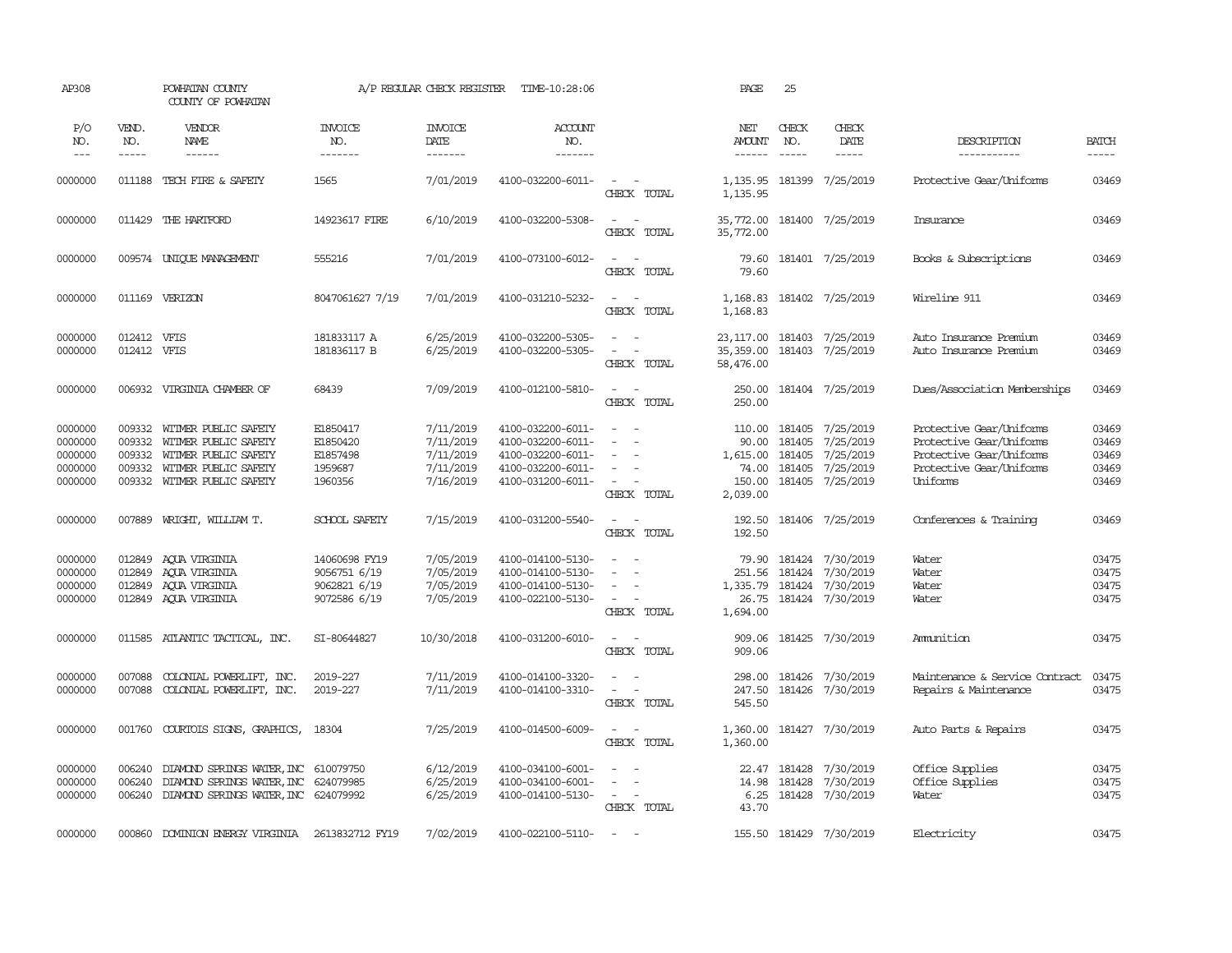| AP308               |                  | POWHATAN COUNTY<br>COUNTY OF POWHATAN                |                                   | A/P REGULAR CHECK REGISTER | TIME-10:28:06                          |                                                   | PAGE                 | 26               |                        |                                          |                |
|---------------------|------------------|------------------------------------------------------|-----------------------------------|----------------------------|----------------------------------------|---------------------------------------------------|----------------------|------------------|------------------------|------------------------------------------|----------------|
| P/O<br>NO.          | VEND.<br>NO.     | VENDOR<br><b>NAME</b>                                | <b>INVOICE</b><br>NO.             | <b>INVOICE</b><br>DATE     | ACCOUNT<br>NO.                         |                                                   | NET<br><b>AMOUNT</b> | CHECK<br>NO.     | CHECK<br>DATE          | DESCRIPTION                              | <b>BATCH</b>   |
| $\qquad \qquad - -$ | $- - - - -$      | ------                                               | -------                           | -------                    | -------                                |                                                   | ------               | $\frac{1}{2}$    | -----                  | -----------                              | -----          |
| 0000000<br>0000000  | 000860<br>000860 | DOMINION ENERGY VIRGINIA<br>DOMINION ENERGY VIRGINIA | 2932352368JUNE<br>9750120975 FY19 | 7/02/2019<br>7/02/2019     | 4100-032220-5110-<br>4100-032220-5110- | $\overline{\phantom{a}}$                          | 18.45<br>1,915.28    | 181429<br>181429 | 7/30/2019<br>7/30/2019 | Electricity<br>Electricity               | 03475<br>03475 |
|                     |                  |                                                      |                                   |                            |                                        | CHECK TOTAL                                       | 2,089.23             |                  |                        |                                          |                |
| 0000000             |                  | 010544 FOLKES ELECTRICAL                             | $19 - 4 - 003$                    | 4/05/2019                  | 4100-014100-3310-                      | $\equiv$<br>CHECK TOTAL                           | 202.50<br>202.50     |                  | 181432 7/30/2019       | Repairs & Maintenance                    | 03475          |
| 0000000             | 006763           | GREENBERG & ASSOCIATES                               | 3768                              | 7/18/2019                  | 4100-031200-3110-                      | $\sim$<br>$\sim$<br>CHECK TOTAL                   | 200.00<br>200.00     |                  | 181433 7/30/2019       | Professional Health Services             | 03475          |
| 0000000             | 000120           | <b>JAMES RIVER AIR</b>                               | S120192                           | 7/22/2019                  | 4100-014100-3308-                      | $\sim$                                            | 267.00               |                  | 181434 7/30/2019       | HVAC Service and Repairs                 | 03475          |
| 0000000             | 000120           | <b>JAMES RIVER AIR</b>                               | S124827                           | 6/30/2019                  | 4100-031210-3310-                      | $\equiv$<br>- 11                                  | 270.00               |                  | 181434 7/30/2019       | Repairs and Maintenance                  | 03475          |
|                     |                  |                                                      |                                   |                            |                                        | CHECK TOTAL                                       | 537.00               |                  |                        |                                          |                |
| 0000000             | 008294           | POWHATAN COUNTY PUBLIC                               | 6040                              | 6/07/2019                  | 4100-014500-6009-                      | $\sim$                                            | 115.00               | 181435           | 7/30/2019              | Auto Parts & Repairs                     | 03476          |
| 0000000             | 008294           | POWHATAN COUNTY PUBLIC                               | 6044                              | 6/01/2019                  | 4100-032200-6009-                      | $\equiv$                                          | 1,494.06             | 181435           | 7/30/2019              | Auto Repairs and Parts                   | 03476          |
| 0000000             | 008294           | POWHATAN COUNTY PUBLIC                               | 6048                              | 6/10/2019                  | 4100-014100-6009-                      | $\overline{a}$                                    | 137.42               | 181435           | 7/30/2019              | Auto Parts & Repairs                     | 03476          |
| 0000000             | 008294           | POWHATAN COUNTY PUBLIC                               | 6135                              | 6/01/2019                  | 4100-035100-6009-                      | ÷.                                                | 36.75                | 181435           | 7/30/2019              | Auto Parts/Repairs                       | 03476          |
| 0000000             | 008294           | POWHATAN COUNTY PUBLIC                               | 6135                              | 6/01/2019                  | 4100-035100-6008-                      |                                                   | 119.95               | 181435           | 7/30/2019              | Gas/Grease/Oil                           | 03476          |
| 0000000             | 008294           | POWHATAN COUNTY PUBLIC                               | 6135                              | 6/01/2019                  | 4100-031200-6008-                      |                                                   | 861.94               | 181435           | 7/30/2019              | Gas/Grease/Oil                           | 03476          |
| 0000000<br>0000000  | 008294<br>008294 | POWHATAN COUNTY PUBLIC<br>POWHATAN COUNTY PUBLIC     | 6135<br>6137                      | 6/01/2019<br>6/11/2019     | 4100-031200-6009-<br>4100-034100-6009- | $\overline{\phantom{a}}$                          | 8,690.13<br>16.00    | 181435<br>181435 | 7/30/2019<br>7/30/2019 | Auto Parts/Repairs<br>Auto Parts/Repairs | 03476<br>03476 |
| 0000000             | 008294           | POWHATAN COUNTY PUBLIC                               | 6139                              | 6/10/2019                  | 4100-014500-6009-                      |                                                   | 16.00                | 181435           | 7/30/2019              | Auto Parts & Repairs                     | 03476          |
| 0000000             | 008294           | POWHATAN COUNTY PUBLIC                               | 6143                              | 6/20/2019                  | 4100-014500-6009-                      | $\sim$                                            | 42.58                |                  | 181435 7/30/2019       | Auto Parts & Repairs                     | 03476          |
|                     |                  |                                                      |                                   |                            |                                        | CHECK TOTAL                                       | 11,529.83            |                  |                        |                                          |                |
| 0000000             | 012955           | POWHATAN COUNTY PUBLIC                               | 125                               | 6/01/2019                  | 4100-083500-6008-                      |                                                   | 103.13               | 181436           | 7/30/2019              | Gas/Grease/Oil                           | 03477          |
| 0000000             | 012955           | POWHATAN COUNTY PUBLIC                               | 125                               | 6/01/2019                  | 4100-032200-5120-                      | ÷                                                 | 2,948.18             | 181436           | 7/30/2019              | Apparatus Fuel                           | 03477          |
| 0000000             | 012955           | POWHATAN COUNTY PUBLIC                               | 125                               | 6/01/2019                  | 4100-032200-5120-                      | ÷.                                                | 1,402.94             | 181436           | 7/30/2019              | Apparatus Fuel                           | 03477          |
| 0000000             | 012955           | POWHATAN COUNTY PUBLIC                               | 125                               | 6/01/2019                  | 4100-014300-6008-                      | ÷.                                                | 60.06                | 181436           | 7/30/2019              | Gas/Grease/Oil                           | 03477          |
| 0000000             | 012955           | POWHATAN COUNTY PUBLIC                               | 125                               | 6/01/2019                  | 4100-014500-6008-                      |                                                   | 638.41               | 181436           | 7/30/2019              | Gas/Grease/0il                           | 03477          |
| 0000000             | 012955           | POWHATAN COUNTY PUBLIC                               | 125                               | 6/01/2019                  | 4100-014100-6008-                      | $\overline{\phantom{a}}$                          | 375.30               | 181436           | 7/30/2019              | Gas/Grease/Oil                           | 03477          |
| 0000000             | 012955           | POWHATAN COUNTY PUBLIC                               | 125                               | 6/01/2019                  | 4100-035100-6008-                      | $\overline{a}$                                    | 647.08               | 181436           | 7/30/2019              | Gas/Grease/Oil                           | 03477          |
| 0000000             | 012955           | POWHATAN COUNTY PUBLIC                               | 125                               | 6/01/2019                  | 4100-031200-6008-                      | $\overline{\phantom{a}}$                          | 8,435.46             | 181436           | 7/30/2019              | Gas/Grease/Oil                           | 03477          |
| 0000000             | 012955           | POWHATAN COUNTY PUBLIC                               | 125                               | 6/01/2019                  | 4100-031210-6008-                      |                                                   | 21.56                | 181436           | 7/30/2019              | Gas/Greases/Oil                          | 03477          |
| 0000000             | 012955           | POWHATAN COUNTY PUBLIC                               | 125                               | 6/01/2019                  | 4100-012510-6008-                      | $\overline{a}$                                    | 23.58                | 181436           | 7/30/2019              | Gas/Grease/Oil                           | 03477          |
| 0000000             | 012955           | POWHATAN COUNTY PUBLIC                               | 125                               | 6/01/2019                  | 4100-081100-6008-                      | $\overline{\phantom{a}}$<br>$\overline{a}$        | 88.44                | 181436           | 7/30/2019              | Gas/Grease/Oil                           | 03477          |
| 0000000             | 012955           | POWHATAN COUNTY PUBLIC                               | 125                               | 6/01/2019                  | 4100-034100-6008-                      | CHECK TOTAL                                       | 228.97<br>14,973.11  | 181436           | 7/30/2019              | Gas/Grease/0il                           | 03477          |
| 0000000             | 006466           | RADIO COMMUNICATION OF VA 602001682-1                |                                   | 7/17/2019                  | 4100-031200-3310-                      | $\overline{\phantom{a}}$<br>$\sim$<br>CHECK TOTAL | 578.95<br>578.95     |                  | 181437 7/30/2019       | Repairs & Maintenance                    | 03475          |
| 0000000             |                  | 007325 RICHMOND OXYGEN CO.                           | 314206                            | 6/30/2019                  | 4100-032200-3320-                      | $\overline{\phantom{a}}$<br>$\sim$<br>CHECK TOTAL | 277.50<br>277.50     |                  | 181438 7/30/2019       | Maintenance & Service Contract           | 03475          |
| 0000000             | 006594           | SOUTHSIDE ELECTRIC COOP                              | 63504006 FY19                     | 7/11/2019                  | 4100-014600-5110-                      |                                                   | 232.92               | 181440           | 7/30/2019              | Electricity                              | 03475          |
| 0000000             | 006594           | SOUTHSIDE ELECTRIC COOP                              | 63504008 FY19                     | 7/11/2019                  | 4100-014600-5110-                      |                                                   | 20.00                | 181440           | 7/30/2019              | Electricity                              | 03475          |
| 0000000             | 006594           | SOUTHSIDE ELECTRIC COOP                              | 63504009 FY19                     | 7/11/2019                  | 4100-014600-5110-                      |                                                   | 3,059.93             | 181440           | 7/30/2019              | Electricity                              | 03475          |
| 0000000             | 006594           | SOUTHSIDE ELECTRIC COOP                              | 63504010 FY19                     | 7/11/2019                  | 4100-014600-5110-                      |                                                   | 26.47                | 181440           | 7/30/2019              | Electricity                              | 03475          |
| 0000000             | 006594           | SOUTHSIDE ELECTRIC COOP                              | 63504011 FY19                     | 7/11/2019                  | 4100-014100-5110-                      |                                                   | 116.69               |                  | 181440 7/30/2019       | Electricity                              | 03475          |
|                     |                  |                                                      |                                   |                            |                                        | CHECK TOTAL                                       | 3,456.01             |                  |                        |                                          |                |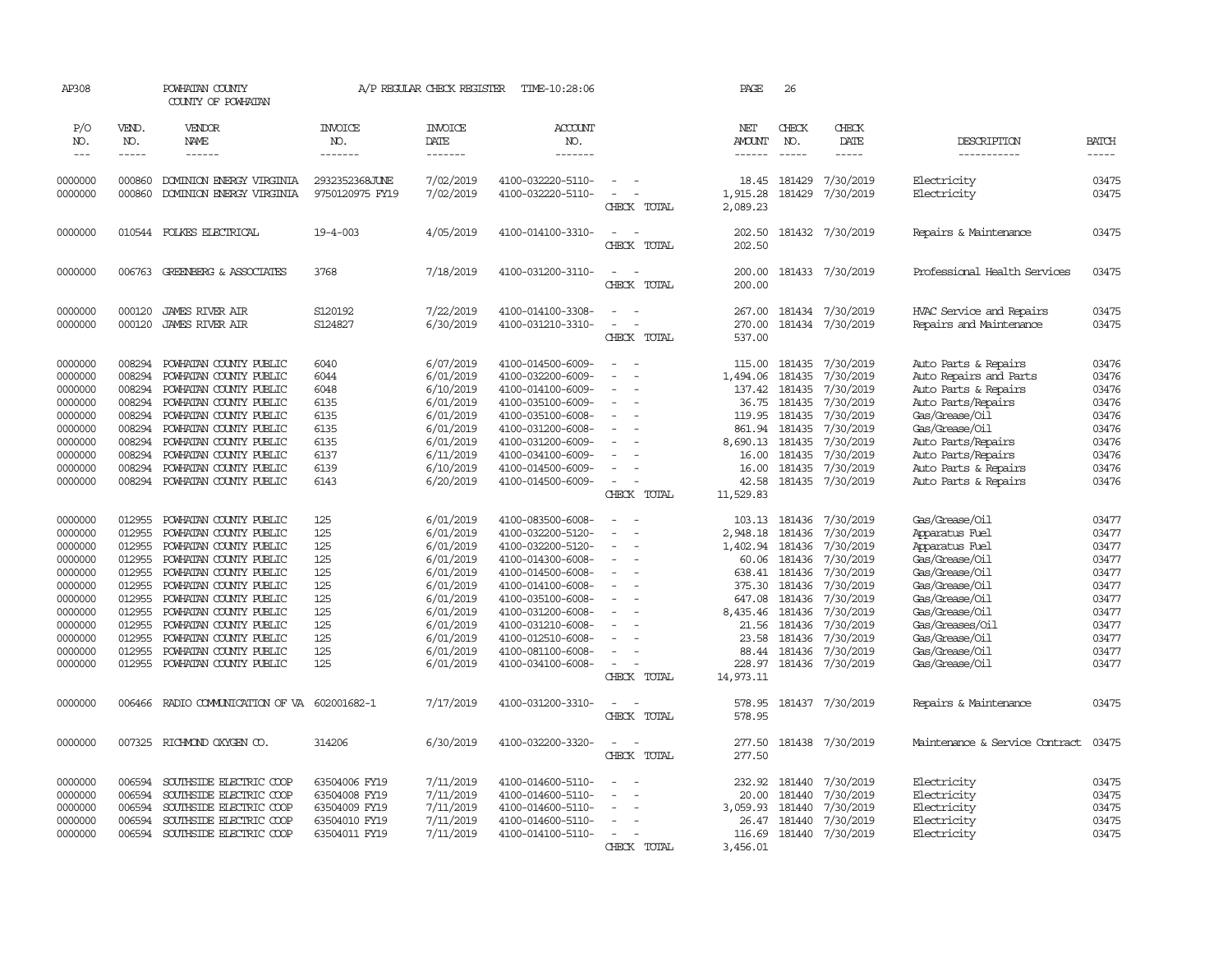| AP308                         | POWHATAN COUNTY<br>COUNTY OF POWHATAN |                                                  |                                                    | A/P REGULAR CHECK REGISTER          | TIME-10:28:06<br>PAGE                                       |                                                                                                                                                    |                                   | 27           |                                                          |                                                                                        |                         |
|-------------------------------|---------------------------------------|--------------------------------------------------|----------------------------------------------------|-------------------------------------|-------------------------------------------------------------|----------------------------------------------------------------------------------------------------------------------------------------------------|-----------------------------------|--------------|----------------------------------------------------------|----------------------------------------------------------------------------------------|-------------------------|
| P/O<br>NO.                    | VEND.<br>NO.                          | VENDOR<br>NAME                                   | <b>INVOICE</b><br>NO.<br>------                    | <b>INVOICE</b><br>DATE<br>-------   | ACCOUNT<br>NO.<br>-------                                   |                                                                                                                                                    | NET<br><b>AMOUNT</b>              | CHECK<br>NO. | CHECK<br>DATE                                            | DESCRIPTION<br>-----------                                                             | BATCH<br>-----          |
| 0000000<br>0000000<br>0000000 | 013065<br>013065                      | STAPLES INC<br>STAPLES INC<br>013065 STAPLES INC | 7220367887-0-2<br>7221017211-0-1<br>7221017211-0-2 | 6/18/2019<br>6/26/2019<br>6/26/2019 | 4100-032200-6001-<br>4100-032200-6001-<br>4100-032200-6001- | $\frac{1}{2} \left( \frac{1}{2} \right) \left( \frac{1}{2} \right) = \frac{1}{2} \left( \frac{1}{2} \right)$<br>$\sim$ $ -$<br>$ -$<br>CHECK TOTAL | 23.09<br>81.76<br>93.59<br>198.44 |              | 181441 7/30/2019<br>181441 7/30/2019<br>181441 7/30/2019 | Stationery/Office Supplies<br>Stationery/Office Supplies<br>Stationery/Office Supplies | 03475<br>03475<br>03475 |
| 0000000                       | 011698                                | WESTWOOD PHARMACY                                | 22805                                              | 7/16/2019                           | 4100-033400-3845-                                           | $\sim$<br>CHECK TOTAL                                                                                                                              | 1,486.05<br>1,486.05              |              | 181443 7/30/2019                                         | Detention of Adults - Health C 03475                                                   |                         |
|                               |                                       |                                                  |                                                    |                                     |                                                             | CHECK TYPE TOTAL                                                                                                                                   | 994, 307.67                       |              |                                                          |                                                                                        |                         |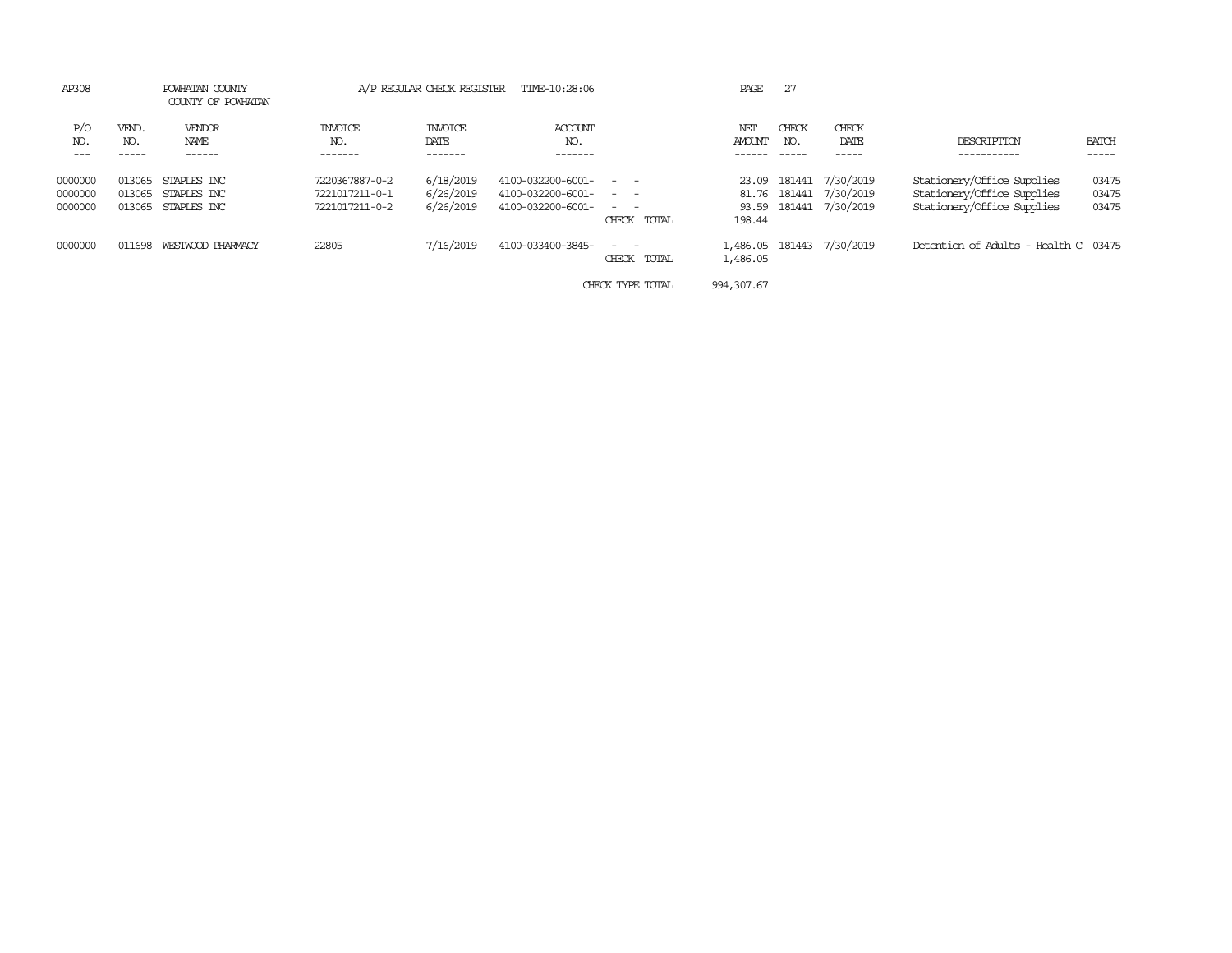| AP308                         |              | POWHATAN COUNTY<br>COUNTY OF POWHATAN                                                    |                                  |                                     | A/P VOID CHECK REGISTER TIME-10:28:06                       |                                                                                                                                                              | PAGE<br>28                           |                                                                           |                                                                            |                         |
|-------------------------------|--------------|------------------------------------------------------------------------------------------|----------------------------------|-------------------------------------|-------------------------------------------------------------|--------------------------------------------------------------------------------------------------------------------------------------------------------------|--------------------------------------|---------------------------------------------------------------------------|----------------------------------------------------------------------------|-------------------------|
| P/O<br>NO.                    | VEND.<br>NO. | VENDOR<br>NAME<br>------                                                                 | <b>INVOICE</b><br>NO.<br>------- | <b>INVOICE</b><br>DATE              | ACCOUNT<br>NO.<br>-------                                   |                                                                                                                                                              | CHECK<br>NET<br><b>AMOUNT</b><br>NO. | CHECK<br>DATE                                                             | DESCRIPTION                                                                | <b>BATCH</b><br>-----   |
| 0000000<br>0000000<br>0000000 | 007294       | CUMBERLAND FARM & AUTO<br>007294 CUMBERLAND FARM & AUTO<br>007294 CUMBERIAND FARM & AUTO | 015567<br>555429<br>556617       | 6/10/2019<br>6/21/2019<br>6/29/2019 | 4100-032200-6009-<br>4100-032200-6009-<br>4100-032200-6009- | $\frac{1}{2} \left( \frac{1}{2} \right) \left( \frac{1}{2} \right) = \frac{1}{2} \left( \frac{1}{2} \right)$<br>$\sim$ $  -$<br>$\sim$ $\sim$<br>CHECK TOTAL | $99.92 -$                            | 1.38-181313 7/23/2019<br>53.88-181313 7/23/2019<br>44.66-181313 7/23/2019 | Auto Repairs and Parts<br>Auto Repairs and Parts<br>Auto Repairs and Parts | 00475<br>00475<br>00475 |
|                               |              |                                                                                          |                                  |                                     |                                                             | CHECK TYPE TOTAL                                                                                                                                             | $99.92 -$                            |                                                                           |                                                                            |                         |
|                               |              |                                                                                          |                                  |                                     |                                                             | FINAL TOTAL                                                                                                                                                  | 994, 207, 75                         |                                                                           |                                                                            |                         |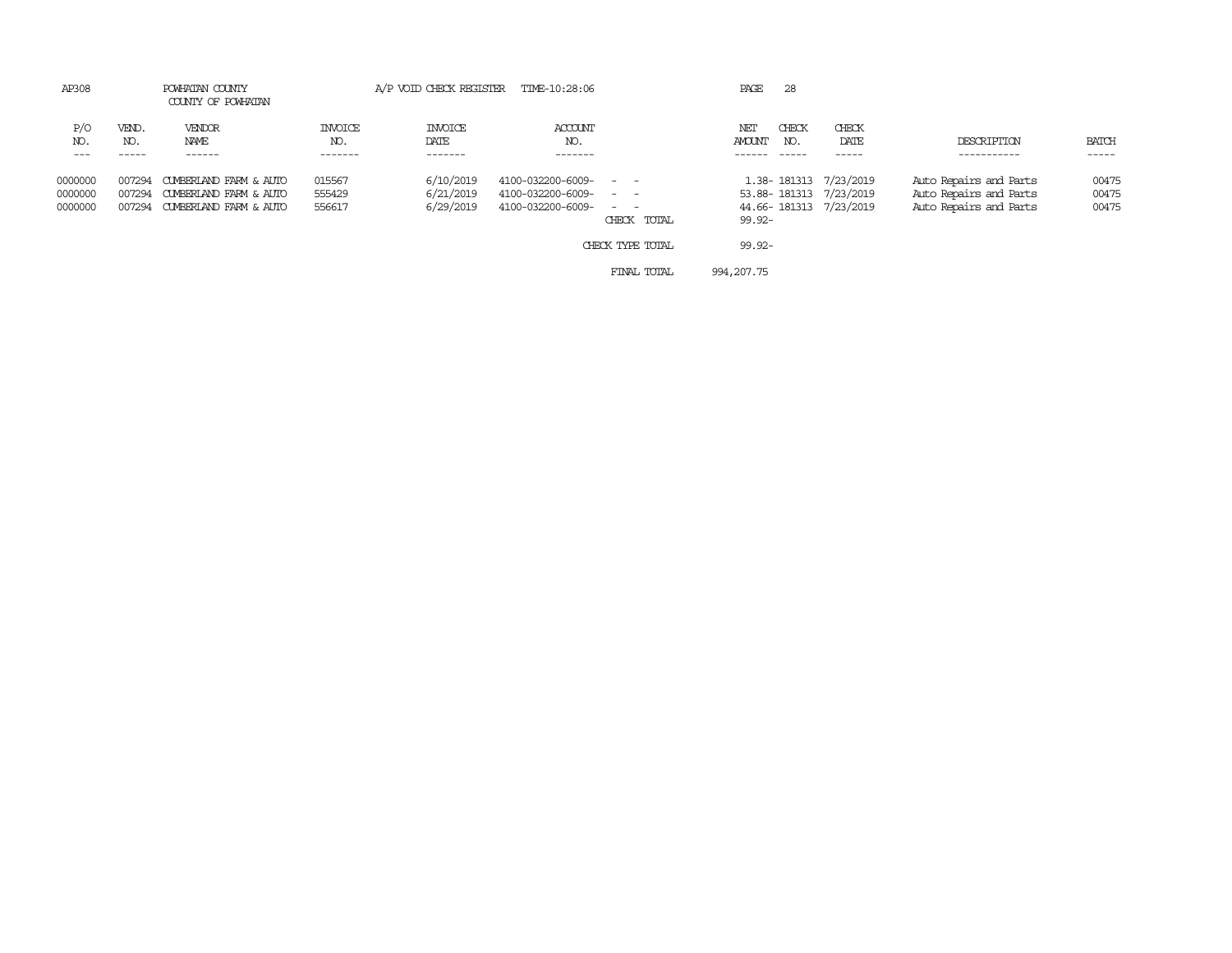| AP308                         |                            | POWHATAN COUNTY<br>COUNTY OF POWHATAN                                                              |                                        | A/P REGULAR CHECK REGISTER          | TIME-10:29:34                                               |                                                                               | PAGE                                   | <sup>1</sup>                  |                                                          |                                                                               |                             |
|-------------------------------|----------------------------|----------------------------------------------------------------------------------------------------|----------------------------------------|-------------------------------------|-------------------------------------------------------------|-------------------------------------------------------------------------------|----------------------------------------|-------------------------------|----------------------------------------------------------|-------------------------------------------------------------------------------|-----------------------------|
| P/O<br>NO.<br>$---$           | VEND.<br>NO.<br>-----      | VENDOR<br>NAME<br>$- - - - - -$                                                                    | <b>INVOICE</b><br>NO.<br>-------       | <b>INVOICE</b><br>DATE<br>-------   | ACCOUNT<br>NO.<br>$- - - - - - -$                           |                                                                               | NET<br><b>AMOUNT</b><br>------         | CHECK<br>NO.<br>$\frac{1}{2}$ | CHECK<br>DATE<br>-----                                   | DESCRIPTION<br>-----------                                                    | <b>BATCH</b><br>$- - - - -$ |
| 0000000                       | 006365                     | BOATWRIGHT CONCRETE INC.                                                                           | DOG KENNEL 6/19                        | 6/24/2019                           | 4116-031213-6015-                                           | $\sim$<br>$\sim$<br>CHECK TOTAL                                               | 1,200.00<br>1,200.00                   |                               | 180947 7/01/2019                                         | K9 Expenses                                                                   | 03450                       |
| 0000000<br>0000000<br>0000000 | 006965<br>006965<br>006965 | CINIAS CORPORATION<br>CINIAS CORPORATION<br>CINIAS CORPORATION                                     | 4021917258<br>4022790794<br>4023290673 | 5/15/2019<br>5/29/2019<br>6/05/2019 | 4501-043400-6011-<br>4501-043400-6011-<br>4501-043400-6011- | $ -$<br>$\overline{\phantom{a}}$<br>CHECK TOTAL                               | 107.27<br>107.27<br>333.73             | 180949                        | 119.19 180949 7/01/2019<br>7/01/2019<br>180949 7/01/2019 | Uniforms<br>Uniforms<br>Uniforms                                              | 03450<br>03450<br>03450     |
| 0000000<br>0000000            | 013054<br>013054 CTSI      | CTSI                                                                                               | 36410CS<br>36416CS                     | 5/28/2019<br>5/29/2019              | 4301-014500-0021-<br>4301-031200-6002-                      | $\sim$<br>$\sim$<br>$\sim$<br>CHECK TOTAL                                     | 3,378.27<br>1,526.44<br>4,904.71       |                               | 180951 7/01/2019<br>180951 7/01/2019                     | Courthouse Exterior Painting<br>Sally Port & Courthouse Expans                | 03450<br>03450              |
| 0000000                       |                            | 000076 DELL MARKETING L.P.                                                                         | 10323159286                            | 6/23/2019                           | 4301-012510-8304-                                           | $\sim$<br>$\sim$<br>CHECK TOTAL                                               | 5,800.00<br>5,800.00                   |                               | 180952 7/01/2019                                         | PC Replacement                                                                | 03450                       |
| 0000000<br>0000000<br>0000000 | 009093<br>009093<br>009093 | FARMVILLE WHOLESALE<br>FARMVILLE WHOLESALE<br>FARMVILLE WHOLESALE                                  | 666536<br>666537<br>666538             | 6/13/2019<br>6/13/2019<br>6/13/2019 | 4301-014500-0017-<br>4301-014500-0017-<br>4301-014500-0017- | $\sim$<br>$\sim$<br>$\sim$<br>CHECK TOTAL                                     | 136.80<br>947.30<br>495.00<br>1,579.10 | 180959<br>180959              | 7/01/2019<br>7/01/2019<br>180959 7/01/2019               | Library Renovations<br>Library Renovations<br>Library Renovations             | 03450<br>03450<br>03450     |
| 0000000                       |                            | 013105 MY EMS SUPPLY                                                                               | 12458                                  | 4/22/2019                           | 4120-032301-6013-                                           | $\sim$ $\sim$<br>CHECK TOTAL                                                  | 1,197.00                               |                               | 1,197.00 180975 7/01/2019                                | Medical Supplies                                                              | 03450                       |
| 0000000                       | 013096                     | PETROSKY, SCOTT                                                                                    | JET REIMB 6/19                         | 6/24/2019                           | 4116-032203-0001-                                           | $\overline{\phantom{a}}$<br>$\sim$<br>CHECK TOTAL                             | 25.05<br>25.05                         |                               | 180977 7/01/2019                                         | <b>JET</b> Program                                                            | 03451                       |
| 0000000                       |                            | 009361 POWHATAN COUNTY CIRCUIT                                                                     | OPER EXP 6/19                          | 6/28/2019                           | 4116-021101-0001-                                           | $\sim$<br>$\sim$<br>CHECK TOTAL                                               | 1,421.55<br>1,421.55                   |                               | 180979 7/01/2019                                         | RSAAC Hidden in Plain Sight                                                   | 03451                       |
| 0000000<br>0000000<br>0000000 | 000620<br>000620           | R. C. GOODWIN & SONS, INC<br>R. C. GOODWIN & SONS, INC<br>000620 R. C. GOODWIN & SONS, INC 0863223 | 0861711<br>0861888                     | 6/03/2019<br>6/04/2019<br>6/13/2019 | 4501-043600-3310-<br>4501-043600-3310-<br>4501-043600-3310- | $\sim$<br>$\overline{\phantom{a}}$<br>$\overline{\phantom{a}}$<br>CHECK TOTAL | 24.88<br>50.86<br>45.20<br>120.94      | 180982<br>180982              | 7/01/2019<br>7/01/2019<br>180982 7/01/2019               | Repairs and Maintenance<br>Repairs and Maintenance<br>Repairs and Maintenance | 03451<br>03451<br>03451     |
| 0000000                       |                            | 000620 R.C. GOODWYN & SONS, INC 0863264                                                            |                                        | 6/13/2019                           | 4501-043600-3310-                                           | $\sim$ $\sim$<br>CHECK TOTAL                                                  | 15.75<br>15.75                         |                               | 180983 7/01/2019                                         | Repairs and Maintenance                                                       | 03451                       |
| 0000000                       |                            | 013109 R.E.WILES CO., LLC                                                                          | 000400                                 | 6/25/2019                           | 4301-014500-0030-                                           | $\sim$ $ \sim$<br>CHECK TOTAL                                                 | 2,025.00<br>2,025.00                   |                               | 180984 7/01/2019                                         | CO#2 Improvements                                                             | 03451                       |
| 0000000                       |                            | 011169 VERIZON                                                                                     | 13574714 6/19                          | 5/28/2019                           | 4501-043400-5230-                                           | $\sim$<br>$\sim$<br>CHECK TOTAL                                               | 47.91<br>47.91                         |                               | 180999 7/01/2019                                         | Telephone System                                                              | 03451                       |
| 0000000                       |                            | 011181 WELLS FARGO FINANCIAL                                                                       | 5006465071                             | 6/19/2019                           | 4501-043400-3320-                                           | $\sim$<br>$\sim$<br>CHECK TOTAL                                               | 257.38<br>257.38                       |                               | 181003 7/01/2019                                         | Maintenance and Service Contra                                                | 03451                       |
| 0000000                       | 009454                     | BANKERS INSURANCE, LLC                                                                             | 46860                                  | 6/17/2019                           | 4501-043400-2310-                                           | $\sim$ $ -$<br>CHECK TOTAL                                                    | 360.00<br>360.00                       |                               | 181006 7/02/2019                                         | Medical Insurance                                                             | 03453                       |
| 0000000                       |                            | 012508 HEALTH EQUITY INC                                                                           | 8DZ8H2O                                | 6/21/2019                           | 501-000200-0012-                                            | $\sim$<br>$\sim$<br>CHECK TOTAL                                               | 2,400.00<br>2,400.00                   |                               | 181013 7/02/2019                                         | Payroll Clearing - FSA                                                        | 03453                       |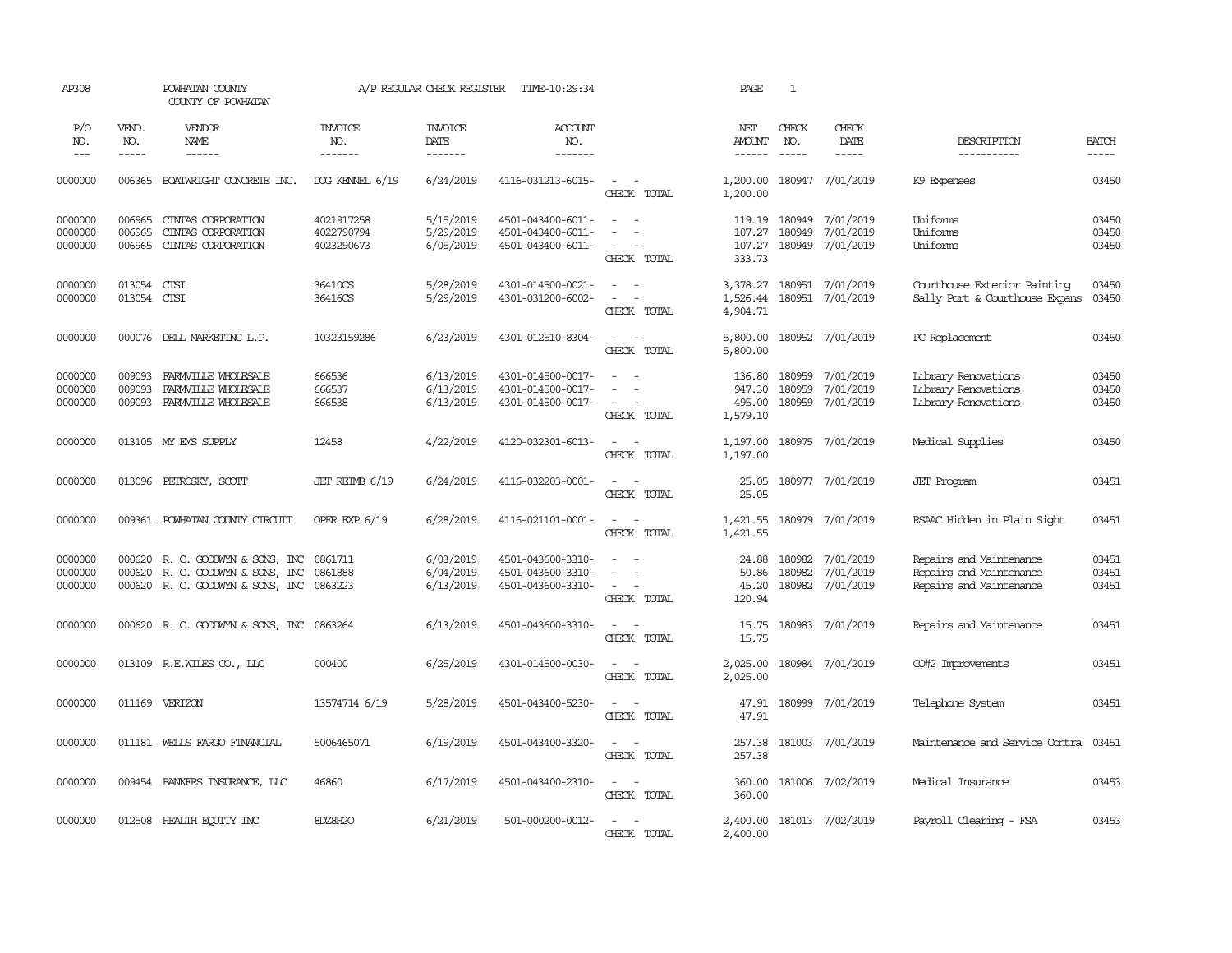| AP308                                                                                                      |                                                                                        | POWHATAN COUNTY<br>COUNTY OF POWHATAN                                                                                                                                                                                                                                                                                                                                                                     |                                           | A/P REGULAR CHECK REGISTER                                                                                                     | TIME-10:29:34                                                                                                                                                                                                  |                                                                                                                                                                          | PAGE                                                                    | 2                                                                                  |                                                                                                                                                     |                                                                                                                                                                                                                                                                                                                                        |                                                                                        |
|------------------------------------------------------------------------------------------------------------|----------------------------------------------------------------------------------------|-----------------------------------------------------------------------------------------------------------------------------------------------------------------------------------------------------------------------------------------------------------------------------------------------------------------------------------------------------------------------------------------------------------|-------------------------------------------|--------------------------------------------------------------------------------------------------------------------------------|----------------------------------------------------------------------------------------------------------------------------------------------------------------------------------------------------------------|--------------------------------------------------------------------------------------------------------------------------------------------------------------------------|-------------------------------------------------------------------------|------------------------------------------------------------------------------------|-----------------------------------------------------------------------------------------------------------------------------------------------------|----------------------------------------------------------------------------------------------------------------------------------------------------------------------------------------------------------------------------------------------------------------------------------------------------------------------------------------|----------------------------------------------------------------------------------------|
| P/O<br>NO.<br>$---$                                                                                        | VEND.<br>NO.<br>$- - - - -$                                                            | VENDOR<br>NAME<br>$- - - - - -$                                                                                                                                                                                                                                                                                                                                                                           | <b>INVOICE</b><br>NO.<br>-------          | <b>INVOICE</b><br>DATE<br>-------                                                                                              | ACCOUNT<br>NO.<br>-------                                                                                                                                                                                      |                                                                                                                                                                          | NET<br><b>AMOUNT</b>                                                    | CHECK<br>NO.                                                                       | CHECK<br>DATE<br>$- - - - -$                                                                                                                        | DESCRIPTION<br>-----------                                                                                                                                                                                                                                                                                                             | <b>BATCH</b><br>-----                                                                  |
| 0000000                                                                                                    | 007012                                                                                 | VIRGINIA ASSOCIATION OF                                                                                                                                                                                                                                                                                                                                                                                   | <b>ANNUAL DUES</b>                        | 6/07/2019                                                                                                                      | 4501-043400-5810-                                                                                                                                                                                              | $\sim$<br>$\sim$<br>CHECK TOTAL                                                                                                                                          | 761.00<br>761.00                                                        | 181040                                                                             | 7/02/2019                                                                                                                                           | Dues/Association Membership                                                                                                                                                                                                                                                                                                            | 03453                                                                                  |
| 0000000                                                                                                    |                                                                                        | 008365 VA ASSOC. OF MUNICIPAL                                                                                                                                                                                                                                                                                                                                                                             | FY20 DUES                                 | 6/07/2019                                                                                                                      | 4501-043400-5810-                                                                                                                                                                                              | $\sim$<br>$\sim$<br>CHECK TOTAL                                                                                                                                          | 761.00<br>761.00                                                        |                                                                                    | 181172 7/10/2019                                                                                                                                    | Dues/Association Membership                                                                                                                                                                                                                                                                                                            | 03458                                                                                  |
| 0000000<br>0000000<br>0000000<br>0000000<br>0000000<br>0000000<br>0000000<br>0000000<br>0000000<br>0000000 | 009183<br>009183<br>009183<br>009183<br>009183<br>009183<br>009183<br>009183<br>009183 | 009183 AIR, WATER & SOIL LABORA- V19004420<br>AIR, WATER & SOIL LABORA- V19004421<br>AIR, WATER & SOIL LABORA- V19004460<br>AIR, WATER & SOIL LABORA- V19004489<br>AIR, WATER & SOIL LABORA- V19004490<br>AIR, WATER & SOIL LABORA- V19004614<br>AIR, WATER & SOIL LABORA- V19004616<br>AIR, WATER & SOIL LABORA- V19004631<br>AIR, WATER & SOIL LABORA- V19004655<br>AIR, WATER & SOIL LABORA- V19004677 |                                           | 6/11/2019<br>6/11/2019<br>6/18/2019<br>6/19/2019<br>6/19/2019<br>6/18/2019<br>6/18/2019<br>6/25/2019<br>6/25/2019<br>6/26/2019 | 4501-043600-3142-<br>4501-043600-3142-<br>4501-043500-3140-<br>4501-043600-3142-<br>4501-043600-3142-<br>4501-043600-3142-<br>4501-043600-3142-<br>4501-043600-3142-<br>4501-043500-3140-<br>4501-043600-3142- | $\sim$ $ \sim$<br>$\sim$<br>$\blacksquare$<br>$\equiv$<br>$\overline{\phantom{a}}$<br>$\overline{\phantom{a}}$<br>$\sim$<br>$\sim$<br>$\sim$<br>$\overline{\phantom{a}}$ | 133.60<br>40.00<br>40.00<br>133.60<br>111.80<br>40.00<br>40.00<br>40.00 | 181175<br>181175<br>40.00 181175<br>181175<br>181175<br>181175<br>181175<br>181175 | 111.80 181175 7/12/2019<br>7/12/2019<br>7/12/2019<br>7/12/2019<br>7/12/2019<br>7/12/2019<br>7/12/2019<br>7/12/2019<br>7/12/2019<br>181175 7/12/2019 | Professional Services - Sewer<br>Professional Services - Sewer<br>Professional Services - Water<br>Professional Services - Sewer<br>Professional Services - Sewer<br>Professional Services - Sewer<br>Professional Services - Sewer<br>Professional Services - Sewer<br>Professional Services - Water<br>Professional Services - Sewer | 03456<br>03456<br>03456<br>03456<br>03456<br>03456<br>03456<br>03456<br>03456<br>03456 |
| 0000000<br>0000000                                                                                         | 009944<br>009944                                                                       | BELTON, SR., AVERY SHABAR 544010<br>BELTON, SR., AVERY SHABAR 544010                                                                                                                                                                                                                                                                                                                                      |                                           | 6/28/2019<br>6/28/2019                                                                                                         | 4501-043500-3320-<br>4501-043600-3320-                                                                                                                                                                         | CHECK TOTAL<br>$\sim$<br>$\sim$<br>$\sim$<br>CHECK TOTAL                                                                                                                 | 730.80<br>300.00<br>300.00<br>600.00                                    |                                                                                    | 181177 7/12/2019<br>181177 7/12/2019                                                                                                                | Maintenance and Svc Contracts<br>Maintenance and Svc Contracts                                                                                                                                                                                                                                                                         | 03456<br>03456                                                                         |
| 0000000                                                                                                    |                                                                                        | 009991 BMS DIRECT                                                                                                                                                                                                                                                                                                                                                                                         | 135731                                    | 6/26/2019                                                                                                                      | 4501-043400-5210-                                                                                                                                                                                              | $\sim$<br>CHECK TOTAL                                                                                                                                                    | 241.66<br>241.66                                                        |                                                                                    | 181178 7/12/2019                                                                                                                                    | Postage                                                                                                                                                                                                                                                                                                                                | 03456                                                                                  |
| 0000000                                                                                                    | 012149                                                                                 | BUCKLAND, JR., MARCUS R.                                                                                                                                                                                                                                                                                                                                                                                  | 19                                        | 6/26/2019                                                                                                                      | 4301-032200-0005-                                                                                                                                                                                              | $\overline{\phantom{a}}$<br>$\overline{\phantom{a}}$<br>CHECK TOTAL                                                                                                      | 840.00<br>840.00                                                        |                                                                                    | 181179 7/12/2019                                                                                                                                    | CAD System                                                                                                                                                                                                                                                                                                                             | 03456                                                                                  |
| 0000000                                                                                                    | 006965                                                                                 | CINIAS CORPORATION                                                                                                                                                                                                                                                                                                                                                                                        | 4024619780                                | 6/26/2019                                                                                                                      | 4501-043400-6011-                                                                                                                                                                                              | $\sim$<br>CHECK TOTAL                                                                                                                                                    | 101.31<br>101.31                                                        |                                                                                    | 181181 7/12/2019                                                                                                                                    | Uniforms                                                                                                                                                                                                                                                                                                                               | 03456                                                                                  |
| 0000000                                                                                                    |                                                                                        | 000076 DELL MARKETING L.P.                                                                                                                                                                                                                                                                                                                                                                                | 10323453468                               | 6/24/2019                                                                                                                      | 4301-012510-8304-                                                                                                                                                                                              | $\overline{\phantom{a}}$<br>CHECK TOTAL                                                                                                                                  | 10,425.00<br>10,425.00                                                  |                                                                                    | 181184 7/12/2019                                                                                                                                    | PC Replacement                                                                                                                                                                                                                                                                                                                         | 03456                                                                                  |
| 0000000                                                                                                    | 008336                                                                                 | FERGUSON ENTERPRISES INC. 2043022                                                                                                                                                                                                                                                                                                                                                                         |                                           | 6/18/2019                                                                                                                      | 4501-043600-3310-                                                                                                                                                                                              | $\overline{\phantom{a}}$<br>CHECK TOTAL                                                                                                                                  | 60.59<br>60.59                                                          |                                                                                    | 181185 7/12/2019                                                                                                                                    | Repairs and Maintenance                                                                                                                                                                                                                                                                                                                | 03456                                                                                  |
| 0000000                                                                                                    |                                                                                        | 000620 R.C. GOODWYN & SONS, INC 0863995                                                                                                                                                                                                                                                                                                                                                                   |                                           | 6/19/2019                                                                                                                      | 4501-043600-3310-                                                                                                                                                                                              | $\sim$<br>$\sim$<br>CHECK TOTAL                                                                                                                                          | 22.16<br>22.16                                                          |                                                                                    | 181188 7/12/2019                                                                                                                                    | Repairs and Maintenance                                                                                                                                                                                                                                                                                                                | 03457                                                                                  |
| 0000000                                                                                                    |                                                                                        | 012954 SMART DESIGN CONTRACTING                                                                                                                                                                                                                                                                                                                                                                           | 190227                                    | 6/27/2019                                                                                                                      | 4502-044000-0004-                                                                                                                                                                                              | $\sim$<br>$\sim$<br>CHECK TOTAL                                                                                                                                          | 37,561.00<br>37,561.00                                                  |                                                                                    | 181190 7/12/2019                                                                                                                                    | Utility SCADA System                                                                                                                                                                                                                                                                                                                   | 03457                                                                                  |
| 0000000                                                                                                    |                                                                                        | 012734 TRANE U.S. INC.                                                                                                                                                                                                                                                                                                                                                                                    | 310018883                                 | 6/26/2019                                                                                                                      | 4301-062100-8305-                                                                                                                                                                                              | $\sim$ $\sim$<br>CHECK TOTAL                                                                                                                                             | 587,583.95<br>587, 583.95                                               |                                                                                    | 181191 7/12/2019                                                                                                                                    | Elementary EPC                                                                                                                                                                                                                                                                                                                         | 03457                                                                                  |
| 0000000<br>0000000<br>0000000<br>0000000<br>0000000                                                        | 006175<br>006175<br>006175                                                             | 006175 ADAMS OIL COMPANY, INC.<br>ADAMS OIL COMPANY, INC.<br>ADAMS OIL COMPANY, INC.<br>ADAMS OIL COMPANY, INC.<br>006175 ADAMS OIL COMPANY, INC.                                                                                                                                                                                                                                                         | 26847<br>26849<br>26850<br>26854<br>26855 | 6/10/2019<br>6/13/2019<br>6/10/2019<br>6/10/2019<br>6/10/2019                                                                  | 4501-043400-6008-<br>4501-043400-6008-<br>4501-043400-6008-<br>4501-043400-6008-<br>4501-043400-6008-                                                                                                          | $\overline{\phantom{a}}$<br>$\overline{\phantom{a}}$<br>$\equiv$<br>$\sim$                                                                                               | 153.99<br>280.46<br>25.00<br>120.20<br>25.00                            | 181197                                                                             | 181197 7/17/2019<br>7/17/2019<br>181197 7/17/2019<br>181197 7/17/2019<br>181197 7/17/2019                                                           | Gas/Grease/Oil/Vehicle Repairs<br>Gas/Grease/Oil/Vehicle Repairs<br>Gas/Grease/Oil/Vehicle Repairs<br>Gas/Grease/Oil/Vehicle Repairs<br>Gas/Grease/Oil/Vehicle Repairs                                                                                                                                                                 | 03461<br>03461<br>03461<br>03461<br>03461                                              |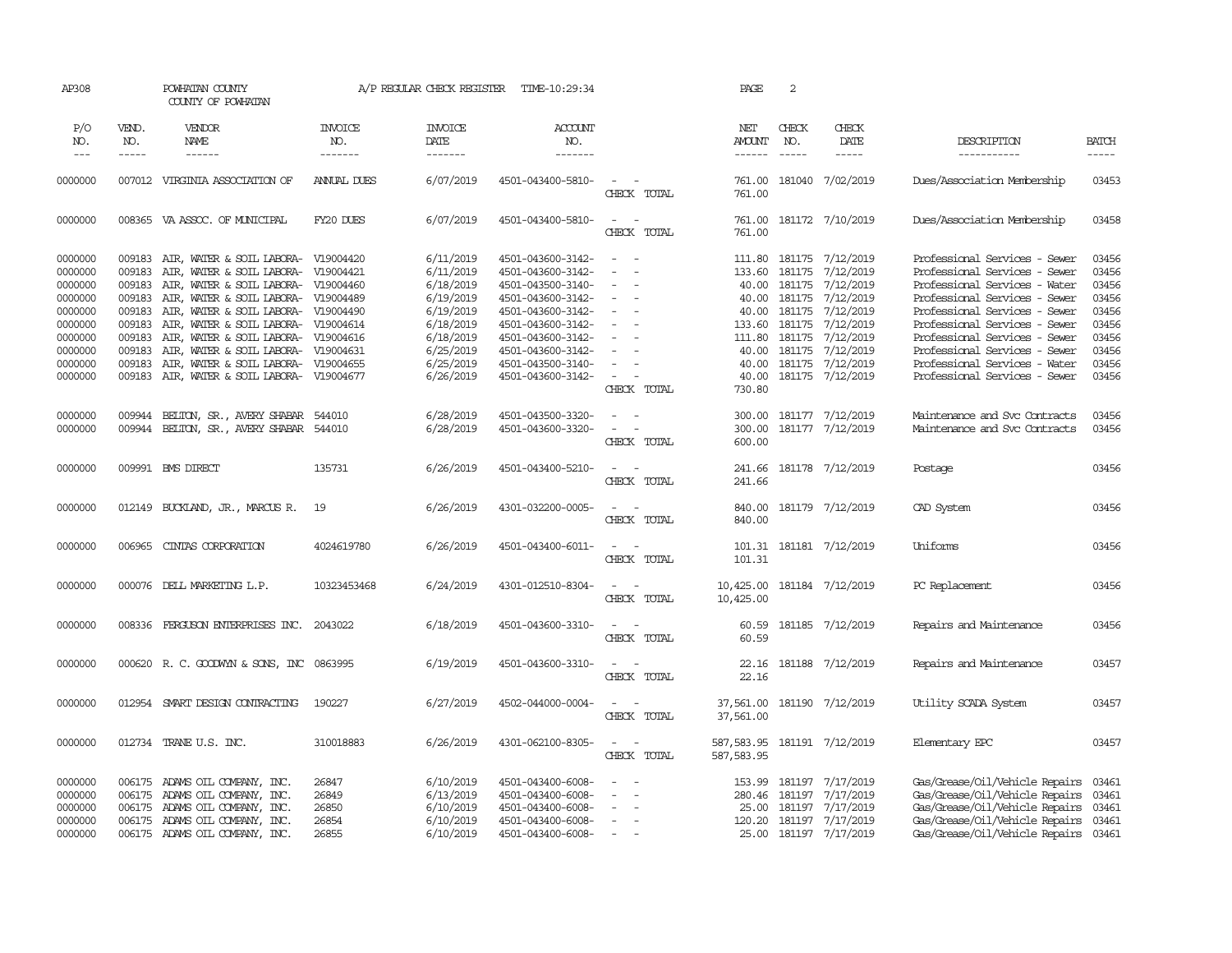| AP308                                    |                                      | POWHATAN COUNTY<br>COUNTY OF POWHATAN                                    |                                                      | A/P REGULAR CHECK REGISTER                       | TIME-10:29:34                                                                    |                                                                  | PAGE                                 | 3                                           |                                                  |                                                                                               |                                  |
|------------------------------------------|--------------------------------------|--------------------------------------------------------------------------|------------------------------------------------------|--------------------------------------------------|----------------------------------------------------------------------------------|------------------------------------------------------------------|--------------------------------------|---------------------------------------------|--------------------------------------------------|-----------------------------------------------------------------------------------------------|----------------------------------|
| P/O<br>NO.<br>$\frac{1}{2}$              | VEND.<br>NO.<br>-----                | VENDOR<br><b>NAME</b><br>------                                          | <b>INVOICE</b><br>NO.<br>-------                     | <b>INVOICE</b><br>DATE<br>-------                | <b>ACCOUNT</b><br>NO.<br>-------                                                 |                                                                  | NET<br>AMOUNT<br>------              | CHECK<br>NO.<br>$- - - - -$                 | CHECK<br>DATE<br>$- - - - -$                     | DESCRIPTION                                                                                   | <b>BATCH</b><br>-----            |
|                                          |                                      |                                                                          |                                                      |                                                  |                                                                                  |                                                                  |                                      |                                             |                                                  | -----------                                                                                   |                                  |
| 0000000                                  |                                      | 006175 ADAMS OIL COMPANY, INC.                                           | 26856                                                | 6/10/2019                                        | 4501-043400-6008-                                                                | $\equiv$<br>CHECK TOTAL                                          | 72.66<br>677.31                      |                                             | 181197 7/17/2019                                 | Gas/Grease/Oil/Vehicle Repairs 03461                                                          |                                  |
| 0000000<br>0000000                       | 009183<br>009183                     | AIR, WATER & SOIL LABORA-<br>AIR, WATER & SOIL LABORA-                   | V19004849<br>V19004883                               | 7/02/2019<br>7/03/2019                           | 4501-043600-3142-<br>4501-043600-3142-                                           | $\sim$<br>÷.<br>CHECK TOTAL                                      | 111.80<br>133.60<br>245.40           | 181199                                      | 181199 7/17/2019<br>7/17/2019                    | Professional Services - Sewer<br>Professional Services - Sewer                                | 03461<br>03461                   |
| 0000000<br>0000000                       | 012849<br>012849                     | AOUA VIRGINIA<br>AOUA VIRGINIA                                           | 10050310 6/19<br>14072759 6/19                       | 7/05/2019<br>7/05/2019                           | 4501-043600-5130-<br>4501-043400-5130-                                           | $\equiv$<br>$\sim$<br>$\sim$<br>$\sim$<br>CHECK TOTAL            | 17.62<br>24.72<br>42.34              |                                             | 181201 7/17/2019<br>181201 7/17/2019             | Water - Sewer Facilities<br>Water                                                             | 03461<br>03461                   |
| 0000000<br>0000000<br>0000000<br>0000000 | 008668<br>008668<br>008668<br>008668 | BANK OF AMERICA<br>BANK OF AMERICA<br>BANK OF AMERICA<br>BANK OF AMERICA | 07/01/2019<br>07/01/2019<br>07/01/2019<br>07/01/2019 | 7/01/2019<br>7/01/2019<br>7/01/2019<br>7/01/2019 | 4116-035500-0008-<br>4116-035500-0008-<br>4116-035500-0008-<br>4116-032203-0001- | $\sim$<br>$\sim$<br>$\equiv$<br>$\overline{\phantom{a}}$         | 340.65<br>200.05<br>26.40            | 169.71 181205<br>181205<br>181205<br>181205 | 7/17/2019<br>7/17/2019<br>7/17/2019<br>7/17/2019 | Einerg Perform Grant<br>Emerg Perform Grant<br>Emerg Perform Grant<br><b>JET</b> Program      | 03464<br>03464<br>03464<br>03464 |
| 0000000<br>0000000<br>0000000<br>0000000 | 008668<br>008668<br>008668<br>008668 | BANK OF AMERICA<br>BANK OF AMERICA<br>BANK OF AMERICA<br>BANK OF AMERICA | 07/01/2019<br>07/01/2019<br>07/01/2019<br>07/01/2019 | 7/01/2019<br>7/01/2019<br>7/01/2019<br>7/01/2019 | 4116-032203-0001-<br>4116-032203-0001-<br>4116-032203-0001-<br>4116-032203-0001- | $\sim$<br>$\equiv$<br>$\sim$<br>$\equiv$                         | 35.18<br>312.75<br>375.93<br>312.75  | 181205<br>181205<br>181205<br>181205        | 7/17/2019<br>7/17/2019<br>7/17/2019<br>7/17/2019 | <b>JET</b> Program<br><b>JET</b> Program<br><b>JET</b> Program<br><b>JET</b> Program          | 03464<br>03464<br>03464<br>03464 |
| 0000000<br>0000000<br>0000000<br>0000000 | 008668<br>008668<br>008668<br>008668 | BANK OF AMERICA<br>BANK OF AMERICA<br>BANK OF AMERICA<br>BANK OF AMERICA | 07/01/2019<br>07/01/2019<br>07/01/2019<br>07/01/2019 | 7/01/2019<br>7/01/2019<br>7/01/2019<br>7/01/2019 | 4116-032203-0001-<br>4116-032203-0001-<br>4116-032203-0001-<br>4116-032203-0001- | $\equiv$<br>$\equiv$<br>$\sim$                                   | 312.75<br>312.75<br>344.34<br>312.75 | 181205<br>181205<br>181205<br>181205        | 7/17/2019<br>7/17/2019<br>7/17/2019<br>7/17/2019 | <b>JET</b> Program<br><b>JET</b> Program<br><b>JET</b> Program<br><b>JET</b> Program          | 03464<br>03464<br>03464<br>03464 |
| 0000000<br>0000000<br>0000000<br>0000000 | 008668<br>008668<br>008668<br>008668 | BANK OF AMERICA<br>BANK OF AMERICA<br>BANK OF AMERICA<br>BANK OF AMERICA | 07/01/2019<br>07/01/2019<br>07/01/2019<br>07/01/2019 | 7/01/2019<br>7/01/2019<br>7/01/2019<br>7/01/2019 | 4116-032203-0001-<br>4116-035500-0008-<br>4116-032203-0001-<br>4116-032203-0001- | $\equiv$<br>$\sim$<br>$\sim$<br>$\sim$                           | 4.00<br>162.00<br>12.00<br>1,695.05  | 181205<br>181205<br>181205<br>181205        | 7/17/2019<br>7/17/2019<br>7/17/2019<br>7/17/2019 | <b>JET</b> Program<br>Emerg Perform Grant<br><b>JET Program</b><br><b>JET</b> Program         | 03464<br>03464<br>03464<br>03464 |
| 0000000<br>0000000<br>0000000<br>0000000 | 008668<br>008668<br>008668<br>008668 | BANK OF AMERICA<br>BANK OF AMERICA<br>BANK OF AMERICA<br>BANK OF AMERICA | 07/01/2019<br>07/01/2019<br>07/01/2019<br>07/01/2019 | 7/01/2019<br>7/01/2019<br>7/01/2019<br>7/01/2019 | 4116-035500-0008-<br>4501-043400-5130-<br>4501-043400-6008-<br>4501-043400-6016- | $\equiv$<br>$\overline{\phantom{a}}$<br>$\equiv$<br>$\sim$       | 128.98<br>22.88<br>95.92<br>63.52    | 181205<br>181205<br>181205<br>181205        | 7/17/2019<br>7/17/2019<br>7/17/2019<br>7/17/2019 | Emerg Perform Grant<br>Water<br>Gas/Grease/Oil/Vehicle Repairs<br>Chemicals                   | 03464<br>03464<br>03464<br>03464 |
| 0000000<br>0000000<br>0000000<br>0000000 | 008668<br>008668<br>008668<br>008668 | BANK OF AMERICA<br>BANK OF AMERICA<br>BANK OF AMERICA<br>BANK OF AMERICA | 07/01/2019<br>07/01/2019<br>07/01/2019<br>07/01/2019 | 7/01/2019<br>7/01/2019<br>7/01/2019<br>7/01/2019 | 4501-043400-6016-<br>4501-043500-6015-<br>4501-043600-3310-<br>4501-043600-3310- | $\sim$<br>$\overline{a}$<br>$\sim$                               | 405.75<br>49.00<br>55.98<br>7.50     | 181205<br>181205<br>181205<br>181205        | 7/17/2019<br>7/17/2019<br>7/17/2019<br>7/17/2019 | Chemicals<br>Lab Supplies<br>Repairs and Maintenance<br>Repairs and Maintenance               | 03464<br>03464<br>03464<br>03464 |
| 0000000<br>0000000<br>0000000<br>0000000 | 008668<br>008668<br>008668<br>008668 | BANK OF AMERICA<br>BANK OF AMERICA<br>BANK OF AMERICA<br>BANK OF AMERICA | 07/01/2019<br>07/01/2019<br>07/01/2019<br>07/01/2019 | 7/01/2019<br>7/01/2019<br>7/01/2019<br>7/01/2019 | 4501-043600-6015-<br>4501-043600-3310-<br>4501-043600-3310-<br>4501-043600-3310- | $\equiv$                                                         | 97.89<br>19.99<br>46.99<br>28.98     | 181205<br>181205<br>181205<br>181205        | 7/17/2019<br>7/17/2019<br>7/17/2019<br>7/17/2019 | Lab Supplies<br>Repairs and Maintenance<br>Repairs and Maintenance<br>Repairs and Maintenance | 03464<br>03464<br>03464<br>03464 |
| 0000000<br>0000000                       | 008668<br>008668                     | BANK OF AMERICA<br>BANK OF AMERICA                                       | 07/01/2019<br>07/01/2019                             | 7/01/2019<br>7/01/2019                           | 4501-043600-6016-<br>4501-043600-6016-                                           | $\equiv$<br>$\sim$<br>CHECK TOTAL                                | 1,666.00<br>3,836.35<br>11,454.79    | 181205<br>181205                            | 7/17/2019<br>7/17/2019                           | Chemicals<br>Chemicals                                                                        | 03464<br>03464                   |
| 0000000<br>0000000                       | 011439<br>011439                     | BUSINESS CARD<br>BUSINESS CARD                                           | 06/27/2019<br>06/27/2019                             | 6/27/2019<br>6/27/2019                           | 4116-031201-5540-<br>4116-031212-6015-                                           | $\equiv$<br>$\bar{a}$<br>$\overline{\phantom{a}}$<br>CHECK TOTAL | 170.32<br>53.79<br>224.11            | 181208<br>181208                            | 7/17/2019<br>7/17/2019                           | Triad Expenses<br>Ancillary Expenses                                                          | 03468<br>03468                   |
| 0000000<br>0000000<br>0000000            | 011610<br>011610<br>011610           | BUSINESS CARD<br>BUSINESS CARD<br>BUSINESS CARD                          | 06/27/2019<br>06/27/2019<br>06/27/2019               | 6/27/2019<br>6/27/2019<br>6/27/2019              | 4116-031212-6015-<br>4116-031212-6015-<br>4116-031212-6015-                      | CHECK TOTAL                                                      | .00<br>82.10<br>73.18<br>155.28      | 181209<br>181209                            | 7/17/2019<br>7/17/2019<br>181209 7/17/2019       | Ancillary Expenses<br>Ancillary Expenses<br>Ancillary Expenses                                | 03467<br>03467<br>03467          |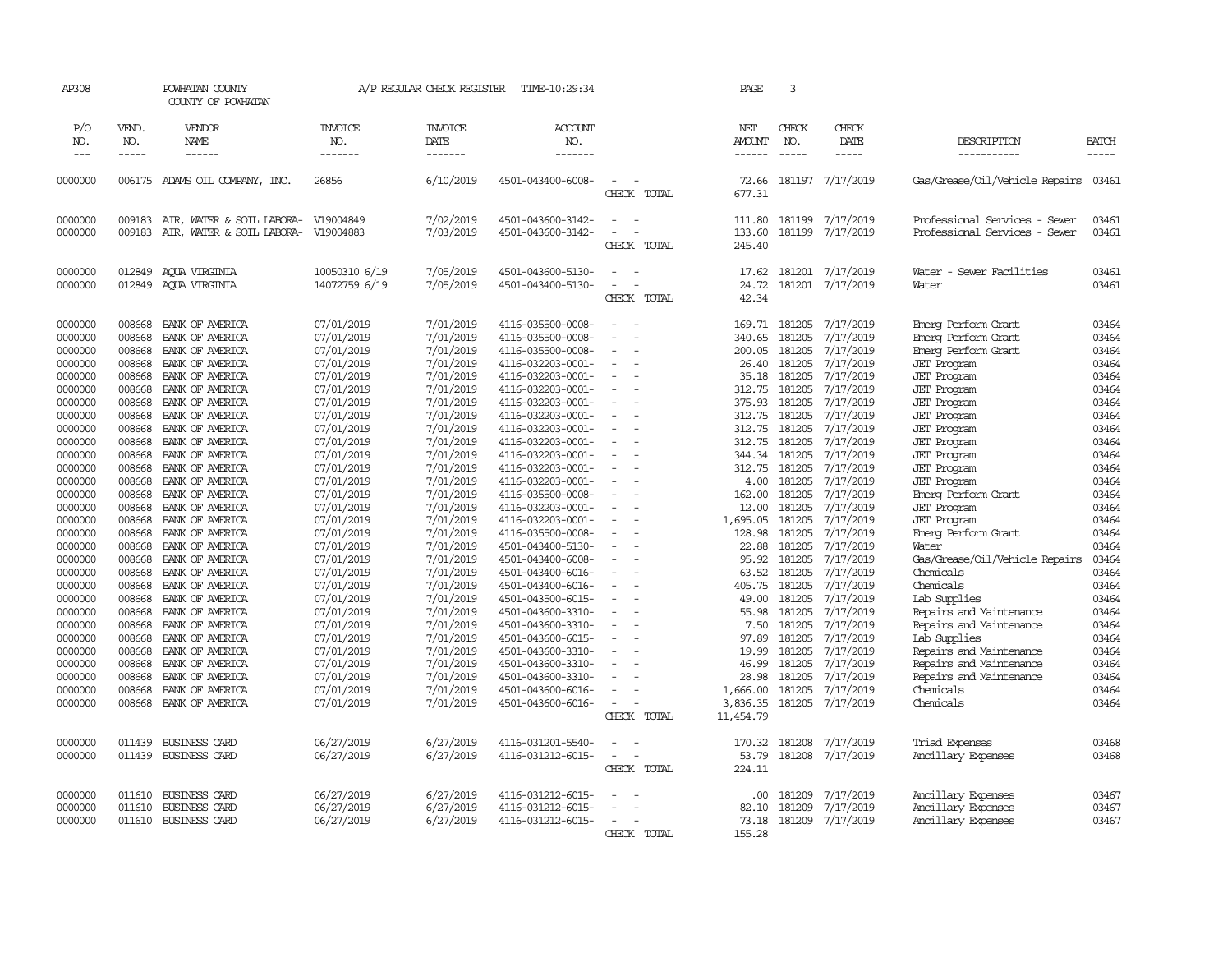| AP308                              |                       | POWHATAN COUNTY<br>COUNTY OF POWHATAN                |                                          | A/P REGULAR CHECK REGISTER        | TIME-10:29:34                            |                                                                                                  | PAGE                                  | $\overline{4}$ |                                      |                                                                |                             |
|------------------------------------|-----------------------|------------------------------------------------------|------------------------------------------|-----------------------------------|------------------------------------------|--------------------------------------------------------------------------------------------------|---------------------------------------|----------------|--------------------------------------|----------------------------------------------------------------|-----------------------------|
| P/O<br>NO.<br>$\sim$ $\sim$ $\sim$ | VEND.<br>NO.<br>----- | VENDOR<br>NAME<br>$- - - - - -$                      | <b>INVOICE</b><br>NO.<br>$- - - - - - -$ | <b>INVOICE</b><br>DATE<br>------- | <b>ACCOUNT</b><br>NO.<br>$- - - - - - -$ |                                                                                                  | NET<br><b>AMOUNT</b><br>$- - - - - -$ | CHECK<br>NO.   | CHECK<br>DATE                        | DESCRIPTION<br>-----------                                     | <b>BATCH</b><br>$- - - - -$ |
| 0000000<br>0000000                 | 011661                | BUSINESS CARD<br>011661 BUSINESS CARD                | 06/27/2019<br>06/27/2019                 | 6/27/2019<br>6/27/2019            | 4116-031212-6015-<br>4116-031212-6015-   | $\overline{\phantom{a}}$<br>$\sim$<br>CHECK TOTAL                                                | .00.<br>30.01<br>30.01                |                | 181210 7/17/2019<br>181210 7/17/2019 | Ancillary Expenses<br>Ancillary Expenses                       | 03466<br>03466              |
| 0000000                            | 006965                | CINIAS CORPORATION                                   | 4025003642                               | 7/02/2019                         | 4501-043400-6011-                        | $\sim$ $ -$<br>CHECK TOTAL                                                                       | 92.78<br>92.78                        |                | 181212 7/17/2019                     | Uniforms                                                       | 03461                       |
| 0000000<br>0000000                 | 000860<br>000860      | DOMINION ENERGY VIRGINIA<br>DOMINION ENERGY VIRGINIA | 0998223150 FY19<br>1875198911 FY19       | 7/03/2019<br>7/05/2019            | 4501-043600-5110-<br>4501-043500-5110-   | $\sim$<br>$\sim$<br>$\sim$<br>$\sim$<br>CHECK TOTAL                                              | 86.39<br>93.22<br>179.61              |                | 181219 7/17/2019<br>181219 7/17/2019 | Electricity<br>Electricity                                     | 03461<br>03461              |
| 0000000<br>0000000                 | 000860<br>000860      | DOMINION ENERGY VIRGINIA<br>DOMINION ENERGY VIRGINIA | 2907028530 FY19<br>3085476897 FY19       | 8/06/2019<br>7/02/2019            | 4501-043400-5110-<br>4501-043600-5110-   | $\sim$<br>$\sim$ $\sim$<br>$\sim$<br>$\sim$ $-$<br>CHECK TOTAL                                   | 45.30<br>112.24<br>157.54             |                | 181220 7/17/2019<br>181220 7/17/2019 | Electricity<br>Electricity                                     | 03461<br>03461              |
| 0000000<br>0000000                 | 000860<br>000860      | DOMINION ENERGY VIRGINIA<br>DOMINION ENERGY VIRGINIA | 6656300552 FY19<br>7897055856 FY19       | 7/02/2019<br>7/02/2019            | 4501-043500-5110-<br>4501-043600-5110-   | $\omega_{\rm{max}}$ and $\omega_{\rm{max}}$<br>$\overline{\phantom{a}}$<br>$\sim$<br>CHECK TOTAL | 311.18<br>2,248.89<br>2,560.07        |                | 181221 7/17/2019<br>181221 7/17/2019 | Electricity<br>Electricity                                     | 03461<br>03461              |
| 0000000                            | 000860                | DOMINION ENERGY VIRGINIA                             | 9052426195 FY19                          | 7/02/2019                         | 4501-043600-5110-                        | $\sim$<br>$\sim$<br>CHECK TOTAL                                                                  | 61.19<br>61.19                        |                | 181222 7/17/2019                     | Electricity                                                    | 03461                       |
| 0000000<br>0000000                 | 007147<br>007147      | DRAPER ADEN ASSOCIATES,<br>DRAPER ADEN ASSOCIATES,   | 2019060365<br>2019060365                 | 6/30/2019<br>6/30/2019            | 4501-043500-3140-<br>4501-043600-3142-   | $\sim$<br>$\sim$<br>$\sim$<br>CHECK TOTAL                                                        | 1,000.00<br>1,000.00<br>2,000.00      |                | 181223 7/17/2019<br>181223 7/17/2019 | Professional Services - Water<br>Professional Services - Sewer | 03461<br>03461              |
| 0000000                            |                       | 006510 EMERGENCY SERVICES                            | 357                                      | 7/01/2019                         | 4120-032300-3110-                        | $\sim$ $ \sim$<br>CHECK TOTAL                                                                    | 47,864.00<br>47,864.00                |                | 181225 7/17/2019                     | Contract Services-Daytime Cove                                 | 03461                       |
| 0000000                            |                       | 013124 LOT SCAPES                                    | 2758                                     | 6/26/2019                         | 4301-062100-8304-                        | $\overline{\phantom{a}}$<br>$\sim$<br>CHECK TOTAL                                                | 2,800.00<br>2,800.00                  |                | 181238 7/17/2019                     | PMS Repurpose                                                  | 03461                       |
| 0000000<br>0000000                 |                       | 010924 MITCHELL PEST<br>010924 MITCHELL PEST         | 122970<br>122971                         | 6/21/2019<br>7/02/2019            | 4501-043600-3320-<br>4501-043600-3320-   | $\sim$<br>$\sim$ $\sim$<br>CHECK TOTAL                                                           | 95.00<br>95.00<br>190.00              |                | 181243 7/17/2019<br>181243 7/17/2019 | Maintenance and Svc Contracts<br>Maintenance and Svc Contracts | 03461<br>03461              |
| 0000000                            | 012340                | PRICE SUPPLY COMPANY, INC                            | 1906-054632                              | 6/13/2019                         | 4501-043600-3310-                        | $\sim$ $  -$<br>CHECK TOTAL                                                                      | 116.87<br>116.87                      |                | 181251 7/17/2019                     | Repairs and Maintenance                                        | 03462                       |
| 0000000                            | 006466                | RADIO COMMUNICATION OF VA 702010359-1                |                                          | 2/20/2019                         | 4116-032200-0012-                        | $\sim$ $ -$<br>CHECK TOTAL                                                                       | 29,362.00<br>29,362.00                |                | 181253 7/17/2019                     | VITA - Text to 911                                             | 03462                       |
| 0000000                            | 006594                | SOUTHSIDE ELECTRIC COOP                              | 63504013 FY19                            | 7/05/2019                         | 4501-043500-5110-                        | $\sim$ $\sim$<br>CHECK TOTAL                                                                     | 162.77<br>162.77                      |                | 181256 7/17/2019                     | Electricity                                                    | 03462                       |
| 0000000                            | 007843                | TENCARVA MACHINERY CO.                               | 781192                                   | 6/28/2019                         | 4501-043600-3142-                        | $\sim$<br>$\sim$<br>CHECK TOTAL                                                                  | 5,380.00<br>5,380.00                  |                | 181259 7/17/2019                     | Professional Services - Sewer                                  | 03462                       |
| 0000000                            |                       | 011169 VERIZON                                       | 13574714 06/19                           | 6/28/2019                         | 4501-043400-5230-                        | $\sim$<br>$\sim$<br>CHECK TOTAL                                                                  | 47.64<br>47.64                        |                | 181263 7/17/2019                     | Telephone System                                               | 03462                       |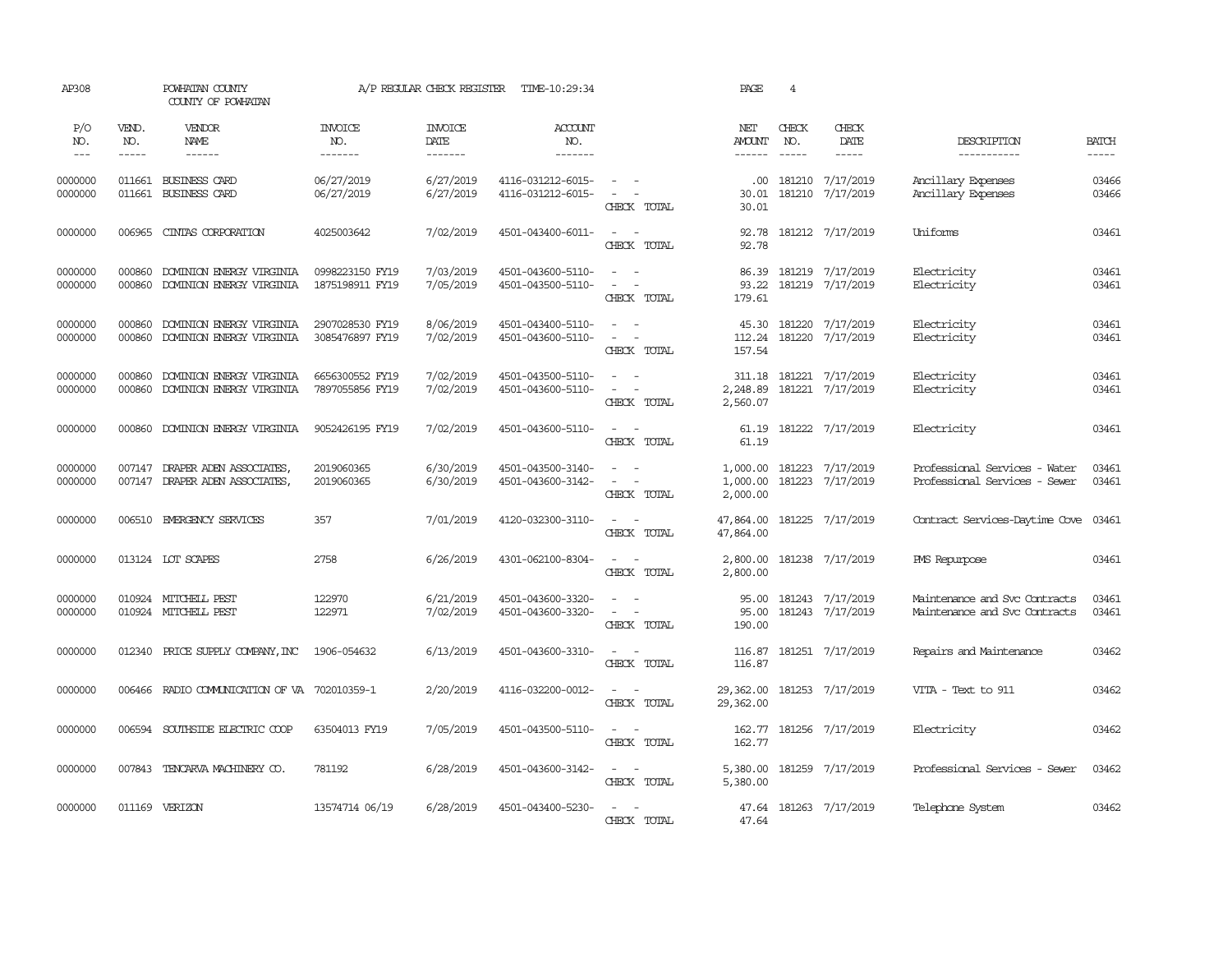| AP308                                    |                             | POWHATAN COUNTY<br>COUNTY OF POWHATAN                                                                                                                           |                                  | A/P REGULAR CHECK REGISTER                       | TIME-10:29:34                                                                    |                                                                                      | PAGE                                         | 5                             |                                                         |                                                                                                                                  |                                  |
|------------------------------------------|-----------------------------|-----------------------------------------------------------------------------------------------------------------------------------------------------------------|----------------------------------|--------------------------------------------------|----------------------------------------------------------------------------------|--------------------------------------------------------------------------------------|----------------------------------------------|-------------------------------|---------------------------------------------------------|----------------------------------------------------------------------------------------------------------------------------------|----------------------------------|
| P/O<br>NO.<br>$\frac{1}{2}$              | VEND.<br>NO.<br>$- - - - -$ | VENDOR<br><b>NAME</b><br>$- - - - - -$                                                                                                                          | <b>INVOICE</b><br>NO.<br>------- | <b>INVOICE</b><br>DATE<br>-------                | ACCOUNT<br>NO.<br>-------                                                        |                                                                                      | NET<br><b>AMOUNT</b><br>$- - - - - -$        | CHECK<br>NO.<br>$\frac{1}{2}$ | CHECK<br><b>DATE</b><br>$- - - - -$                     | DESCRIPTION<br>-----------                                                                                                       | <b>BATCH</b><br>-----            |
| 0000000                                  |                             | 011767 VILLAGE BUILDING COMPANY,                                                                                                                                | -82                              | 6/28/2019                                        | 4301-062100-8304-                                                                | $\omega_{\rm{max}}$ and $\omega_{\rm{max}}$<br>CHECK TOTAL                           | 63,019.50<br>63,019.50                       | 181265                        | 7/17/2019                                               | PMS Repurpose                                                                                                                    | 03462                            |
| 0000000                                  |                             | 013099 VIRGINIA MASONRY RESTORAT 2                                                                                                                              |                                  | 7/12/2019                                        | 4301-014500-0009-                                                                | $\sim$<br>$\sim$<br>CHECK TOTAL                                                      | 13,290.00 181266 7/17/2019<br>13,290.00      |                               |                                                         | County Attorney Exterior Brick 03462                                                                                             |                                  |
| 0000000<br>0000000                       |                             | 007415 VIRGINIA UTILITY<br>007415 VIRGINIA UTILITY                                                                                                              | 06190344<br>06190344             | 6/30/2019<br>6/30/2019                           | 4501-043500-3140-<br>4501-043600-3142-                                           | $\sim$ $-$<br>$\sim$<br>$\sim$<br>$\sim$<br>CHECK TOTAL                              | 33.60<br>33.60<br>67.20                      |                               | 181267 7/17/2019<br>181267 7/17/2019                    | Professional Services - Water<br>Professional Services - Sewer                                                                   | 03462<br>03462                   |
| 0000000<br>0000000<br>0000000<br>0000000 | 009183<br>009183<br>009183  | AIR, WATER & SOIL LABORA- V19004864<br>AIR, WATER & SOIL LABORA- V19004865<br>AIR, WATER & SOIL LABORA- V19005052<br>009183 AIR, WATER & SOIL LABORA- V19005060 |                                  | 7/03/2019<br>7/03/2019<br>7/10/2019<br>7/10/2019 | 4501-043600-3142-<br>4501-043600-3142-<br>4501-043600-3142-<br>4501-043500-3140- | $\sim$ $\sim$<br>$\sim$<br>$\overline{\phantom{a}}$<br>$\overline{a}$<br>CHECK TOTAL | 40.00<br>40.00<br>265.20<br>251.68<br>596.88 | 181269<br>181269<br>181269    | 7/18/2019<br>7/18/2019<br>7/18/2019<br>181269 7/18/2019 | Professional Services - Sewer<br>Professional Services - Sewer<br>Professional Services - Sewer<br>Professional Services - Water | 03460<br>03460<br>03460<br>03460 |
| 0000000<br>0000000                       | 013130                      | BALL OFFICE PRODUCTS, LLC 0470907-001<br>013130 BALL OFFICE PRODUCTS, LLC 0470923-001                                                                           |                                  | 7/10/2019<br>7/10/2019                           | 4301-014500-0017-<br>4301-014500-0017-                                           | $\sim$<br>$\sim$<br>$\sim$ $ -$<br>CHECK TOTAL                                       | 19,419.27<br>8,796.40<br>28,215.67           | 181273                        | 7/18/2019<br>181273 7/18/2019                           | Library Renovations<br>Library Renovations                                                                                       | 03460<br>03460                   |
| 0000000                                  |                             | 011795 FAIRLANE CONSTRUCTION                                                                                                                                    | CASE#18-01-ES                    | 7/12/2019                                        | 405-000200-0246-                                                                 | $\sim$ $ \sim$<br>CHECK TOTAL                                                        | 2,100.00<br>2,100.00                         |                               | 181284 7/18/2019                                        | FAIRLANE CONSTRUCTION CORP                                                                                                       | 03460                            |
| 0000000                                  |                             | 005075 GREENE, FLOYD, JR.                                                                                                                                       | 13                               | 7/10/2019                                        | 4301-031200-6001-                                                                | $\sim$ $ \sim$<br>CHECK TOTAL                                                        | 135.00<br>135.00                             |                               | 181286 7/18/2019                                        | Public Safety Radio System                                                                                                       | 03460                            |
| 0000000                                  |                             | 007563 HASTINGS, THOMAS G.                                                                                                                                      | <b>STAPLES REIMB</b>             | 7/09/2019                                        | 4116-031212-6015-                                                                | $\sim$ $ \sim$<br>CHECK TOTAL                                                        | 43.07<br>43.07                               |                               | 181287 7/18/2019                                        | Ancillary Expenses                                                                                                               | 03460                            |
| 0000000                                  |                             | 012642 PROSEAL SERVICES, INC.                                                                                                                                   | CASE#13-05-ES                    | 7/12/2019                                        | 405-000200-0237-                                                                 | $\sim$<br>$\sim$<br>CHECK TOTAL                                                      | 3,000.00<br>3,000.00                         |                               | 181293 7/18/2019                                        | PROSEAL SERVICES INC/KEVIN STR                                                                                                   | 03460                            |
| 0000000                                  | 012954                      | SMART DESIGN CONTRACTING                                                                                                                                        | 190228                           | 7/09/2019                                        | 4502-044000-0004-                                                                | $\sim$<br>$\sim$<br>CHECK TOTAL                                                      | 28,742.00<br>28,742.00                       |                               | 181295 7/18/2019                                        | Utility SCADA System                                                                                                             | 03460                            |
| 0000000                                  |                             | 012283 SMARTSITES                                                                                                                                               | 0005976                          | 7/01/2019                                        | 4116-032200-0010-                                                                | $\sim$ $ \sim$<br>CHECK TOTAL                                                        | 973.65                                       |                               | 973.65 181296 7/18/2019                                 | SAFER Expenses                                                                                                                   | 03460                            |
| 0000000                                  | 008308                      | TREASURER, CHESTERFIELD                                                                                                                                         | METER REPLACE                    | 7/08/2019                                        | 4501-043500-3310-                                                                | $\sim$ $ -$<br>CHECK TOTAL                                                           | 6,438.74                                     |                               | 6,438.74 181300 7/18/2019                               | Repairs and Maintenance                                                                                                          | 03460                            |
| 0000000<br>0000000<br>0000000            | 007296<br>007296<br>007296  | BOUND TREE MEDICAL, LLC<br>BOUND TREE MEDICAL, LLC<br>BOUND TREE MEDICAL, LLC                                                                                   | 83239410<br>83240870<br>83245196 | 6/12/2019<br>6/13/2019<br>6/18/2019              | 4120-032301-6013-<br>4120-032301-6013-<br>4120-032301-6013-                      | $\equiv$<br>$\overline{\phantom{a}}$<br>$\sim$ $\sim$<br>CHECK TOTAL                 | 351.33<br>66.24<br>714.00<br>1,131.57        | 181309<br>181309              | 7/23/2019<br>7/23/2019<br>181309 7/23/2019              | Medical Supplies<br>Medical Supplies<br>Medical Supplies                                                                         | 03470<br>03470<br>03470          |
| 0000000                                  | 000540                      | CENTRAL VIRGINIA WASTE                                                                                                                                          | 24517                            | 7/12/2019                                        | 4501-043400-3185-                                                                | $\sim$ $ \sim$<br>CHECK TOTAL                                                        | 49.91<br>49.91                               |                               | 181310 7/23/2019                                        | Trash Removal                                                                                                                    | 03470                            |
| 0000000                                  | 009639                      | EMS MANAGEMENT &                                                                                                                                                | 036549                           | 6/30/2019                                        | 4120-032300-5845-                                                                | $\sim$ $ \sim$<br>CHECK TOTAL                                                        | 2,212.11                                     |                               | 2, 212.11 181318 7/23/2019                              | EMS Transport Third Party Bill 03470                                                                                             |                                  |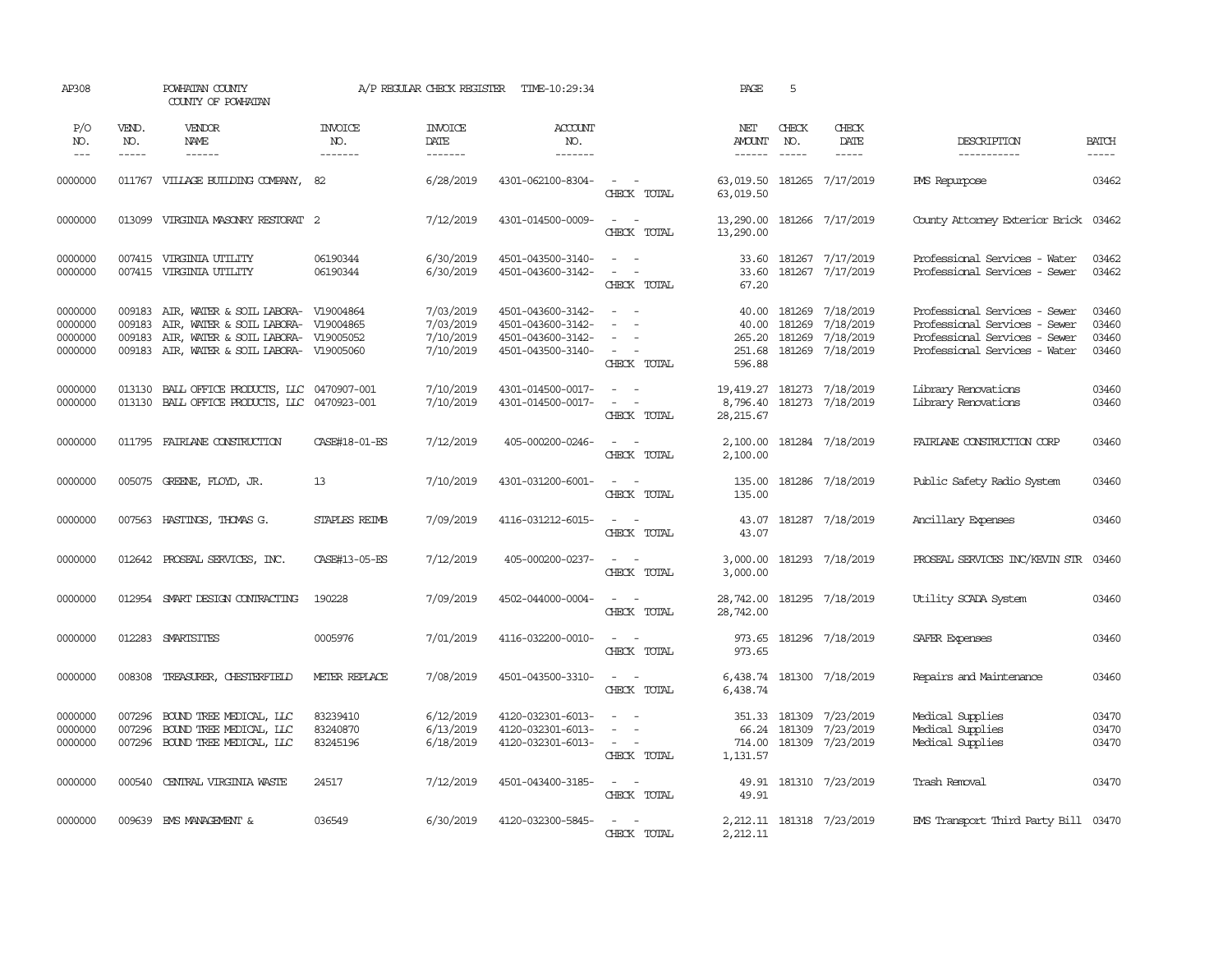| AP308                         |                             | POWHATAN COUNTY<br>COUNTY OF POWHATAN                                                                             |                                  | A/P REGULAR CHECK REGISTER          | TIME-10:29:34                                               |                                                                                 | PAGE                                  | 6                             |                                                   |                                                                                                 |                             |
|-------------------------------|-----------------------------|-------------------------------------------------------------------------------------------------------------------|----------------------------------|-------------------------------------|-------------------------------------------------------------|---------------------------------------------------------------------------------|---------------------------------------|-------------------------------|---------------------------------------------------|-------------------------------------------------------------------------------------------------|-----------------------------|
| P/O<br>NO.<br>$---$           | VEND.<br>NO.<br>$- - - - -$ | VENDOR<br>NAME<br>$- - - - - -$                                                                                   | <b>INVOICE</b><br>NO.<br>------- | <b>INVOICE</b><br>DATE<br>-------   | ACCOUNT<br>NO.<br>$- - - - - - -$                           |                                                                                 | NET<br><b>AMOUNT</b><br>$- - - - - -$ | CHECK<br>NO.<br>$\frac{1}{2}$ | CHECK<br>DATE<br>$- - - - -$                      | DESCRIPTION<br>-----------                                                                      | <b>BATCH</b><br>$- - - - -$ |
| 0000000                       |                             | 000338 FIRE PROTECTION EQUIP. CO 00072651 B                                                                       |                                  | 5/28/2019                           | 4120-032200-8215-                                           | $\sim$<br>$\sim$ $-$<br>CHECK TOTAL                                             | 1,000.00<br>1,000.00                  |                               | 181320 7/23/2019                                  | State Dept of Fire Programs Fu 03470                                                            |                             |
| 0000000                       |                             | 006594 SOUTHSIDE ELECTRIC COOP                                                                                    | 63504003 FY19                    | 7/11/2019                           | 4501-043600-5110-                                           | $\sim$ $ \sim$<br>CHECK TOTAL                                                   | 1,948.25                              |                               | 1,948.25 181333 7/23/2019                         | Electricity                                                                                     | 03471                       |
| 0000000                       | 008015                      | STRYKER SALES CORPORATION 2703864M                                                                                |                                  | 6/24/2019                           | 4120-032301-6013-                                           | $\sim$<br>$\sim$ $-$<br>CHECK TOTAL                                             | 367.68<br>367.68                      |                               | 181336 7/23/2019                                  | Medical Supplies                                                                                | 03471                       |
| 0000000<br>0000000            | 011988<br>011988            | SUMMIT MEDIA LLC<br>SUMMIT MEDIA LLC                                                                              | R51183-1<br>R85646-1             | 6/30/2019<br>6/30/2019              | 4116-032200-0010-<br>4116-032200-0010-                      | $\sim$<br>$\overline{a}$<br>$\sim$<br>$\sim$<br>CHECK TOTAL                     | 99.00<br>1,650.00<br>1,749.00         |                               | 181337 7/23/2019<br>181337 7/23/2019              | SAFER Expenses<br>SAFER Expenses                                                                | 03471<br>03471              |
| 0000000                       |                             | 007450 THOMSON REUTERS -                                                                                          | 840541271                        | 7/01/2019                           | 4116-021100-6012-                                           | $\sim$<br>$\sim$<br>CHECK TOTAL                                                 | 432.62                                |                               | 432.62 181339 7/23/2019                           | Law Library Expenses                                                                            | 03471                       |
| 0000000                       |                             | 012734 TRANE U.S. INC.                                                                                            | 39952466                         | 5/31/2019                           | 4301-062100-8305-                                           | $\sim$ $ -$<br>CHECK TOTAL                                                      | 466,064.75<br>466,064.75              |                               | 181340 7/23/2019                                  | Elementary EPC                                                                                  | 03471                       |
| 0000000<br>0000000            | 008126<br>008126            | VERIZON<br>VERIZON                                                                                                | 9833196216<br>9833196216         | 7/01/2019<br>7/01/2019              | 4501-043400-5250-<br>4501-043400-5270-                      | $\sim$<br>$\sim$ $ \sim$<br>CHECK TOTAL                                         | 300.03<br>425.70                      |                               | 125.67 181342 7/23/2019<br>181342 7/23/2019       | Cell Phones<br>Network Service Connection                                                       | 03471<br>03471              |
| 0000000<br>0000000<br>0000000 | 009183<br>009183<br>009183  | AIR, WATER & SOIL LABORA- V19005095<br>AIR, WATER & SOIL LABORA- V19005103<br>AIR, WATER & SOIL LABORA- V19005132 |                                  | 7/11/2019<br>7/11/2019<br>7/12/2019 | 4501-043600-3142-<br>4501-043500-3140-<br>4501-043600-3142- | $\sim$<br>$\sim$<br>$\overline{a}$<br>$\sim$<br>$\sim$<br>$\sim$<br>CHECK TOTAL | 40.00<br>40.00<br>93.20<br>173.20     | 181369                        | 181369 7/25/2019<br>7/25/2019<br>181369 7/25/2019 | Professional Services - Sewer<br>Professional Services - Water<br>Professional Services - Sewer | 03469<br>03469<br>03469     |
| 0000000                       | 006965                      | CINIAS CORPORATION                                                                                                | 4025585361                       | 7/10/2019                           | 4501-043400-6011-                                           | $\sim$<br>$\sim$<br>CHECK TOTAL                                                 | 80.86<br>80.86                        |                               | 181374 7/25/2019                                  | Uniforms                                                                                        | 03469                       |
| 0000000                       | 013055                      | FAST FEET SPORTS ACADEMY,                                                                                         | BUS TRANSPORT                    | 7/17/2019                           | 4410-053910-5646-                                           | $\sim$<br>$\sim$<br>CHECK TOTAL                                                 | 6,000.00<br>6,000.00                  |                               | 181377 7/25/2019                                  | Special Fund Payments                                                                           | 03469                       |
| 0000000                       |                             | 007297 NAFECO, INC.                                                                                               | 990074                           | 7/02/2019                           | 4116-032200-0010-                                           | $\sim$<br>$\sim$<br>CHECK TOTAL                                                 | 421.38<br>421.38                      |                               | 181386 7/25/2019                                  | SAFER Expenses                                                                                  | 03469                       |
| 0000000                       |                             | 008361 OFFICE OF DRINKING WATER                                                                                   | 2002813 FY20                     | 7/01/2019                           | 4501-043400-6013-                                           | $\sim$ $-$<br>$\sim$<br>CHECK TOTAL                                             | 90.00<br>90.00                        |                               | 181388 7/25/2019                                  | <b>Fees-VPDES&amp;VPA</b>                                                                       | 03469                       |
| 0000000                       |                             | 012964 PROS CONSULTING, INC                                                                                       | PROS 4470                        | 7/02/2019                           | 4301-071110-8305-                                           | $\sim$ $ \sim$<br>CHECK TOTAL                                                   | 23,250.00<br>23,250.00                |                               | 181392 7/25/2019                                  | Recreation Plan                                                                                 | 03469                       |
| 0000000                       |                             | 007147 DRAPER ADEN ASSOCIATES,                                                                                    | 2019060207                       | 6/30/2019                           | 4501-043500-3140-                                           | $\sim$ $ -$<br>CHECK TOTAL                                                      | 4,960.00<br>4,960.00                  |                               | 181430 7/30/2019                                  | Professional Services - Water                                                                   | 03475                       |
| 0000000                       | 009093                      | FARMVILLE WHOLESALE                                                                                               | 667824                           | 7/02/2019                           | 4501-043600-3310-                                           | $\sim$ $  -$<br>CHECK TOTAL                                                     | 89.95<br>89.95                        |                               | 181431 7/30/2019                                  | Repairs and Maintenance                                                                         | 03475                       |
| 0000000<br>0000000            | 008294<br>008294            | POWHATAN COUNTY PUBLIC<br>POWHATAN COUNTY PUBLIC                                                                  | 6136<br>6140                     | 6/11/2019<br>6/13/2019              | 4501-043400-6008-<br>4501-043400-6008-                      | $\sim$<br>$\sim$<br>$\sim$                                                      |                                       |                               | 16.00 181435 7/30/2019<br>120.27 181435 7/30/2019 | Gas/Grease/Oil/Vehicle Repairs 03476<br>Gas/Grease/Oil/Vehicle Repairs 03476                    |                             |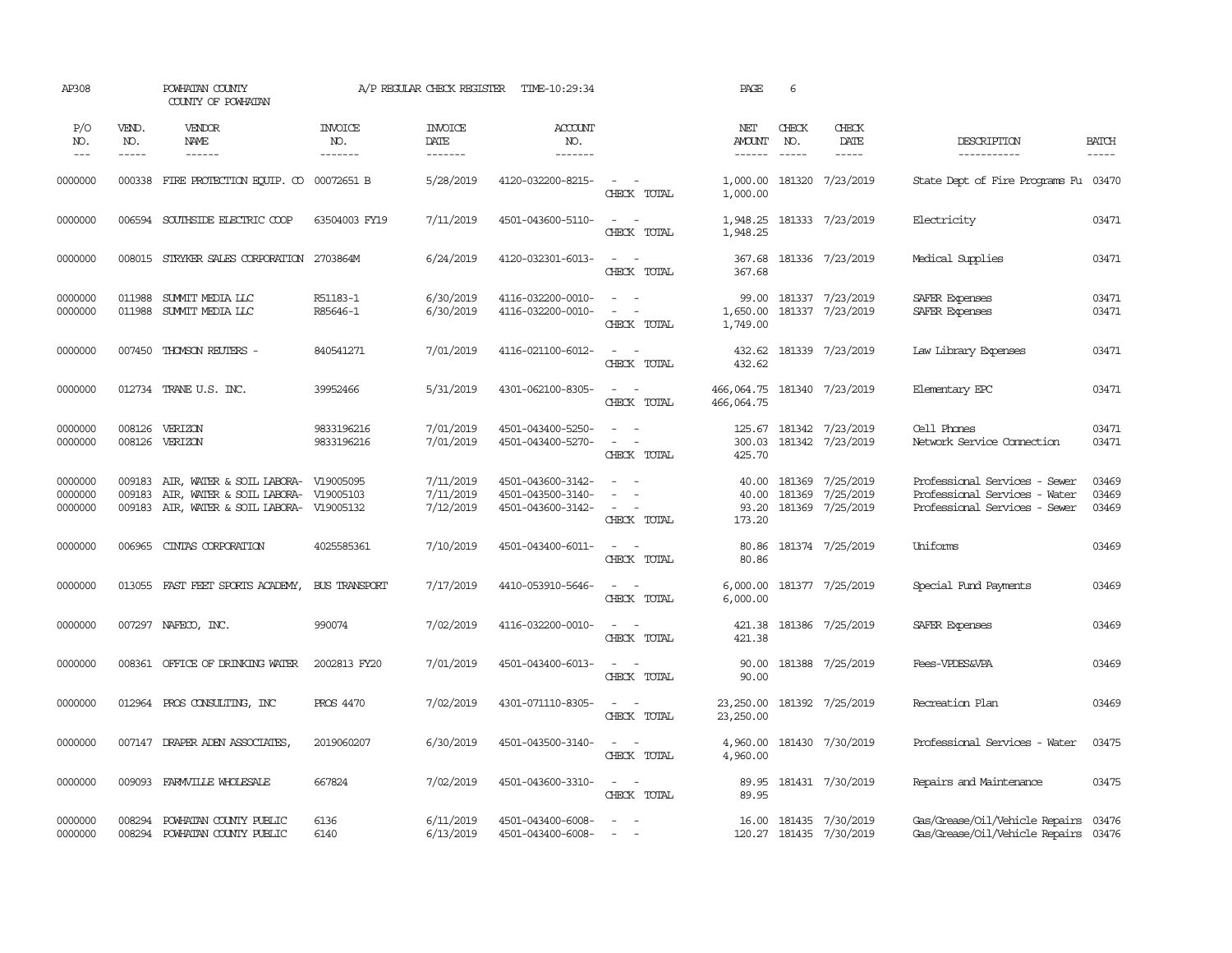| AP308                                    |                                      | POWHATAN COUNTY<br>COUNTY OF POWHATAN                                                    |                                      | A/P REGULAR CHECK REGISTER                       | TIME-10:29:34                                                                    |                                                                                                                                                                                                                                                                                                                                                                                                              | PAGE                                                   |              |                                                                              |                                                                              |                                  |
|------------------------------------------|--------------------------------------|------------------------------------------------------------------------------------------|--------------------------------------|--------------------------------------------------|----------------------------------------------------------------------------------|--------------------------------------------------------------------------------------------------------------------------------------------------------------------------------------------------------------------------------------------------------------------------------------------------------------------------------------------------------------------------------------------------------------|--------------------------------------------------------|--------------|------------------------------------------------------------------------------|------------------------------------------------------------------------------|----------------------------------|
| P/O<br>NO.<br>---                        | VEND.<br>NO.                         | VENDOR<br>NAME<br>------                                                                 | <b>INVOICE</b><br>NO.<br>-------     | <b>INVOICE</b><br>DATE<br>-------                | <b>ACCOUNT</b><br>NO.<br>-------                                                 |                                                                                                                                                                                                                                                                                                                                                                                                              | NET<br><b>AMOUNT</b>                                   | CHECK<br>NO. | CHECK<br>DATE                                                                | <b>DESCRIPTION</b><br>-----------                                            | <b>BATCH</b><br>-----            |
| 0000000                                  | 008294                               | POWHATAN COUNTY PUBLIC                                                                   | 6142                                 | 6/13/2019                                        | 4501-043400-6008-                                                                | CHECK TOTAL                                                                                                                                                                                                                                                                                                                                                                                                  | 16.00<br>152.27                                        |              | 181435 7/30/2019                                                             | Gas/Grease/Oil/Vehicle Repairs 03476                                         |                                  |
| 0000000                                  | 012955                               | POWHATAN COUNTY PUBLIC                                                                   | 125                                  | 6/01/2019                                        | 4501-043400-6008-                                                                | $\frac{1}{2} \left( \frac{1}{2} \right) \left( \frac{1}{2} \right) \left( \frac{1}{2} \right) \left( \frac{1}{2} \right)$<br>CHECK TOTAL                                                                                                                                                                                                                                                                     | 202.90<br>202.90                                       |              | 181436 7/30/2019                                                             | Gas/Grease/Oil/Vehicle Repairs                                               | 03477                            |
| 0000000<br>0000000<br>0000000<br>0000000 | 007325<br>007325<br>007325<br>007325 | RICHMOND OXYGEN CO.<br>RICHMOND OXYGEN CO.<br>RICHMOND OXYGEN CO.<br>RICHMOND OXYGEN CO. | 312352<br>312353<br>312841<br>312842 | 6/05/2019<br>6/05/2019<br>6/19/2019<br>6/19/2019 | 4120-032301-6013-<br>4120-032301-6013-<br>4120-032301-6013-<br>4120-032301-6013- | $\sim$<br>$\frac{1}{2} \left( \frac{1}{2} \right) \left( \frac{1}{2} \right) \left( \frac{1}{2} \right) \left( \frac{1}{2} \right)$<br>$\frac{1}{2} \left( \frac{1}{2} \right) \left( \frac{1}{2} \right) \left( \frac{1}{2} \right) \left( \frac{1}{2} \right)$<br>$\frac{1}{2} \left( \frac{1}{2} \right) \left( \frac{1}{2} \right) \left( \frac{1}{2} \right) \left( \frac{1}{2} \right)$<br>CHECK TOTAL | 120.00<br>32.00<br>31.00<br>24.00<br>207.00            |              | 181438 7/30/2019<br>181438 7/30/2019<br>181438 7/30/2019<br>181438 7/30/2019 | Medical Supplies<br>Medical Supplies<br>Medical Supplies<br>Medical Supplies | 03475<br>03475<br>03475<br>03475 |
| 0000000<br>0000000                       | 007745<br>007745                     | ROOF SYSTEMS OF VA, INC.<br>ROOF SYSTEMS OF VA, INC.                                     | 1902601A<br>1902601                  | 6/30/2019<br>6/30/2019                           | 301-000200-0008-<br>4301-062100-8304-                                            | $\frac{1}{2} \left( \frac{1}{2} \right) \left( \frac{1}{2} \right) \left( \frac{1}{2} \right) \left( \frac{1}{2} \right)$<br>CHECK TOTAL                                                                                                                                                                                                                                                                     | 28,810.00-181439 7/30/2019<br>288,100.00<br>259,290.00 | 181439       | 7/30/2019                                                                    | Retainages Payable<br>PMS Repurpose                                          | 03475<br>03475                   |
| 0000000                                  | 006679                               | TREASURER, CHESTERFIELD                                                                  | 2015393 4TH QTR                      | 7/16/2019                                        | 4501-043500-5112-                                                                | $\sim$<br>CHECK<br>TOTAL                                                                                                                                                                                                                                                                                                                                                                                     | 53,202.86<br>53,202.86                                 |              | 181442 7/30/2019                                                             | Chesterfield Bi-monthly Fees                                                 | 03475                            |

CHECK TYPE TOTAL 1,735,304.02